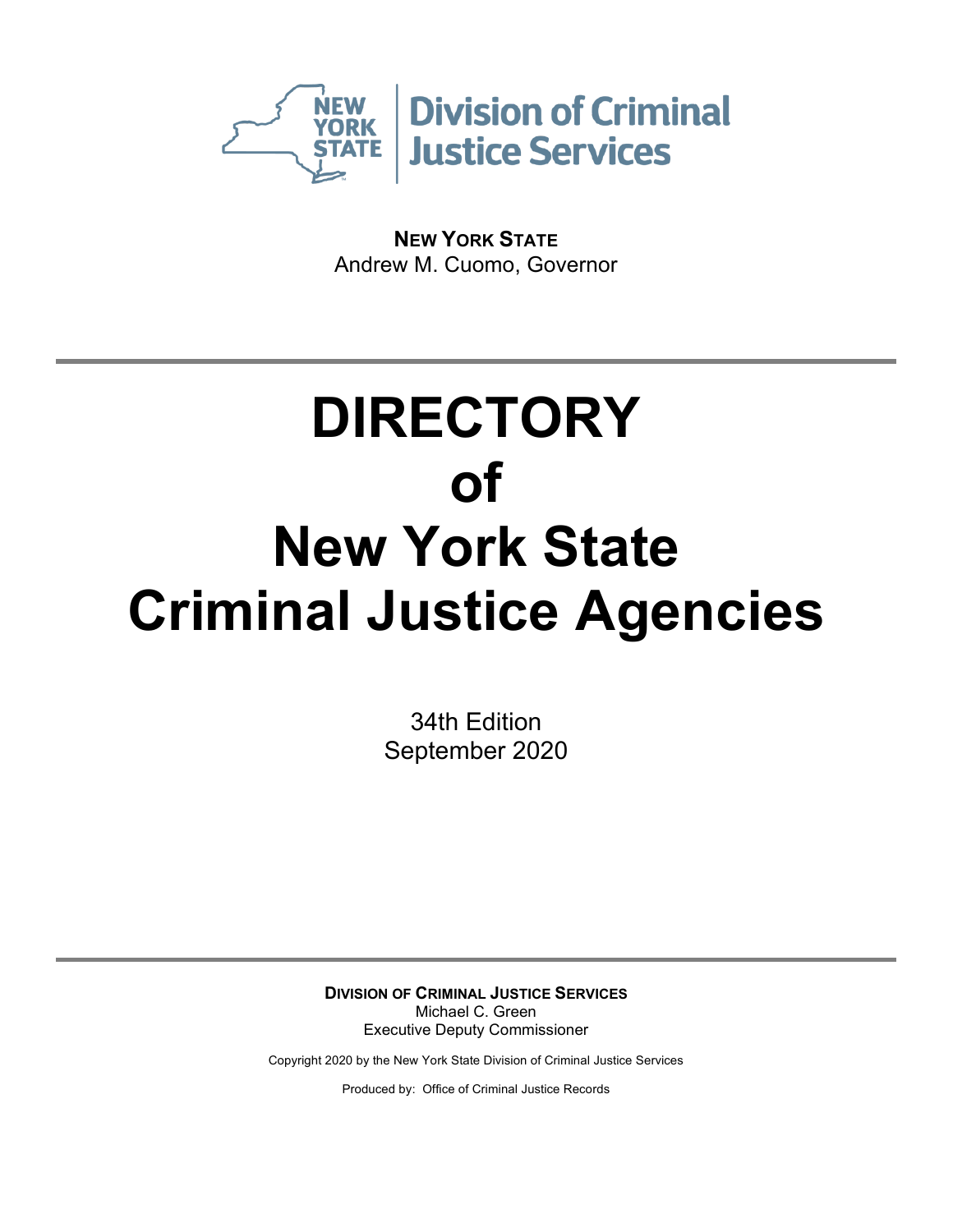# **Table of Contents**

| New York State Department of Environmental Conservation Division of Law Enforcement7 |     |
|--------------------------------------------------------------------------------------|-----|
|                                                                                      |     |
|                                                                                      |     |
|                                                                                      |     |
|                                                                                      |     |
|                                                                                      |     |
|                                                                                      |     |
| New York State Department of Motor Vehicles - Division of Field Investigations 55    |     |
|                                                                                      |     |
|                                                                                      |     |
|                                                                                      |     |
|                                                                                      |     |
|                                                                                      |     |
|                                                                                      |     |
|                                                                                      |     |
|                                                                                      |     |
|                                                                                      |     |
|                                                                                      |     |
|                                                                                      |     |
|                                                                                      |     |
|                                                                                      |     |
|                                                                                      |     |
|                                                                                      |     |
|                                                                                      |     |
|                                                                                      |     |
|                                                                                      |     |
|                                                                                      |     |
|                                                                                      |     |
|                                                                                      |     |
|                                                                                      | 116 |
|                                                                                      |     |
|                                                                                      |     |
|                                                                                      |     |
|                                                                                      |     |
|                                                                                      |     |
|                                                                                      |     |
|                                                                                      |     |
|                                                                                      |     |
|                                                                                      |     |
|                                                                                      |     |
|                                                                                      |     |
|                                                                                      |     |
|                                                                                      |     |
|                                                                                      |     |
|                                                                                      |     |
|                                                                                      |     |
|                                                                                      |     |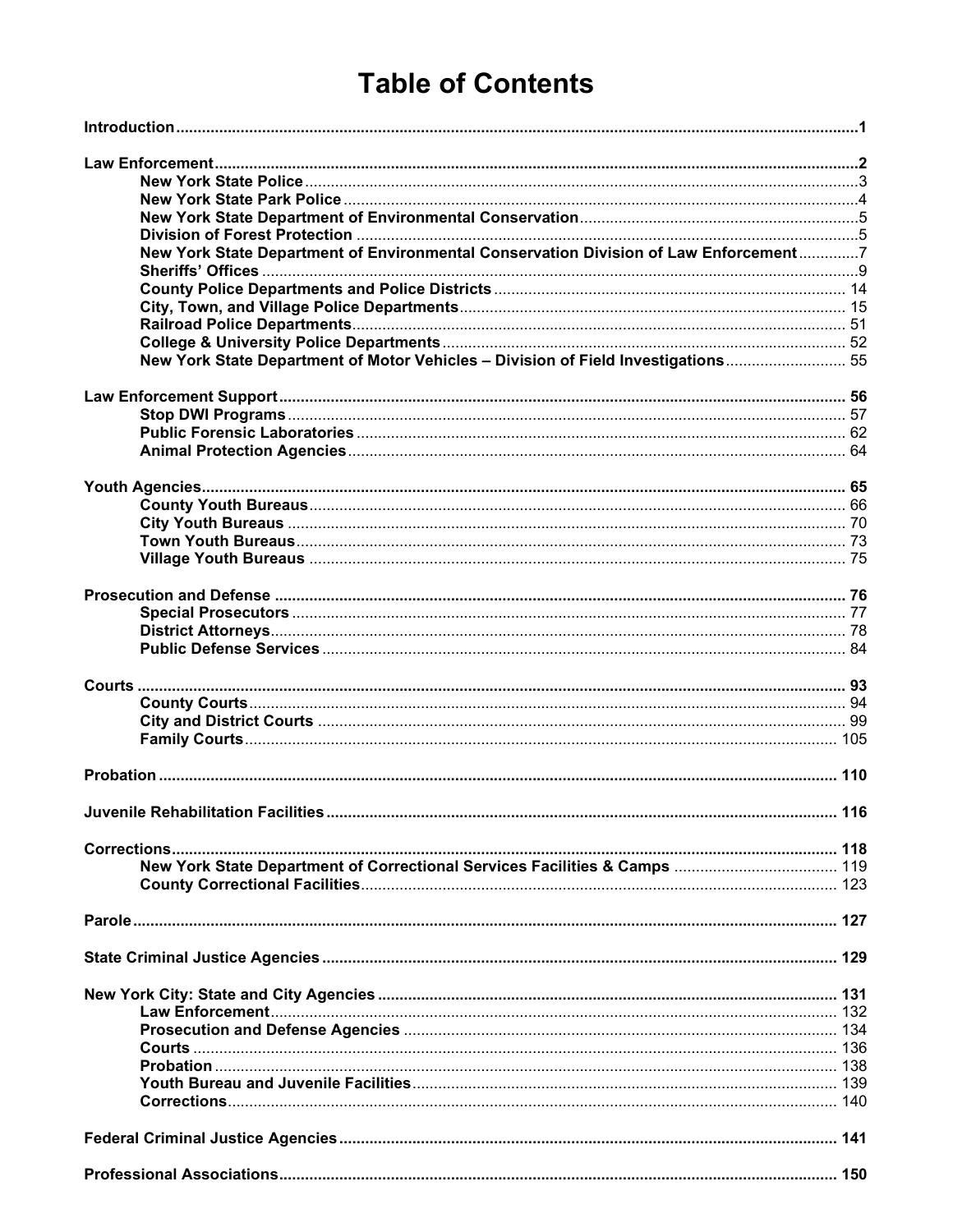# **Introduction**

<span id="page-2-0"></span>This edition of the *Directory of New York State Criminal Justice Agencies* is prepared by the Office of Criminal Justice Records of the New York State Division of Criminal Justice Services.

Thirteen sections list the criminal justice agencies within New York State: Law Enforcement, Law Enforcement Support, Youth Agencies, Prosecution and Defense, Courts, Probation, Juvenile Rehabilitation Facilities, Corrections, Parole, State Criminal Justice Agencies, New York City: State and City Agencies, Federal Criminal Justice Agencies and Professional Associations.

Law enforcement agencies listed in this directory are departments which report offense and arrest information to the Division of Criminal Justice Services under the Uniform Crime Reporting or Incident Based Reporting programs.

County-specific agencies in New York City are listed under the county headings of Bronx, Kings (Brooklyn), New York (Manhattan), Richmond (Staten Island), and Queens, and are also listed under the New York City Criminal Justice Agencies section. For convenience, the entries also appear under the appropriate topic category.

For New York State Park Police, and Environmental Conservation Police regions, contact that agency's central office for counties of jurisdiction.

A listing of town and village courts can be obtained from the Office of Court Administration at http://www.courts.state.ny.us/courts/index.shtml

If you are aware of needed changes in the Directory, please call toll-free at: 1-800-262-3257. You may also advise us of changes by e-mail at: pressinfo@dcjs.ny.gov.

This Directory is available on the internet at:

http://criminaljustice.ny.gov/crimnet/ojsa/agdir/index.html. You may also access this page from the DCJS home page, by clicking the "Reference" heading in the top left corner and selecting "Criminal Justice Agency Directory" from the drop-down menu.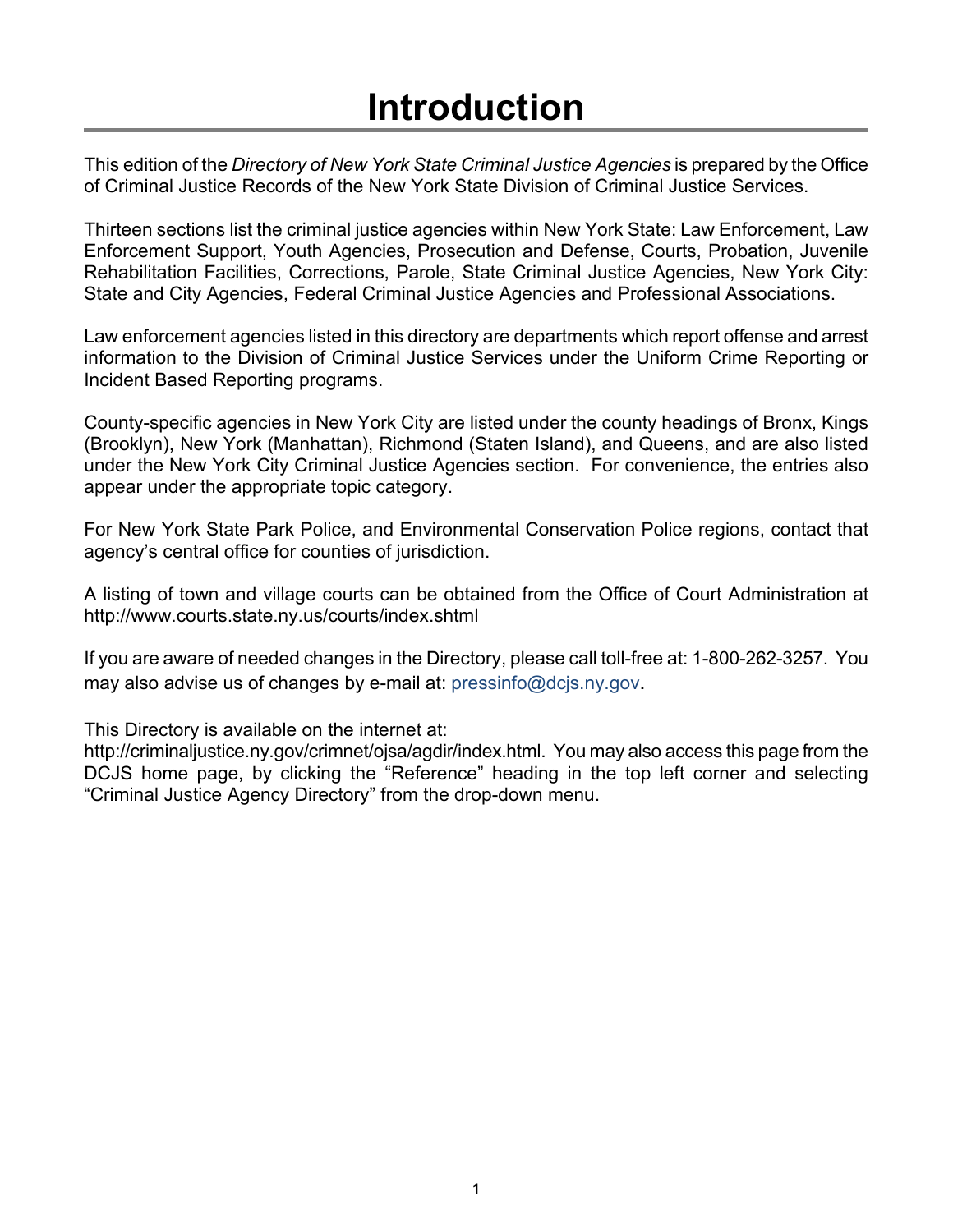# <span id="page-3-0"></span>**Law Enforcement**

2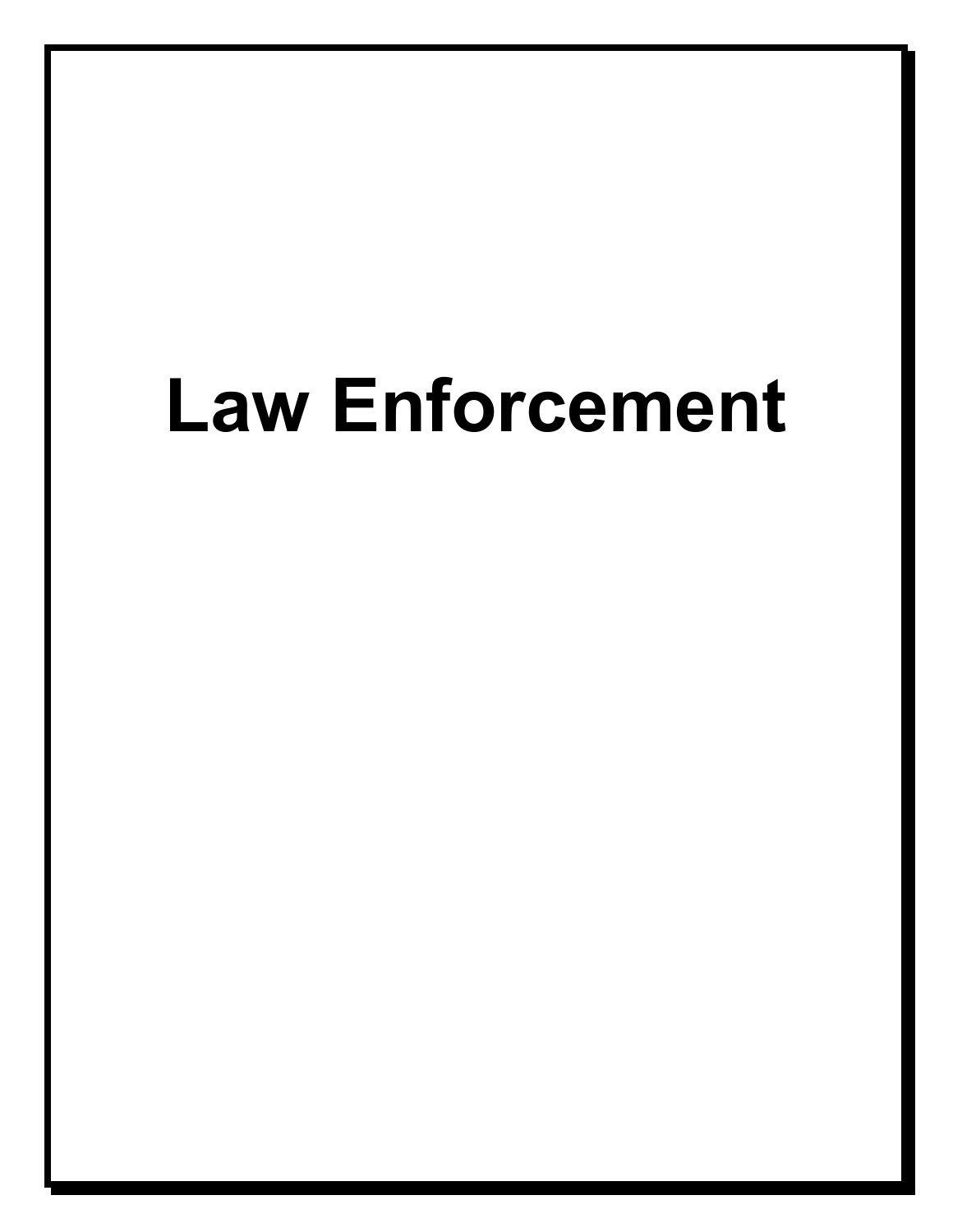# **New York State Police**

#### <span id="page-4-0"></span>**Headquarters**

Bldg #22, State Office Building Campus 1220 Washington Avenue Albany, NY 12226-2252 Telephone: (518) 457-6721 Fax: (518) 485-7505

#### **Executive Services Detail/Capitol**

Empire State Plaza, Concourse Level Albany, NY 12242 Telephone: (518) 474-5330 Fax: (518) 473-7280

# **State Police Academy Building**

Building 24 1220 Washington Avenue Albany, NY 12226-2450 Telephone: (518) 457-7254 Fax: (518) 485-1454

#### **Troop A**

4525 West Saile Drive Batavia, NY 14020-1095 Telephone: (585) 344-6203

#### **Troop B**

Route 86 Box 100 Ray Brook, NY 12977-0100 Telephone: (518) 897-2000

#### **Troop C**

Route 7 Box 300 Sidney, NY 13838-0300 Telephone: (607) 561-7400

#### **Troop D**

Route 5 P.O. Box 30 Oneida, NY 13421-0030 Telephone: (315) 366-6000

#### **Troop E**

1569 Rochester Road Box 25220 Canandaigua, NY 14425-0220 Telephone: (585) 398-4100

#### **Troop F**

55 Crystal Run Road Middletown, NY 10940-9755 Telephone: (845) 344-5300

#### **Troop G**

760 Troy Schenectady Road Latham, NY 12110 Telephone: (518) 783-3211

# **Troop K** 2541 Route 44 Salt Point, NY 12578

Telephone: (845) 677-7300

# **Troop L** 7140 Republic Airport

East Farmingdale, NY 11735-1597 Telephone: (631) 756-3300 Fax: (631) 756-3316

#### **Troop New York City**

Wards Island New York, NY 10035 Telephone: (917) 492-7100

#### **Troop T (Thruway)**

Thruway Headquarters 200 Southern Boulevard Albany, NY 12201 Telephone: (518) 436-2825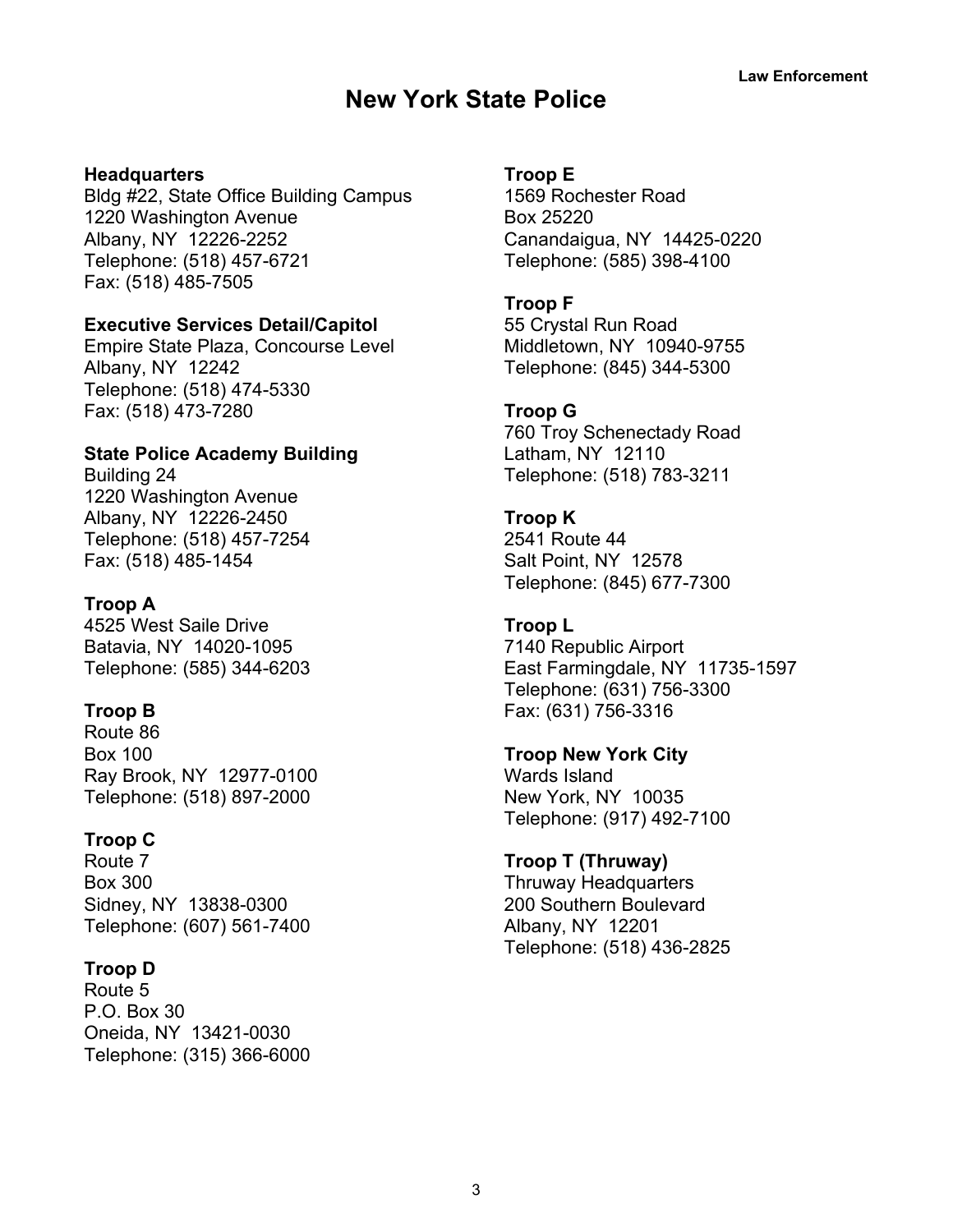# **New York State Park Police**

#### <span id="page-5-0"></span>**New York State Park Police**

(Albany County) Agency Building #1 Empire State Plaza, 11th Floor Albany, NY 12238-0001 Telephone: (518) 474-4029 Fax: (518) 408-1032

#### **Allegany Headquarters**

(Cattaraugus County) Allegany State Park 2373 ASP #1, Route 1, Suite 3 Salamanca, NY 14779 Telephone: (716) 354-9111 Fax: (716) 354-9108

# **Central Headquarters**

(Onondaga County) Clark Reservation State Park 6105 East Seneca Turnpike Jamesville, NY 13078 Telephone: (315) 492-6422 Fax: (315) 492-8519

#### **Finger Lakes Headquarters**

(Tompkins County) 2221 Taughannock Park Road Trumansburg, NY 14886-1055 Telephone: (607) 387-7081 Fax: (607) 387-7042

# **Genesee Headquarters**

(Wyoming County) 1 Letchworth State Park Castile, NY 14427-1124 Telephone: (585) 658-4692 Fax: (585) 658-4699

#### **Long Island Headquarters**

(Suffolk County) Belmont Lake State Park P.O. Box 247 Babylon, NY 11702-0247 Telephone: (631) 669-2500 Fax: (631) 321-5906

#### **New York City Headquarters**

Riverbank State Park 679 Riverside Drive New York, NY 10031 Telephone: (212) 694-3620 Fax: (212) 694-3748

#### **Niagara Headquarters**

(Niagara County) Prospect Park P.O. Box 1132 Niagara Falls, NY 14303-1132 Telephone: (716) 278-1777 Fax: (716) 278-1786

#### **Palisades Headquarters**

(Rockland County) Administration Headquarters 3006 7 Lakes Drive Bear Mountain, NY 10911-0427 Telephone: (845) 786-2781 Fax: (845) 429-0551

# **Saratoga/Capital District Region**

(Saratoga County) 65 South Broadway, Ste.103 Saratoga Springs, NY 12866-6214 Telephone: (518) 584-2004 Fax: (518) 226-0802

# **Taconic Headquarters**

(Dutchess County) P.O. Box 308 9 Old Post Road Staatsburg, NY 12580 Telephone: (845) 889-8866 Fax: (845) 889-3184

# **Thousand Islands Region**

(Jefferson County) Keewaydin State Park Alexandria Bay, NY 13607 Telephone: (315) 482-1071 Fax: (315) 482-9653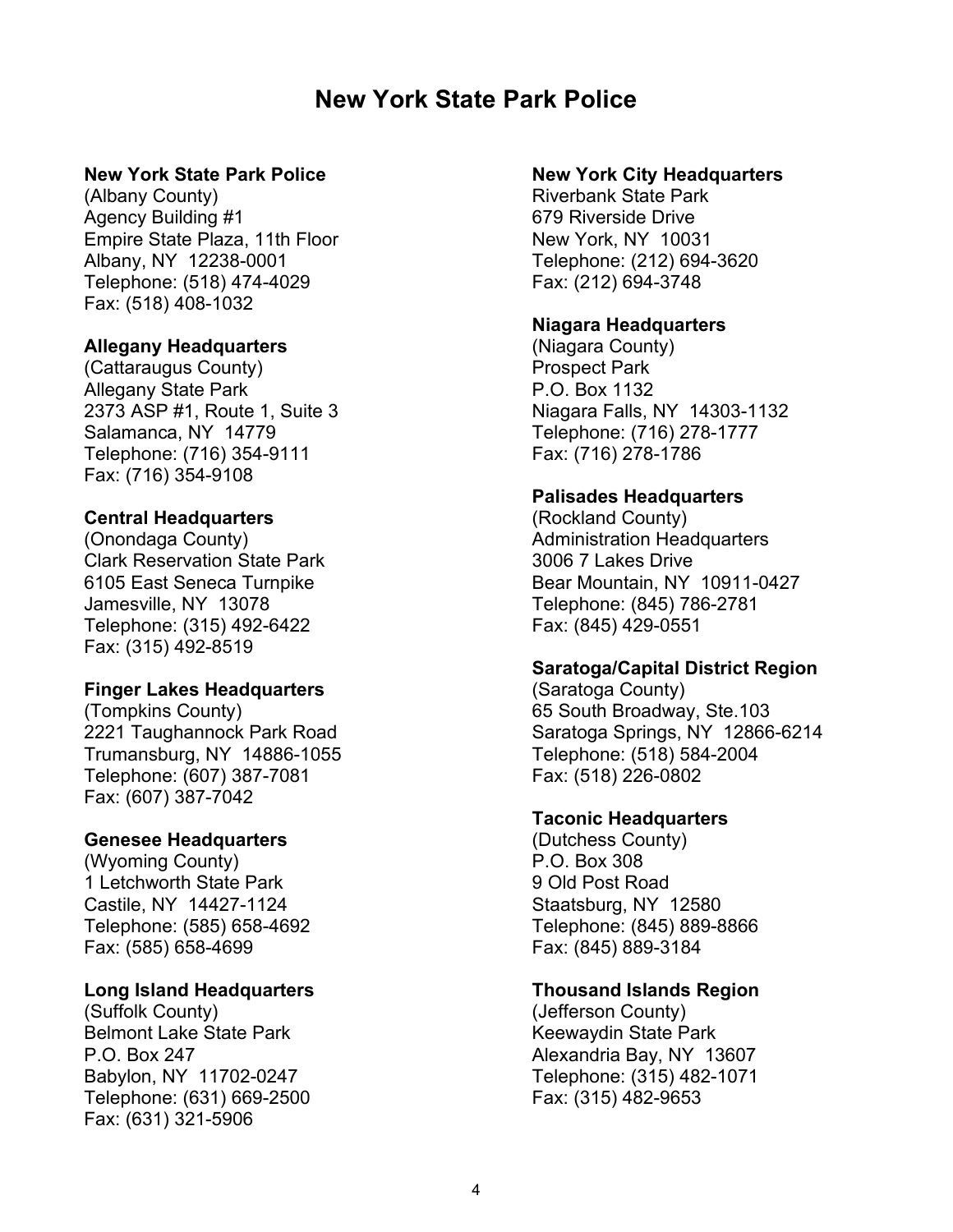# <span id="page-6-1"></span><span id="page-6-0"></span>**New York State Department of Environmental Conservation Division of Forest Protection**

#### **New York State Department of Environmental Conservation Forest Rangers**

Division of Forest Protection – Central **Office** Oversees Regional offices statewide 625 Broadway, 8th Floor Albany, NY 12233-2560 Telephone: (518) 402-8833 Fax: (518) 402-8840

#### **New York State Department of Environmental Conservation Forest Rangers**

Division of Forest Protection – Central **Office** 625 Broadway, 8<sup>th</sup> Floor Albany, NY 12233-2560 Telephone: (518) 402-8832 Fax: (518) 402-8840

#### **New York State Department of Environmental Conservation Forest Rangers**

Division of Forest Protection – Central **Office** 625 Broadway, 8<sup>th</sup> Floor Albany, NY 12233-2560 Telephone: (518) 402-8837 Fax: (518) 402-8840

#### **New York State Department of Environmental Conservation Forest Rangers**

Division of Forest Protection – Central **Office** 625 Broadway, 8<sup>th</sup> Floor Albany, NY 12233-2560 Telephone: (518) 402-8836 Fax: (518) 402-8840

#### **New York State Department of Environmental Conservation Forest Rangers**

Division of Forest Protection – Regions 1 & 2 SUNY at Stony Brook 50 Circle Road. Stony Brook, NY 11790-3409 Telephone: (631) 444-0291

Fax: (646) 739-4170

# **New York State Department of Environmental Conservation Forest Rangers**

Division of Forest Protection – Region 3 21 South Putt Corners Road New Paltz, NY 12561-1696 Telephone: (845) 256-3024 Fax: (845) 255-4659

#### **New York State Department of Environmental Conservation Forest Rangers**

Division of Forest Protection – Region 4 1130 North Wescott Road Schenectady, NY 12306-2014 Telephone: (518) 357-2161 Fax: (518) 357-2291

# **New York State Department of Environmental Conservation Forest**

**Rangers** Division of Forest Protection – Region 5 P.O. Box 296 1115 NYS Route 86 Ray Brook, NY 12977-0296 Telephone: (518) 897-1303 Fax: (518) 897-1370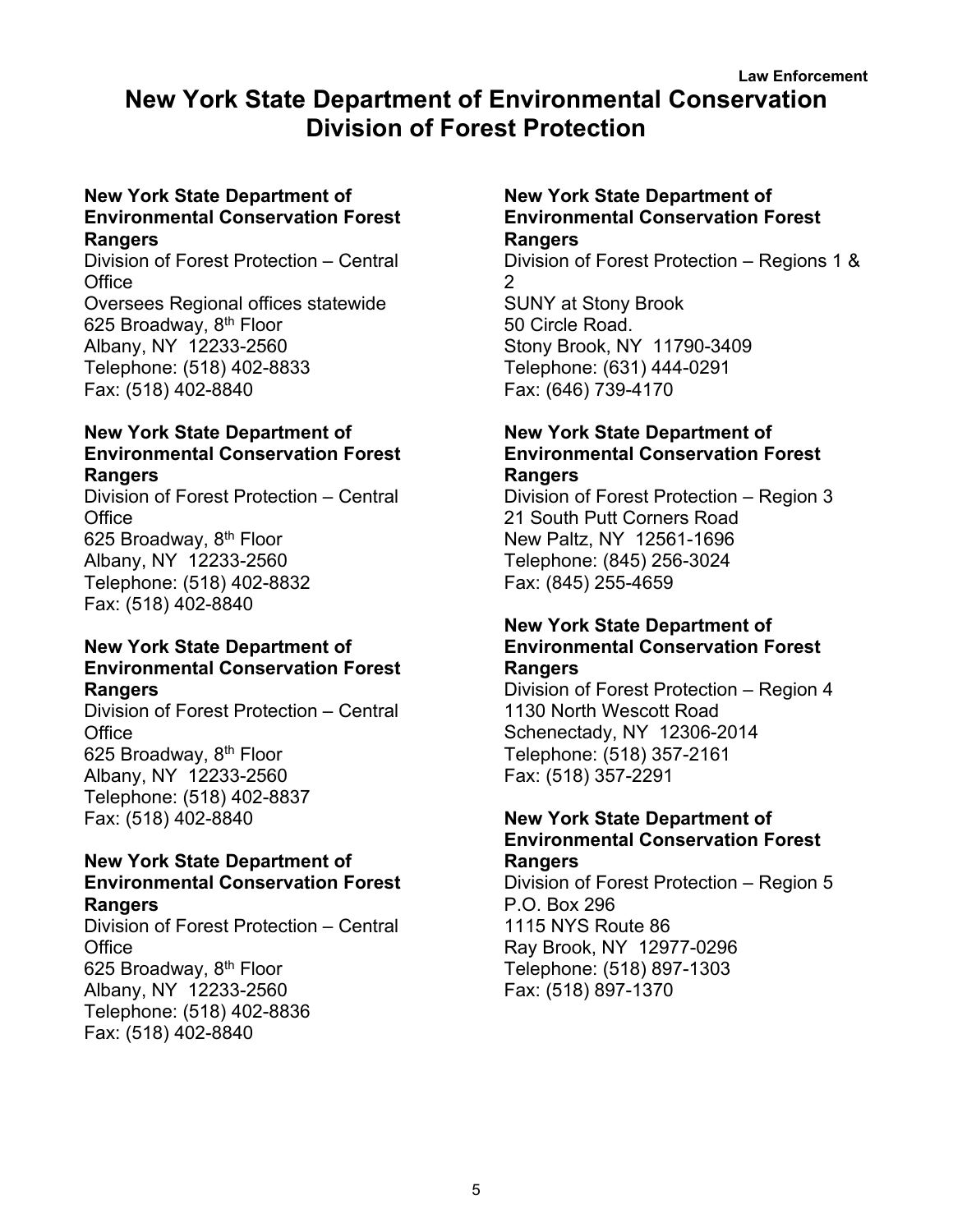#### **New York State Department of Environmental Conservation Forest Rangers**

Division of Forest Protection – Region 6 State Office Building 317 Washington Street Watertown, NY 13601-3787 Telephone: (315) 785-2558 Fax: (315) 785-2242

#### **New York State Department of Environmental Conservation Forest Rangers**

Division of Forest Protection – Region 7 615 Erie Boulevard West Syracuse, NY 13204-2400 Telephone: (607) 753-3095 x 223 Fax: (315) 426-7402

#### **New York State Department of Environmental Conservation Forest Rangers**

Division of Forest Protection – Region 8 & 9 182 East Union, Suite 3 Allegany, NY 14706-1328 Telephone: (716) 372-0645 Fax: (716) 372-2113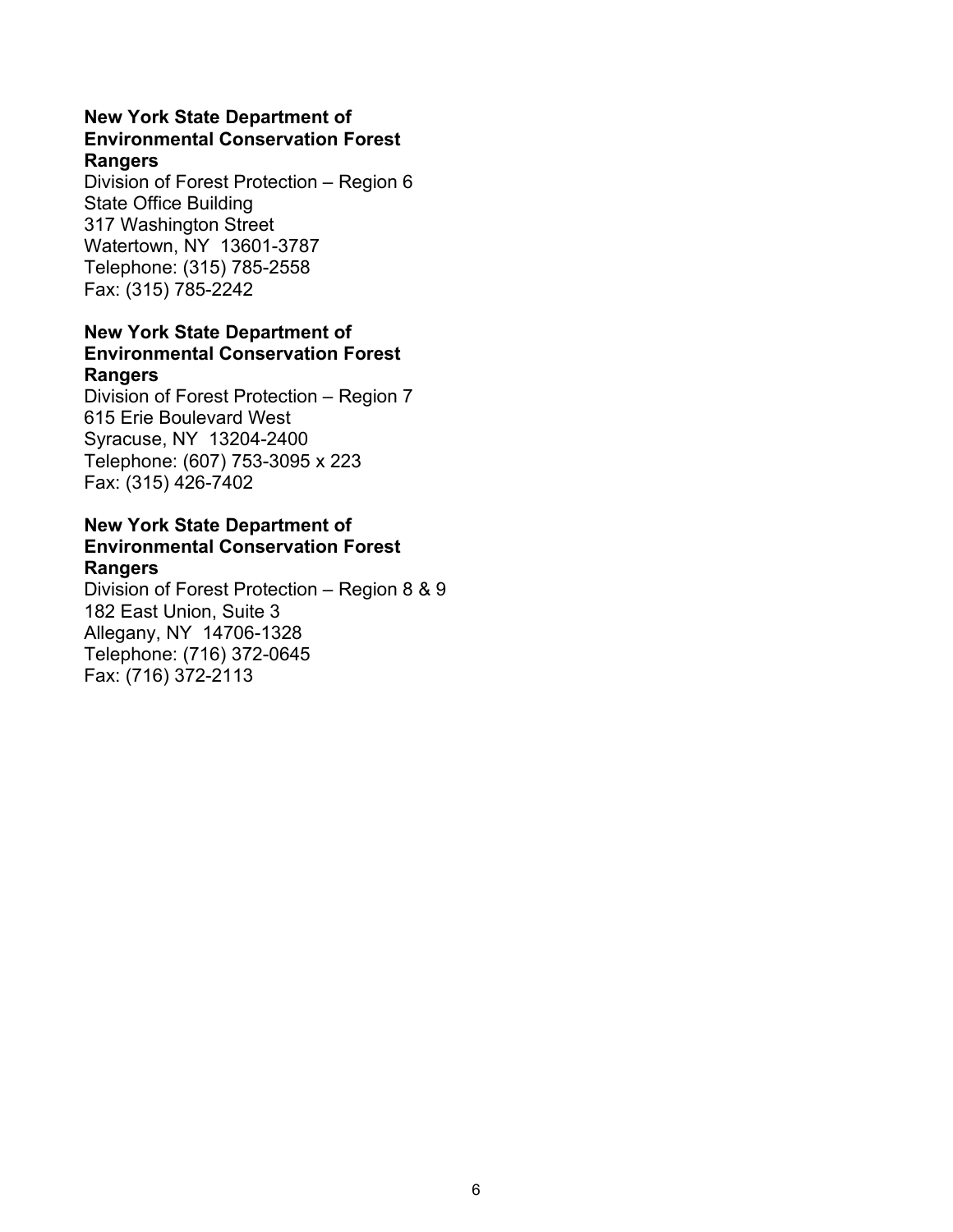# <span id="page-8-0"></span>**New York State Department of Environmental Conservation Division of Law Enforcement**

#### **New York State Department of Environmental Conservation**

Division of Law Enforcement Oversees Regional & District Offices Statewide 625 Broadway Albany, NY 12233-2500 Telephone: (518) 402-8829 Fax: (518) 402-8830

#### **New York State Department of Environmental Conservation**

Division of Law Enforcement 625 Broadway Albany, NY 12233-2500 Telephone: (518) 402-8819 Fax: (518) 402-8830

# **New York State Department of**

**Environmental Conservation** Division of Law Enforcement 625 Broadway Albany, NY 12233-2500 Telephone: (518) 402-8814 Fax: (518) 402-8830

#### **New York State Department of Environmental Conservation**

Division of Law Enforcement Central Office 625 Broadway Albany, NY 12233-2500 Telephone: (518) 402-8819 Fax: (518) 402-8830

#### **New York State Department of Environmental Conservation**

Division of Law Enforcement Southern District Office 100 Hillside Avenue, Suite 1W White Plains, NY 10603-2860 Telephone: (914) 428-2505 x344 Fax: (914) 428-2349

#### **New York State Department of Environmental Conservation**

Division of Law Enforcement Northern District Office 6274 East Avon-Lima Road Avon, NY 14414-9519 Telephone: (585) 226-5323 Fax: (585) 226-9114

#### **New York State Department of Environmental Conservation**

Division of Law Enforcement, Region 1 Loop Road, Building 1 Stony Brook, NY 11790-2356 Telephone: (631) 444-0250 Fax: (631) 444-0251

#### **New York State Department of Environmental Conservation**

Division of Law Enforcement, Region 2 One Hunters Point Plaza 4740 21st Street Long Island City, NY 11101-5407 Telephone: (718) 482-4885 Fax: (718) 482-4984

#### **New York State Department of Environmental Conservation**

Division of Law Enforcement, Region 3 21 South Putt Corners Road New Paltz, NY 12561-1696 Telephone: (845) 256-3013 Fax: (845) 255-9249

#### **New York State Department of Environmental Conservation**

Division of Law Enforcement, Region 4 1150 N. Westcott Road Schenectady, NY 12306-2014 Telephone: (518) 357-2047 Fax: (518) 357-2291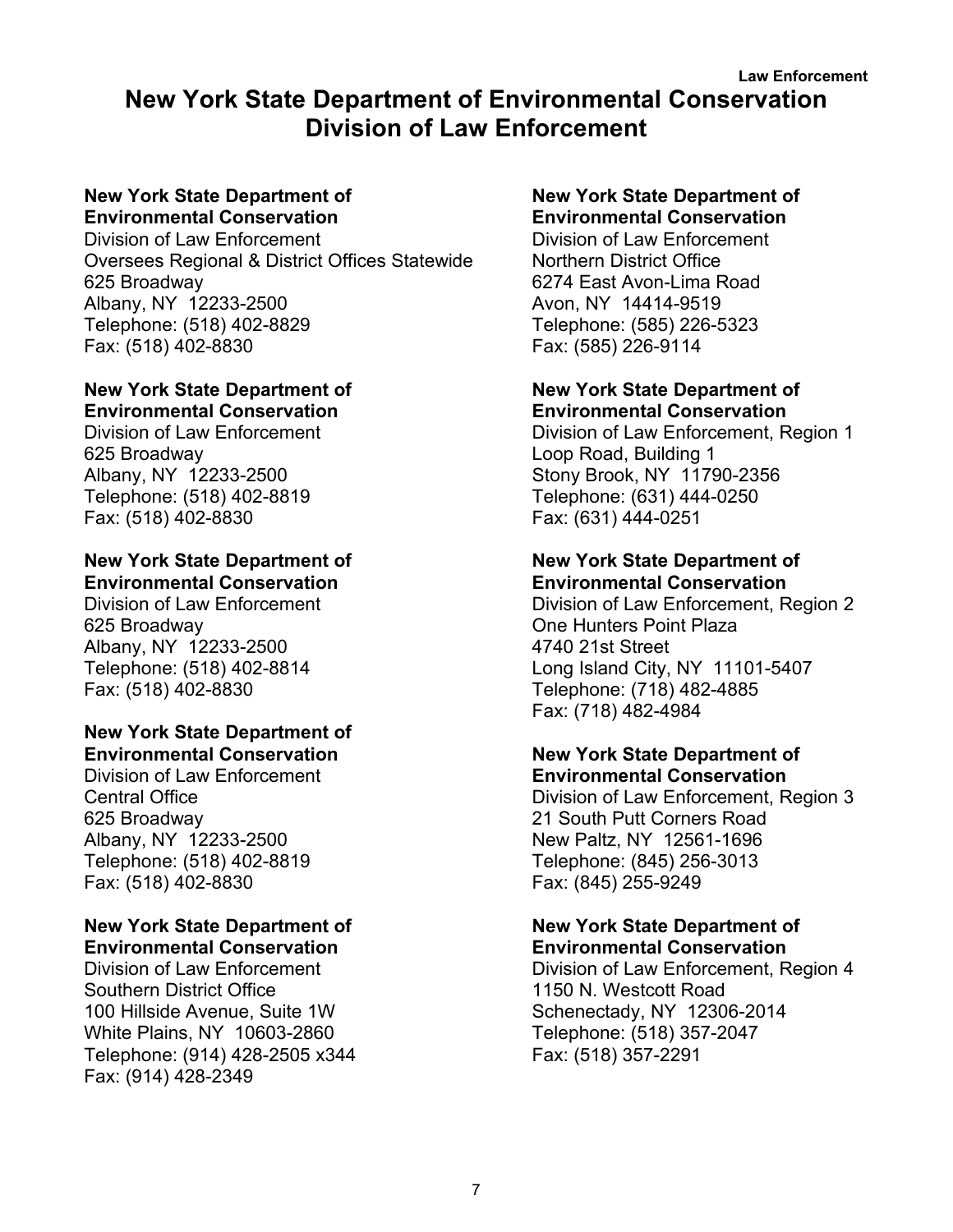#### **New York State Department of Environmental Conservation**

Division of Law Enforcement, Region 5 Route 86 P.O. Box 296 Ray Brook, NY 12977-0296 Telephone: (518) 897-1326 Fax: (518) 897-1331

#### **New York State Department of Environmental Conservation**

Division of Law Enforcement, Region 6 317 Washington Street Watertown, NY 13601-3787 Telephone: (315) 785-2231 Fax: (315) 785-2532

#### **New York State Department of Environmental Conservation**

Division of Law Enforcement, Region 8 6274 East Avon-Lima Road Avon, NY 14414-9519 Telephone: (585) 226-6335 Fax: (585) 226-8533

#### **New York State Department of Environmental Conservation**

Division of Law Enforcement, Region 9 270 Michigan Avenue Buffalo, NY 14203-2999 Telephone: (716) 851-7000 Fax: (716) 851-7005

#### **New York State Department of Environmental Conservation**

Marine Resources 205 N. Bellemeade Road East Setauket, New York 11733 Telephone: (631) 444-0460 Fax: (631) 444-0434

#### **New York State Department of Environmental Conservation**

Division of Law Enforcement, Region 7 615 Erie Boulevard West Syracuse, NY 13204-2400 Telephone: (315) 426-7431 Fax: (315) 426-7417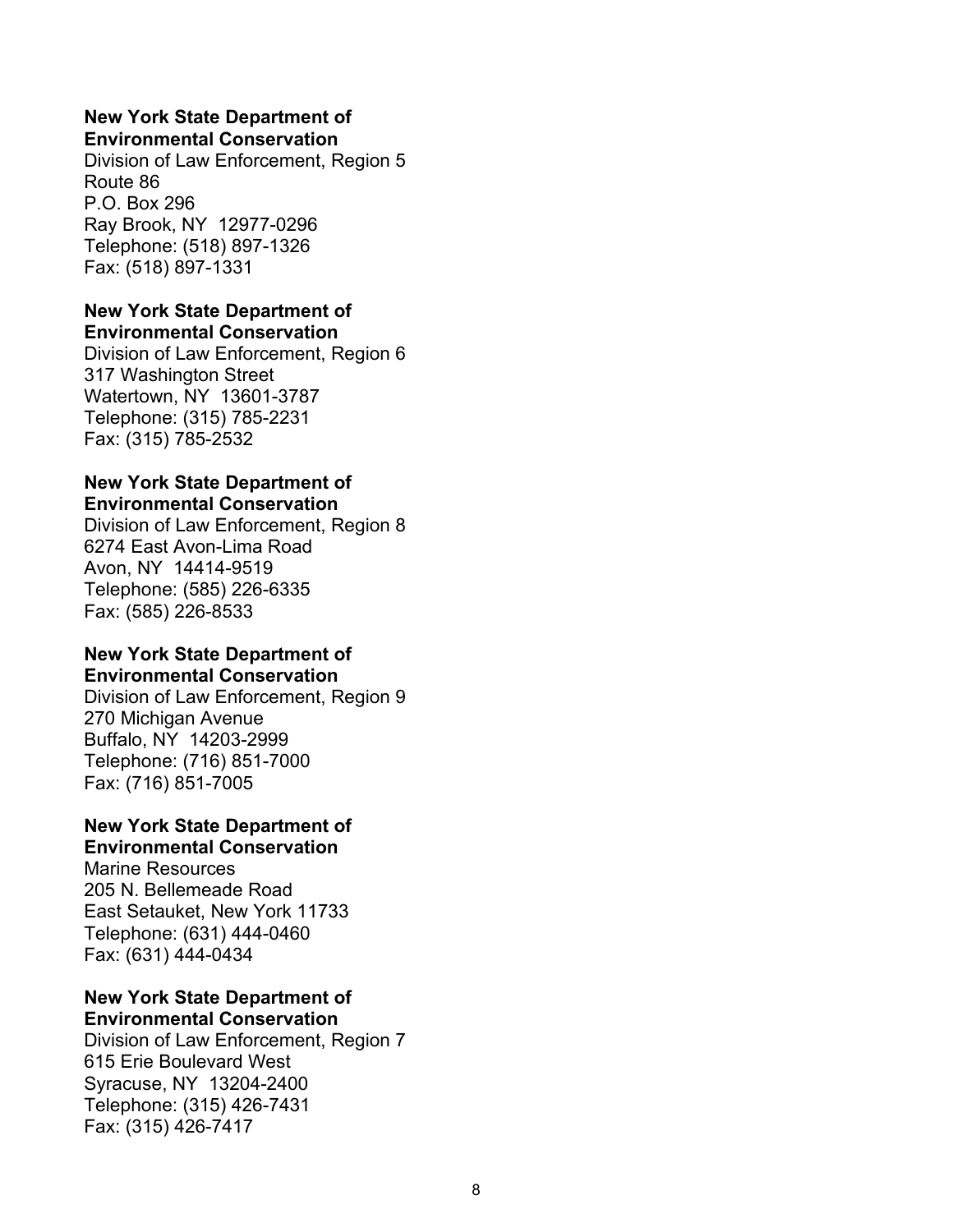# **Sheriffs' Offices**

# <span id="page-10-0"></span>**Albany County Sheriff's Office**

County Court House Albany, NY 12207 Telephone: (518) 487-5440 Fax: (518) 487-5037

#### **Allegany County Sheriff's Office**

4884 State Route 19 Scio Road Belmont, NY 14813 Telephone: (585) 268-9200 Fax: (585) 268-9484

# **Bronx County (NYC Sheriff's Office)**

3030 3rd Avenue Arthur Avenue Bronx, NY 10455 Telephone: (718) 993-3882 Fax: (718) 993-3116

# **Broome County Sheriff's Office**

155 Lt. Van Winkle Drive Binghamton, NY 13905 Telephone: (607) 778-1911 Fax: (607) 778-2100

# **Cattaraugus County Sheriff's Office**

301 Court Street Little Valley, NY 14755 Telephone: (716) 938-9191 Fax: (716) 938-6552

# **Cayuga County Sheriff's Office**

7445 County House Road Auburn, NY 13021 Telephone: (315) 253-1222 Fax: (315) 253-4575

# **Chautauqua County Sheriff's Office**

East Chautauqua Street P.O. Box 128 Mayville, NY 14757-0128 Telephone: (716) 753-4900 Fax: (716) 753-4969

# **Chemung County Sheriff's Office**

203-209 William Street P.O. Box 588 Elmira, NY 12401 Telephone: (607) 737-2987 Fax: (607) 737-2931

#### **Chenango County Sheriff's Office**

279 County Road 46 Norwich, NY 13815-1698 Telephone: (607) 334-2000 Fax: (607) 336-1568

#### **Clinton County Sheriff's Office**

25 McCarthy Drive Plattsburgh, NY 12901 Telephone: (518) 565-4300 Fax: (518) 565-4333

#### **Columbia County Sheriff's Office**

85 Industrial Tract Hudson, NY 12534 Telephone: (518) 828-0601 Fax: (518) 828-9088

# **Cortland County Sheriff's Office**

54 Greenbush Street Cortland, NY 13045 Telephone: (607) 753-3311 Fax: (607) 753-6649

# **Delaware County Sheriff's Office**

280 Phoebe Lane, Suite One Delhi, NY 13753 Telephone: (607) 746-2336 Fax: (607) 746-2632

#### **Dutchess County Sheriff's Office**

108 Parker Avenue Poughkeepsie, NY 12533 Telephone: (845) 486-3800 Fax: (845) 486-3927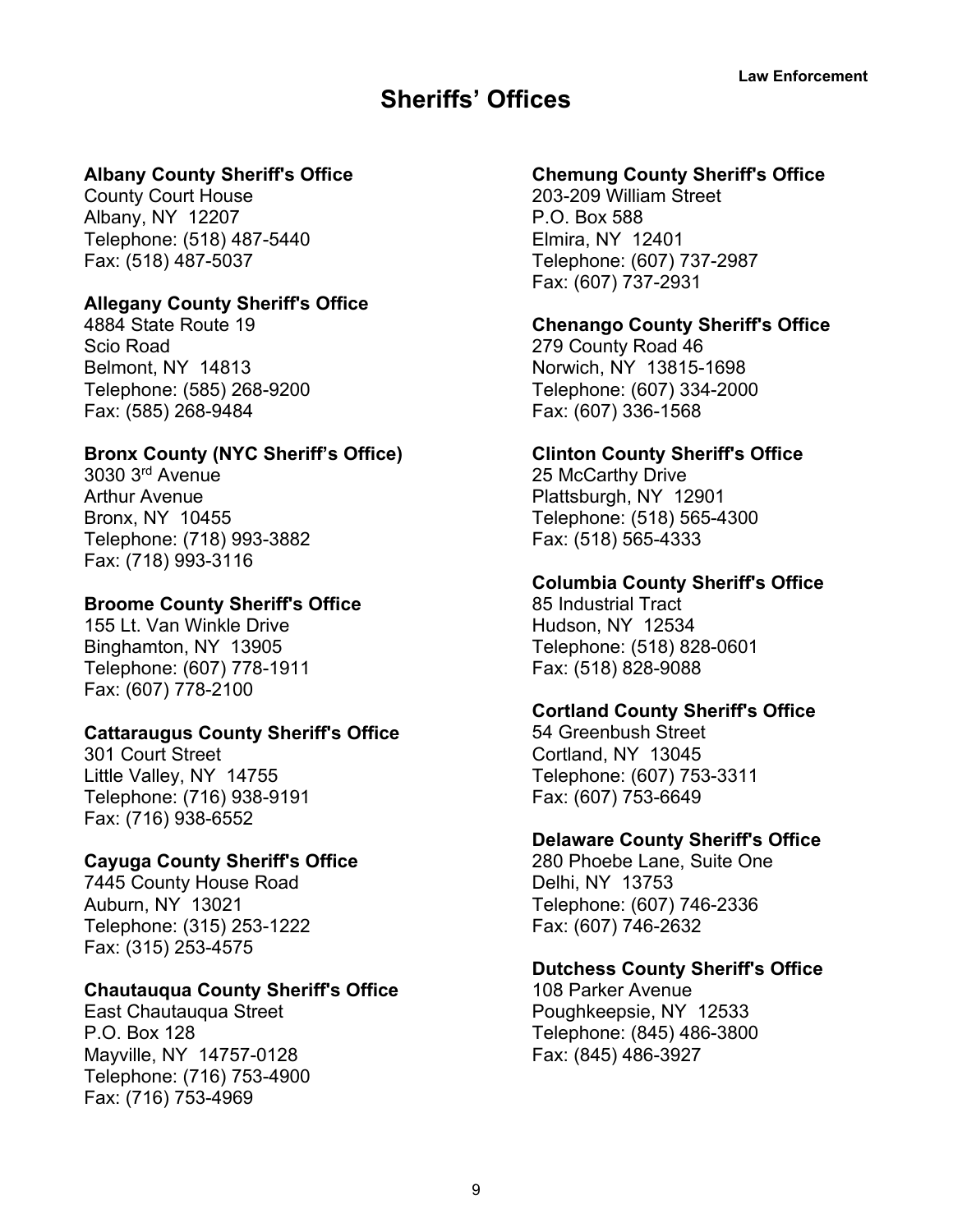# **Erie County Sheriff's Office**

10 Delaware Avenue Buffalo, NY 14202-3999 Telephone: (716) 858-7608 Fax: (716) 858-7680

#### **Essex County Sheriff's Office**

P.O. Box 68 7802 Stowersville Road Lewis, NY 12950 Telephone: (518) 873-6902 Fax: (518) 873-6940

#### **Franklin County Sheriff's Office**

45 Bare Hill Road Malone, NY 12953 Telephone: (518) 483-3304 Fax: (518) 483-3205

#### **Fulton County Sheriff's Office**

2712 State Highway 29 Johnstown, NY 12095-2499 Telephone: (518) 736-2100 Fax: (518) 736-2126

#### **Genesee County Sheriff's Office**

165 Park Road Batavia, NY 14020 Telephone: (585) 345-3000 Fax: (585) 344-3102

#### **Greene County Sheriff's Office**

80 Bridge Street Catskill, NY 12414 Telephone: (518) 943-3300 Fax: (518) 943-6832

#### **Hamilton County Sheriff's Office**

102 Country View Drive Lake Pleasant, NY 12108 Telephone: (518) 548-3113 Fax: (518) 548-5704

#### **Herkimer County Sheriff's Office**

320 North Main Street Herkimer, NY 13350-2922 Telephone: (315) 867-1167 Fax: (315) 867-1354

#### **Jefferson County Sheriff's Office**

753 Waterman Drive Watertown, NY 13601 Telephone: (315) 786-2660 Fax: (315) 786-2684

#### **Kings County (NYC Sheriff's Office)**

210 Joralemon Street, Room 911 Brooklyn, NY 11201 Telephone: (718) 802-3543 Fax: (718) 802-3715

#### **Lewis County Sheriff's Office**

5252 Outter Stowe Street P.O. Box 233 Lowville, NY 13367-0233 Telephone: (315) 376-3511 Fax: (315) 3765232

#### **Livingston County Sheriff's Office**

4 Court Street Geneseo, NY 14454 Telephone: (585) 243-7100 Fax: (585) 243-7926

#### **Madison County Sheriff's Office**

North Court Street P.O. Box 16 Wampsville, NY 13163 Telephone: (315) 366-2318 Fax: (315) 366-2286

#### **Monroe County Sheriff's Office**

130 Plymouth Avenue South Rochester, NY 14614 Telephone: (585) 753-4522 Fax: (585) 753-4524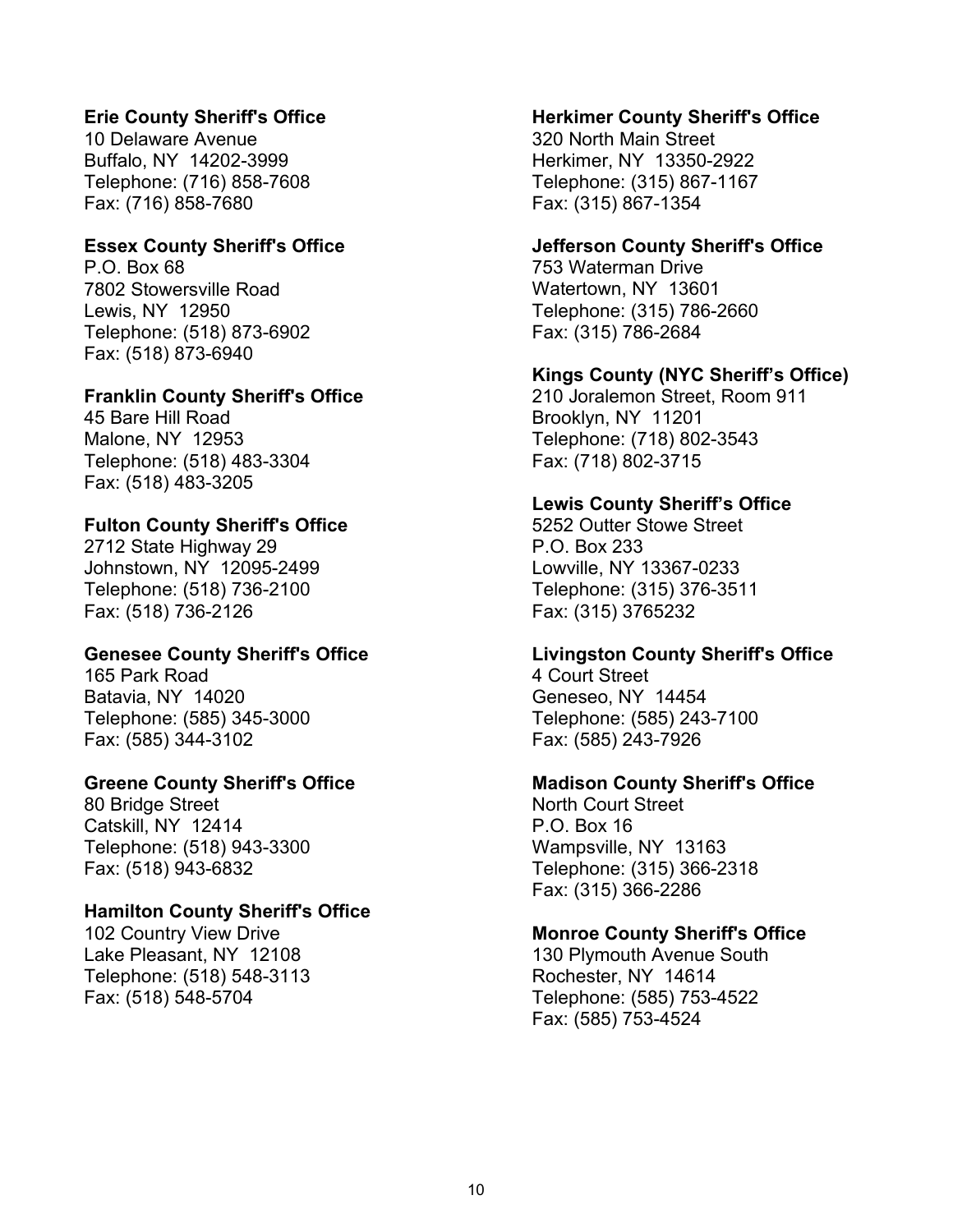# **Montgomery County Sheriff's Office**

P.O. Box 432 Fultonville, NY 12072-0432 Telephone: (518) 853-5500 Fax: (518) 853-4969

#### **Nassau County Sheriff's Office**

100 Carman Avenue East Meadow, NY 11554 Telephone: (516) 572-4100 Fax: (516) 572-4300

# **New York County (NYC Sheriff's Office)**

Surrogate's Court 66 John's Street, 13<sup>th</sup> Floor New York, NY 10038 Telephone: (212) 487-9734 Fax: (212) 766-9666

# **Niagara County Sheriff's Office**

5526 Niagara Street Ext. P.O. Box 496 Lockport, NY 14095-0496 Telephone: (716) 438-3370 Fax: (716) 438-3357

# **Oneida County Sheriff's Office**

6065 Judd Road Oriskany, NY 13424 Telephone: (315) 765-2200 Fax: (315) 765-2205

# **Onondaga County Sheriff's Office**

407 South State Street Syracuse, NY 13202 Telephone: (315) 435-3044 Fax: (315) 435-2942

# **Ontario County Sheriff's Office**

74 Ontario Street Canandaigua, NY 14424-1898 Telephone: (585) 394-4560 Fax: (585) 394-3425

#### **Orange County Sheriff's Office**

110 Wells Farm Road Goshen, NY 10924 Telephone: (845) 291-4033 Fax: (845) 294-1590

#### **Orleans County Sheriff's Office**

Suite 400 13925 State Route 31 Albion, NY 14411-1490 Telephone: (585) 590-4137 Fax: (585) 590-4178

# **Oswego County Sheriff's Office**

39 Churchill Road Oswego, NY 13126-6613 Telephone: (315) 349-3307 Fax: (315) 349-3483

# **Otsego County Sheriff's Office**

172 County Highway 33 West Cooperstown, NY 13326 Telephone: (607) 547-4271 Fax: (607) 547-6413

# **Putnam County Sheriff's Office**

3 County Center Carmel, NY 10512 Telephone: (845) 225-4300 Fax: (845) 225-4581

# **Queens County (NYC Sheriff's Office)**

144-06 94th Avenue Jamaica, NY 11435 Telephone: (718) 298-7500 Fax: (718) 298-7470

# **Rensselaer County Sheriff's Office**

4000 Main Street Troy, NY 12180 Telephone: (518) 270-5448 Fax: (518) 270-5447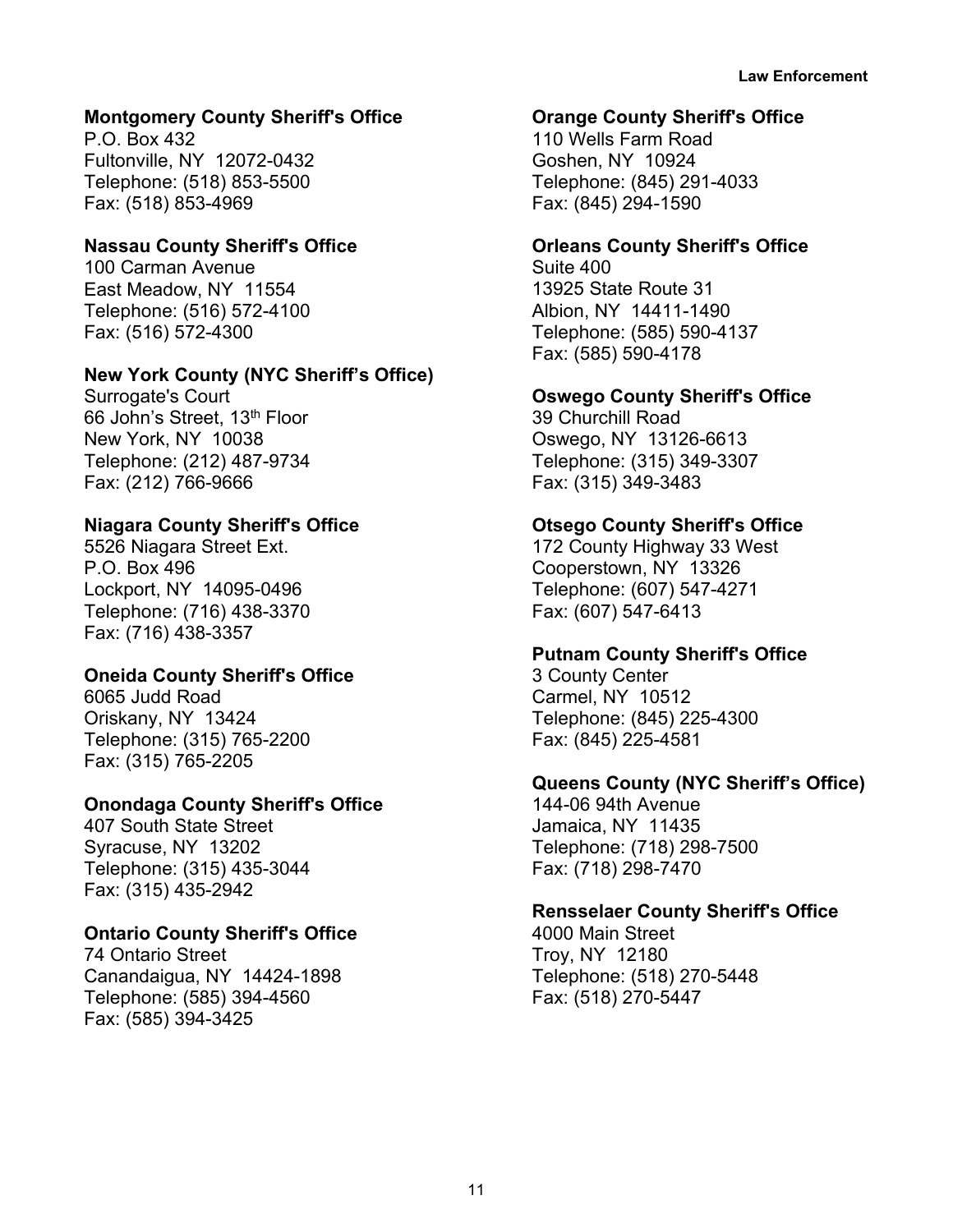#### **Richmond County (NYC Sheriff's Office)**

350 Saint Marks Avenue Staten Island, NY 10301 Telephone: (718) 815-8407 Fax: (718) 815-8416

#### **Rockland County Sheriff's Office**

55 New Hempstead Road New City, NY 10956 Telephone: (845) 638-5464 Fax: (845) 638-5035

#### **Saint Lawrence County Sheriff's Office**

48 Court Street Canton, NY 13617 Telephone: (315) 379-2365 Fax: (315) 379-0335

# **Saratoga County Sheriff's Office**

6010 County Farm Road Ballston Spa, NY 12020 Telephone: (518) 885-2450 Fax: (518) 885-2453

#### **Schenectady County Sheriff's Office**

320 Veeder Avenue Schenectady, NY 12307 Telephone: (518) 388-4300 Fax: (518) 388-4593

# **Schoharie County Sheriff's Office**

157 Depot Lane P.O. Box 689 Schoharie, NY 12157 Telephone: (518) 295-7066 Fax: (518) 295-7094

# **Schuyler County Sheriff's Office**

106 Tenth Street Watkins Glen, NY 14891 Telephone: (607) 535-8222 Fax: (607) 535-8216

#### **Seneca County Sheriff's Office**

6150 State Route 96 Romulus, NY 14541 Telephone: (315) 220-3200 Fax: (315) 220-3478

#### **Steuben County Sheriff's Office**

7007 Rumsey Street Ext. Bath, NY 14810 Telephone: (607) 776-7009 Fax: (607) 776-7671

#### **Suffolk County Sheriff's Office**

100 Center Drive Riverhead, NY 11901-3389 Telephone: (631) 852-2200 Fax: (631) 852-1898

#### **Sullivan County Sheriff's Office**

4 Bushnell Avenue Monticello, NY 12701 Telephone: (845) 794-7100 Fax: (845) 794-0810

#### **Tioga County Sheriff's Office**

Tioga County Public Safety Building 103 Corporate Drive Owego, NY 13827 Telephone: (607) 687-1010 Fax: (607) 687-6755

#### **Tompkins County Sheriff's Office**

779 Warren Road Ithaca, NY 14850 Telephone: (607) 257-1345 Fax: (607) 266-5436

#### **Ulster County Sheriff's Office**

380 Boulevard Kingston, NY 12401-0800 Telephone: (845) 340-3802 Fax: (845) 334-8125

#### **Warren County Sheriff's Office**

1400 State Route 9 Lake George, NY 12845 Telephone: (518) 743-2500 Fax: (518) 743-2519

#### **Washington County Sheriff's Office** 399 Broadway

Fort Edward, NY 12828 Telephone: (518) 746-2475 Fax: (518) 746-2398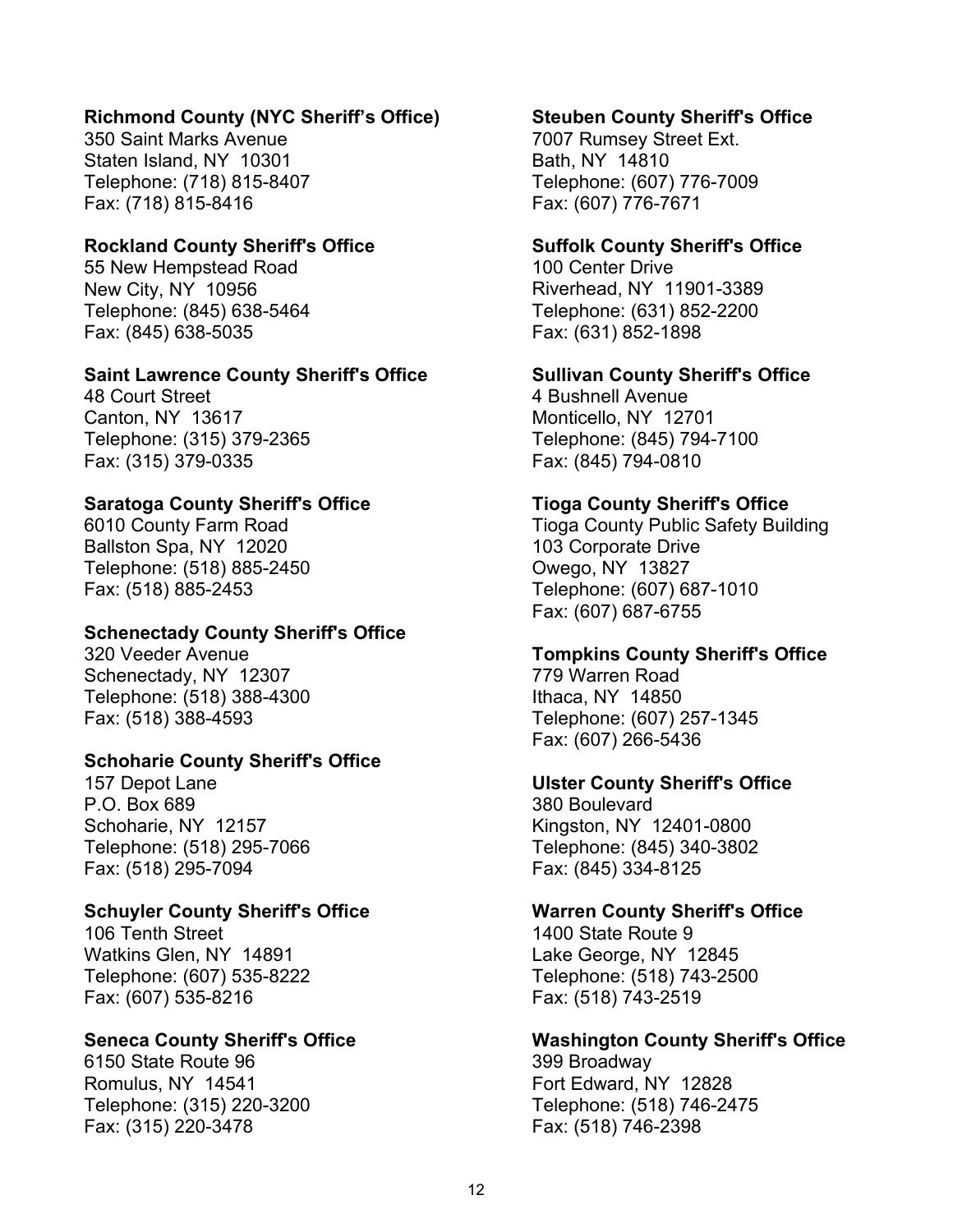# **Wayne County Sheriff's Office**

7368 Route 31 Lyons, NY 14489 Telephone: (315) 946-5799 Fax: (315) 946-5811

# **Westchester County Sheriff's Office (Westchester County Department of Public Safety)**

1 Sawmill River Parkway Hawthorne, NY 10532 Telephone: (914) 864-7710 Fax: (914) 864-7741

#### **Wyoming County Sheriff's Office**

151 North Main Street Warsaw, NY 14569-1196 Telephone: (585) 786-8989 Fax: (585) 786-8961

#### **Yates County Sheriff's Office**

227 Main Street Penn Yan, NY 14527 Telephone: (315) 536-5172 Fax: (315) 536-5191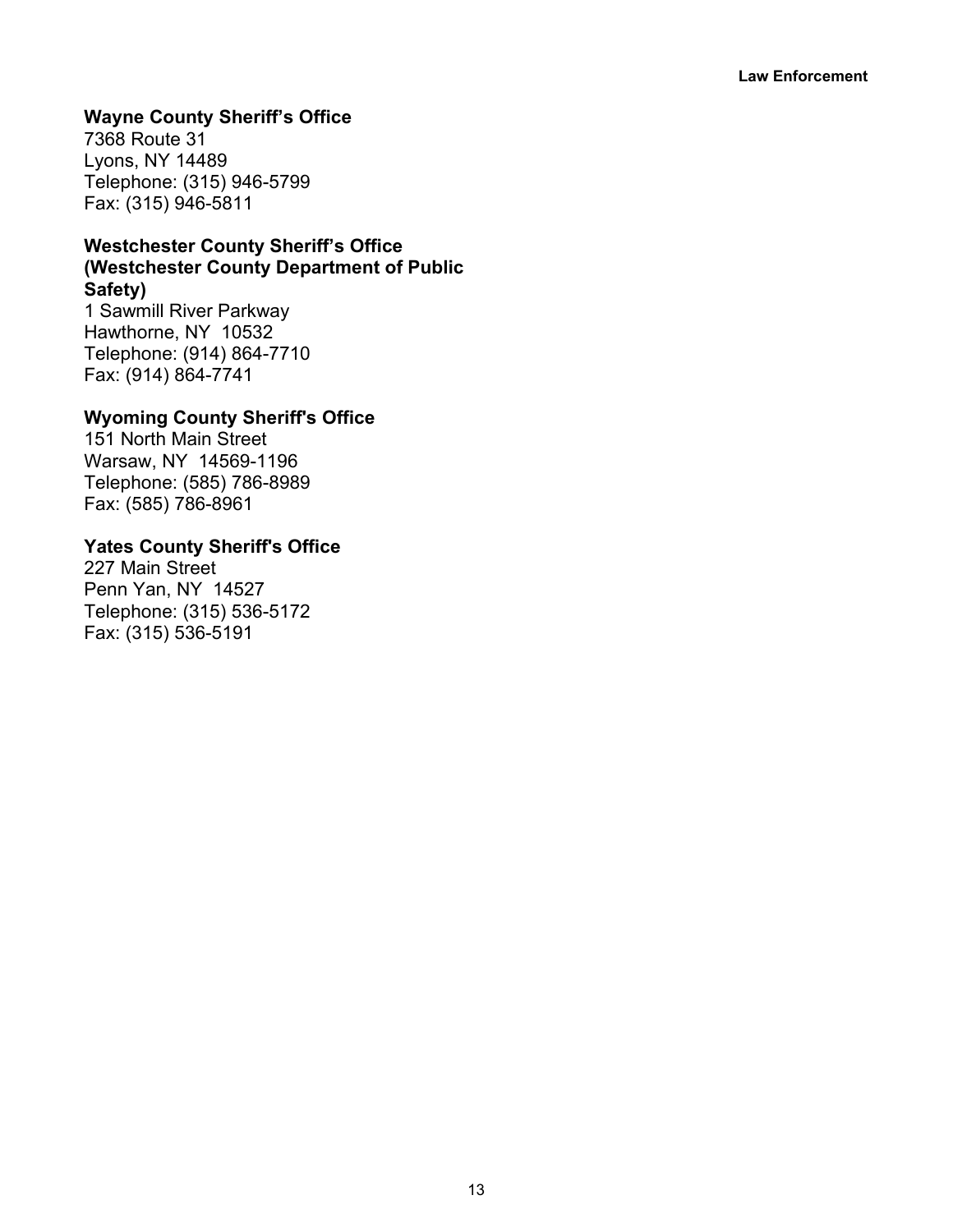# **County Police Departments and Police Districts**

# <span id="page-15-0"></span>**Erie County Medical Center Police**

#### **Department**

462 Grider Street Buffalo, NY 14215 Telephone: (716) 898-4612 Fax: (716) 961-7096

#### **Nassau County Police Department**

1490 Franklin Avenue Mineola, NY 11501 Telephone: (516) 573-7100 Fax: (516) 573-7117

#### **Onondaga County Park Rangers**

106 Lake Dr. Liverpool, NY 13088 Telephone: (315) 453-6710 Fax: (315) 457-3681

#### **Port Washington Police District**

500 Port Washington Boulevard Port Washington, NY 11050 Telephone: (516) 883-0500 Fax: (516) 883-4708

# **Suffolk County Police Department**

30 Yaphank Avenue Yaphank, NY 11980 Telephone: (631) 852-6079 Fax: (631) 852-6324

# **Westchester County Department of Public Safety**

1 Sawmill River Parkway Hawthorne, NY 10532 Telephone: (914) 864-7710 Fax: (914) 864-7741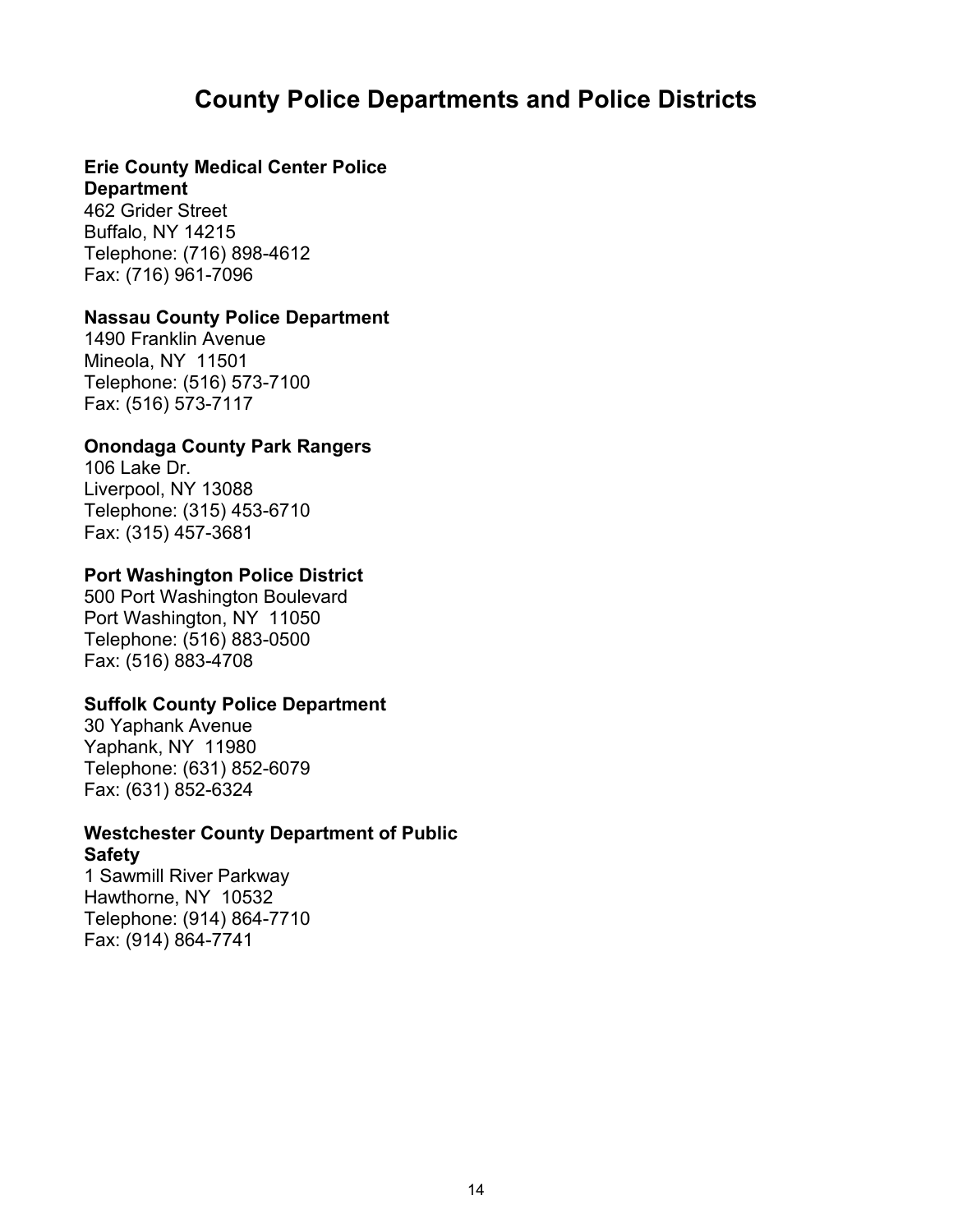# **City, Town, and Village Police Departments**

#### <span id="page-16-0"></span>**Adams Village Police Department**

(Jefferson County) 2 North Main Street Adams, NY 13605 Telephone: (315) 232-2912 Fax: (315) 232-2845

#### **Addison Village Police Department**

(Steuben County) 35 Tuscarora Street Addison, NY 14801 Telephone: (607) 359-3619 Fax: (607) 359-3633

# **Afton Village Police Department**

(Chenango County) 19 Court Street P.O. Box 26 Attn: Police Department Afton, NY 13730 Telephone: (607) 639-1308 Fax: (607) 639-3077

# **Akron Village Police Department**

(Erie County) 21 Main Street Akron, NY 14001 Telephone: (716) 542-5586 Fax: (716) 542-2496

# **Albany City Police Department**

(Albany County) 165 Henry Johnson Boulevard Albany, NY 12210-1525 Telephone: (518) 462-8013 Fax: (518) 447-7801

#### **Albion Village Police Department**

(Orleans County) 106 North Platt Street Albion, NY 14411 Telephone: (585) 589-5627 Fax: (585) 589-8016

# **Alexandria Bay Village Police**

#### **Department**

(Jefferson County) 110 Walton Street Alexandria Bay, NY 13607 Telephone: (315) 482-2211 Fax: (315) 482-2506

#### **Alfred Village Police Department**

(Allegany County) 7 West University Street Alfred, NY 14802 Telephone: (607) 587-8877 Fax: (607) 587-9138

#### **Allegany Village Police Department**

(Cattaraugus County) 106 East Main Street P.O. Box 25 Allegany, NY 14706-0025 Telephone: (716) 373-0873 Fax: (716) 373-4388

# **Altamont Village Police Department**

(Albany County) P.O. Box 643 Altamont, NY 12009 Telephone: (518) 861-5480 Fax: (518) 861-5379

#### **Amherst Town Police Department**

(Erie County) 500 John James Audubon Parkway Amherst, NY 14228 Telephone: (716) 689-1322 Fax: (716) 689-1310

#### **Amityville Village Police Department**

(Suffolk County) 16 Greene Avenue Amityville, NY 11701 Telephone: (631) 264-0400 Fax: (631) 264-1407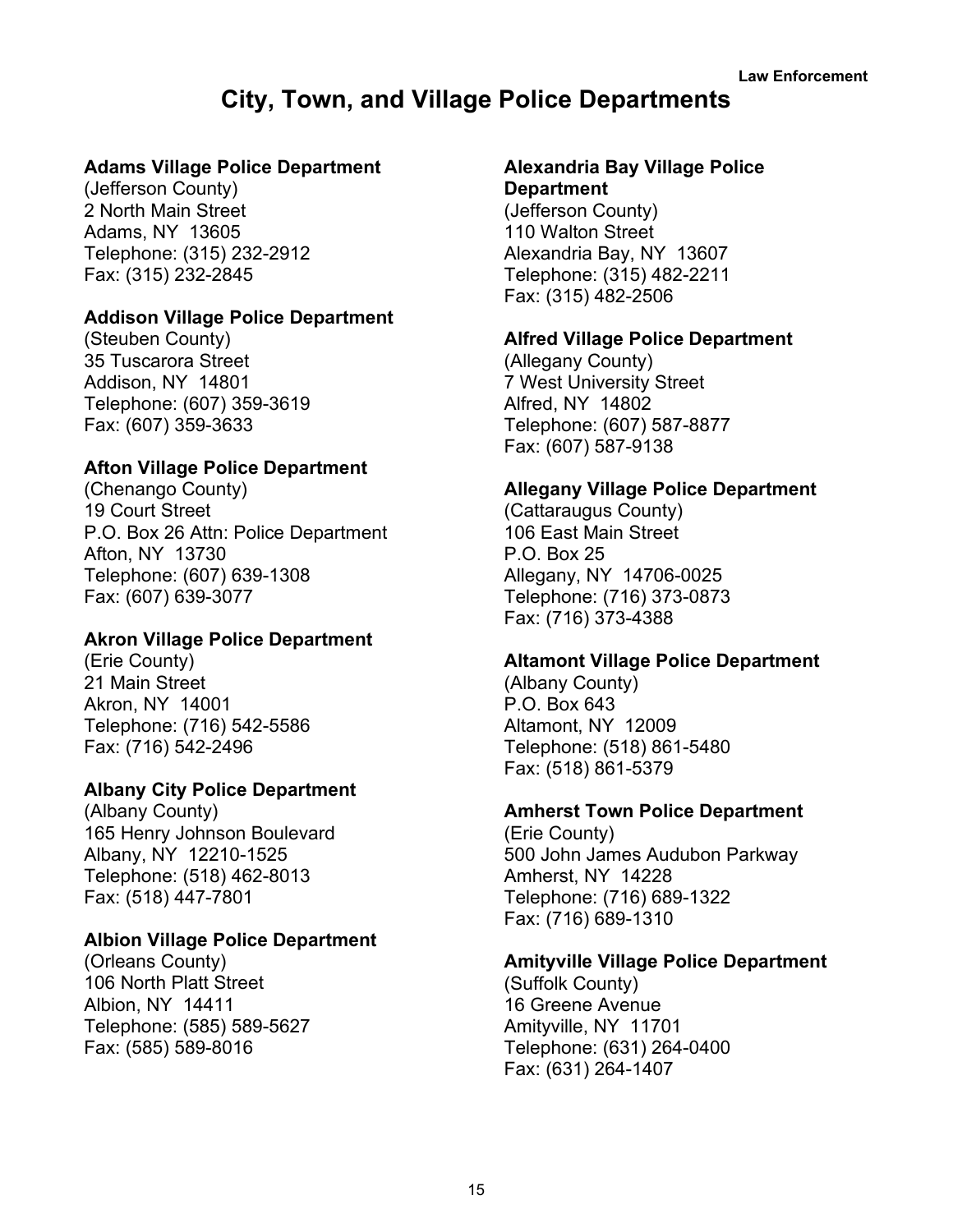# **Amsterdam City Police Department**

(Montgomery County) Guy Park Avenue Ext. Public Safety **Building** Amsterdam, NY 12010-4498 Telephone: (518) 842-1100 Fax: (518) 843-2767

# **Andover Village Police Department**

(Allegany County) 4 Main Street Andover, NY 14806 Telephone: (607) 478-8448 Fax: (607) 478-8928

# **Angelica Village Police Department**

(Allegany County) 49 Park Circle Angelica, NY 14709 Telephone: (585) 466-3737 Fax: (585) 466-3580

# **Antwerp Village Police Department**

(Jefferson County) 58 Main Street, Municipal Building Antwerp, NY 13608 Telephone: (315) 788-1441

# **Arcade Village Police Department**

(Wyoming County) 17 Church Street Arcade, NY 14009-1186 Telephone: (585) 492-3111 Fax: (585) 492-3052

# **Ardsley Village Police Department**

(Westchester County) 507 Ashford Avenue Ardsley, NY 10502 Telephone: (914) 693-1700 Fax: (914) 693-8298

# **Asharoken Village Police Department**

(Suffolk County) 1 Asharoken Avenue Northport, NY 11768 Telephone: (631) 261-7400 Fax: (631) 261-9698

#### **Athens Village Police Department**

(Greene County) 2 First Street Athens, NY 12015 Telephone: (518) 945-1551 Fax: (518) 945-1668

# **Attica Village Police Department**

(Wyoming County) 43 Exchange Street Attica, NY 14011 Telephone: (585) 591-0881 Fax: (585) 591-3357

# **Auburn City Police Department**

(Cayuga County) 46 North Street Auburn, NY 13021-3604 Telephone: (315) 253-3231 Fax: (315) 255-0022

# **Avon Village Police Department**

(Livingston County) 74 Genesee Street Avon, NY 14414 Telephone: (585) 226-8118 Fax: (585) 226-6284

# **Bainbridge Village Police Department**

(Chenango County) 35 West Main Street Bainbridge, NY 13733 Telephone: (607) 967-3911 Fax: (607) 967-7323

# **Baldwinsville Village Police Department**

(Onondaga County) 16 West Genesee Street Baldwinsville, NY 13027 Telephone: (315) 635-6808 Fax: (315) 635-7868

# **Ballston Spa Village Police Department**

(Saratoga County) 30 Bath Street Ballston Spa, NY 12020 Telephone: (518) 885-5111 Fax: (518) 885-3015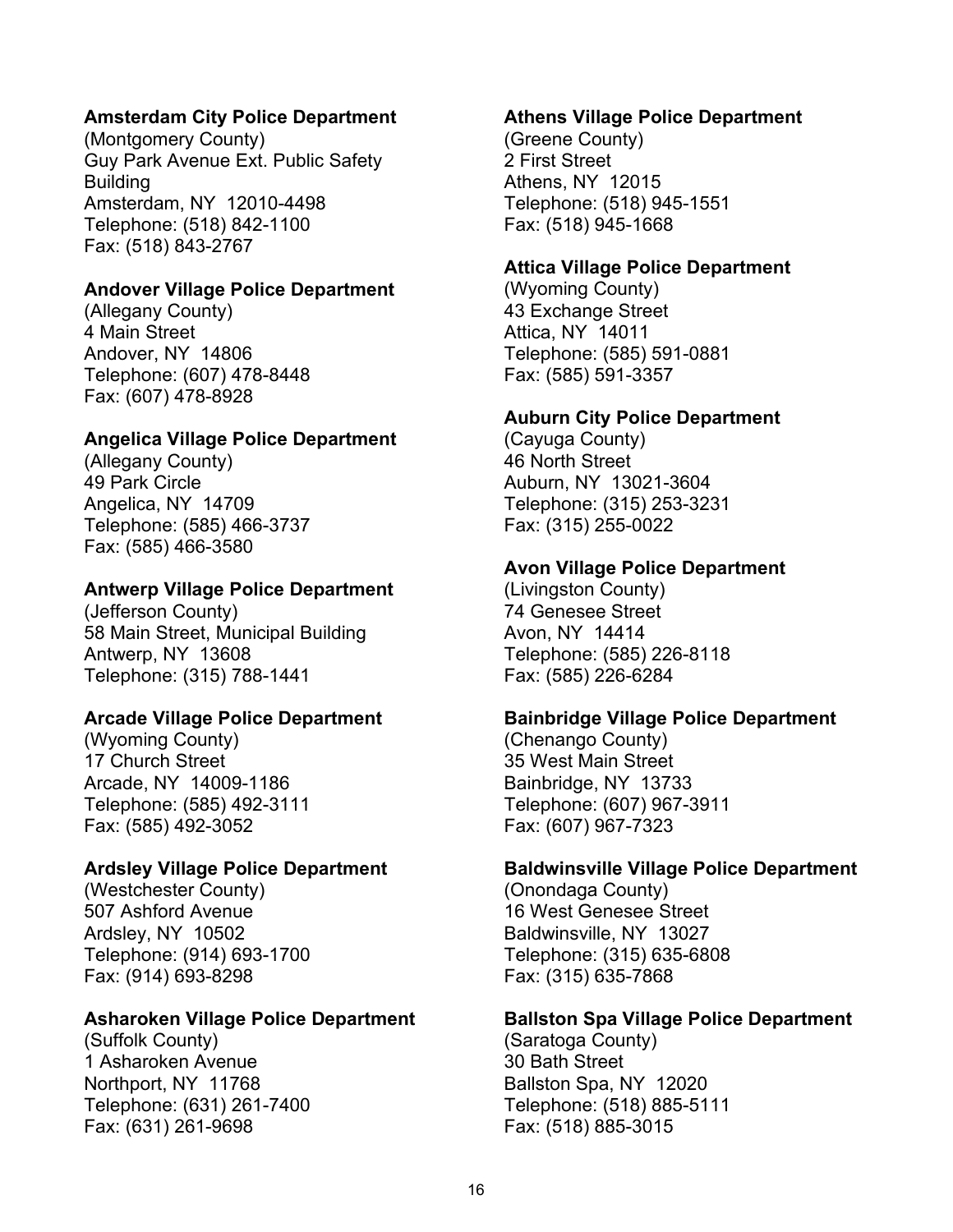# **Barker Village Police Department**

(Niagara County) 8708 Main Street P.O. Box 298 Barker, NY 14012 Telephone: (716) 795-3207 Fax: (716) 795-3478

# **Batavia City Police Department**

(Genesee County) 10 West Main Street Batavia, NY 14020 Telephone: (585) 345-6350 Fax: (585) 344-1878

# **Bath Village Police Department**

(Steuben County) 110 Liberty Street Bath, NY 14810-1526 Telephone: (607) 776-2175 Fax: (607) 776-5025

# **Beacon City Police Department**

(Dutchess County) 1 Municipal Plaza Beacon, NY 12508 Telephone: (845) 831-4111 Fax: (845) 838-5073

# **Bedford Town Police Department**

(Westchester County) 307 Bedford Road Bedford Hills, NY 10507 Telephone: (914) 241-3111 Fax: (914) 666-7236

# **Belmont Village Police Department**

(Allegany County) 1 Schuyler Street Belmont, NY 14813 Telephone: (585) 268-5522 Fax: (585) 268-7005

#### **Bethlehem Town Police Department**

(Albany County) 447 Delaware Avenue Delmar, NY 12054 Telephone: (518) 439-9973 Fax: (518) 439-6965

# **Binghamton City Police Department**

(Broome County) 38 Hawley Street Binghamton, NY 13901-3776 Telephone: (607) 723-5321 Fax: (607) 772-7074

# **Black River Village Police Department**

(Jefferson County) 107 Jefferson Place Black River, NY 13612 Telephone: (315) 773-5721 Fax: (315) 773-5726

# **Blasdell Village Police Department**

(Erie County) 121 Miriam Avenue P.O. Box 2180 Blasdell, NY 14219 Telephone: (716) 822-1921 Fax: (716) 822-7127

# **Blooming Grove Town Police Department**

(Orange County) #2 Horton Road Blooming Grove, NY 10914 Telephone: (845) 496-9161 Fax: (845) 496-0717

# **Bolivar Village Police Department**

(Allegany County) 252 Main Street Bolivar, NY 14715 Telephone: (585) 928-2544 Fax: (585) 928-2234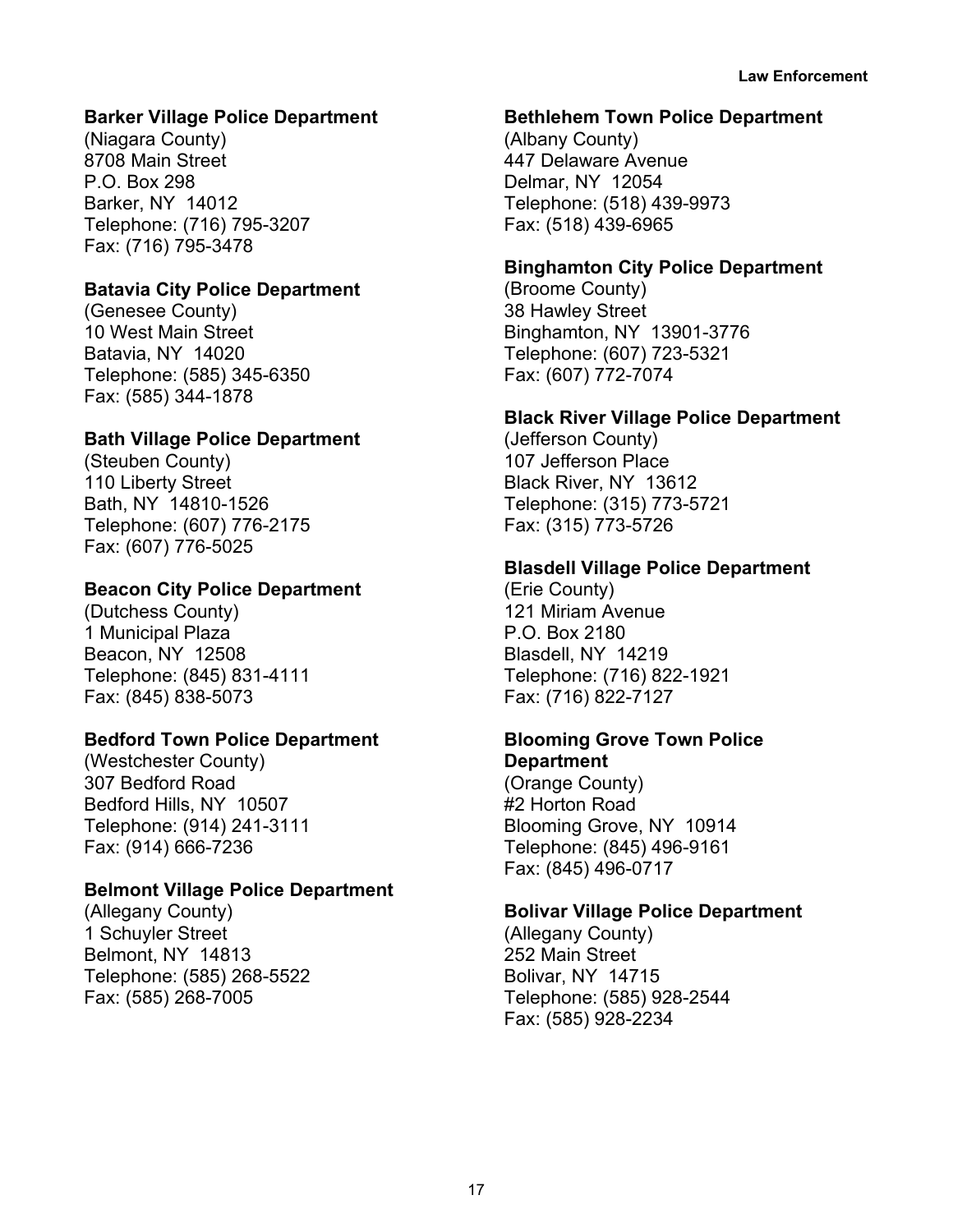#### **Bolton Town Police Department**

(Warren County) 4949 Lake Shore Drive P.O. Box 752 Bolton Landing, NY 12814 Telephone: (518) 644-9717 Fax: (518) 644-2726

#### **Boonville Village Police Department**

(Oneida County) 13149 State Route 12 Boonville, NY 13309 Telephone: (315) 943-2050 Fax: (315) 942-6937

#### **Brant Town Police Department**

(Erie County) Brant North Collins Road Box 251 Brant, NY 14027 Telephone: (716) 549-4040 Fax: (716) 549-0623

#### **Brewster Village Police Department**

(Putnam County) 50 Main Street, Brewster Village Hall Brewster, NY 10509 Telephone: (845) 279-3610 Fax: (845) 279-0495

#### **Briarcliff Manor Village Police Department**

(Westchester County) 1111 Pleasantville Road Briarcliff Manor, NY 10510 Telephone: (914) 941-2130 Fax: (914) 941-1787

#### **Brighton Town Police Department**

(Monroe County) 2300 Elmwood Avenue Rochester, NY 14618 Telephone: (585) 784-5125 Fax: (585) 784-5151

#### **Broadalbin Village Police Department**

(Fulton County) 16 West Main Street P.O. Box 6 Broadalbin, NY 12025 Telephone: (518) 883-8265

#### **Brockport Village Police Department**

(Monroe County) 1 Clinton Street Brockport, NY 14420 Telephone: (585) 637-1021 Fax: (585) 637-1016

#### **Bronxville Village Police Department**

(Westchester County) 200 Pondfield Road Bronxville, NY 10708 Telephone: (914) 337-0500 Fax: (914) 337-0776

#### **Brownville Village Police Department**

(Jefferson County) 216 Brown Boulevard Brownville, NY 13615 Telephone: (315) 788-1441 Fax: (315) 786-2775

#### **Buchanan Village Police Department**

(Westchester County) 236 Tate Avenue Buchanan, NY 10511 Telephone: (914) 739-6776 Fax: (914) 737-0422

#### **Buffalo City Police Department**

(Erie County) 68 Court Street Buffalo, NY 14202 Telephone: (716) 851-4571 Fax: (716) 851-4081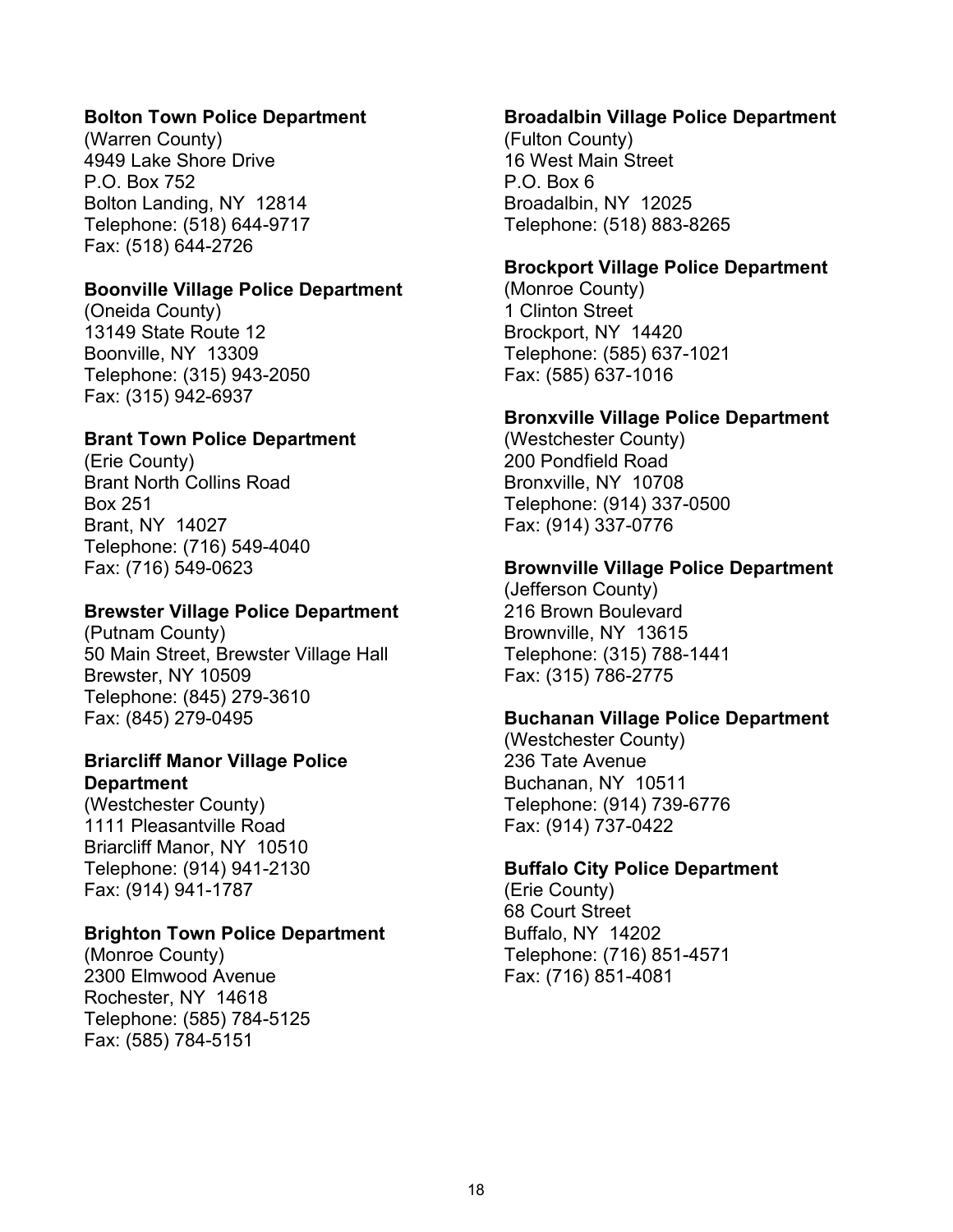# **Cairo Town Police Department**

(Greene County) 123 Angelo Canna Park P.O. Box 728 Cairo, NY 12413 Telephone: (518) 622-2324 Fax: (518) 622-8418

#### **Caledonia Village Police Department**

(Livingston County) 3095 Main Street Caledonia, NY 14423 Telephone: (585) 538-6200 Fax: (585) 538-2039

#### **Cambridge Village Police Department**

(Washington County) 56 North Park Street P.O. Box 235 Cambridge, NY 12816 Telephone: (518) 677-3044 Fax: (518) 677-2936

#### **Camden Village Police Department**

(Oneida County) 14 Church Street Camden, NY 13316 Telephone: (315) 245-1222 Fax: (315) 245-4146

#### **Camillus Town and Village Police Department**

(Onondaga County) 4600 West Genesee Street Syracuse, NY 13219 Telephone: (315) 487-0103 Fax: (315) 487-5572

#### **Canajoharie Village Police Department**

(Montgomery County) 75 Erie Boulevard Canajoharie, NY 13317 Telephone: (518) 673-3111 Fax: (518) 673-2859

#### **Canandaigua City Police Department**

(Ontario County) 21 Ontario Street Canandaigua, NY 14424 Telephone: (585) 394-3311 Fax: (585) 396-5034

#### **Canastota Village Police Department**

(Madison County) 205 South Peterboro Street Canastota, NY 13032 Telephone: (315) 697-2240 Fax: (315) 697-8897

#### **Candor Village Police Department**

(Tioga County) 138 Main Street P.O. Box 1 Candor, NY 13743 Telephone: (607) 659-7966 Fax: (607) 659-3966

#### **Canisteo Village Police Department**

(Steuben County) 35 Main Street, Village Building Canisteo, NY 14823 Telephone: (607) 698-4211 Fax: (607) 698-9397

#### **Canton Village Police Department**

(Saint Lawrence County) 60 Main Street, Municipal Building Canton, NY 13617 Telephone: (315) 386-4561 Fax: (315) 386-8890

#### **Cape Vincent Village Police Department**

(Jefferson County) 127 E. Joseph Street P.O. Box 337 Cape Vincent, NY 13618 Telephone: (315) 654-3400 Fax: (315) 654-2775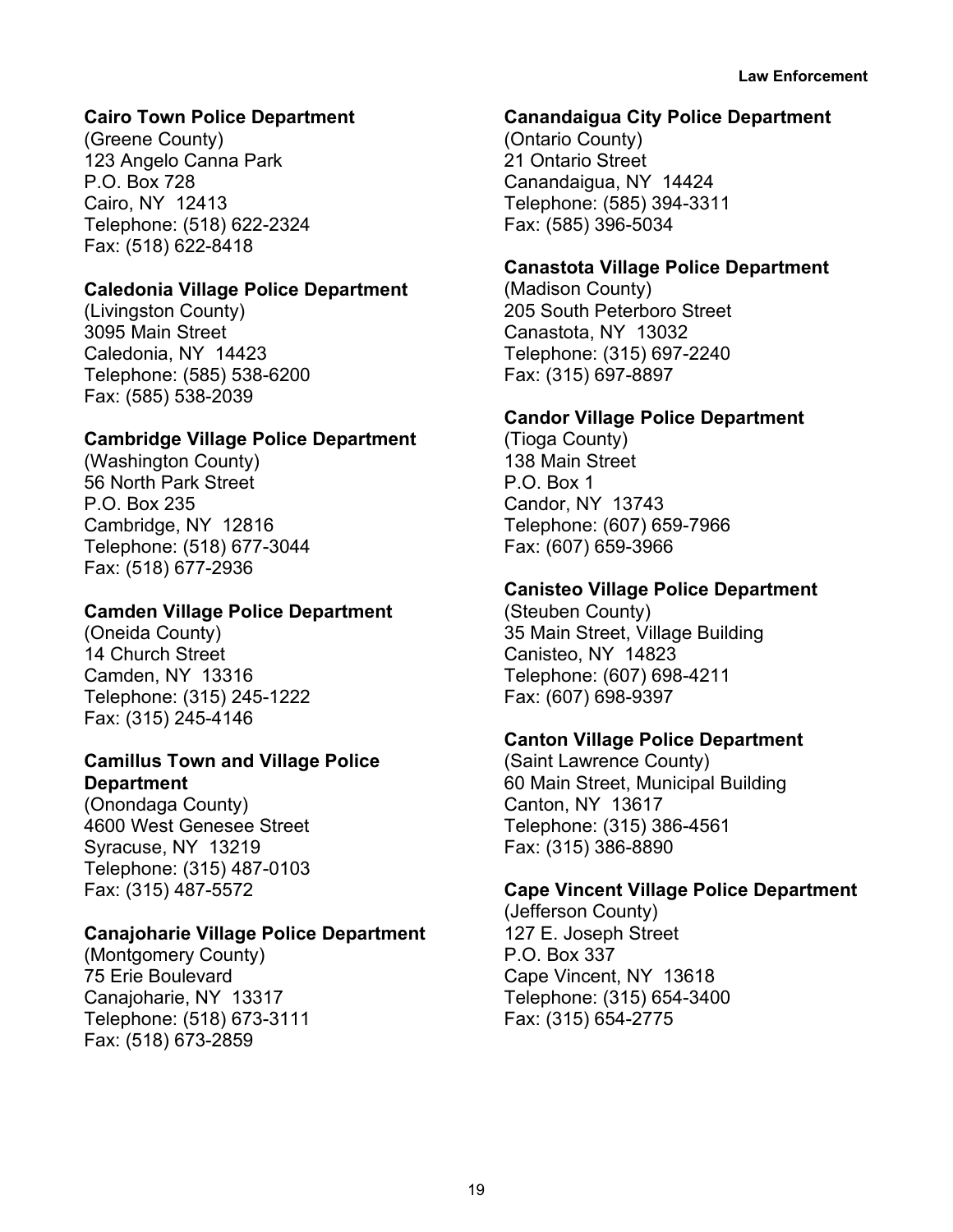#### **Carmel Town Police Department**

(Putnam County) 60 McAlpin Avenue Mahopac, NY 10541 Telephone: (845) 628-1300 Fax: (845) 628-2597

#### **Carroll Town Police Department**

(Chautauqua County) 5 West Main Street Box 9250 Frewsburg, NY 14738 Telephone: (716) 569-5365 Fax: (716) 569-6331

#### **Carthage Village Police Department**

(Jefferson County) 120 South Mechanic Street Carthage, NY 13619 Telephone: (315) 493-1141 Fax: (315) 493-4624

# **Caton Town Police Department**

(Steuben County) 11161 Hendy Hollow Road Corning, NY 14830 Telephone: (607) 368-4890

#### **Catskill Village Police Department**

(Greene County) 422 Main Street Catskill, NY 12414 Telephone: (518) 943-2244 Fax: (518) 943-9557

#### **Cattaraugus Village Police Department**

(Cattaraugus County) 14 Main Street, Village Hall Cattaraugus, NY 14719 Telephone: (716) 257-9119 x2304 Fax: (716) 257-3270

# **Cayuga Heights Village Police Department**

(Tompkins County) 836 Hanshaw Road Ithaca, NY 14850-1595 Telephone: (607) 257-1011 Fax: (607) 257-3474

#### **Cazenovia Village Police Department**

(Madison County) 90 Albany Street Cazenovia, NY 13035-1288 Telephone: (315) 655-3276 Fax: (315) 655-1054

#### **Central Square Village Police Department**

(Oswego County) 3125 East Avenue, Village Place Central Square, NY 13036 Telephone: (315) 676-4303 Fax: (315) 668-7037

#### **Centre Island Village Police Department**

(Nassau County) 100 Centre Island Road Oyster Bay, NY 11771 Telephone: (516) 922-6466 Fax: (516) 922-6467

#### **Chatham Village Police Department**

(Columbia County) 77 Main Street Chatham, NY 12037 Telephone: (518) 392-3451 Fax: (518) 392-3110

#### **Cheektowaga Town Police Department**

(Erie County) 3223 Union Road Cheektowaga, NY 14227 Telephone: (716) 686-3502 Fax: (716) 686-3935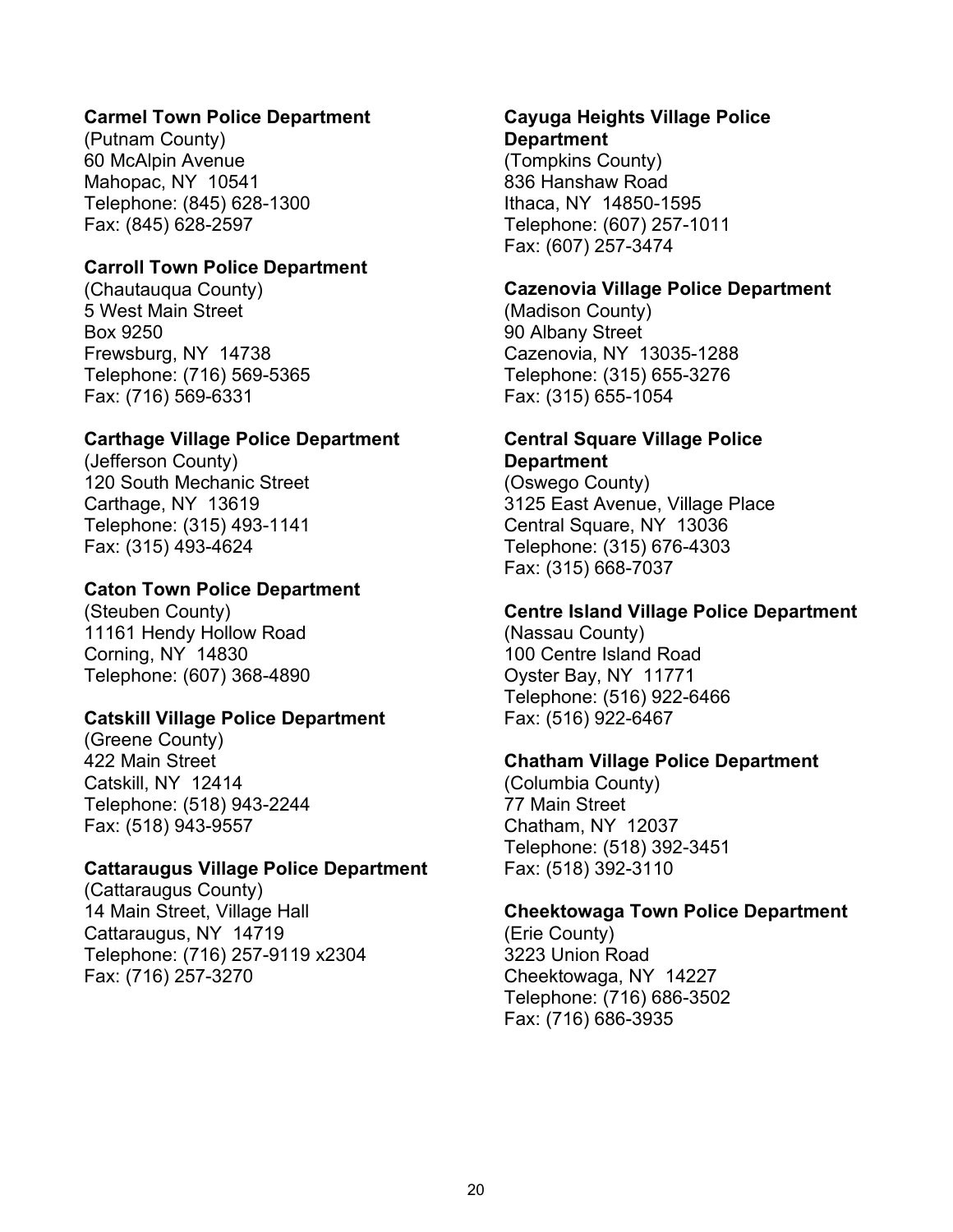# **Chester Town Police Department**

(Orange County) 1786 Kings Highway Chester, NY 10918 Telephone: (845) 469-9311 Fax: (845) 469-7994

#### **Chester Village Police Department**

(Orange County) 47 Main Street Chester, NY 10918 Telephone: (845) 469-4681 Fax: (845) 469-5009

#### **Chittenango Village Police Department**

(Madison County) 222 Genesee Street Chittenango, NY 13037 Telephone: (315) 687-3930 Fax: (315) 687-3606

# **Cicero Town Police Department**

(Onondaga County) 8236 Brewerton Road Cicero, NY 13039 Telephone: (315) 699-3677 Fax: (315) 699-8128

# **Clarkstown Town Police Department**

(Rockland County) 20 Maple Avenue New City, NY 10956 Telephone: (845) 639-5800 Fax: (845) 639-5919

# **Clayton Village Police Department**

(Jefferson County) Municipal Building P.O. Box 250 Clayton, NY 13624 Telephone: (315) 686-3222 Fax: (315) 686-2132

# **Clifton Springs Village Police**

**Department** (Ontario County) 1 West Main Street Clifton Springs, NY 14432 Telephone: (315) 462-2422 Fax: (315) 462-6235

# **Clyde Village Police Department**

(Wayne County) 6 South Park Street. Municipal Building Clyde, NY 14433 Telephone: (315) 923-3121 Fax: (315) 923-1003

# **Cobleskill Village Police Department**

(Schoharie County) 378 Mineral Spring Road P.O. Box 169 Cobleskill, NY 12043 Telephone: (518) 234-2923 Fax: (518) 234-2783

# **Coeymans Town Police Department**

(Albany County) 18 Russell Avenue Ravena, NY 12143 Telephone: (518) 756-2059 Fax: (518) 756-2800

# **Cohocton Town Police Department**

(Steuben County) 19 Main Street P.O. Box 144 Atlanta, NY 14808 Telephone: (585) 384-9100

# **Cohoes City Police Department**

(Albany County) 97 Mohawk Street, City Hall Cohoes, NY 12047 Telephone: (518) 237-5333 Fax: (518) 233-2167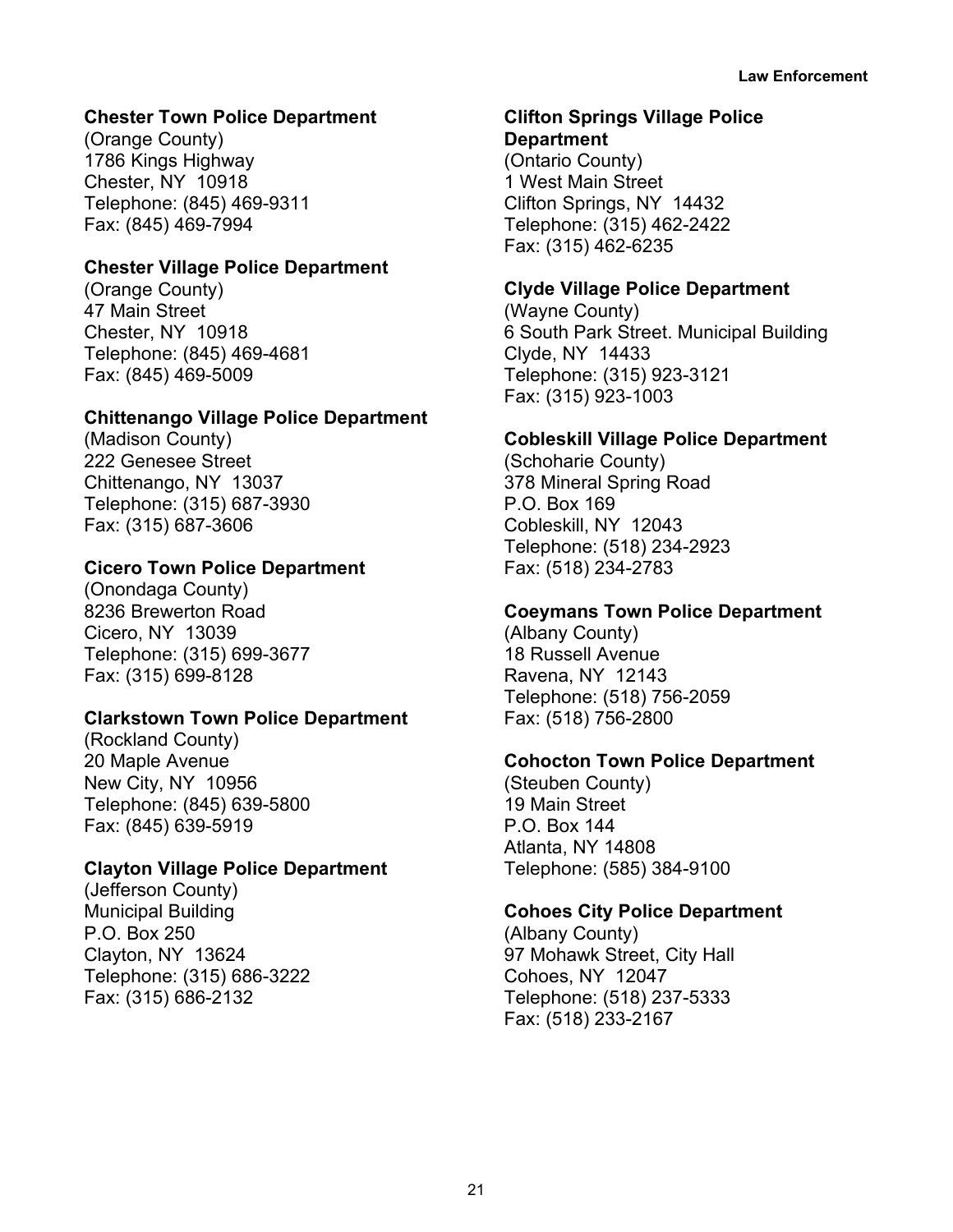# **Colchester Town Police Department**

(Delaware County) P.O. Box 321 Downsville, NY 13755-0321 Telephone: (607) 363-2233 Fax: (607) 363-7164

#### **Cold Spring Village Police Department**

(Putnam County) 83 Main Street Cold Spring, NY 10516 Telephone: (845) 265-3407 Fax: (845) 265-7635

#### **Colonie Town Police Department**

(Albany County) 312 Wolf Road, Public Safety Building Latham, NY 12110 Telephone: (518) 783-2744 Fax: (518) 782-0343

#### **Cooperstown Village Police Department**

(Otsego County) 22 Main Street Cooperstown, NY 13326 Telephone: (607) 547-2500 Fax: (607) 547-4152

#### **Corfu Village Police Department**

(Genesee County) 116 East Main Street P.O. Box 52 Corfu, NY 14036 Telephone: (585) 599-3327 Fax: (585) 599-3822

#### **Corning City Police Department**

(Steuben County) 1 Civic Center Plaza, Suite 13 Corning, NY 14830 Telephone: (607) 962-0340 ext. 5 Fax: (607) 936-1657

#### **Cornwall Town Police Department**

(Orange County) 183 Main Street Cornwall, NY 12518 Telephone: (845) 534-8100 Fax: (845) 534-5958

#### **Cornwall-on-Hudson Village Police Department**

(Orange County) 325 Hudson Street Cornwall-on-Hudson, NY 12520 Telephone: (845) 534-8100 Fax: (845) 534-4955

#### **Cortland City Police Department**

(Cortland County) 25 Court Street Cortland, NY 13045 Telephone: (607) 753-3001 Fax: (607) 758-3658

#### **Coxsackie Village Police Department**

(Greene County) 119 Mansion Street Coxsackie, NY 12051 Telephone: (518) 731-8121/8122 Fax: (518) 731-2508

#### **Crawford Town Police Department**

(Orange County) Route 302 P.O. Box 109 Pine Bush, NY 12566 Telephone: (845) 744-3300 Fax: (845) 744-6908

#### **Croton-on-Hudson Village Police Department**

(Westchester County) 1 Van Wyck Street Croton-on-Hudson, NY 10520 Telephone: (914) 271-5177 Fax: (914) 271-3916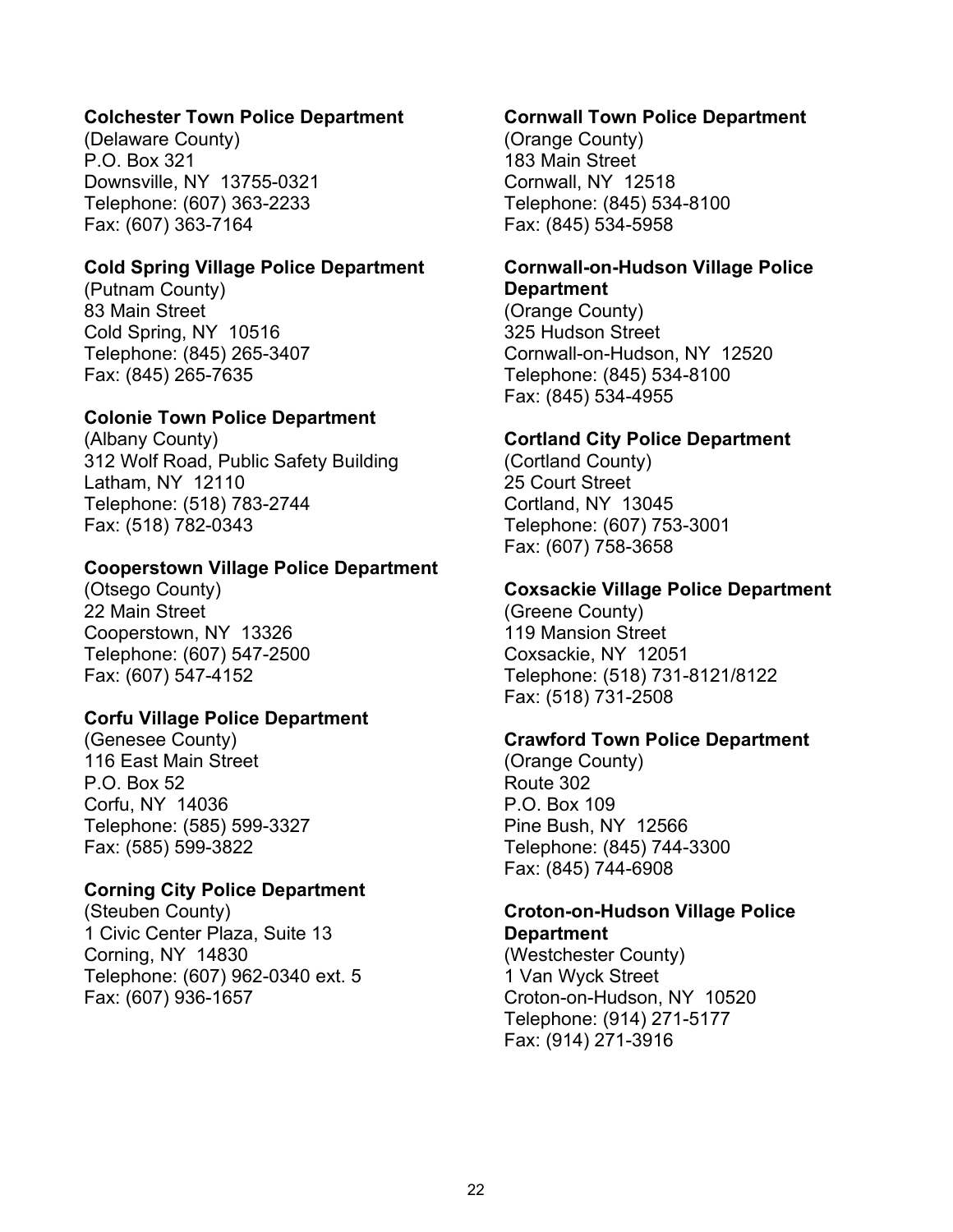# **Cuba Town Police Department**

(Allegany County) 5 Bull Street P.O. Box 41 Cuba, NY 14727 Telephone: (585) 968-1666 Fax: (585) 968-9008

#### **Dansville Village Police Department**

(Livingston County) 14 Clara Barton Street Dansville, NY 14437 Telephone: (585) 335-3385 Fax: (585) 335-7019

#### **Deerpark Town Police Department**

(Orange County) 431 U.S. Route 209 Post Office Box 119 Huguenot, NY 12746 Telephone: (845) 856-4333 Fax: (845) 856-5512

#### **Delhi Village Police Department**

(Delaware County) Court Street, Village Hall P.O. Box 328 Delhi, NY 13753 Telephone: (607) 746-2249 Fax: (607) 746-6149

#### **Depew Village Police Department**

(Erie County) 85 Manitou Street Depew, NY 14043 Telephone: (716) 683-1123 Fax: (716) 685-3124

# **Deposit Village Police Department**

(Delaware County) 146 Front Street Deposit, NY 13754 Telephone: (607) 467-2492 Fax: (607) 467-2465

#### **Dewitt Town Police Department**

(Onondaga County) 5400 Butternut Drive East Syracuse, NY 13057-0159 Telephone: (315) 449-3640 Fax: (315) 449-3644

#### **Dexter Village Police Department**

(Jefferson County) Municipal Building P.O. Box 62 Dexter, NY 13634 Telephone: (315) 639-6261 Fax: (315) 639-4971

#### **Dobbs Ferry Village Police Department**

(Westchester County) 112 Main Street Dobbs Ferry, NY 10522 Telephone: (914) 693-5500 Fax: (914) 693-2040

# **Dolgeville Village Police Department**

(Herkimer County) 41 North Main Street, Municipal Building Dolgeville, NY 13329 Telephone: (315) 429-8231 Fax: (315) 429-9409

#### **Dryden Village Police Department**

(Tompkins County) 16 South Street P.O. Box 820 Dryden, NY 13053 Telephone: (607) 844-8118 Fax: (607) 844-8120

#### **Dunkirk City Police Department**

(Chautauqua County) 342 Central Avenue, City Hall Dunkirk, NY 14048 Telephone: (716) 366-2266 Fax: (716) 366-2560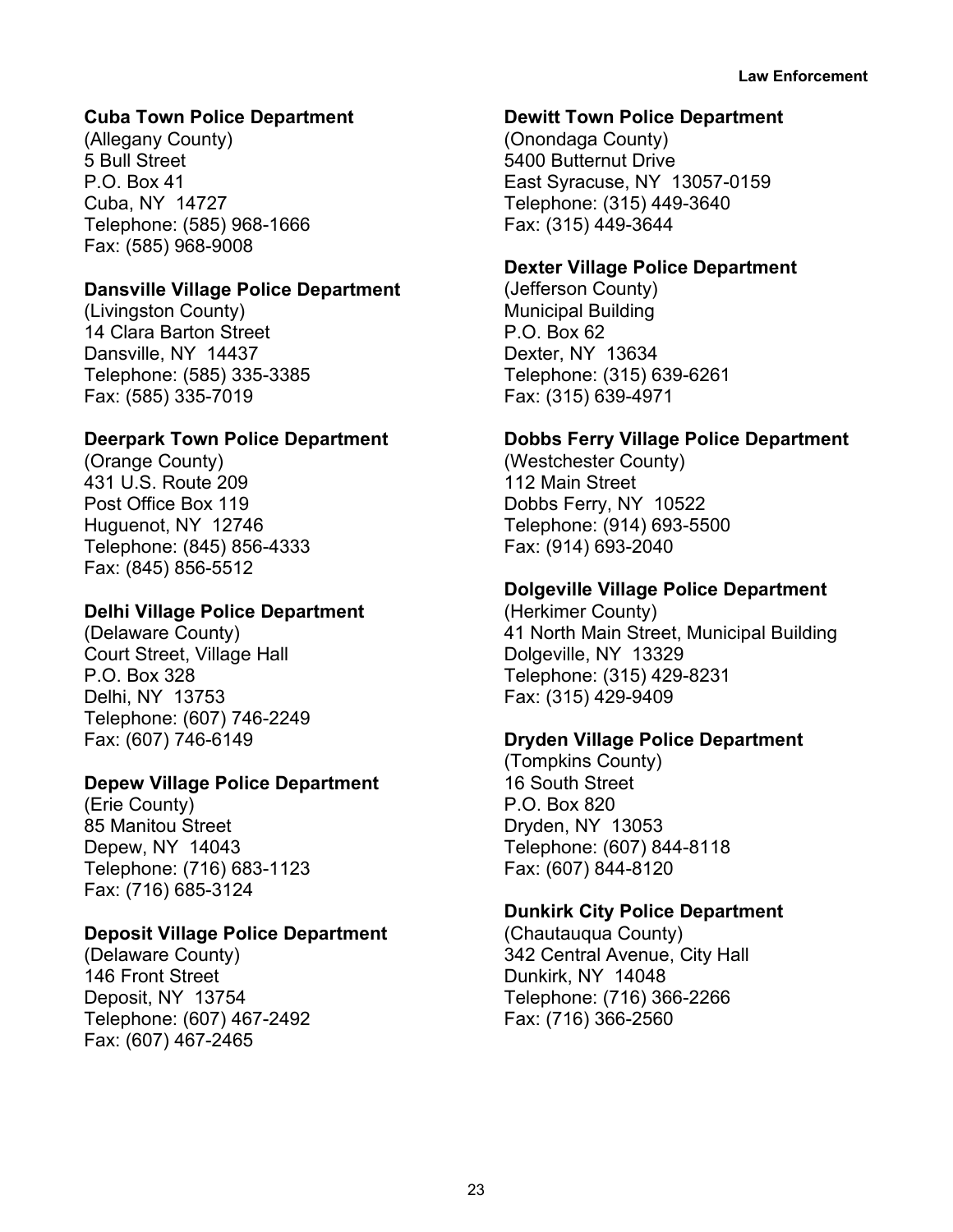#### **Durham Town Police Department**

(Greene County) 7309 State Route 81 East Durham, NY 12423 Telephone: (518) 239-4571 Fax: (518) 239-4140

#### **East Aurora & Aurora Town Police Department**

(Erie County) 571 Main Street East Aurora, NY 14052-1797 Telephone: (716) 652-1111 Fax: (716) 652-3760

#### **East Fishkill Town Police Department**

(Dutchess County) 2468 Route 52 Hopewell Junction, NY 12533 Telephone: (845) 221-2111 Fax: (845) 221-3840

# **East Greenbush Town Police Department**

(Rensselaer County) 225 Columbia Turnpike Rensselaer, NY 12144-4104 Telephone: (518) 479-2525 Fax: (518) 479-4527

# **East Hampton Town Police Department**

(Suffolk County) 131 Wainscott Northwest Road P.O. Box 909 East Hampton, NY 11937 Telephone: (631) 537-7575 Fax: (631) 537-6833

# **East Hampton Village Police Department**

(Suffolk County) 1 Cedar Street East Hampton, NY 11937 Telephone: (631) 324-0777 Fax: (631) 324-0702

# **East Rochester Village Police Department**

(Monroe County) 317 Main Street East Rochester, NY 14445 Telephone: (585) 586-4399 Fax: (585) 381-4512

#### **Eastchester Town Police Department**

(Westchester County) 40 Mill Road Eastchester, NY 10709 Telephone: (914) 961-3464 Fax: (914) 961-1219

#### **Eden Town Police Department**

(Erie County) 2795 East Church Street Eden, NY 14057 Telephone: (716) 992-9211 Fax: (716) 992-2242

#### **Ellenville Village Police Department**

(Ulster County) 2 Elting Court Ellenville, NY 12428-1305 Telephone: (845) 647-4422 Fax: (845) 647-1208

# **Ellicott Town Police Department**

(Chautauqua County) 215 South Work Street Falconer, NY 14733 Telephone: (716) 665-7083 Fax: (716) 665-7047

#### **Ellicottville Town Police Department**

(Cattaraugus County) 1 West Washington Street P.O. Box 600 Ellicottville, NY 14731-0392 Telephone: (716) 699-2120 Fax: (716) 699-4374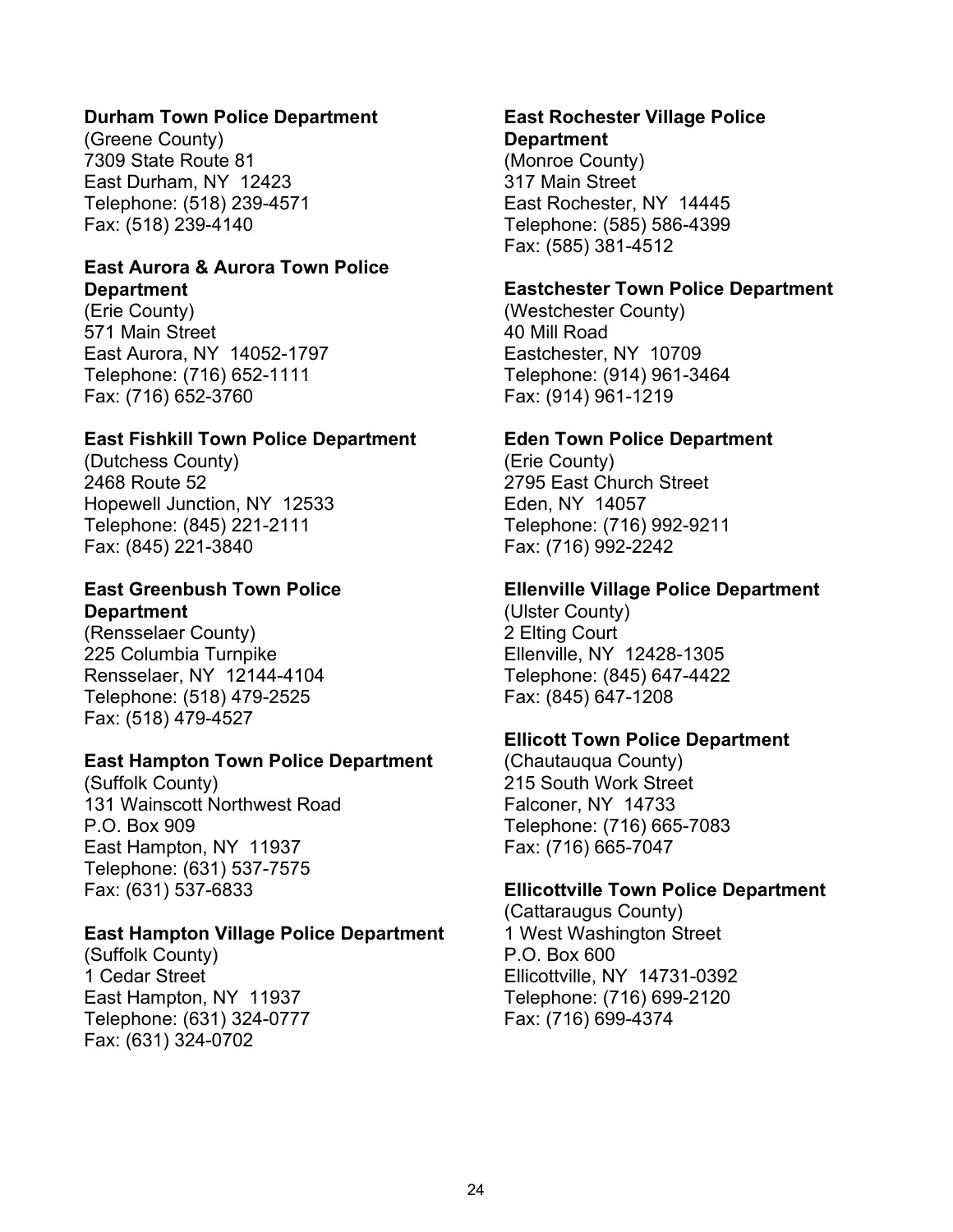# **Elmira City Police Department**

(Chemung County) 317 East Church Street Elmira, NY 14901-2792 Telephone: (607) 737-5631 Fax: (607) 737-5784

#### **Elmira Heights Village Police Department**

(Chemung County) 215 Elmwood Avenue Elmira Heights, NY 14903 Telephone: (607) 733-6580 Fax: (607) 734-7257

# **Elmira Town Police Department**

(Chemung County) 1255 West Water Street West Elmira, NY 14905 Telephone: (607) 734-2031 Fax: (607) 734-4089

# **Elmsford Village Police Department**

(Westchester County) 15 South Stone Avenue Elmsford, NY 10523 Telephone: (914) 592-8383 Fax: (914) 592-8836

# **Endicott Village Police Department**

(Broome County) 1101 Park Street Endicott, NY 13760 Telephone: (607) 757-2476 Fax: (607) 757-2489

# **Evans Town Police Department**

(Erie County) 8787 Erie Road Angola, NY 14006 Telephone: (716) 549-3600 Fax: (716) 549-6089

#### **Fairport Village Police Department**

(Monroe County) 31 South Main Street Fairport, NY 14450-2186 Telephone: (585) 223-1740 Fax: (585) 223-1759

# **Fallsburg Town Police Department**

(Sullivan County) Box 568 South Fallsburgh, NY 12779 Telephone: (845) 434-4422 Fax: (845) 434-1249

# **Fishkill Town Police Department**

(Dutchess County) 801 Route 52 Fishkill, NY 12524 Telephone: (845) 831-1110 Fax: (845) 838-6710

# **Fishkill Village Police Department**

(Dutchess County) 1095 Main Street, Van Wyck Hall Fishkill, NY 12524 Telephone: (845) 896-7821 Fax: (845) 896-5547

# **Floral Park Village Police Department**

(Nassau County) 1 Floral Boulevard Floral Park, NY 11001 Telephone: (516) 326-6400 Fax: (516) 326-6406

# **Florida Village Police Department**

(Orange County) 2 Cohen Circle Florida, NY 10921 Telephone: (845) 651-7800 Fax: (845) 651-6598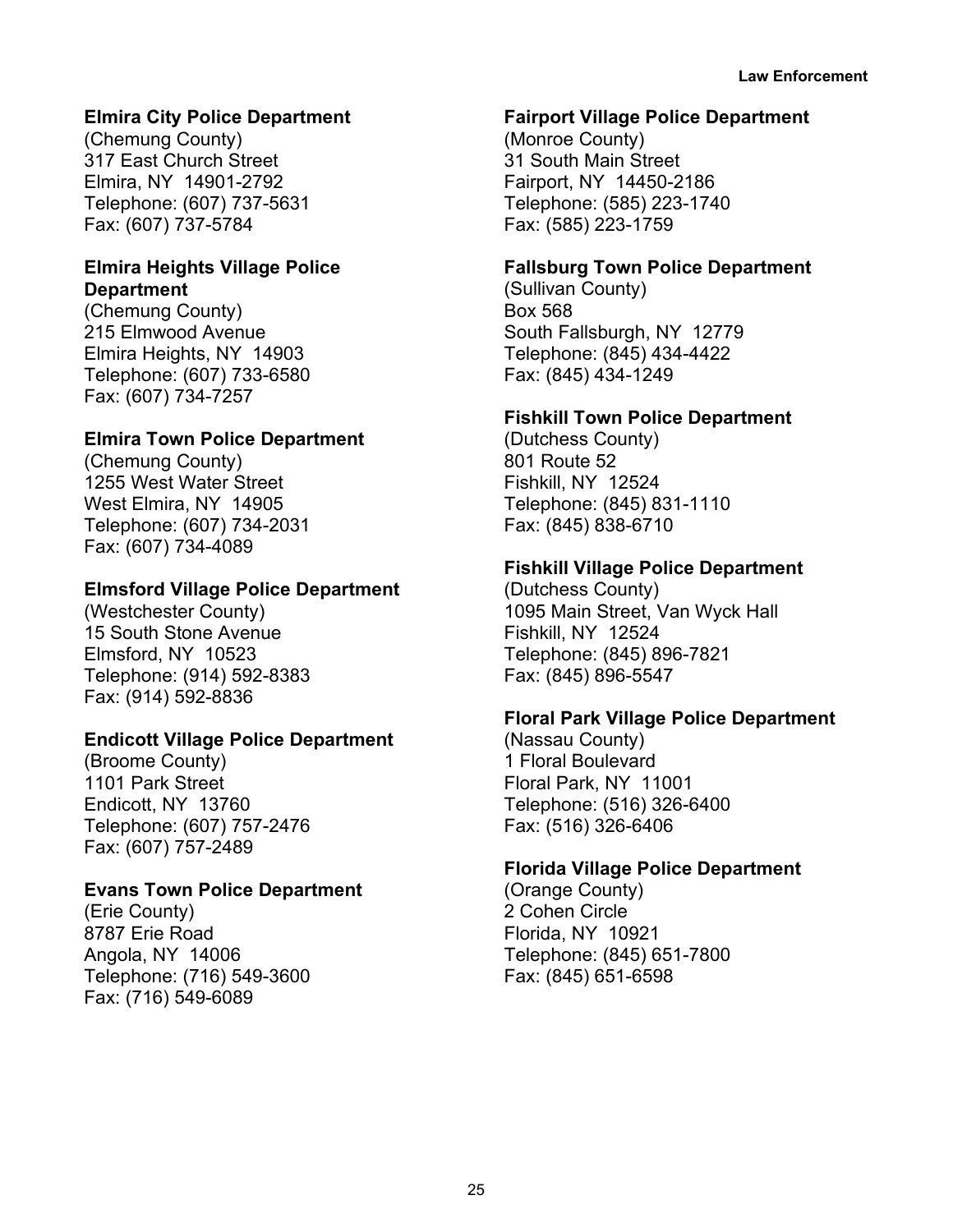#### **Fort Edward Village Police Department**

(Washington County) 118 Broadway P.O. Box 345 Fort Edward, NY 12828 Telephone: (518) 747-6365 Fax: (518) 747-4397

#### **Fort Plain Village Police Department**

(Montgomery County) 168 Canal Street Fort Plain, NY 13339 Telephone: (518) 993-3781 Fax: (518) 993-2506

#### **Frankfort Town Police Department**

(Herkimer County) 140 South Litchfield Street Frankfort, NY 13340 Telephone: (315) 894-8737 Fax: (315) 894-0800

#### **Frankfort Village Police Department**

(Herkimer County) 110 Railroad Street, Suite 7 Frankfort, NY 13340 Telephone: (315) 895-7566 Fax: (315) 894-0273

#### **Franklinville Village Police Department**

(Cattaraugus County) P.O. Box 193 Franklinville, NY 14737 Telephone: (716) 676-5697 Fax: (716) 676-5189

#### **Fredonia Village Police Department**

(Chautauqua County) 9-11 Church Street Fredonia, NY 14063 Telephone: (716) 679-1531 Fax: (716) 679-9449

#### **Freeport Village Police Department**

(Nassau County) 40 North Ocean Avenue Freeport, NY 11520 Telephone: (516) 378-0700 Fax: (516) 377-2432

#### **Friendship Town Police Department**

(Allegany County) 50 West Main Street Friendship, NY 14739 Telephone: (585) 973-2222 Fax: (585) 973-3015

#### **Fulton City Police Department**

(Oswego County) 141 South First Street Fulton, NY 13069-1768 Telephone: (315) 598-2007 Fax: (315) 592-7734

#### **Galway Village Police Department**

(Saratoga County) P.O. Box 476 Galway, NY 12074 Telephone: (518) 882-7093 Fax: (518) 882-9181

#### **Garden City Village Police Department**

(Nassau County) 349 Stewart Avenue Garden City, NY 11530 Telephone: (516) 465-4100 Fax: (516) 742-3898

#### **Gates Town Police Department**

(Monroe County) 1605 Buffalo Road Rochester, NY 14624-1696 Telephone: (585) 247-2262 Fax: (585) 247-8969

#### **Geddes Town Police Department**

(Onondaga County) 1000 Woods Road Solvay, NY 13209 Telephone: (315) 468-3283 Fax: (315) 487-0464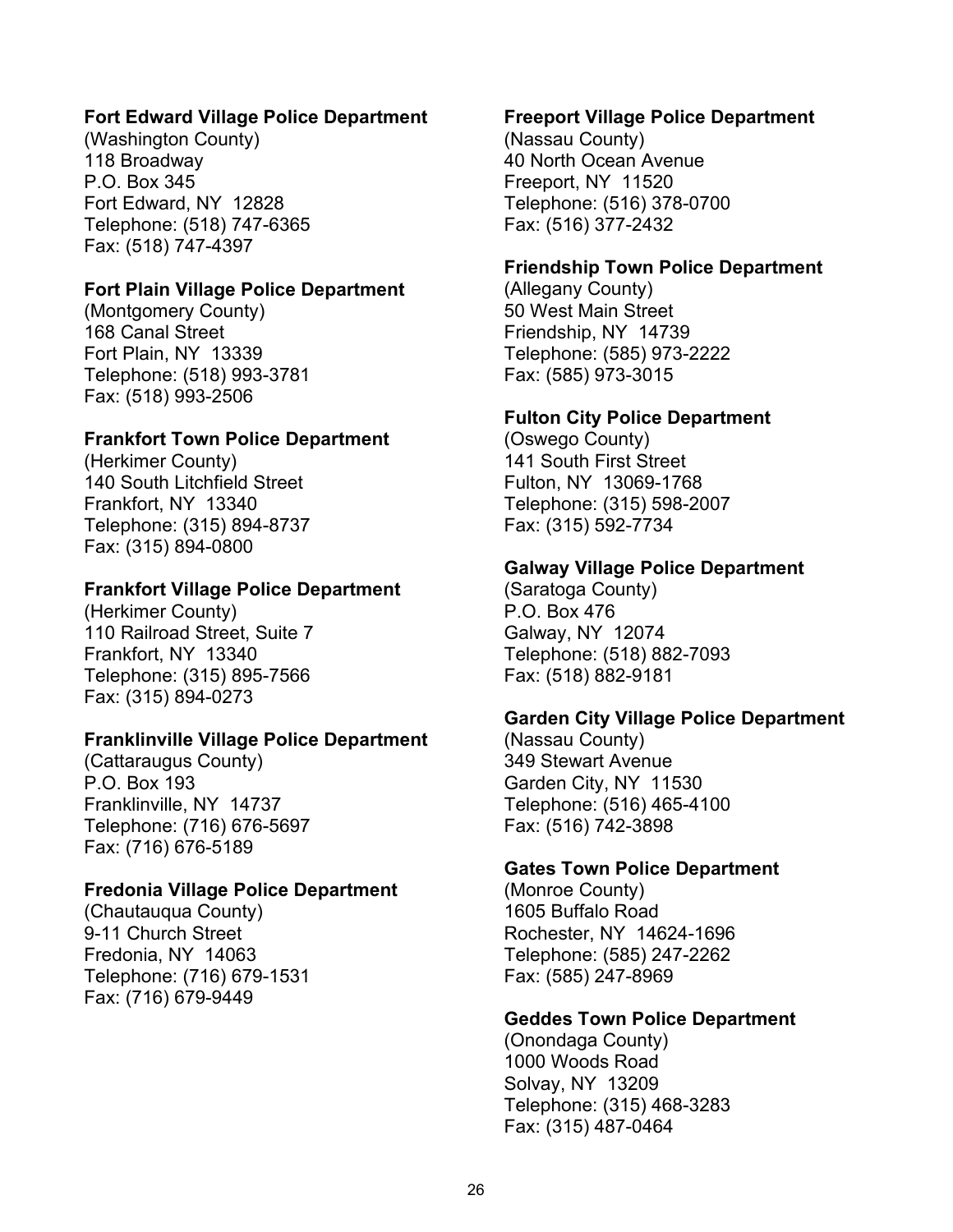# **Geneseo Village Police Department**

(Livingston County) 119 Main Street Geneseo, NY 14454 Telephone: (585) 243-2420 Fax: (585) 243-9190

# **Geneva City Police Department**

(Ontario County) 255 Exchange Street Geneva, NY 14456 Telephone: (315) 789-1111 Fax: (315) 789-1814

# **Glen Cove City Police Department**

(Nassau County) One Bridge Street Glen Cove, NY 11542 Telephone: (516) 676-1000 Fax: (516) 676-1043

# **Glen Park Village Police Department**

(Jefferson County) 610 Church Street Glen Park, NY 13601 Telephone: (315) 788-1441

# **Glens Falls City Police Department**

(Warren County) 42 Ridge Street Glens Falls, NY 12801 Telephone: (518) 761-3840 Fax: (518) 798-4345

# **Glenville Town Police Department**

(Schenectady County) 18 Glenridge Road Glenville, NY 12302 Telephone: (518) 384-0123 Fax: (518) 384-0141

# **Gloversville City Police Department**

(Fulton County) 3 Frontage Road Gloversville, NY 12078 Telephone: (518) 773-4514 Fax: (518) 773-4540

#### **Goshen Town Police Department**

(Orange County) 44 Police Drive P.O. Box 217 Goshen, NY 10924 Telephone: (845) 294-9555 Fax: (845) 615-1398

# **Goshen Village Police Department**

(Orange County) 1 Grand Street Goshen, NY 10924 Telephone: (845) 294-7988 Fax: (845) 294-3193

# **Gouverneur Village Police Department**

(Saint Lawrence County) 33 Clinton Street Gouverneur, NY 13642 Telephone: (315) 287-2121 Fax: (315) 287-3500

# **Gowanda Village Police Department**

(Erie County) 27 East Main Street Gowanda, NY 14070-1207 Telephone: (716) 532-2020 Fax: (716) 532-3777

# **Grand Island Town Police Department**

(Erie County) 2255 Baseline Road Grand Island, NY 14072 Telephone: (716) 773-9600 x616 Fax: (716) 773-9618

# **Granville Village Police Department**

(Washington County) 51 Quaker Street Granville, NY 12832 Telephone: (518) 642-1414 Fax: (518) 642-2946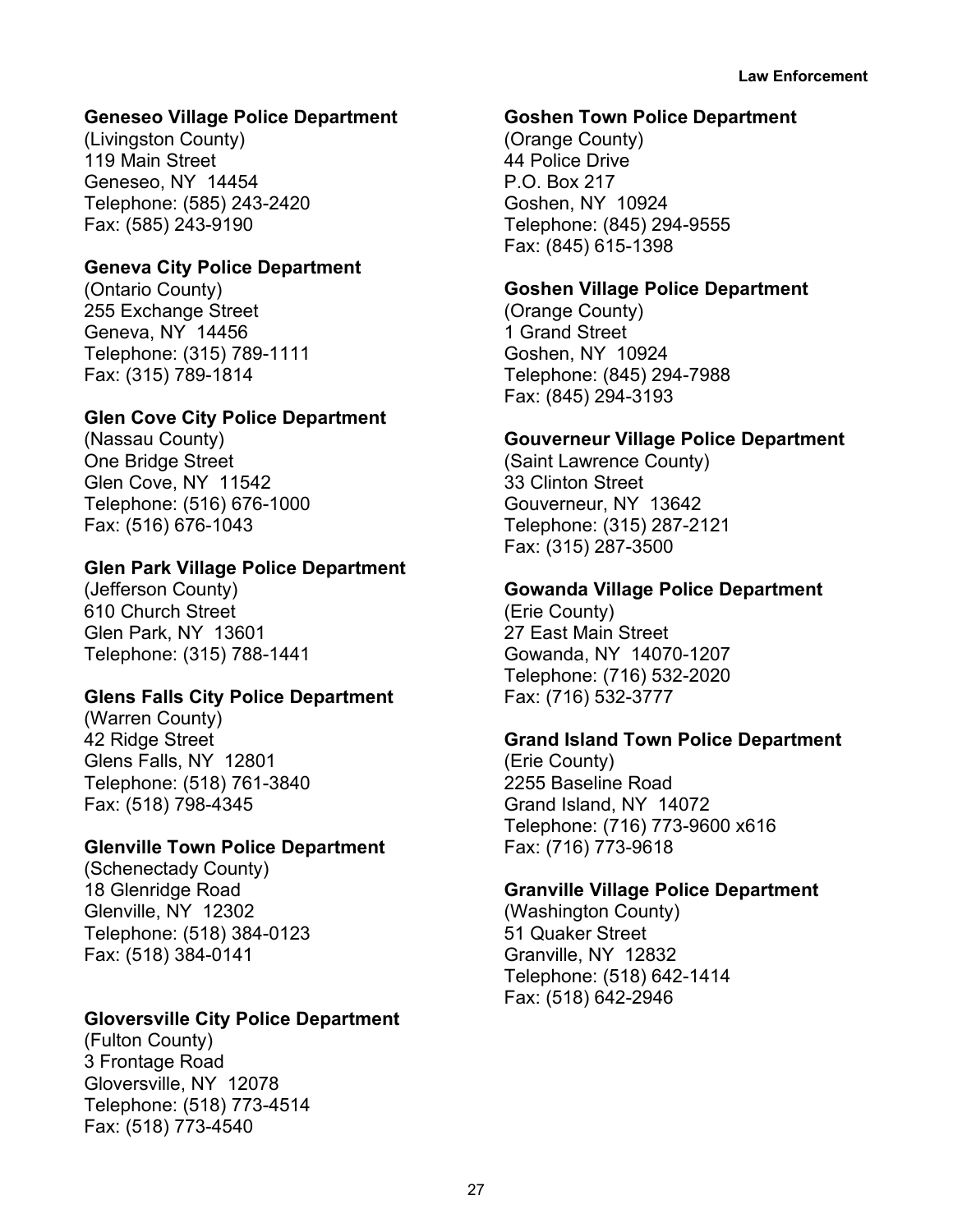#### **Great Neck Estates Village Police Department**

(Nassau County) 1 Cedar Drive Great Neck, NY 11021 Telephone: (516) 487-2070 Fax: (516) 482-8989

# **Greece Town Police Department**

(Monroe County) 6 Vince Tofany Boulevard Greece, NY 14612 Telephone: (585) 581-4035 Fax: (585) 581-4028

# **Green Island Village Police Department**

(Albany County) 73 George Street Green Island, NY 12183 Telephone: (518) 273-2401 Fax: (518) 266-9614

# **Greenburgh Town Police Department**

(Westchester County) 188 Tarrytown Road White Plains, NY 10607 Telephone: (914) 682-5300 Fax: (914) 949-7116

# **Greene Village Police Department**

(Chenango County) 49 Genesee Street Greene, NY 13778 Telephone: (607) 656-8501 Fax: (607) 656-7747

# **Greenport Town Police Department**

(Columbia County) 600 Town Hall Drive Hudson, NY 12534 Telephone: (518) 828-4656 Fax: (518) 828-2863

# **Greenwich Village Police Department**

(Washington County) 6 Academy Street Greenwich, NY 12834 Telephone: (518) 692-9332 Fax: (518) 692-9774

# **Greenwood Lake Village Police Department**

(Orange County) 16 Church Street P.O. Box 491 Greenwood Lake, NY 10925 Telephone: (845) 477-9211 Fax: (845) 477-9214

# **Groton Village Police Department**

(Tompkins County) 108 East Cortland Street Groton, NY 13073 Telephone: (607) 898-3131 Fax: (607) 898-4445

# **Guilderland Town Police Department**

(Albany County) Town Hall Guilderland, NY 12084 Telephone: (518) 356-1980 Fax: (518) 356-4668

# **Hamburg Town Police Department**

(Erie County) 6100 South Park Avenue Hamburg, NY 14075 Telephone: (716) 649-3800 Fax: (716) 646-6707

# **Hamburg Village Police Department**

(Erie County) 100 Main Street Hamburg, NY 14075 Telephone: (716) 649-4501 Fax: (716) 649-0203

# **Hamilton Village Police Department**

(Madison County) 3 Broad Street P.O. Box 119 Hamilton, NY 13346 Telephone: (315) 824-3311 Fax: (315) 824-0919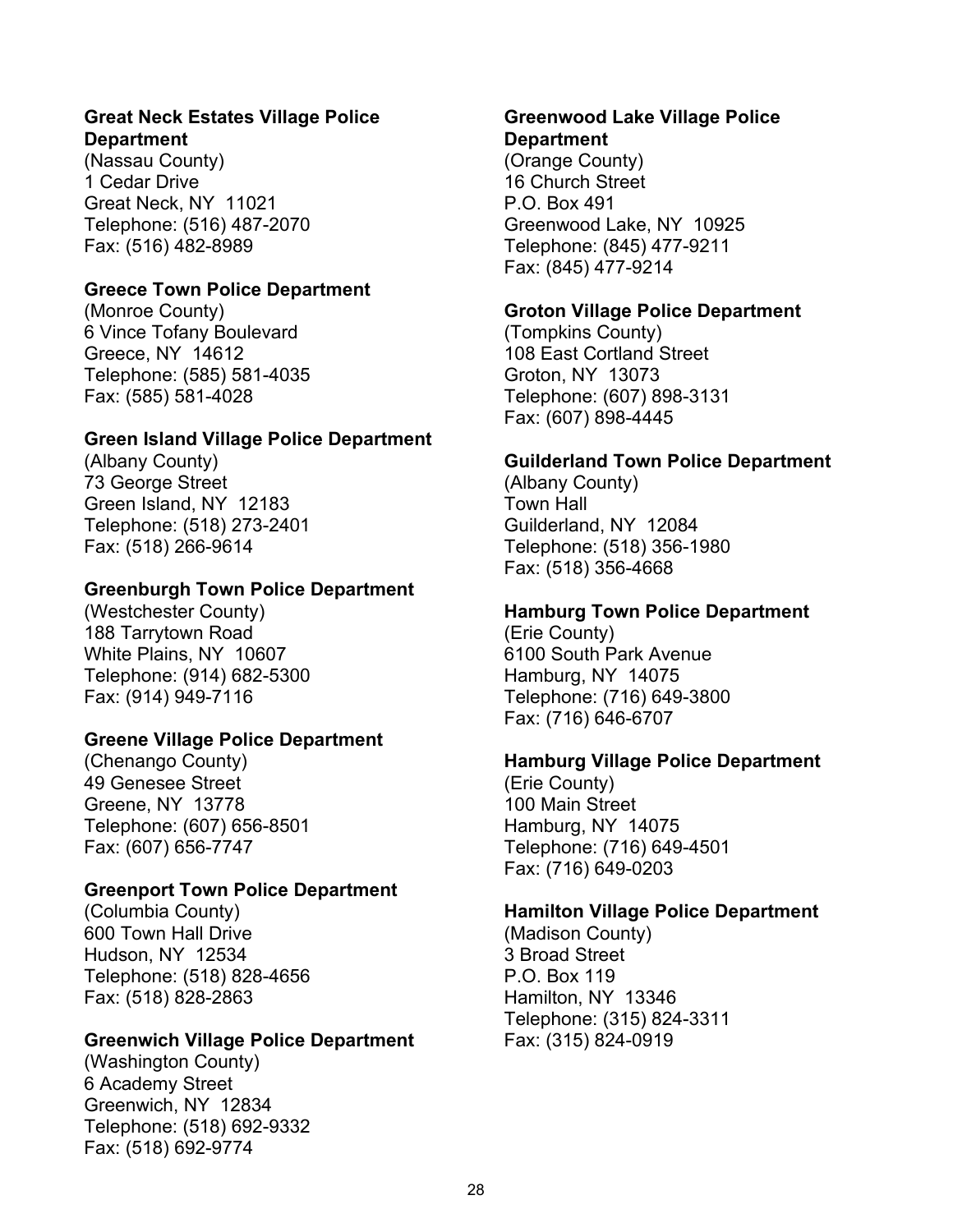# **Hammondsport Village Police Department**

(Steuben County) 18 Water Street P.O. Box 185 Hammondsport, NY 14840 Telephone: (607) 569-3703 Fax: (607) 569-3404

# **Hancock Village Police Department**

(Delaware County) 85 East Front Street Hancock, NY 13783-0461 Telephone: (607) 637-3432 Fax: (607) 637-3207

# **Harriman Village Police Department**

(Orange County) 1 Maple Avenue Harriman, NY 10926 Telephone: (845) 782-6644 Fax: (845) 782-7735

# **Harrison Town Police Department**

(Westchester County) 650 North Street Harrison, NY 10528 Telephone: (914) 967-5111 Fax: (914) 967-8730

# **Hastings Village Police Department**

(Westchester County) Municipal Building 7 Maple Avenue Hastings-on-Hudson, NY 10706 Telephone: (914) 478-2344 Fax: (914) 478-2076

# **Haverstraw Town Police Department**

(Rockland County) 101 West Ramapo Road Garnerville, NY 10923 Telephone: (845) 354-1500 Fax: (845) 354-6919

# **Head of the Harbor Village Police**

**Department** (Suffolk County) 500 N. Country Road Saint James, NY 11780 Telephone: (631) 584-7891 Fax: (631) 584-3187

# **Hempstead Village Police Department**

(Nassau County) 99 Nichols Court Hempstead, NY 11550 Telephone: (516) 483-6263 Fax: (516) 489-5260

# **Herkimer Village Police Department**

(Herkimer County) 120 Green Street Herkimer, NY 13350 Telephone: (315) 866-4330 Fax: (315) 866-1005

# **Highland Falls Village Police Department**

(Orange County) 301 Main Street Highland Falls, NY 10928 Telephone: (845) 446-4911 Fax: (845) 446-0384

# **Highlands Town Police Department**

(Orange County) P.O. Box 197 Fort Montgomery, NY 10922 Telephone: (845) 446-4010 Fax: (845) 446-6883

# **Holley Village Police Department**

(Orleans County) 8-10 Thomas Street Holley, NY 14470 Telephone: (585) 638-5308 Fax: (585) 638-7212

#### **Homer Village Police Department**

(Cortland County) 53 South Main Street Homer, NY 13077 Telephone: (607) 749-2022 Fax: (607) 749-3675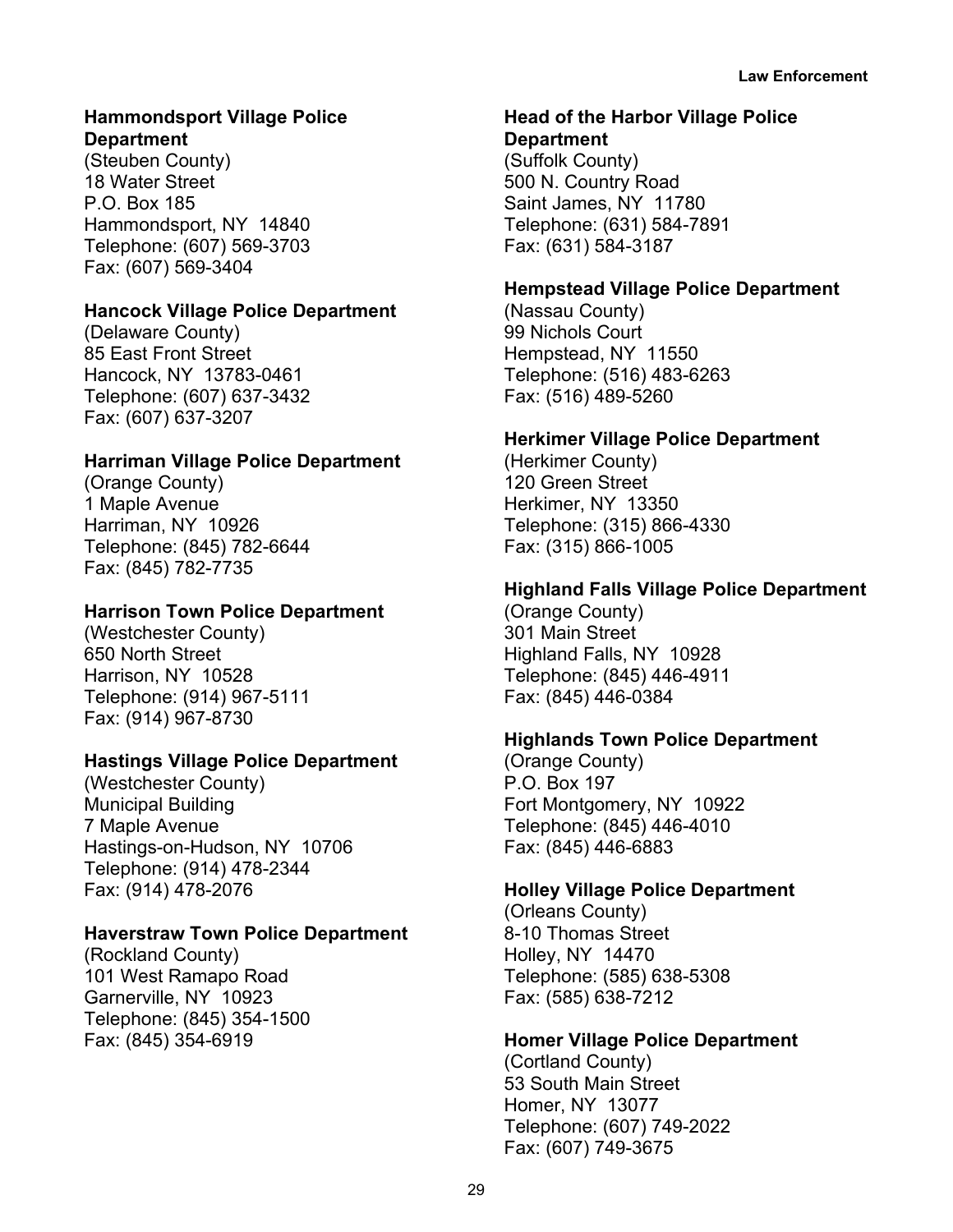#### **Hoosick Falls Village Police Department**

(Rensselaer County) 24 Main Street Hoosick Falls, NY 12090 Telephone: (518) 686-7651 Fax: (518) 686-0118

#### **Hornell City Police Department**

(Steuben County) 110 Broadway Hornell, NY 14843 Telephone: (607) 324-2860 Fax: (607) 324-5182

#### **Horseheads Village Police Department**

(Chemung County) 202 South Main Street Horseheads, NY 14845 Telephone: (607) 739-5668 Fax: (607) 739-3941

#### **Hudson City Police Department**

(Columbia County) 427 Warren Street Hudson, NY 12534 Telephone: (518) 828-3388 Fax: (518) 822-9116

#### **Hudson Falls Village Police Department**

(Washington County) 218 Main Street Hudson Falls, NY 12839 Telephone: (518) 747-4011 Fax: (518) 747-0436

# **Hunter Town Police Department**

(Greene County) Town Hall Box 70 Tannersville, NY 12485 Telephone: (518) 589-7200 Fax: (518) 589-7096

#### **Huntington Bay Village Police Department**

(Suffolk County) P.O. Box 2184 Halesite, NY 11743 Telephone: (631) 427-2020 Fax: (631) 427-2027

#### **Hyde Park Town Police Department**

(Dutchess County) 3 Cardinal Road Hyde Park, NY 12538 Telephone: (845) 229-5092 Fax: (845) 229-6953

#### **Ilion Village Police Department**

(Herkimer County) 55 First Street Ilion, NY 13357 Telephone: (315) 894-9911 Fax: (315) 894-1108

#### **Independence Town Police Department**

(Allegany County) P.O. Box 38 Whitesville, NY 14897 Telephone: (607) 356-3608 Fax: (607) 356-3600

# **Inlet Town Police Department**

(Hamilton County) P.O. Box 179 Inlet, NY 13360 Telephone: (315) 357-5091 Fax: (315) 357-6266

#### **Interlaken Village Police Department**

(Seneca County) 8369 Main Street P.O. Box 306 Interlaken, NY 14847 Telephone: (607) 532-4466 Fax: (607) 532-4284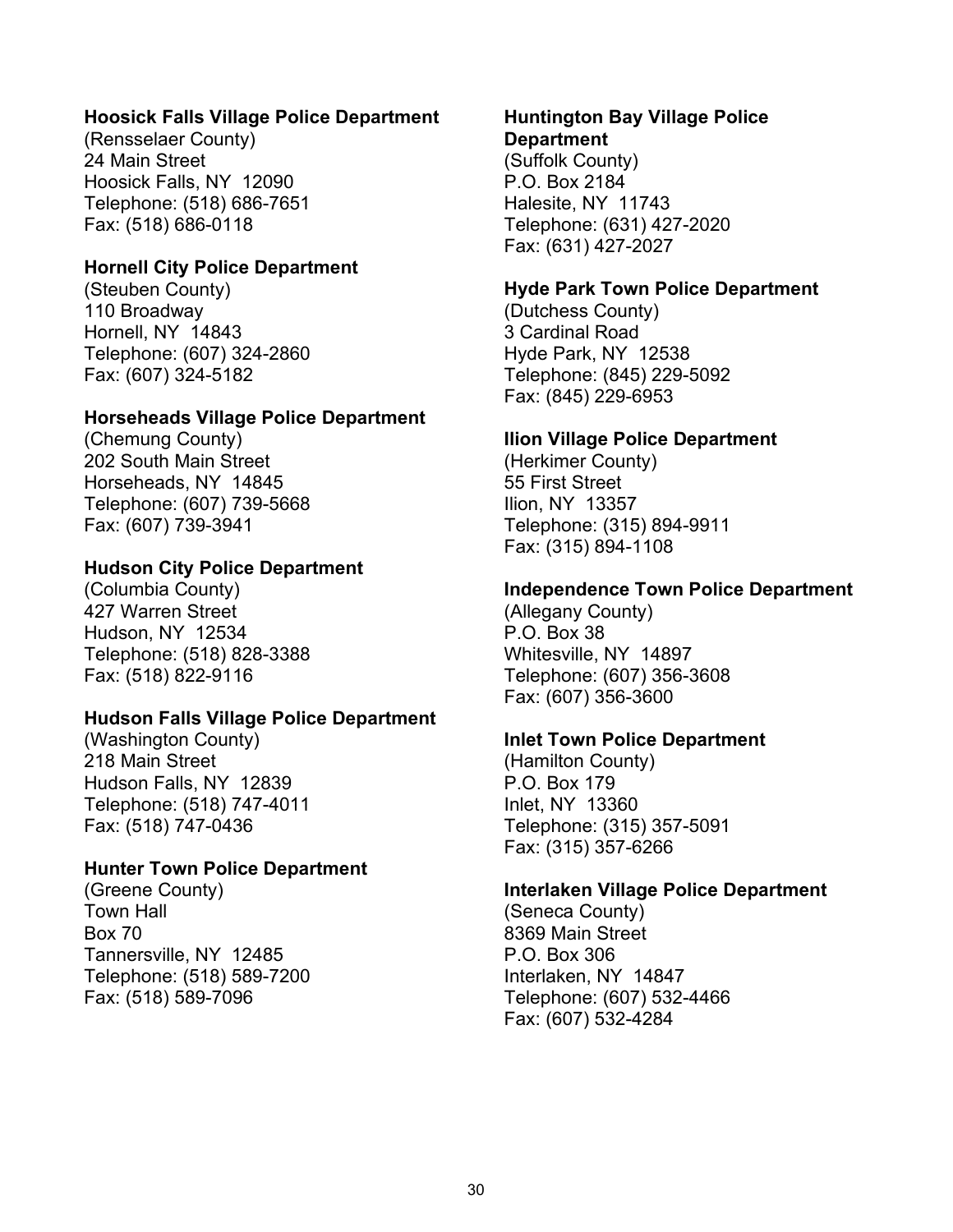# **Irondequoit Town Police Department**

(Monroe County) 1300 Titus Avenue Rochester, NY 14617 Telephone: (585) 336-6000 x306 Fax: (585) 342-5699

#### **Irvington Village Police Department**

(Westchester County) 85 Main Street Irvington, NY 10533 Telephone: (914) 591-8080 Fax: (914) 591-3708

# **Ithaca City Police Department**

(Tompkins County) 120 East Clinton Street P.O. Box 6557 Ithaca, NY 14851-6557 Telephone: (607) 272-9973 Fax: (607) 273-3797

# **Jamestown City Police Department**

(Chautauqua County) 201 East 2nd Street Jamestown, NY 14701 Telephone: (716) 483-7530 Fax: (716) 483-7722

# **Johnson City Village Police Department**

(Broome County) 31 Avenue C Johnson City, NY 13790 Telephone: (607) 729-9321 Fax: (607) 729-1883

# **Johnstown City Police Department**

(Fulton County) 33-41 East Main Street Johnstown, NY 12095 Telephone: (518) 736-4021 Fax: (518) 762-7868

#### **Jordan Village Police Department**

(Onondaga County) 7 Mechanic Street P.O. Box 561 Jordan, NY 13080 Telephone: (315) 689-7350 Fax: (315) 689-9230

# **Kenmore Village Police Department**

(Erie County) 2395 Elmwood Avenue Kenmore, NY 14217 Telephone: (716) 875-1234 Fax: (716) 875-2779

# **Kensington Village Police Department**

(Nassau County) 1-A Beverly Road Great Neck, NY 11021 Telephone: (516) 482-0480 Fax: (516) 482-2866

# **Kent Town Police Department**

(Putnam County) 49 Sybil's Crossing Carmel, NY 10512 Telephone: (845) 225-4600 Fax: (845) 225-7659

# **Kings Point Village Police Department**

(Nassau County) 32 Steppingstone Lane Kings Point, NY 11024 Telephone: (516) 482-1000 Fax: (516) 482-2646

# **Kingston City Police Department**

(Ulster County) 1 Garraghan Drive Kingston, NY 12401 Telephone: (845) 331-1671 Fax: (845) 943-5720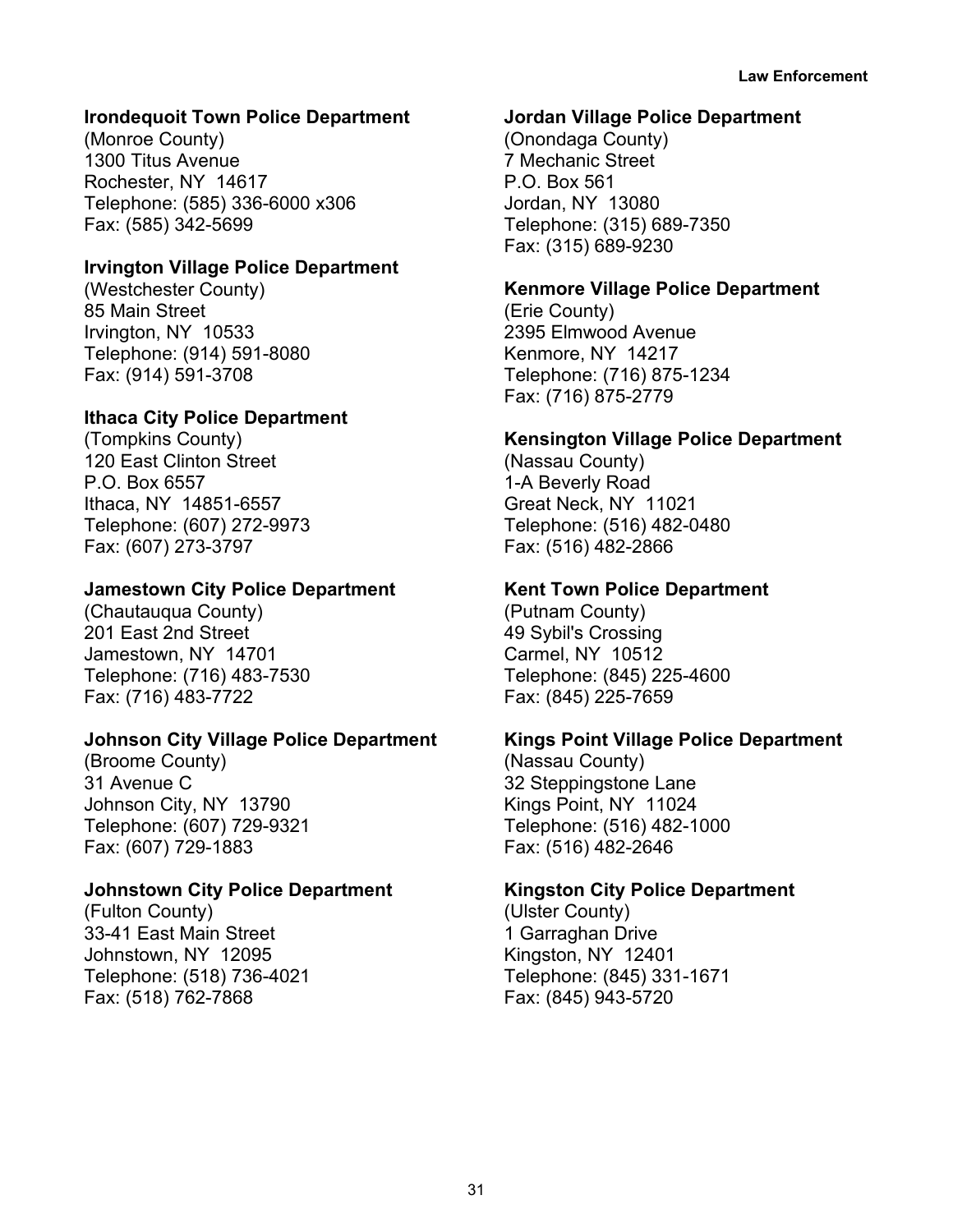#### **Kirkland Town Police Department**

(Oneida County) #2 New Street P.O. Box B Clark Mills, NY 13321 Telephone: (315) 853-2924 Fax: (315) 853-5275

#### **Lackawanna City Police Department**

(Erie County) 714 Ridge Road Lackawanna, NY 14218 Telephone: (716) 827-6499 Fax: (716) 827-6676

#### **Lake Placid Village Police Department**

(Essex County) 2693 Main Street, Suite 104 Lake Placid, NY 12946 Telephone: (518) 523-3306 Fax: (518) 523-9601

#### **Lake Success Village Police Department**

(Nassau County) 15 Vanderbilt Drive Lake Success, NY 11020-1116 Telephone: (516) 482-4600 Fax: (516) 482-4762

#### **Lakewood-Busti Police Department**

(Chautauqua County) 20 West Summit Avenue Lakewood, NY 14750 Telephone: (716) 483-1120 Fax: (716) 763-3206

#### **Lancaster Town Police Department**

(Erie County) 525 Pavement Road Lancaster, NY 14086 Telephone: (716) 683-2800 Fax: (716) 681-2352

#### **Larchmont Village Police Department**

(Westchester County) 120 Larchmont Avenue Larchmont, NY 10538-3795 Telephone: (914) 834-1000 Fax: (914) 834-1050

#### **Le Roy Village Police Department**

(Genesee County) 3 West Main Street Le Roy, NY 14482 Telephone: (585) 768-2527 Fax: (585) 768-8037

#### **Lewisboro Town Police Department**

(Westchester County) 81 Spring Street P.O. Box 500 South Salem, NY 10590-0500 Telephone: (914) 763-8903 Fax: (914) 763-9016

#### **Lewiston Town Police Department**

(Niagara County) 4059 Creek Road Youngstown, NY 14174 Telephone: (716) 754-8477 Fax: (716) 754-2968

#### **Liberty Village Police Department**

(Sullivan County) 159 North Main Street Liberty, NY 12754 Telephone: (845) 292-4422 Fax: (845) 292-1149

#### **Little Falls City Police Department**

(Herkimer County) 659 East Main Street Little Falls, NY 13365 Telephone: (315) 823-1122 Fax: (315) 823-2507

#### **Liverpool Village Police Department**

(Onondaga County) 310 Sycamore Street Liverpool, NY 13088 Telephone: (315) 457-0722 Fax: (315) 457-6536

#### **Lloyd Harbor Village Police Department**

(Suffolk County) 380 West Neck Road Huntington, NY 11743 Telephone: (631) 549-8220 Fax: (631) 549-8814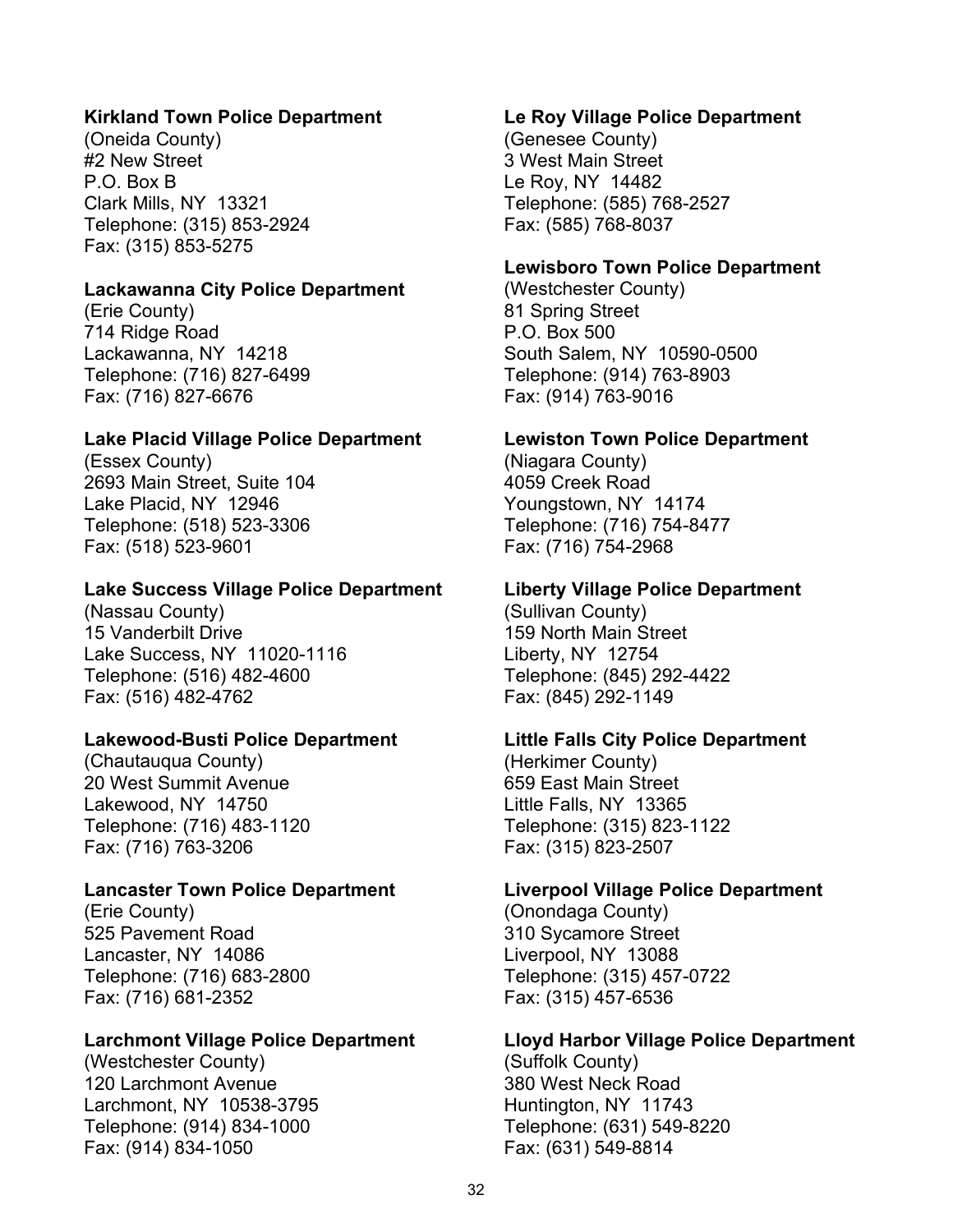# **Lloyd Town Police Department**

(Ulster County) 12 Church Street Highland, NY 12528 Telephone: (845) 691-6102 Fax: (845) 691-9411

# **Lockport City Police Department**

(Niagara County) 1 Locks Plaza Lockport, NY 14094 Telephone: (716) 439-6633 Fax: (716) 439-6777

# **Long Beach City Police Department**

(Nassau County) 1 West Chester Street Long Beach, NY 11561 Telephone: (516) 431-1800 Fax: (516) 431-1459

# **Lowville Village Police Department**

(Lewis County) 5535 Bostwick Street Lowville, NY 13367 Telephone: (315) 376-6511 Fax: (315) 376-4451

# **Lynbrook Village Police Department**

(Nassau County) 1 Columbus Drive Lynbrook, NY 11563 Telephone: (516) 599-3300 Fax: (516) 596-0199

# **Macedon Town Police Department**

(Wayne County) 1620 Wayneport Road Macedon, NY 14502 Telephone: (315) 986-7436 Fax: (315) 986-2825

# **Malone Village Police Department**

(Franklin County) 2 Police Plaza Malone, NY 12953-1601 Telephone: (518) 483-2424 Fax: (518) 483-2426

#### **Malverne Village Police Department**

(Nassau County) 1 Britton Circle Malverne, NY 11565 Telephone: (516) 599-3141 Fax: (516) 599-1672

# **Mamaroneck Town Police Department**

(Westchester County) 740 West Boston Post Road Mamaroneck, NY 10543 Telephone: (914) 381-6100 Fax: (914) 381-7897

# **Mamaroneck Village Police Department**

(Westchester County) 169 Mount Pleasant Avenue Mamaroneck, NY 10543 Telephone: (914) 777-1122 Fax: (914) 698-1300

# **Manchester Village Police Department**

(Ontario County) 8 Clifton Street P.O. Box 188 Manchester, NY 14504 Telephone: (585) 289-4340 Fax: (585) 289-2004

# **Manlius Town Police Department**

(Onondaga County) 1 Arkie Albanese Avenue Manlius, NY 13104 Telephone: (315) 682-2212 Fax: (315) 682-4527

# **Marcellus Village Police Department**

(Onondaga County) 6 Slocombe Avenue Marcellus, NY 13108 Telephone: (315) 673-2079 Fax: (315) 673-3217

# **Margaretville Village Police Department**

(Delaware County) 773 Main Street, Gottfried Building Margaretville, NY 12455 Telephone: (845) 586-4418 Fax: (845) 586-4211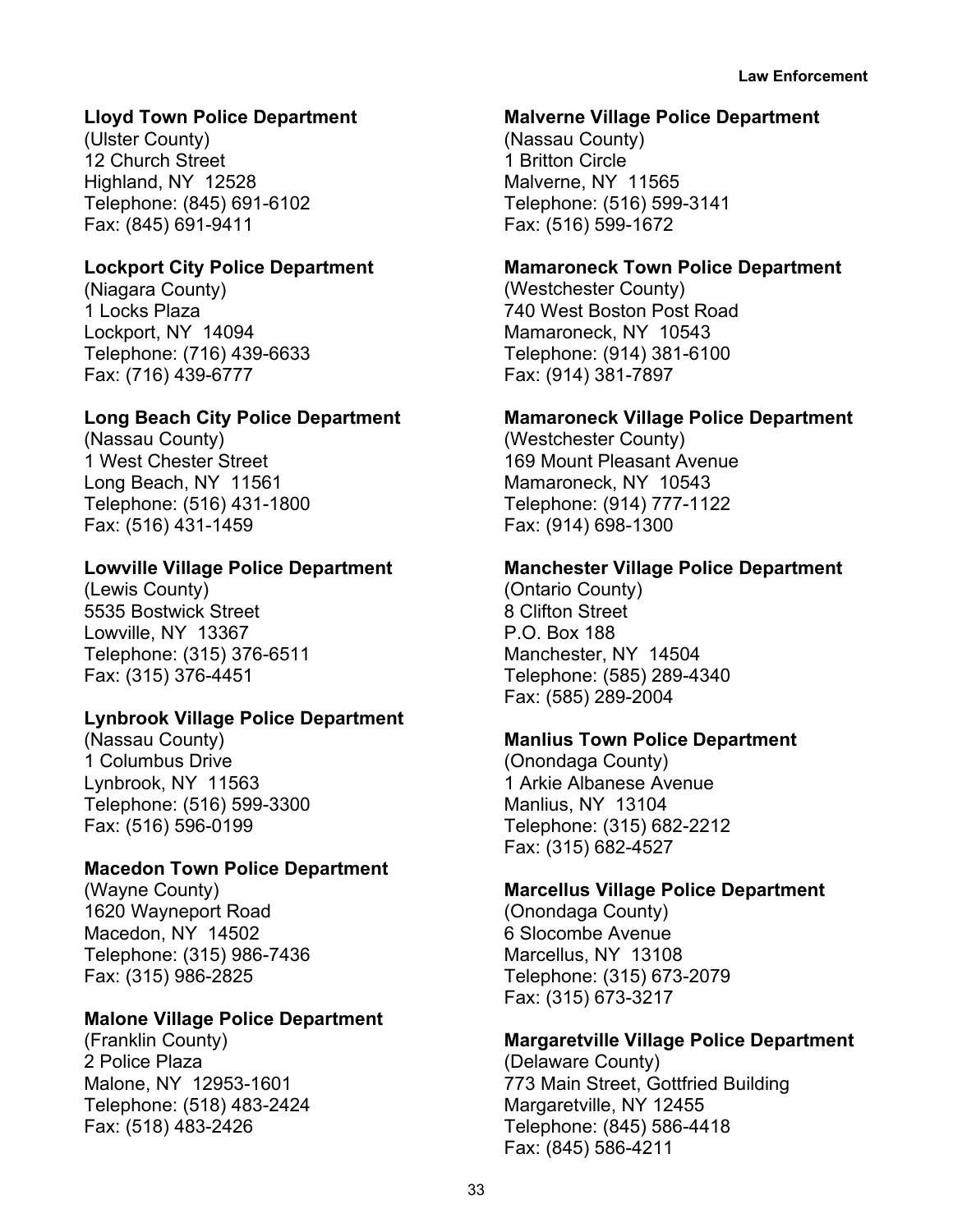#### **Marlborough Town Police Department**

(Ulster County) 1650 Route 9W Milton, NY 12547 Telephone: (845) 795-2181 Fax: (845) 795-2199

#### **Massena Village Police Department**

(Saint Lawrence County) 60 Main Street, Town Hall Massena, NY 13662 Telephone: (315) 769-3577 Fax: (315) 769-2735

#### **Maybrook Village Police Department**

(Orange County) 109 Main Street, Village Hall Maybrook, NY 12543-1186 Telephone: (845) 427-2226 Fax: (845) 427-2214

#### **McGraw Village Police Department**

(Cortland County) P.O. Box 676 McGraw, NY 13101 Telephone: (607) 836-4709 Fax: (607) 836-4203

#### **Mechanicville City Police Department**

(Saratoga County) 36 North Main Street Mechanicville, NY 12118 Telephone: (518) 664-7383 Fax: (518) 664-7867

#### **Medina Village Police Department**

(Orleans County) 600 Main Street Medina, NY 14103 Telephone: (585) 798-5602 Fax: (585) 798-2426

#### **Menands Village Police Department**

(Albany County) 250 Broadway Menands, NY 12204 Telephone: (518) 463-1681 Fax: (518) 810-0086

#### **Middleport Village Police Department**

(Niagara County) P.O. Box 186 Middleport, NY 14105-0186 Telephone: (716) 735-3373 Fax: (716) 735-3432

#### **Middletown City Police Department**

(Orange County) 2 James Street Middletown, NY 10940 Telephone: (845) 343-3151 Fax: (845) 343-2660

#### **Millbrook Village Police Department**

(Dutchess County) Merritt Avenue P.O. Box 349 Millbrook, NY 12545 Telephone: (845) 677-8200 Fax: (845) 677-3019

#### **Millerton Village Police Department**

(Dutchess County) Simmons Street Millerton, NY 12546 Telephone: (518) 789-6355 Fax: (518) 789-6131

#### **Mohawk Village Police Department**

(Herkimer County) 28 Columbia Street Mohawk, NY 13407-1394 Telephone: (315) 866-3492 Fax: (315) 866-0606

#### **Monroe Village Police Department**

(Orange County) 104 Stage Road Monroe, NY 10950 Telephone: (845) 782-8644 Fax: (845) 782-2227

#### **Montgomery Town Police Department**

(Orange County) 110 Bracken Road Montgomery, NY 12549-2614 Telephone: (845) 457-9211 Fax: (845) 457-4127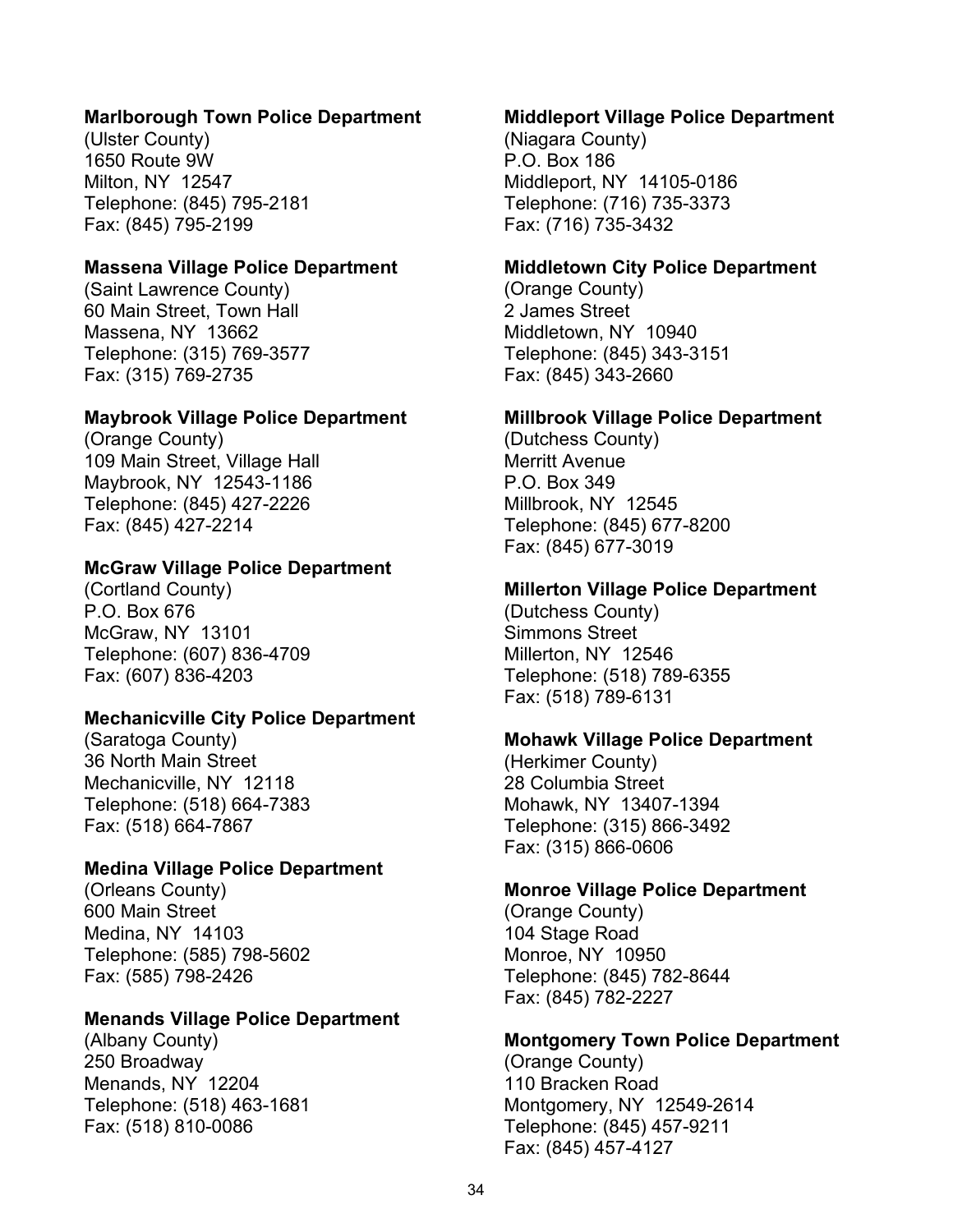# **Montgomery Village Police Department**

(Orange County) 65 Bachelor Street Montgomery, NY 12549 Telephone: (845) 457-3666 Fax: (845) 457-1829

## **Monticello Village Police Department**

(Sullivan County) 2 Pleasant Street Monticello, NY 12701 Telephone: (845) 794-4422 Fax: (845) 794-6165

## **Moravia Village Police Department**

(Cayuga County) 45 West Cayuga Street P.O. Box 711 Moravia, NY 13118 Telephone: (315) 497-1820 Fax: (315) 497-0069

# **Moriah Town Police Department**

(Essex County) 42 Park Place, Suite 2 Port Henry, NY 12974 Telephone: (518) 546-7286 Fax: (518) 546-7286

# **Mount Hope Town Police Department**

(Orange County) P.O. Box 871 Otisville, NY 10963-0471 Telephone: (845) 386-9442 Fax: (845) 386-1325

#### **Mount Morris Village Police Department**

(Livingston County) 117 Main Street Mount Morris, NY 14510 Telephone: (585) 658-2155 Fax: (585) 658-2473

#### **Mount Pleasant Town Police Department**

(Westchester County) 1 Town Hall Plaza Valhalla, NY 10595 Telephone: (914) 769-1941 Fax: (914) 769-7199

#### **Mount Vernon City Police Department**

(Westchester County) 2 Roosevelt Square North Mount Vernon, NY 10550 Telephone: (914) 665-2500 Fax: (914) 665-2571

## **Muttontown Village Police Department**

(Nassau County) 1 'Raz' Tufano Way Muttontown, NY 11791 Telephone: (516) 364-3950 Fax: (516) 364-2031

## **Nassau Village Police Department**

(Rensselaer County) 40 Malden Street P.O. Box 426 Nassau, NY 12123 Telephone: (518) 766-9293 Fax: (518) 766-2939

# **New Berlin Town Police Department**

(Chenango County) 30 North Main Street P.O. Box 845 New Berlin, NY 13411 Telephone: (607) 847-8900 Fax: (607) 847-6158

#### **New Castle Town Police Department**

(Westchester County) 200 South Greeley Avenue Chappaqua, NY 10514 Telephone: (914) 238-4422 Fax: (914) 238-2538

#### **New Hartford Town Police Department**

(Oneida County) 8635 Clinton Street New Hartford, NY 13413 Telephone: (315) 724-7111 Fax: (315) 724-8618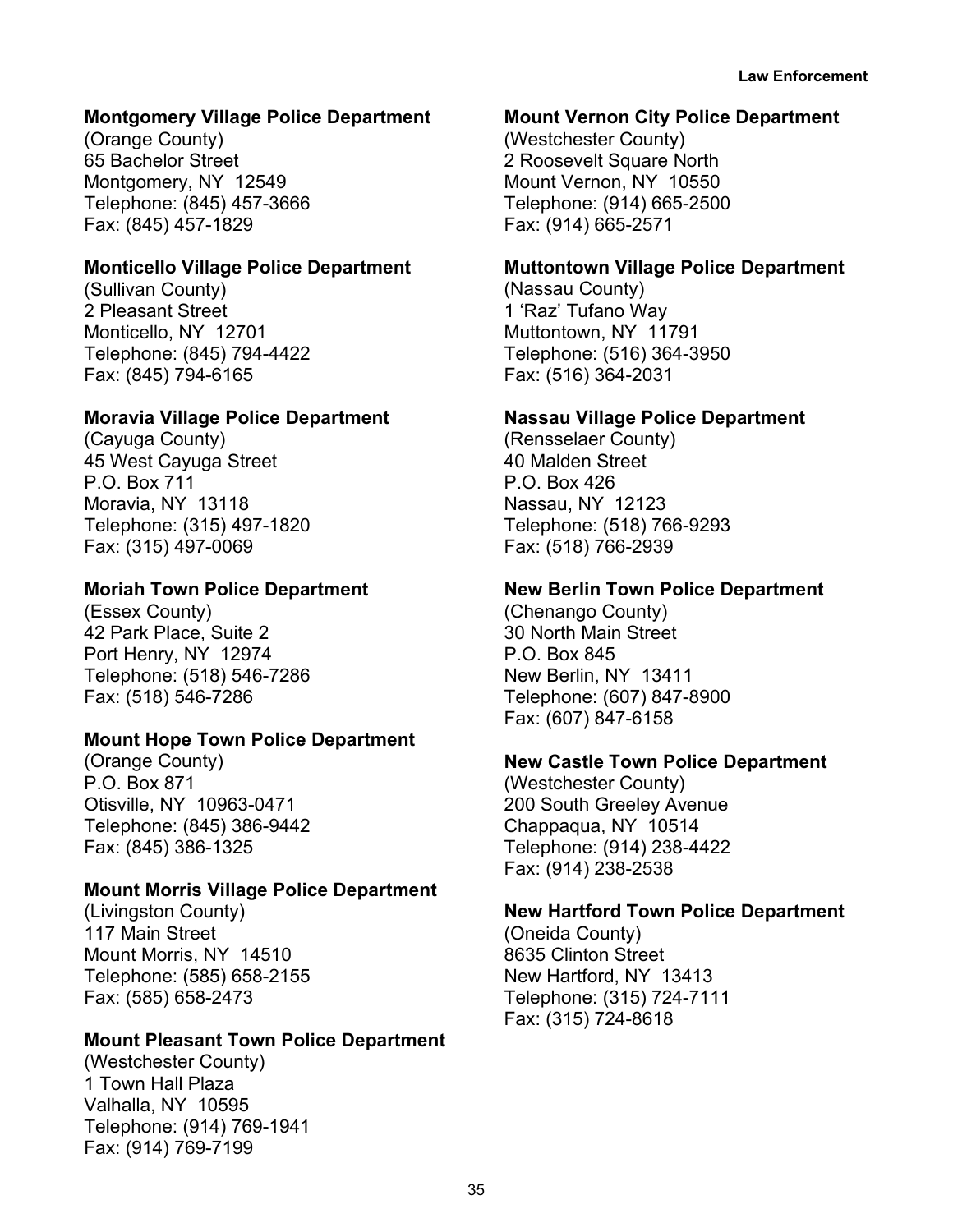## **New Paltz Town & Village Police Department**

(Ulster County) 23 Plattekill Avenue New Paltz, NY 12561-1918 Telephone: (845) 255-1323 Fax: (845) 255-1544

# **New Rochelle City Police Department**

(Westchester County) 475 North Avenue New Rochelle, NY 10801 Telephone: (914) 654-2300 Fax: (914) 632-7106

# **New Windsor Town Police Department**

(Orange County) 555 Union Avenue New Windsor, NY 12553 Telephone: (845) 565-7000 Fax: (845) 563-4694

# **New York City Police Department**

(New York County) 1 Police Plaza, Room 1400 New York, NY 10038 Telephone: (646) 610-5410 Fax: (646) 610-5865

# **New York Mills Village Police Department**

(Oneida County) 3 Maple Street New York Mills, NY 13417 Telephone: (315) 736-6623 Fax: (315) 736-6692

# **Newark Village Police Department**

(Wayne County) 100 East Miller Street Newark, NY 14513 Telephone: (315) 331-3701 Fax: (315) 331-8336

# **Newburgh City Police Department**

(Orange County) 55 Broadway Newburgh, NY 12550 Telephone: (845) 561-3131 Fax: (845) 561-9052

# **Newburgh Town Police Department**

(Orange County) 300 Gardnertown Road Newburgh, NY 12550 Telephone: (845) 564-1100 Fax: (845) 564-1870

# **Niagara Falls City Police Department**

(Niagara County) 1925 Main Street P.O. Box 69 Niagara Falls, NY 14302 Telephone: (716) 286-4711 Fax: (716) 286-4544

# **Niagara Town Police Department**

(Niagara County) 7105 Lockport Road Niagara Falls, NY 14305 Telephone: (716) 215-1480 Fax: (716) 297-7006

# **Niskayuna Town Police Department**

(Schenectady County) 1 Niskayuna Circle Niskayuna, NY 12309-4382 Telephone: (518) 386-4585 Fax: (518) 386-4594

# **Nissequogue Village Police Department**

(Suffolk County) 633 Moriches Road St. James, NY 11780 Telephone: (631) 584-5300 Fax: (631) 584-5701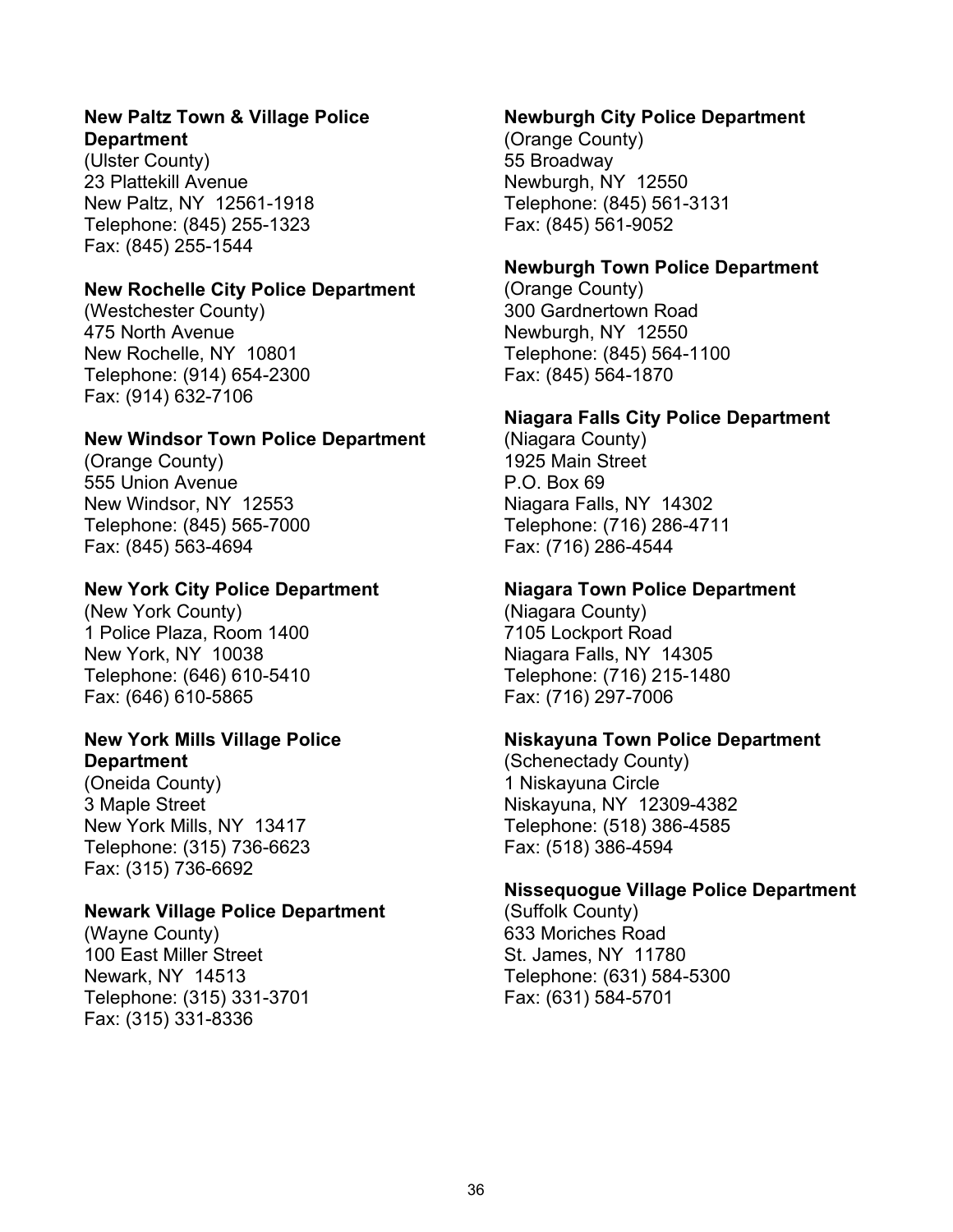# **Norfolk Town Police Department**

(Saint Lawrence County) Town Hall P.O. Box 481 Norfolk, NY 13667 Telephone: (315) 384-4200 Fax: (315) 384-3505

# **North Castle Town Police Department**

(Westchester County) 15 Bedford Road Armonk, NY 10504 Telephone: (914) 273-9500 Fax: (914) 273-5412

# **North Greenbush Town Police Department**

(Rensselaer County) 133 Blooming Grove Drive Troy, NY 12180-8553 Telephone: (518) 283-5323 Fax: (518) 283-2859

# **North Hornell Village Police Department**

(Steuben County) 4 West Maplewood Avenue North Hornell, NY 14843 Telephone: (607) 324-7894 Fax: (607) 324-6782

# **North Salem Town Police Department**

(Westchester County) 274 Titicus Road, Town Hall North Salem, NY 10560 Telephone: (914) 669-5540 Fax: (914) 669-8670

# **North Syracuse Village Police Department**

(Onondaga County) 608 South Bay Road North Syracuse, NY 13212 Telephone: (315) 458-5670 Fax: (315) 458-5601

# **North Tonawanda City Police**

**Department** (Niagara County) 216 Payne Avenue North Tonawanda, NY 14120 Telephone: (716) 692-4111 Fax: (716) 692-4321

# **Northport Village Police Department**

(Suffolk County) 224 Main Street Northport, NY 11768 Telephone: (631) 261-7500 Fax: (631) 261-1249

# **Northville Village Police Department**

(Fulton County) Village Hall Northville, NY 12134 Telephone: (518) 863-4000 Fax: (518) 863-6405

# **Norwich City Police Department**

(Chenango County) 18 East Main Street Norwich, NY 13815 Telephone: (607) 334-1212 Fax: (607) 334-1217

# **Norwood Village Police Department**

(Saint Lawrence County) 13 Bernard Avenue P.O. Box 182 Norwood, NY 13668 Telephone: (315) 353-2131 Fax: (315) 353-3532

## **Nunda Town & Village Police Department**

(Livingston County) 1 Mill Street P.O. 606 Nunda, NY 14517 Telephone: (585) 468-2515 Fax: (585) 468-5946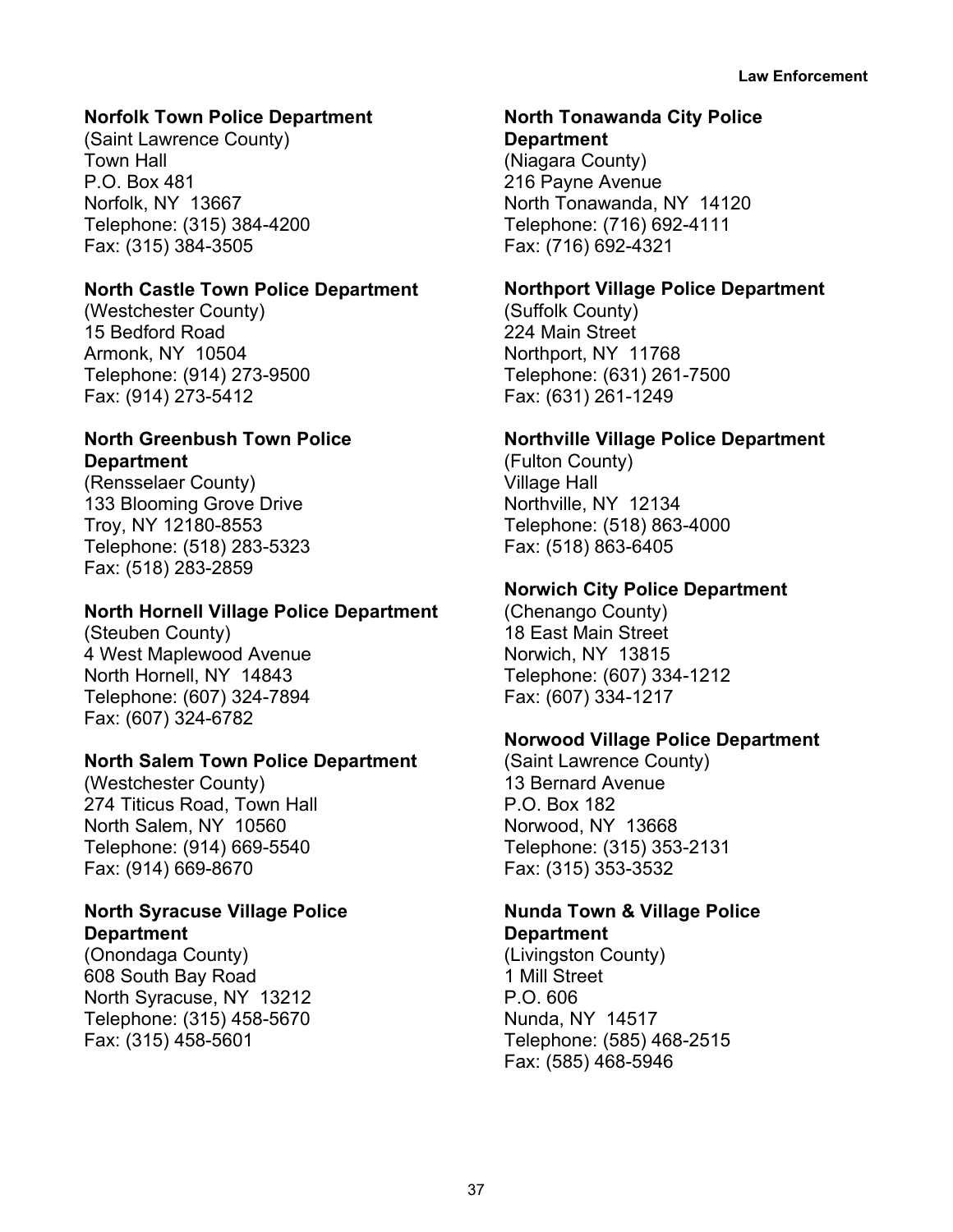## **Ocean Beach Village Police Department**

(Suffolk County) Bayberry & Baywalk P.O. Box 425 Ocean Beach, NY 11770 Telephone: (631) 583-5866 Fax: (631) 583-8289

## **Ogden Town Police Department**

(Monroe County) 269 Ogden Center Road Spencerport, NY 14559-2024 Telephone: (585) 352-2131 Fax: (585) 352-6650

## **Ogdensburg City Police Department**

(Saint Lawrence County) 800 Park Street Ogdensburg, NY 13669 Telephone: (315) 393-1551 Fax: (315) 393-6063

#### **Old Brookville Village Police Department**

(Nassau County) 5701 Northern Boulevard Old Brookville, NY 11545 Telephone: (516) 626-1300 Fax: (516) 625-2902

#### **Old Westbury Village Police Department**

(Nassau County) 1 Store Hill Road P.O. Box 290 Old Westbury, NY 11568 Telephone: (516) 626-0200 Fax: (516) 626-8380

#### **Olean City Police Department**

(Cattaraugus County) 101 East State Street Olean, NY 14760 Telephone: (716) 376-5678 Fax: (716) 376-5668

#### **Olive Town Police Department**

(Ulster County) Bostock Road P.O. Box 100 Shokan, NY 12481-0100 Telephone: (845) 331-3115 Fax: (845) 651-2612

#### **Oneida City Police Department**

(Madison County) 108 Main Street Oneida, NY 13421 Telephone: (315) 363-9111 Fax: (315) 363-4754

#### **Oneonta City Police Department**

(Otsego County) 79 Main Street Oneonta, NY 13820 Telephone: (607) 432-1111 Fax: (607) 433-3448

## **Orangetown Town Police Department**

(Rockland County) 26 Orangeburg Road Orangeburg, NY 10962 Telephone: (845) 359-3700 Fax: (845) 359-4563

#### **Orchard Park Town Police Department**

(Erie County) 4295 South Buffalo Street Orchard Park, NY 14127 Telephone: (716) 662-6444 Fax: (716) 662-6407

#### **Oriskany Village Police Department**

(Oneida County) Utica Street, Municipal Building P.O. Box D Oriskany, NY 13424 Telephone: (315) 736-2049 Fax: (315) 736-3512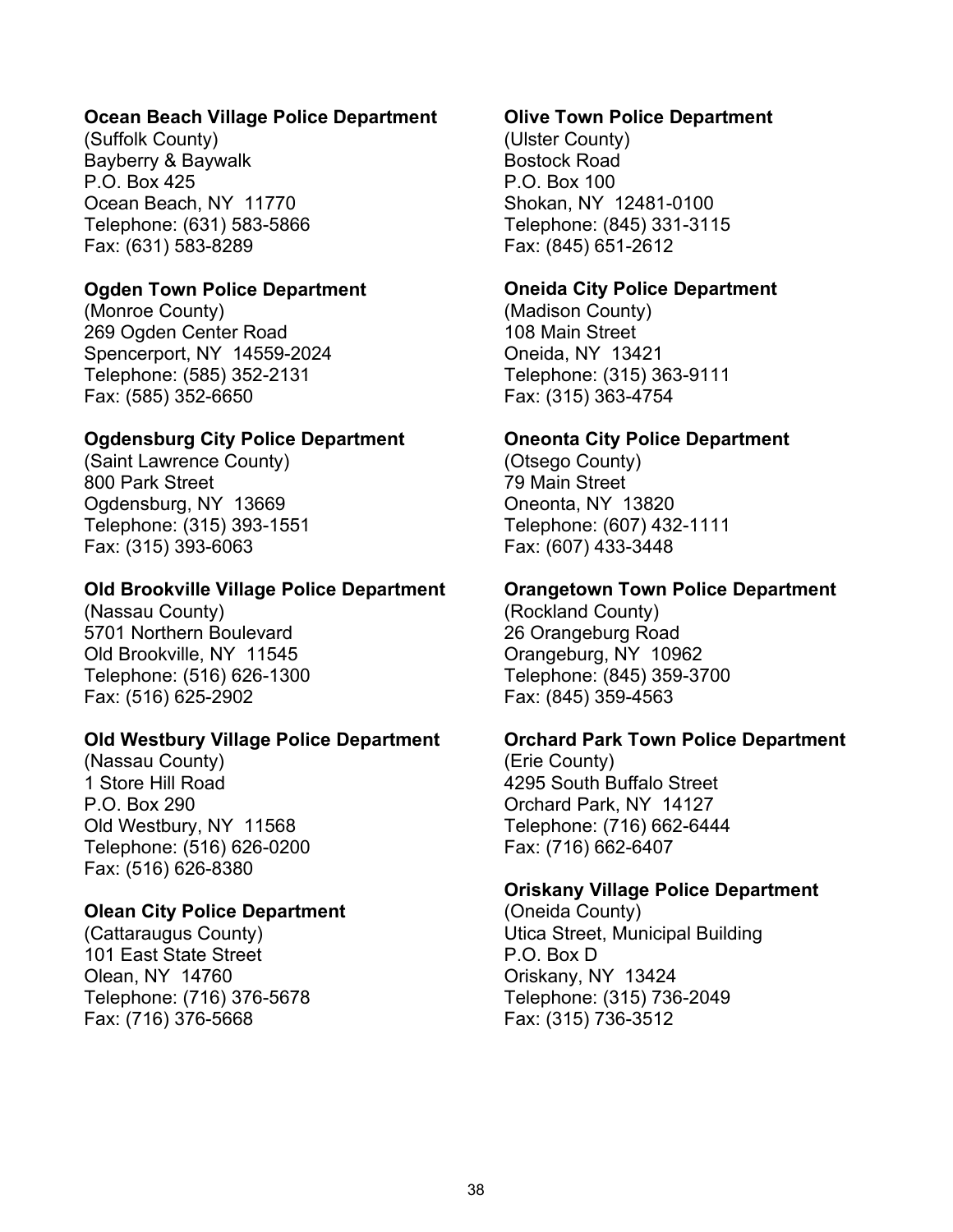# **Ossining Town Police Department**

(Westchester County) 507 North State Road Briarcliff Manor, NY 10510 Telephone: (914) 762-6007 Fax: (914) 762-6900

# **Ossining Village Police Department**

(Westchester County) 88 Spring Street Ossining, NY 10562 Telephone: (914) 941-4099 Fax: (914) 941-1580

# **Oswego City Police Department**

(Oswego County) 169 West 2nd Street Oswego, NY 13126 Telephone: (315) 342-8120 Fax: (315) 342-8202

# **Owego Village Police Department**

(Tioga County) 90 Temple Street Owego, NY 13827 Telephone: (607) 687-2233 Fax: (607) 687-2235

# **Oxford Village Police Department**

(Chenango County) 20 Lafayette Park P.O. Box 866 Oxford, NY 13830 Telephone: (607) 843-2333 Fax: (607) 843-9755

# **Oyster Bay Cove Village Police Department**

(Nassau County) Northern Boulevard & Berry Hill Road Oyster Bay, NY 11771 Telephone: (516) 922-6363 Fax: (516) 922-2923

### **Painted Post Village Police Department**

(Steuben County) Corner Steuben & West High P.O. Box 110 Painted Post, NY 14870 Telephone: (607) 962-4604 Fax: (607) 962-7028

# **Palmyra Village Police Department**

(Wayne County) 144 East Main Street Palmyra, NY 14522 Telephone: (315) 597-9211 Fax: (315) 597-1608

## **Peekskill City Police Department**

(Westchester County) 2 Nelson Avenue Peekskill, NY 10566 Telephone: (914) 737-8000 Fax: (914) 737-1446

# **Pelham Manor Village Police Department**

(Westchester County) 4 Penfield Place Pelham Manor, NY 10803 Telephone: (914) 738-1000 Fax: (914) 738-2620

# **Pelham Village Police Department**

(Westchester County) 5th Avenue, Town Hall Pelham, NY 10803 Telephone: (914) 738-2000 Fax: (914) 738-1371

#### **Penn Yan Village Police Department**

(Yates County) 1 Basin Street P.O. Box 426 Penn Yan, NY 14527 Telephone: (315) 536-4426 Fax: (315) 279-6589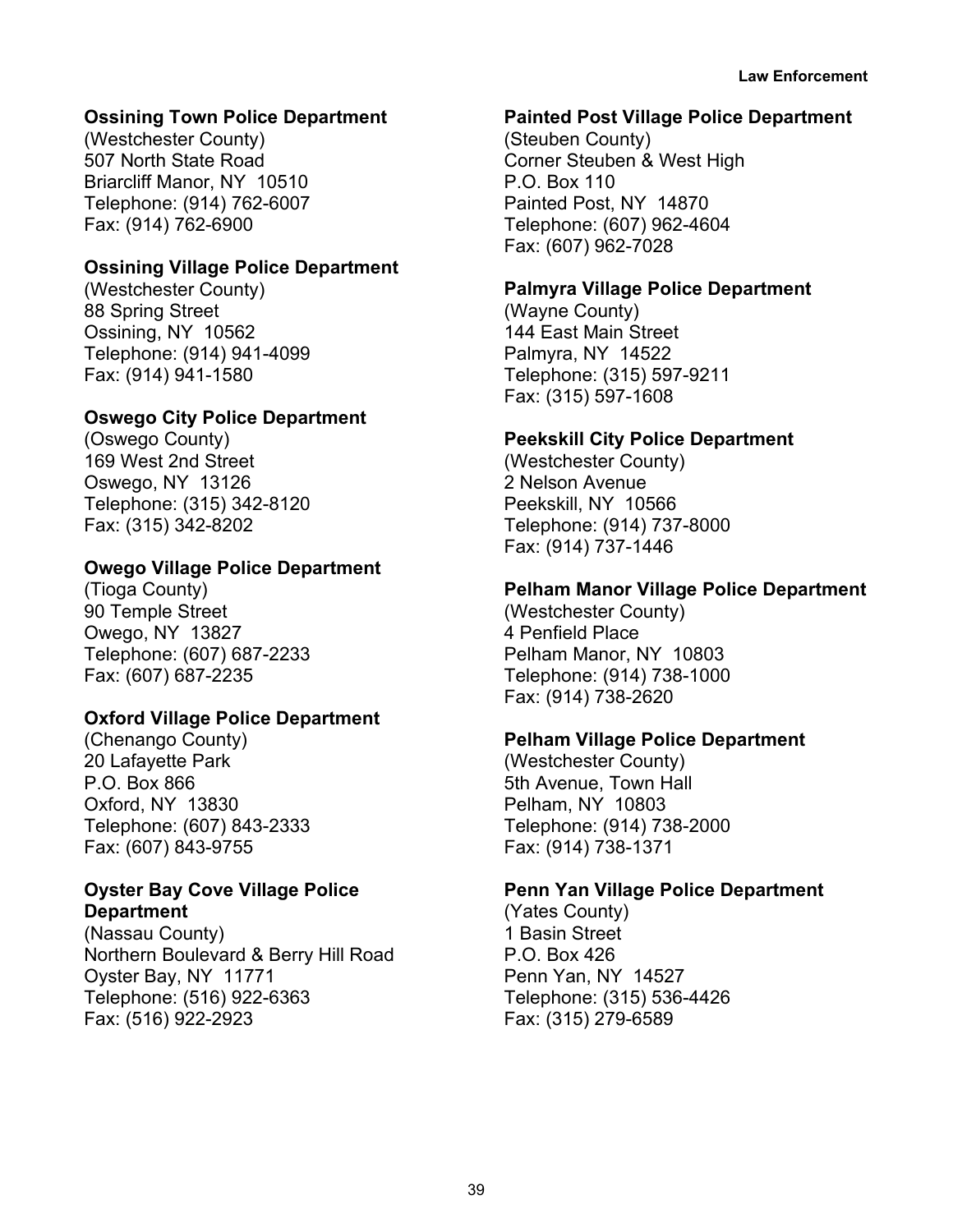# **Perry Village Police Department**

(Wyoming County) P.O. Box 253 Perry, NY 14530 Telephone: (585) 237-5445 Fax: (585) 237-5509

#### **Phelps Village Police Department**

(Ontario County) 8 Banta Street, Suite 150 Phelps, NY 14532-1083 Telephone: (315) 548-8237 Fax: (315) 548-7599

#### **Philadelphia Village Police Department**

(Jefferson County) 56 Main Street P.O. Box 70 Philadelphia, NY 13673 Telephone: (315) 642-3452 Fax: (315) 642-3321

#### **Philmont Village Police Department**

(Columbia County) Main Street, Village Hall Philmont, NY 12565 Telephone: (518) 672-7032 Fax: (518) 672-0083

#### **Phoenix Village Police Department**

(Oswego County) 455 Main Street Phoenix, NY 13135 Telephone: (315) 695-2001 Fax: (315) 695-1305

#### **Piermont Village Police Department**

(Rockland County) 478 Piermont Avenue Piermont, NY 10968 Telephone: (845) 359-0240 Fax: (845) 359-1046

#### **Pine Plains Town Police Department**

(Dutchess County) 3284 Route 199 Box 955 Pine Plains, NY 12567 Telephone: (518) 398-8601 Fax: (518) 398-7166

#### **Plattekill Town Police Department**

(Ulster County) 1124 Milton Turnpike P.O. Box 45 Modena, NY 12548 Telephone: (845) 883-6373 Fax: (845) 883-7341

## **Plattsburgh City Police Department**

(Clinton County) 45 Pine Street Plattsburgh, NY 12901 Telephone: (518) 563-3411 Fax: (518) 566-9000

#### **Pleasantville Village Police Department**

(Westchester County) 80 Wheeler Avenue Pleasantville, NY 10570-0236 Telephone: (914) 769-1500 Fax: (914) 769-7049

#### **Port Byron Village Police Department**

(Cayuga County) 52 Utica Street Port Byron, NY 13140 Telephone: (315) 776-4099 Fax: (315) 776-4099

#### **Port Chester Village Police Department**

(Westchester County) 350 North Main Street Port Chester, NY 10573 Telephone: (914) 939-1000 Fax: (914) 939-2303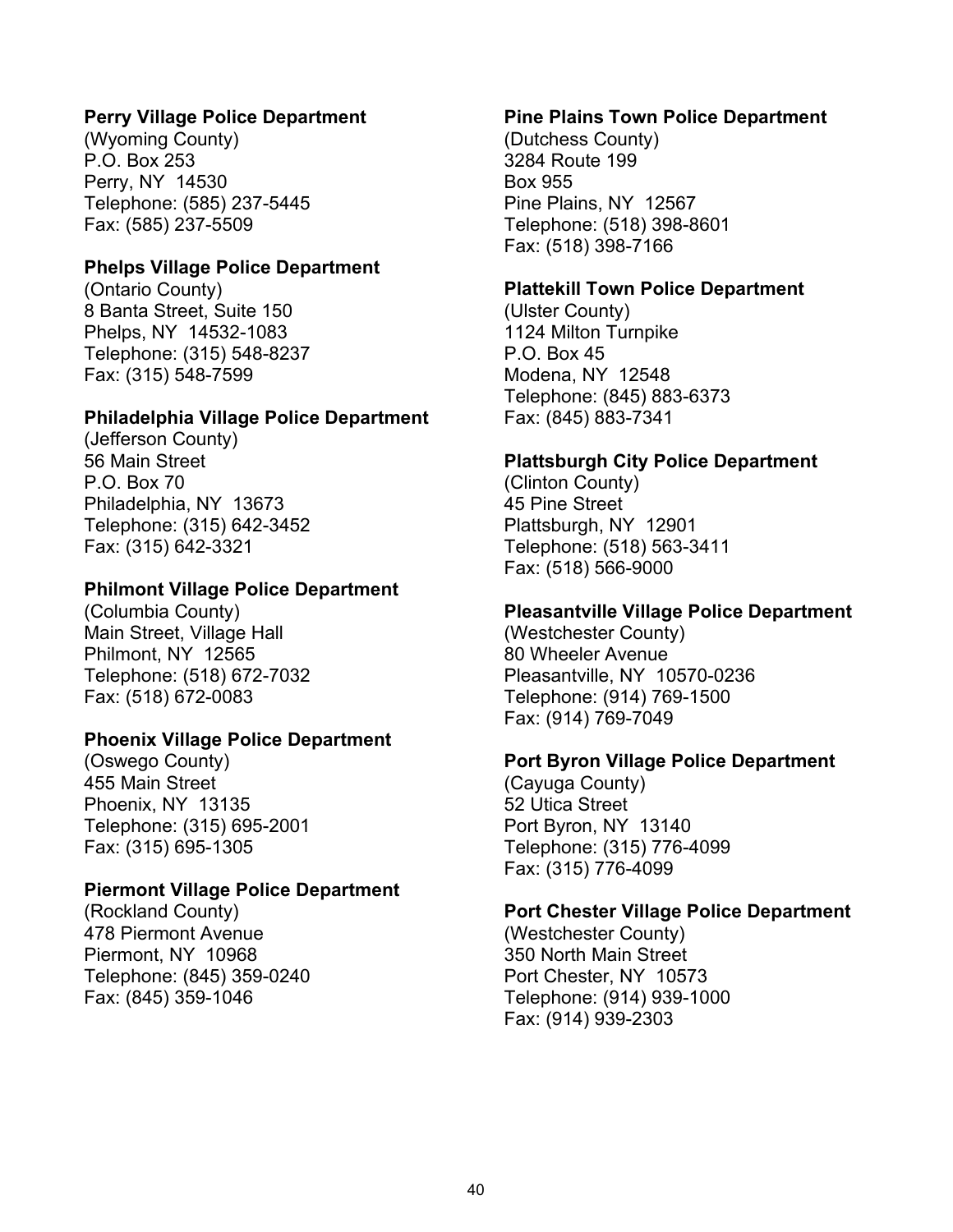# **Port Dickinson Village Police Department**

(Broome County) 786 Chenango Street Binghamton, NY 13901 Telephone: (607) 722-1255 Fax: (607) 722-0072

# **Port Jervis City Police Department**

(Orange County) 20 Hammond Street Port Jervis, NY 12771 Telephone: (845) 856-5101 Fax: (845) 858-4078

# **Portville Village Police Department**

(Cattaraugus County) 1 South Main Street Portville, NY 14770 Telephone: (716) 933-8773 Fax: (716) 933-0259

# **Potsdam Village Police Department**

(Saint Lawrence County) 38 Main Street Potsdam, NY 13676 Telephone: (315) 265-2121 Fax: (315) 265-3150

# **Poughkeepsie City Police Department**

(Dutchess County) 62 Civic Center Plaza Poughkeepsie, NY 12601 Telephone: (845) 451-4000 Fax: (845) 451-4156

# **Poughkeepsie Town Police Department**

(Dutchess County) 19 Tucker Drive Poughkeepsie, NY 12603 Telephone: (845) 485-3666 Fax: (845) 486-7864

# **Pound Ridge Town Police Department**

(Westchester County) 177 Westchester Avenue Pound Ridge, NY 10576 Telephone: (914) 764-4206 Fax: (914) 764-0847

# **Pulaski Village Police Department**

(Oswego County) Pulaski, NY 13142 Telephone: (315) 298-7525 Fax: (315) 298-2835

# **Quogue Village Police Department**

(Suffolk County) Jessup Avenue P.O. Box 877 Quogue, NY 11959 Telephone: (631) 653-4791 Fax: (631) 653-5995

# **Ramapo Town Police Department**

(Rockland County) 237 Route 59 Suffern, NY 10901 Telephone: (845) 357-2400 Fax: (845) 357-5766

# **Red Hook Village Police Department**

(Dutchess County) 7467 South Broadway Red Hook, NY 12571 Telephone: (845) 758-0060 Fax: (845) 758-2334

# **Rensselaer City Police Department**

(Rensselaer County) 201 Broadway Rensselaer, NY 12144 Telephone: (518) 462-7451 Fax: (518) 434-0539

# **Rhinebeck Village Police Department**

(Dutchess County) 76 East Market Street Rhinebeck, NY 12572 Telephone: (845) 876-8181 Fax: (845) 876-8988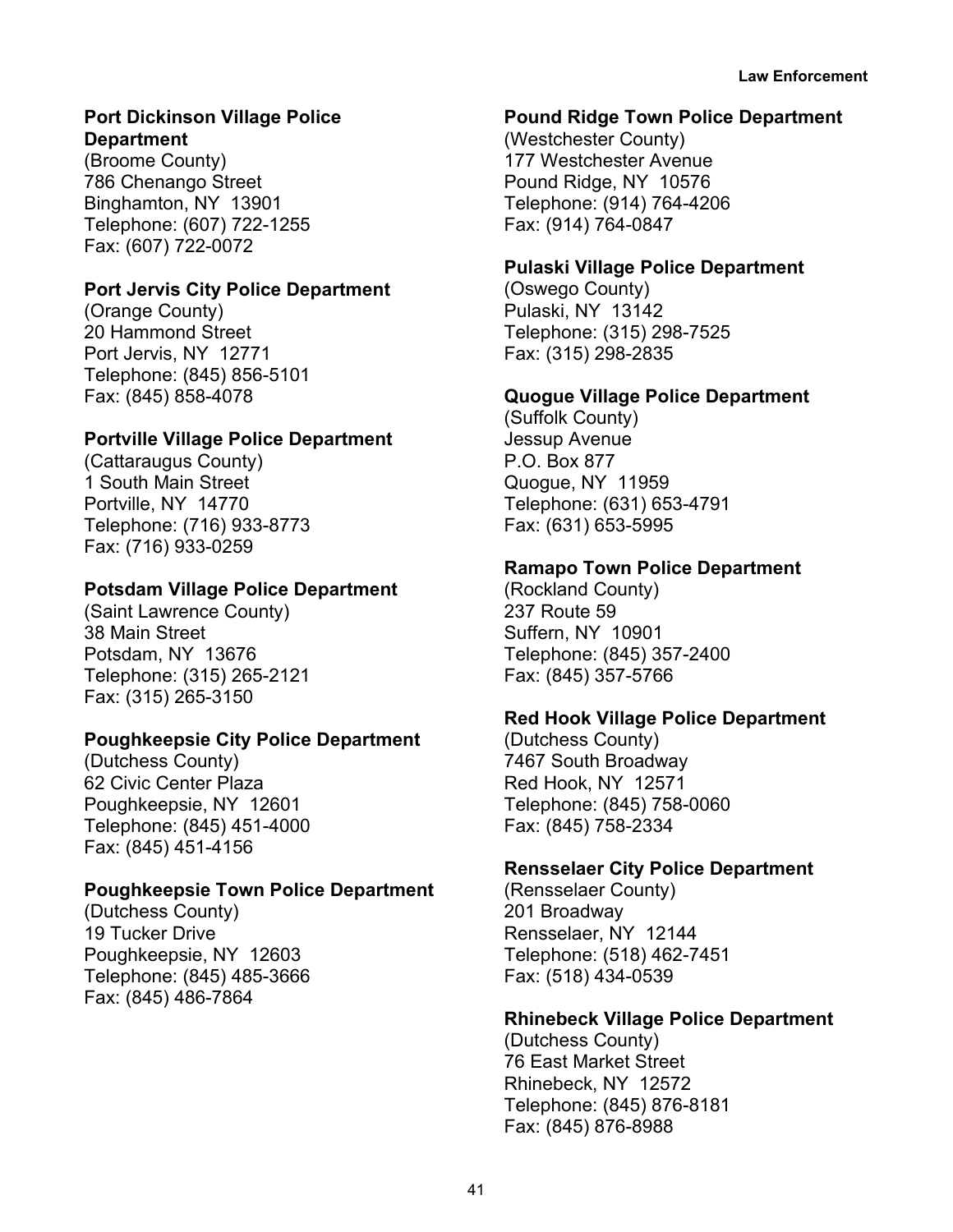# **Riverhead Town Police Department**

(Suffolk County) 210 Howell Avenue Riverhead, NY 11901 Telephone: (631) 727-4500 Fax: (631) 727-863

#### **Rochester City Police Department**

(Monroe County) 185 Exchange Boulevard Rochester, NY 14614 Telephone: (585) 428-7033 Fax: (585) 428-6093

# **Rockville Centre Village Police Department**

(Nassau County) 34 Maple Avenue P.O. Box 950 Rockville Center, NY 11571 Telephone: (516) 766-1500 Fax: (516) 678-9384

# **Rome City Police Department**

(Oneida County) 301 North James Street Rome, NY 13440 Telephone: (315) 339-7780 Fax: (315) 339-7793

## **Rosendale Town Police Department**

(Ulster County) P.O. Box 443 Rosendale, NY 12572 Telephone: (845) 658-3048 Fax: (845) 658-3270

#### **Rotterdam Town Police Department**

(Schenectady County) 101 Princetown Road Rotterdam, NY 12306 Telephone: (518) 355-7739 Fax: (518) 355-0817

#### **Rushford Town Police Department**

(Allegany County) 8999 Main Street Rushford, NY 14777 Telephone: (585) 437-2206 Fax: (585) 437-2529

#### **Rye Brook Village Police Department**

(Westchester County) 938 King Street Rye Brook, NY 10573 Telephone: (914) 937-1020 Fax: (914) 939-8215

#### **Rye City Police Department**

(Westchester County) 21 McCullough Place Rye, NY 10580 Telephone: (914) 967-1234 Fax: (914) 967-8341

# **Sackets Harbor Village Police Department**

(Jefferson County) 112 North Broad Street P.O. Box 335 Sackets Harbor, NY 13685 Telephone: (315) 646-2023 Fax: (315) 646-1201

#### **Sag Harbor Village Police Department**

(Suffolk County) 70 Division Street P.O. Box 660 Sag Harbor, NY 11963 Telephone: (631) 725-0247 Fax: (631) 725-5660

# **Saint Johnsville Village Police Department**

(Montgomery County) 16 Washington Street St. Johnsville, NY 13452 Telephone: (518) 568-2141 Fax: (518) 568-7904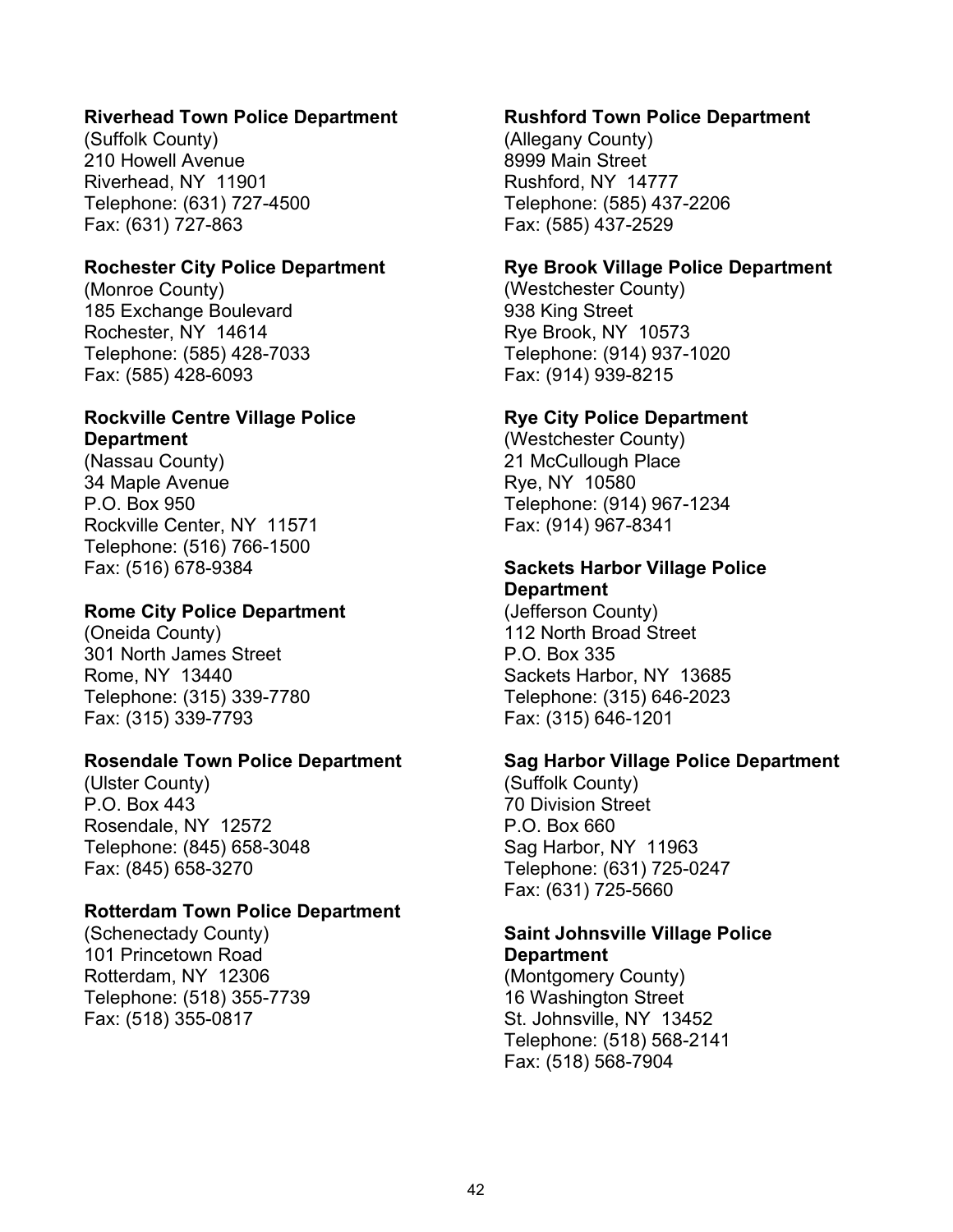# **Saint Regis Mohawk Tribal Police**

(Franklin County) 412 State Route 37 Hogansburg, NY 13655 Telephone: (518) 358-9200 Fax: (518) 358-9334

# **Salamanca City Police Department**

(Cattaraugus County) 1 Barrett Drive Salamanca, NY 14779 Telephone: (716) 945-2330 Fax: (716) 945-6522

## **Sands Point Village Police Department**

(Nassau County) 26 Tibbits Lane Sands Point, NY 11050 Telephone: (516) 883-3100 Fax: (516) 883-8164

## **Saranac Lake Village Police Department**

(Franklin County) 2 Main Street Saranac Lake, NY 12983 Telephone: (518) 891-4422 Fax: (518) 891-6321

#### **Saratoga Springs City Police Department**

(Saratoga County) 5 Lake Avenue Saratoga Springs, NY 12866 Telephone: (518) 584-1800 Fax: (518) 584-1744

#### **Saugerties Town Police Department**

(Ulster County) 4 High Street Saugerties, NY 12477 Telephone: (845) 246-9800 Fax: (845) 246-0159

# **Scarsdale Village Police Department**

(Westchester County) 50 Tompkins Road Scarsdale, NY 10583 Telephone: (914) 722-1200 Fax: (914) 722-1214

# **Schenectady City Police Department**

(Schenectady County) 531 Liberty Street Schenectady, NY 12305 Telephone: (518) 382-5201 Fax: (518) 382-5299

## **Schodack Town Police Department**

(Rensselaer County) 1797 Columbia Turnpike Castleton, NY 12033 Telephone: (518) 477-7973 Fax: (518) 479-3502

# **Schoharie Village Police Department**

(Schoharie County) 256 Main Street P.O. Box 219 Schoharie, NY 12157-0219 Telephone: (518) 295-8566 Fax: (518) 295-8501

#### **Scotia Village Police Department**

(Schenectady County) 4 North Ten Broeck Street Scotia, NY 12302 Telephone: (518) 374-3110 Fax: (518) 374-3848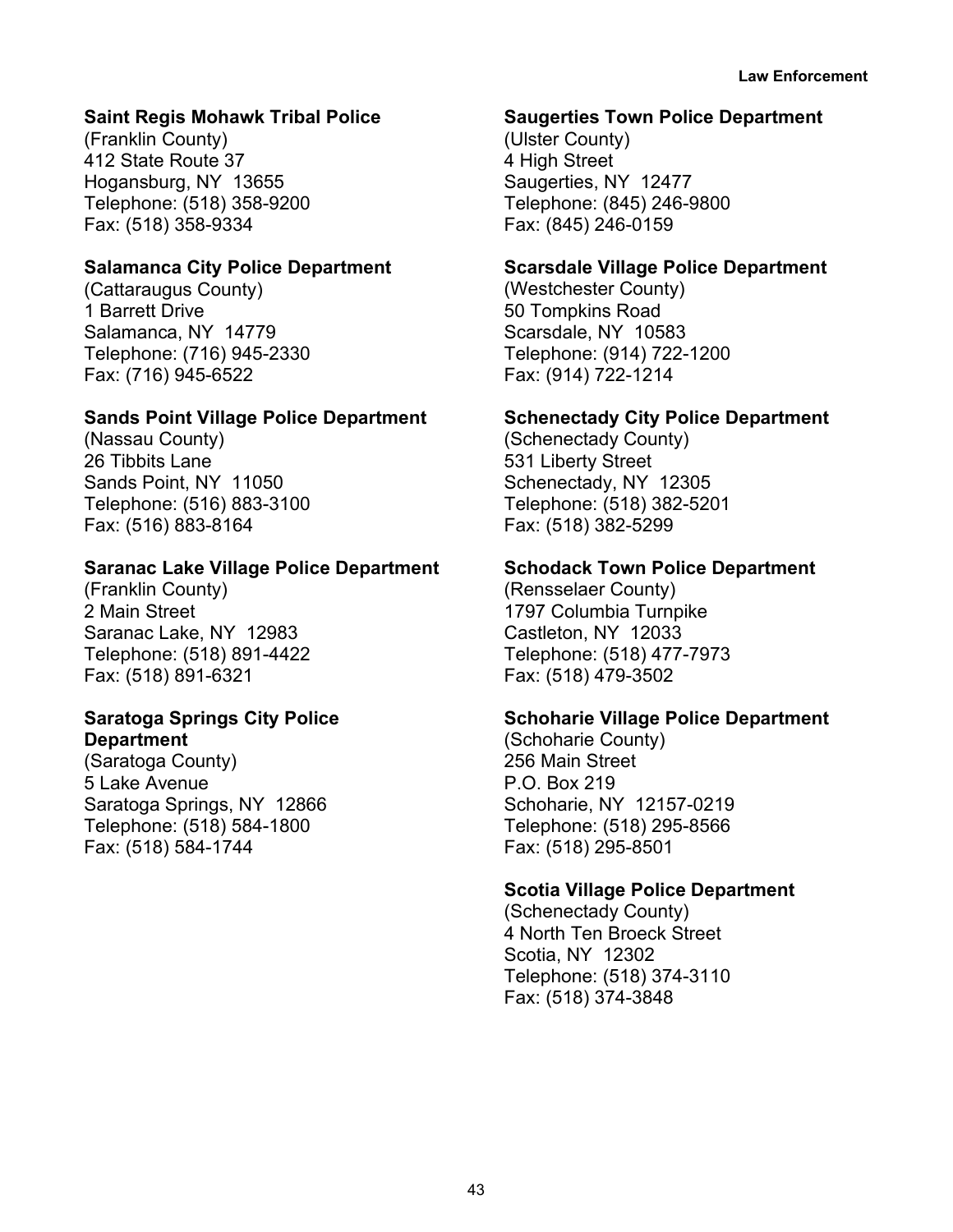# **Seagate Police Department**

(Kings County) 3700 Surf Avenue Brooklyn, NY 11224 Telephone: (718) 449-4400 Fax: (718) 449-8330

#### **Seneca Falls Village Police Department**

(Seneca County) 60 State Street Seneca Falls, NY 13148 Telephone: (315) 568-5853 Fax: (315) 568-4409

#### **Shandaken Town Police Department**

(Ulster County) 64 State Highway 42 P.O. Box 134 Shandaken, NY 12480 Telephone: (845) 688-9902 Fax: (845) 688-5332

#### **Shawangunk Town Police Department**

(Ulster County) 13 Bona Venture Avenue Wallkill, NY 12589 Telephone: (845) 895-2233 Fax: (845) 895-9887

#### **Shelter Island Town Police Department**

(Suffolk County) 44 North Ferry Road P.O. Box 1056 Shelter Island, NY 11964-1056 Telephone: (631) 749-0600 Fax: (631) 749-0637

#### **Sherburne Village Police Department**

(Chenango County) Village Hall 15 West State Street Sherburne, NY 13460 Telephone: (607) 674-2300 Fax: (607) 674-4149

#### **Sherrill City Police Department**

(Oneida County) 373 Sherrill Road Sherrill, NY 13461 Telephone: (315) 363-3200 Fax: (315) 363-9510

#### **Shortsville Village Police Department**

(Ontario County) Sheldon Street P.O. Box 218 Shortsville, NY 14548 Telephone: (585) 394-4560 Fax: (585) 289-2002

#### **Sidney Village Police Department**

(Delaware County) 21 Liberty Street Sidney, NY 13838-1209 Telephone: (607) 561-2301 Fax: (607) 561-2306

#### **Skaneateles Village Police Department**

(Onondaga County) 26 Fennel Street Skaneateles, NY 13152 Telephone: (315) 685-3456 Fax: (315) 685-3480

#### **Sleepy Hollow Village Police Department**

(Westchester County) 28 Beekman Avenue Sleepy Hollow, NY 10591 Telephone: (914) 631-0800 Fax: (914) 366-5135

#### **Sodus Point Police Department**

(Wayne County) 8356 Bay Street Sodus Point, NY 14555 Telephone: (315) 483-0480 Fax: (315) 483-0913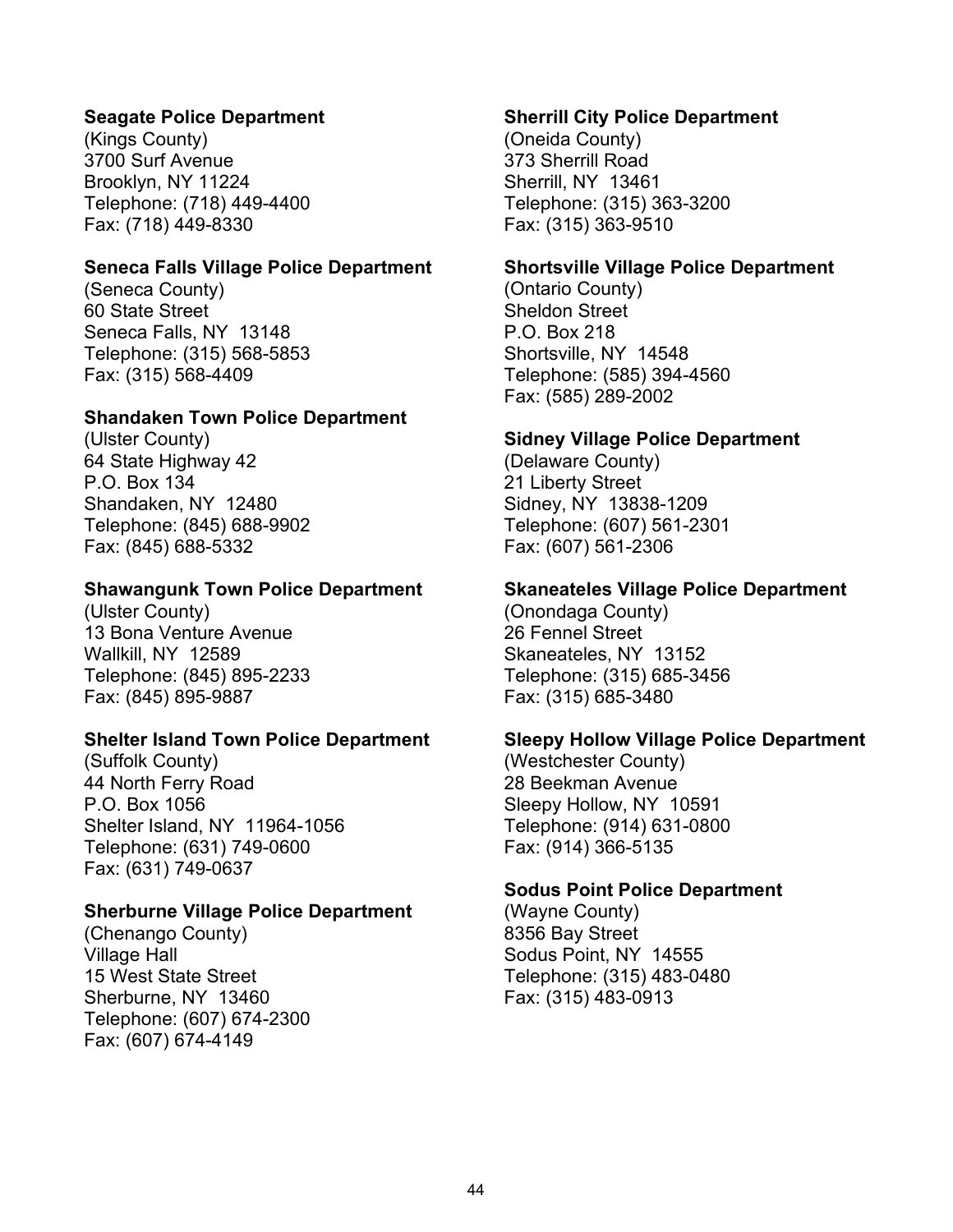# **Sodus Village Police Department**

(Wayne County) 14 Mill Street Sodus, NY 14551 Telephone: (315) 483-9353 Fax: (315) 483-0521

# **Solvay Village Police Department**

(Onondaga County) 507 Charles Avenue Solvay, NY 13209 Telephone: (315) 468-2510 Fax: (315) 468-2511

# **Somers Town Police Department**

(Westchester County) P.O. Box 342 Somers, NY 10589 Telephone: (914) 232-9622 Fax: (914) 232-1795

# **South Glens Falls Village Police Department**

(Saratoga County) 5 West Marion Avenue P.O. Box 1210 South Glens Falls, NY 12803 Telephone: (518) 792-6336 Fax: (518) 792-6481

# **South Nyack-Grand View Village Police Department**

(Rockland County) 282 Broadway South Nyack, NY 10960 Telephone: (845) 358-0206 Fax: (845) 358-2714

# **Southampton Town Police Department**

(Suffolk County) 110 Old Riverhead Road Hampton Bays, NY 11946 Telephone: (631) 728-5000 Fax: (631) 728-5440

## **Southampton Village Police Department**

(Suffolk County) 151 Windmill Lane Southampton, NY 11968 Telephone: (631) 283-0056 Fax: (631) 283-3304

# **Southold Town Police Department**

(Suffolk County) 41405 Route 25 Peconic, NY 11958 Telephone: (631) 765-2600 Fax: (631) 765-2715

## **Southport Town Police Department**

(Chemung County) 1139 Penn Avenue Elmira, NY 14904 Telephone: (607) 734-3637 Fax: (607) 737-5267

# **Spencer Town Police Department**

(Tioga County) 81 East Tioga Street, Town Hall Spencer, NY 14883 Telephone: (607) 589-6733 Fax: (607) 589-7811

# **Spring Valley Village Police Department**

(Rockland County) 200 North Main Street Spring Valley, NY 10977 Telephone: (845) 356-7400 Fax: (845) 356-7420

# **Stillwater Town Police Department**

(Saratoga County) 1 Lansing Road P.O. Box 700 Stillwater, NY 12170 Telephone: (518) 664-4611 x14 Fax: (518) 664-1338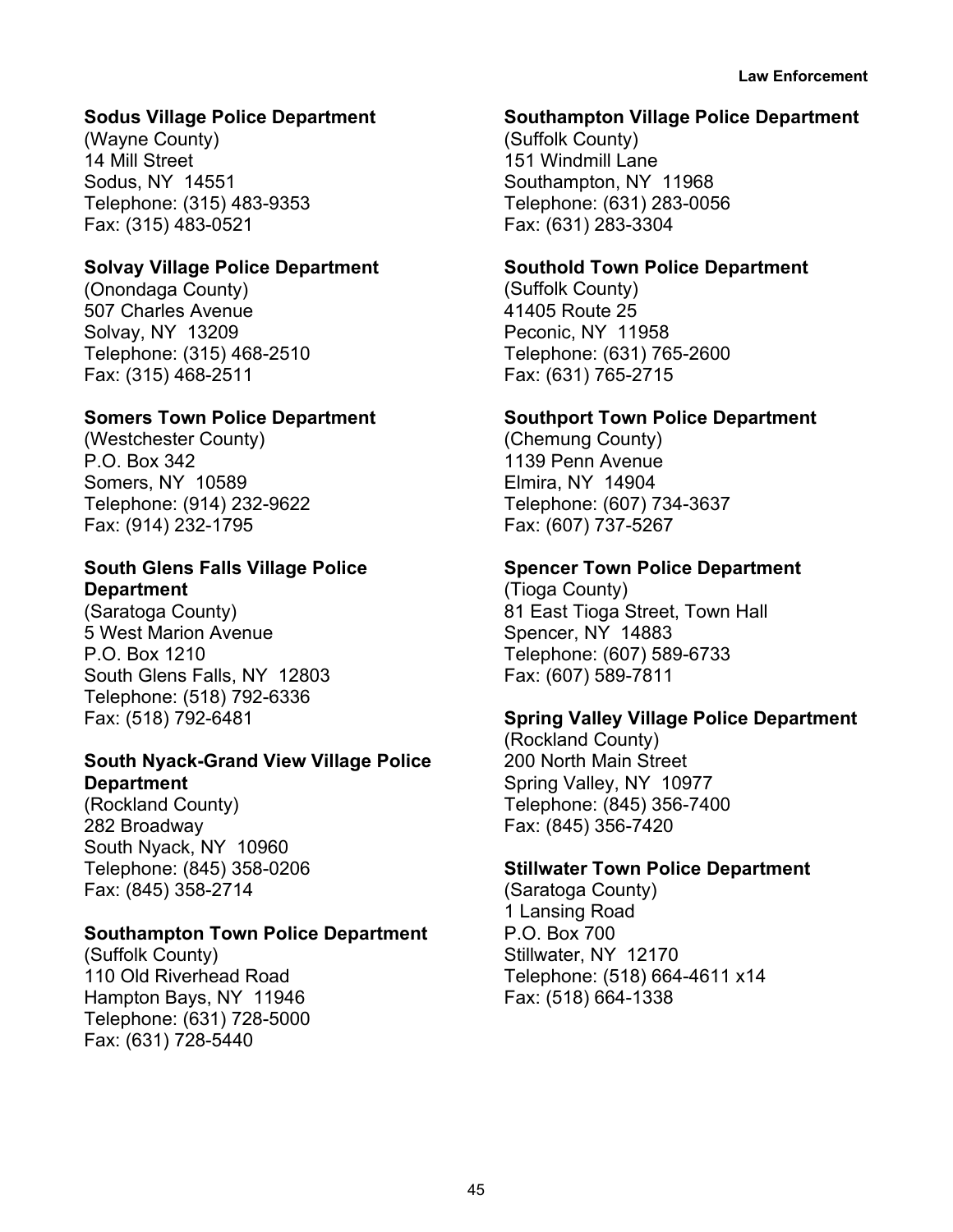# **Stockport Town Police Department**

(Columbia County) Box 283 Stottville, NY 12172 Telephone: (518) 828-9389 Fax: (518) 828-9389

#### **Stony Point Town Police Department**

(Rockland County) 79 Route 210 Stony Point, NY 10980 Telephone: (845) 786-2422 Fax: (845) 786-3120

## **Suffern Village Police Department**

(Rockland County) 61 Washington Avenue Suffern, NY 10901 Telephone: (845) 357-2300 Fax: (845) 357-1412

# **Syracuse City Police Department**

(Onondaga County) 511 South State Street Syracuse, NY 13202 Telephone: (315) 442-5251 Fax: (315) 442-5198

#### **Tarrytown Village Police Department**

(Westchester County) 150 Franklin Street Tarrytown, NY 10591 Telephone: (914) 631-5544 Fax: (914) 631-8236

#### **Theresa Village Police Department**

(Jefferson County) 124 Commercial Street P.O. Box 299 Theresa, NY 13691 Telephone: (315) 628-4425 Fax: (315) 628-4630

#### **Ticonderoga Town Police Department**

(Essex County) 135 Burgoyne Road Box 471 Ticonderoga, NY 12883 Telephone: (518) 585-3456 Fax: (518) 585-2205

#### **Tonawanda City Police Department**

(Erie County) 200 Niagara Street Tonawanda, NY 14150 Telephone: (716) 692-2121 Fax: (716) 692-2182

#### **Tonawanda Town Police Department**

(Erie County) 1835 Sheridan Drive Kenmore, NY 14223 Telephone: (716) 876-5300 Fax: (716) 879-6644

# **Troy City Police Department**

(Rensselaer County) 55 State Street Troy, NY 12180 Telephone: (518) 270-4525 Fax: (518) 270-4452

#### **Trumansburg Village Police Department**

(Tompkins County) 5 Elm Street P.O. Box 718 Trumansburg, NY 14886 Telephone: (607) 387-6505 Fax: (607) 387-5874

#### **Tuckahoe Village Police Department**

(Westchester County) 65 Main Street Tuckahoe, NY 10707 Telephone: (914) 961-4800 Fax: (914) 961-2446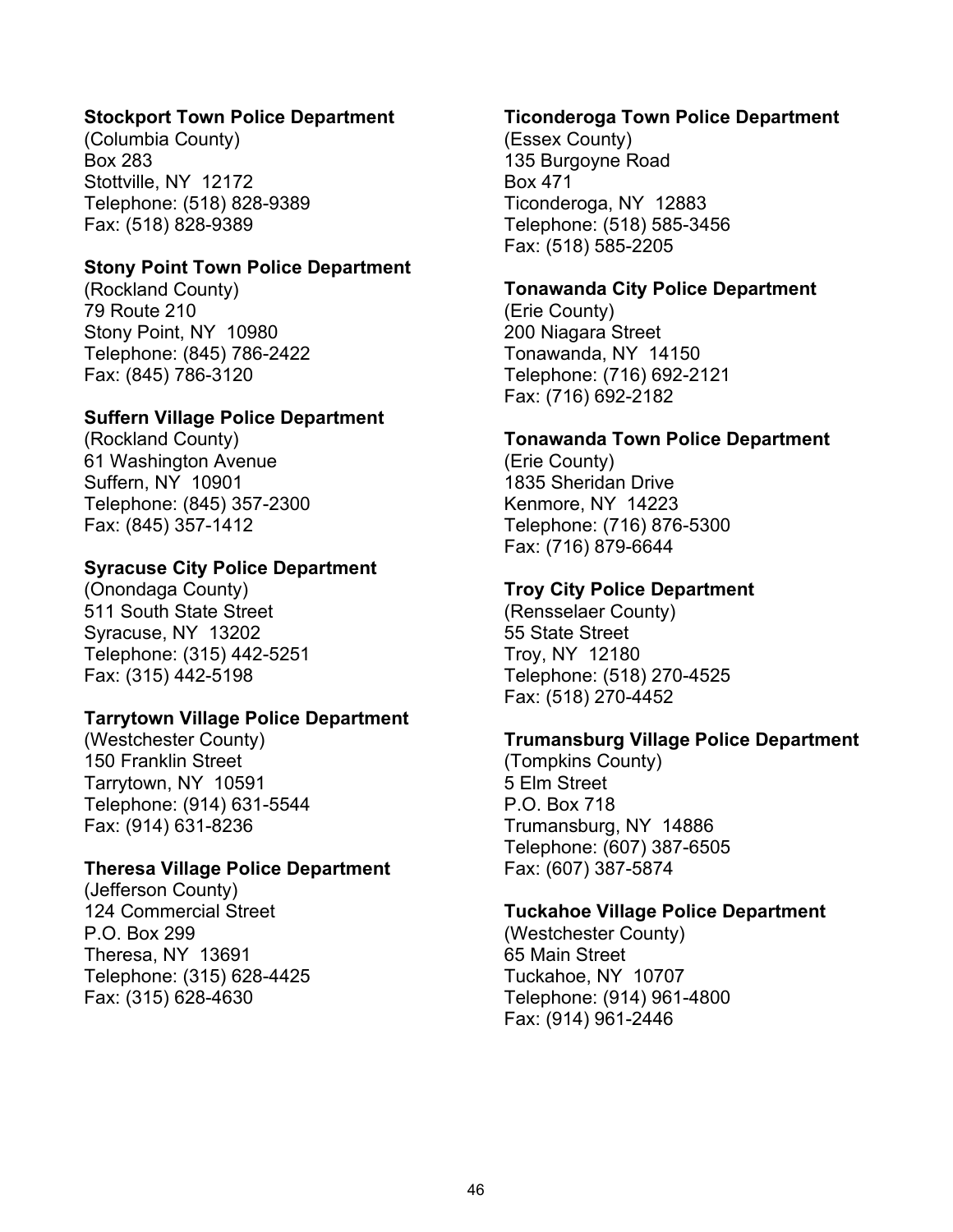# **Tupper Lake Village Police Department**

(Franklin County) 53 Park Street P.O. Box 750 Tupper Lake, NY 12986 Telephone: (518) 359-3776 Fax: (518) 359-7356

# **Tuxedo Park Village Police Department**

(Orange County) 1 Tuxedo Road Tuxedo Park, NY 10987 Telephone: (845) 351-4741 Fax: (845) 351-4009

## **Tuxedo Town Police Department**

(Orange County) 1075 Route 17 P.O. Box 728 Southfields, NY 10957 Telephone: (845) 351-5111 Fax: (845) 351-5114

## **Ulster Town Police Department**

(Ulster County) Town Hall 1 Town Hall Road Lake Katrine, NY 12449-5246 Telephone: (845) 382-1111 Fax: (845) 382-1119

# **Utica City Police Department**

(Oneida County) 413 Oriskany Street West Utica, NY 13502 Telephone: (315) 735-3301 Fax: (315) 738-2056

#### **Vernon Village Police Department**

(Oneida County) 8 Ruth Street Vernon, NY 13476-1137 Telephone: (315) 829-2550 Fax: (315) 829-3974

#### **Vestal Town Police Department**

(Broome County) 605 Vestal Parkway West Vestal, NY 13850 Telephone: (607) 754-2111 Fax: (607) 754-1316

#### **Walden Village Police Department**

(Orange County) 1 Municipal Square Walden, NY 12586 Telephone: (845) 778-5595 Fax: (845) 778-2060

# **Wallkill Town Police Department**

(Orange County) 99 Tower Drive Middletown, NY 10941 Telephone: (845) 692-6757 Fax: (845) 692-7849

#### **Walton Village Police Department**

(Delaware County) 87 Mead Street Walton, NY 13856 Telephone: (607) 865-5400 Fax: (607) 865-7954

#### **Wappingers Falls Village Police Department**

(Dutchess County) 2628 South Avenue Wappingers Falls, NY 12590 Telephone: (845) 297-1011 Fax: (845) 298-0819

#### **Warsaw Village Police Department**

(Wyoming County) 67 West Buffalo Street P.O. Box 49 Warsaw, NY 14569-0049 Telephone: (585) 786-2000 Fax: (585) 786-2598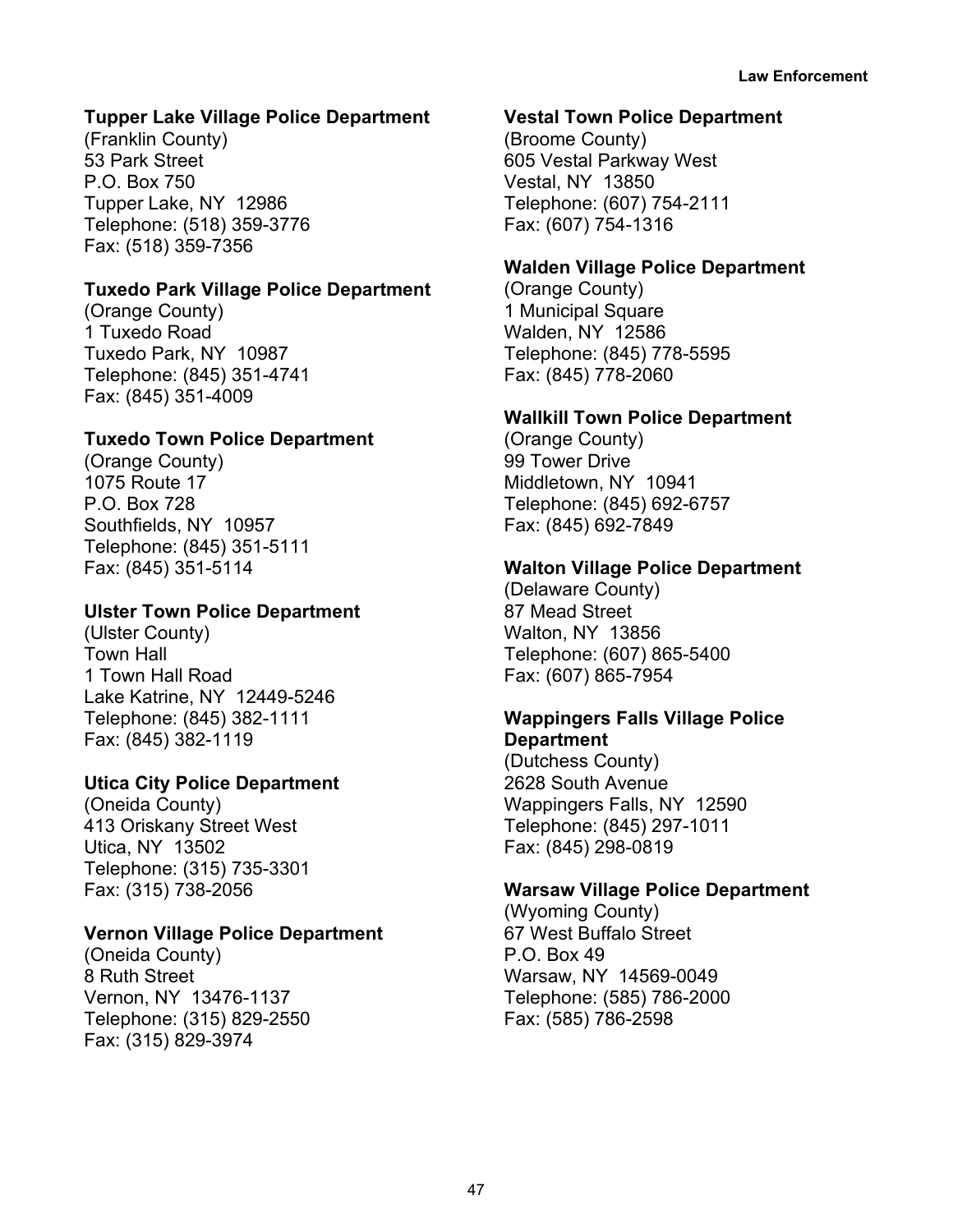## **Warwick Town Police Department**

(Orange County) 132 Kings Highway Warwick, NY 10990 Telephone: (845) 986-3423 Fax: (845) 986-5985

#### **Washingtonville Village Police Department**

(Orange County) 38 East Main Street Washingtonville, NY 10992 Telephone: (845) 496-9123 Fax: (845) 496-4103

# **Waterford Town & Village Police Department**

(Saratoga County) 65 Broad Street Waterford, NY 12188 Telephone: (518) 237-3341 Fax: (518) 237-2264

# **Waterloo Village Police Department**

(Seneca County) 41 West Main Street Waterloo, NY 13165 Telephone: (315) 539-2022 Fax: (315) 539-2144

## **Watertown City Police Department**

(Jefferson County) 751 Waterman Drive Watertown, NY 13601 Telephone: (315) 782-2233 Fax: (315) 786-2613

# **Watervliet City Police Department**

(Albany County) 15th Street and Broadway Watervliet, NY 12189-2894 Telephone: (518) 270-3833 Fax: (518) 270-3839

#### **Watkins Glen Village Police Department**

(Schuyler County) 303 North Franklin Street Watkins Glen, NY 14891 Telephone: (607) 535-7181 Fax: (607) 535-7621

#### **Waverly Village Police Department**

(Tioga County) 32 Ithaca Street Waverly, NY 14892 Telephone: (607) 565-2836 Fax: (607) 565-3784

#### **Wayland Village Police Department**

(Steuben County) 15 North Main Street Wayland, NY 14572 Telephone: (585) 728-9858 Fax: (585) 728-5875

#### **Webb Town Police Department**

(Herkimer County) 3139 State Route 28 Old Forge, NY 13420 Telephone: (315) 369-6515 Fax: (315) 369-3157

#### **Webster Town Police Department**

(Monroe County) 1000 Ridge Road Webster, NY 14580 Telephone: (585) 872-1216 Fax: (585) 872-7010

#### **Weedsport Village Police Department**

(Cayuga County) 8892 South Street P.O. Box 190 Weedsport, NY 13166 Telephone: (315) 834-6634 Fax: (315) 834-9110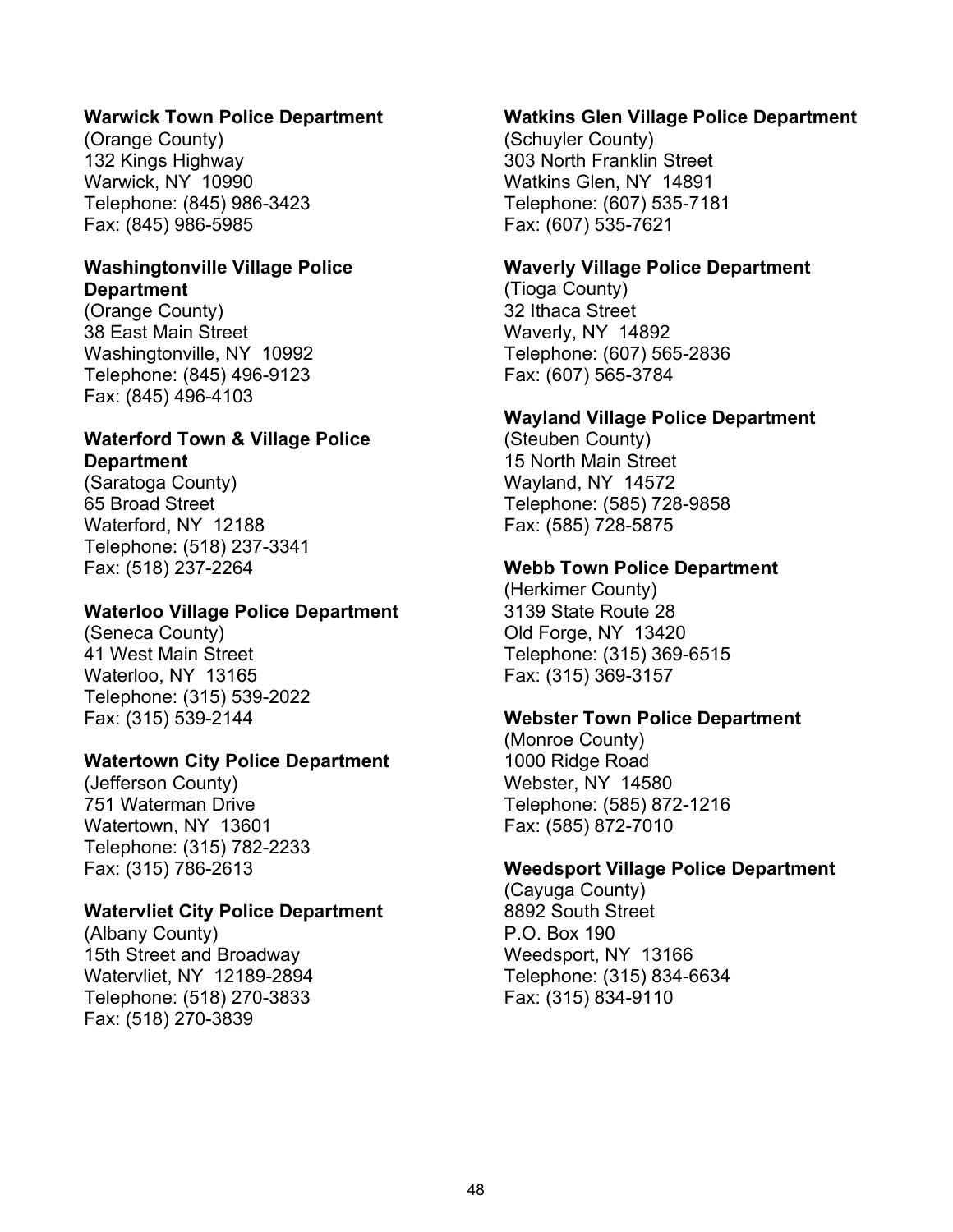# **Wellsville Village Police Department**

(Allegany County) 46 South Main Street Wellsville, NY 14895 Telephone: (585) 593-5600 Fax: (585) 593-1556

# **West Carthage Village Police Department**

(Jefferson County) 23 Franklin Street West Carthage, NY 13619 Telephone: (315) 493-4821 Fax: (315) 493-1921

# **West Seneca Town Police Department**

(Erie County) 1250 Union Road West Seneca, NY 14224 Telephone: (716) 674-2280 Fax: (716) 674-1063

# **Westfield Village Police Department**

(Chautauqua County) 23 Elm Street Westfield, NY 14787 Telephone: (716) 326-3375 Fax: (716) 326-3377

#### **Westhampton Beach Village Police Department**

(Suffolk County) 165 Mill Road Westhampton Beach, NY 11978 Telephone: (631) 288-3444 Fax: (631) 288-4347

# **White Plains City Police Department**

(Westchester County) 77 South Lexington Avenue White Plains, NY 10601 Telephone: (914) 422-6111 Fax: (914) 422-6373

### **Whitehall Village Police Department**

(Washington County) 8 Montcalm Avenue P.O. Box 207 Whitehall, NY 12887 Telephone: (518) 747-3325 Fax: (518) 499-1316

# **Whitesboro Village Police Department**

(Oneida County) 46 Roosevelt Drive Whitesboro, NY 13492 Telephone: (315) 736-1944 Fax: (315) 768-9419

# **Whitestown Town Police Department**

(Oneida County) 8539 Clark Mills Road Whitesboro, NY 13492-2754 Telephone: (315) 736-1100 Fax: (315) 768-3152

# **Willing Town Police Department**

(Allegany County) 1431 Ackerman Hill Road Wellsville, NY 14895 Telephone: (585) 593-5600 Fax: (585) 593-0510

# **Windham Town Police Department**

(Greene County) P.O. Box 96 Hensonville, NY 12439 Telephone: (518) 734-3030 Fax: (518) 734-3151

# **Wolcott Village Police Department**

(Wayne County) 6015 New Hartford Street Wolcott, NY 14590 Telephone: (315) 594-2323 Fax: (315) 594-9354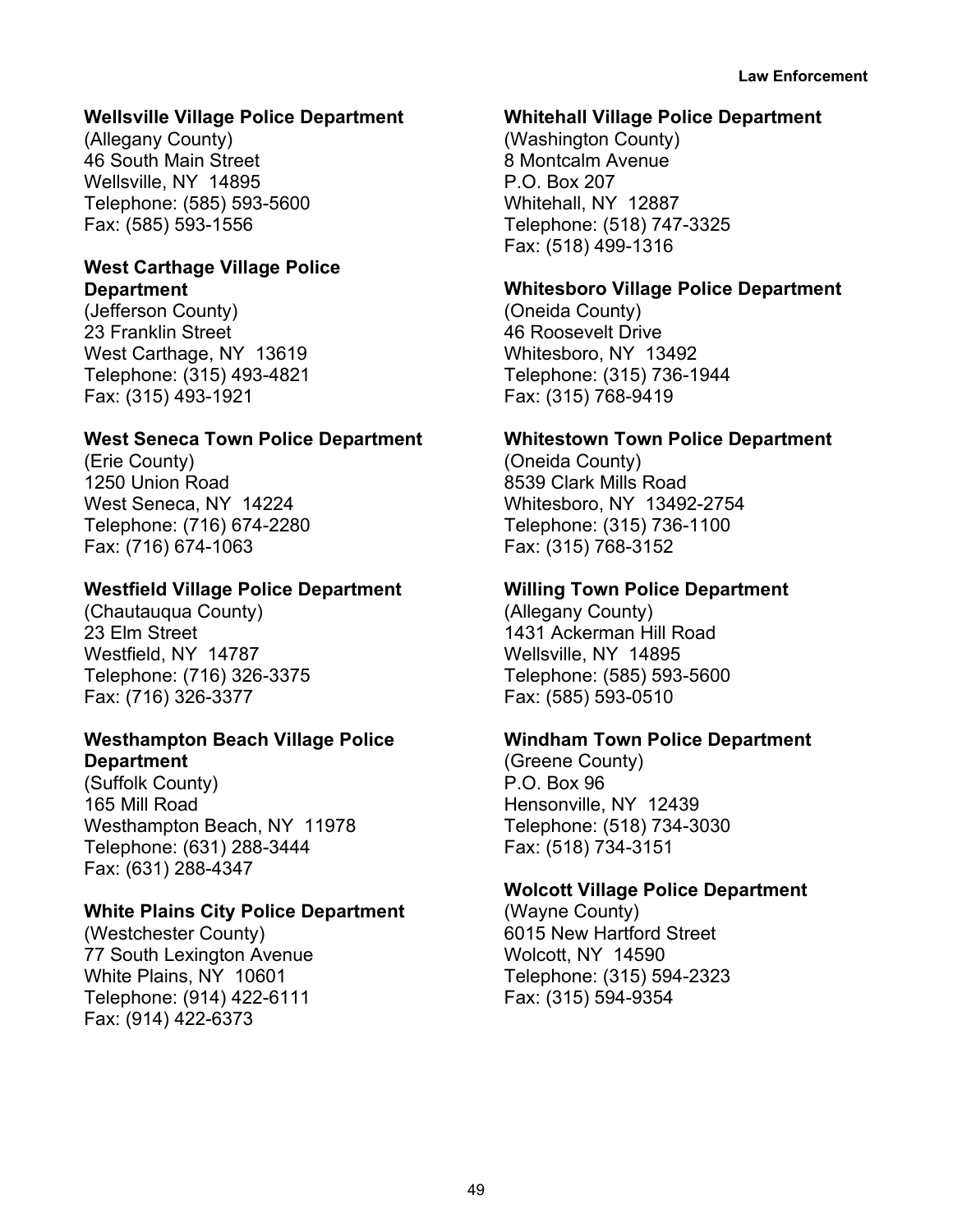#### **Woodbury Town Police Department**

(Orange County) 386 Route 32 Central Valley, NY 10917 Telephone: (845) 928-2341 Fax: (845) 928-2349

#### **Woodridge Village Police Department**

(Sullivan County) 655 Green Avenue P.O. Box 655 Woodridge, NY 12789 Telephone: (845) 434-6644 Fax: (845) 434-6816

#### **Woodstock Town Police Department**

(Ulster County) 76 Tinker Street, Town Hall Woodstock, NY 12498 Telephone: (845) 679-2422 Fax: (845) 679-2009

#### **Yonkers City Police Department**

(Westchester County) 104 South Broadway Yonkers, NY 10701 Telephone: (914) 377-7200 Fax: (914) 377-7213

#### **Yorktown Town Police Department**

(Westchester County) 2281 Crompond Road Yorktown Heights, NY 10598-3795 Telephone: (914) 962-4141 Fax: (914) 962-4458

#### **Yorkville Village Police Department**

(Oneida County) 30 6<sup>th</sup> Street Yorkville, NY 13495 Telephone: (315) 736-8331 Fax: (315) 736-9394

#### **Youngstown Village Police Department**

(Niagara County) 240 Lockport Street Youngstown, NY 14174 Telephone: (716) 745-3623 Fax: (716) 745-7029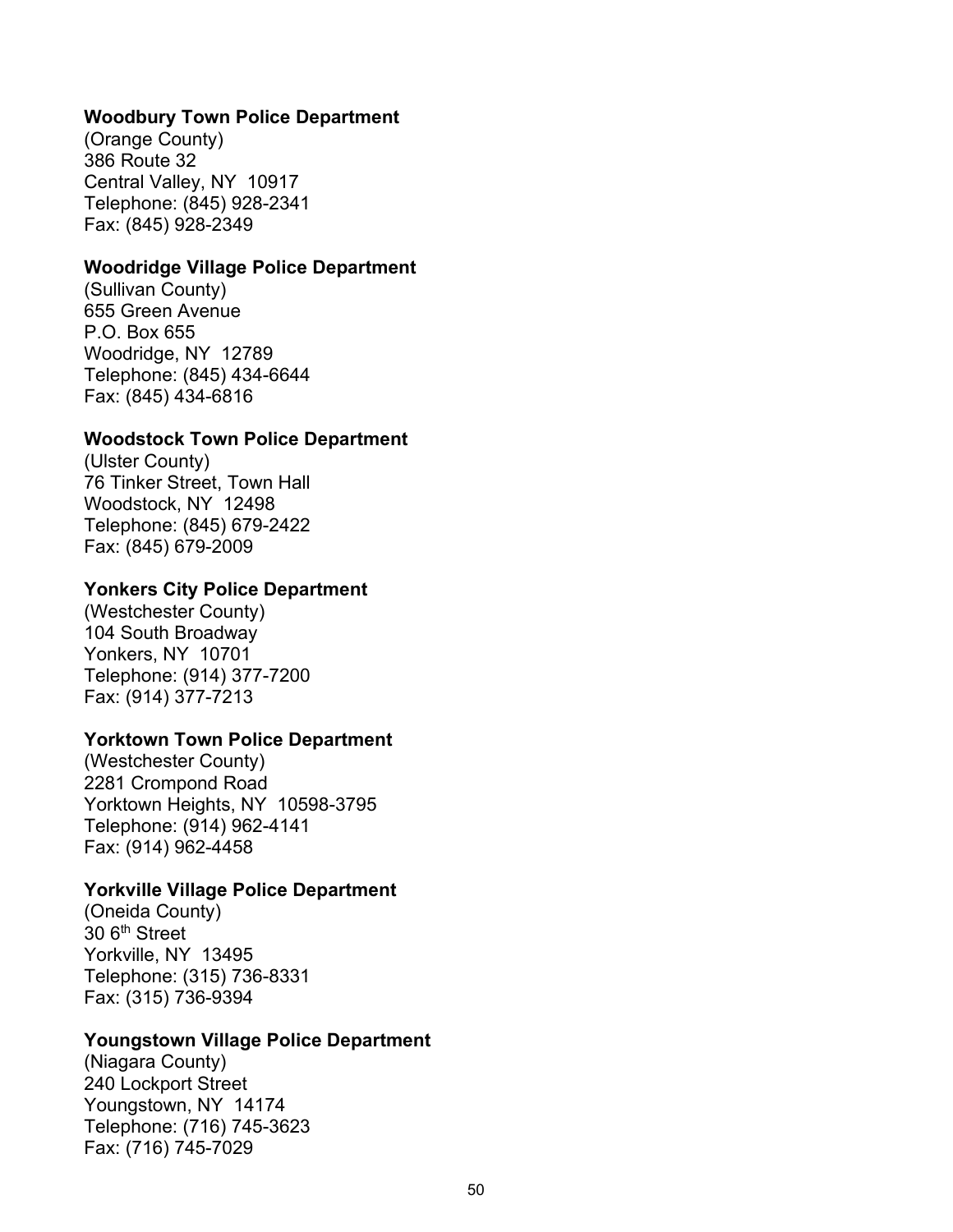# **Railroad Police Departments**

# **Amtrak Police Department**

Penn Station 234 West 33rd Street Box 27 New York, NY 10001 Telephone: (212) 630-7107 Fax: (212) 630-6853

#### **Boston & Maine Corporation**

Gilford Rail System Iron Horse Park High Street North Billerica, MA 01862 Telephone: (978) 663-1005 Fax: (978) 663-1004

# **CSX Railroad Police Department**

1 Bell Crossing Road Selkirk, NY 12158 Telephone: (518) 767-6252 Fax: (518) 767-6501

# **Canadian Pacific Railway Police Service**

35 Fonda Avenue Oneonta, NY 13820-1233 Telephone: (607) 432-4700 Fax: (607) 432-4700

# **Falls Road Railroad Police**

1 Mill Street, Suite 101 Batavia, NY 14020 Telephone: (716) 628-2367 Fax: (716) 438-9832

# **Niagara Frontier Transportation Authority**

(Erie County) 1404 Main Street Buffalo, NY 14209 Telephone: (716) 855-7660 Fax: (716) 855-7662

#### **Metropolitan Transportation Authority Police Department**

347 Madison Avenue New York, NY 10017 Telephone: (212) 878-1084 Fax: (212) 878-1185

# **MTA Police District 9**

331 Bay Street Staten Island, NY 10301 Telephone: (718) 876-8270 Fax: (718) 273-2048

# **New York Susquehanna and Western Railroad Police Department**

One Railroad Avenue Cooperstown, NY 13326 Telephone: (607) 547-2555 x281 Fax: (607) 547-9488

#### **Norfolk Southern Railroad Police Department**

11 Bison Parkway Cheektowaga, NY 14227 Telephone: (716) 481-6377 Fax: (716) 897-6419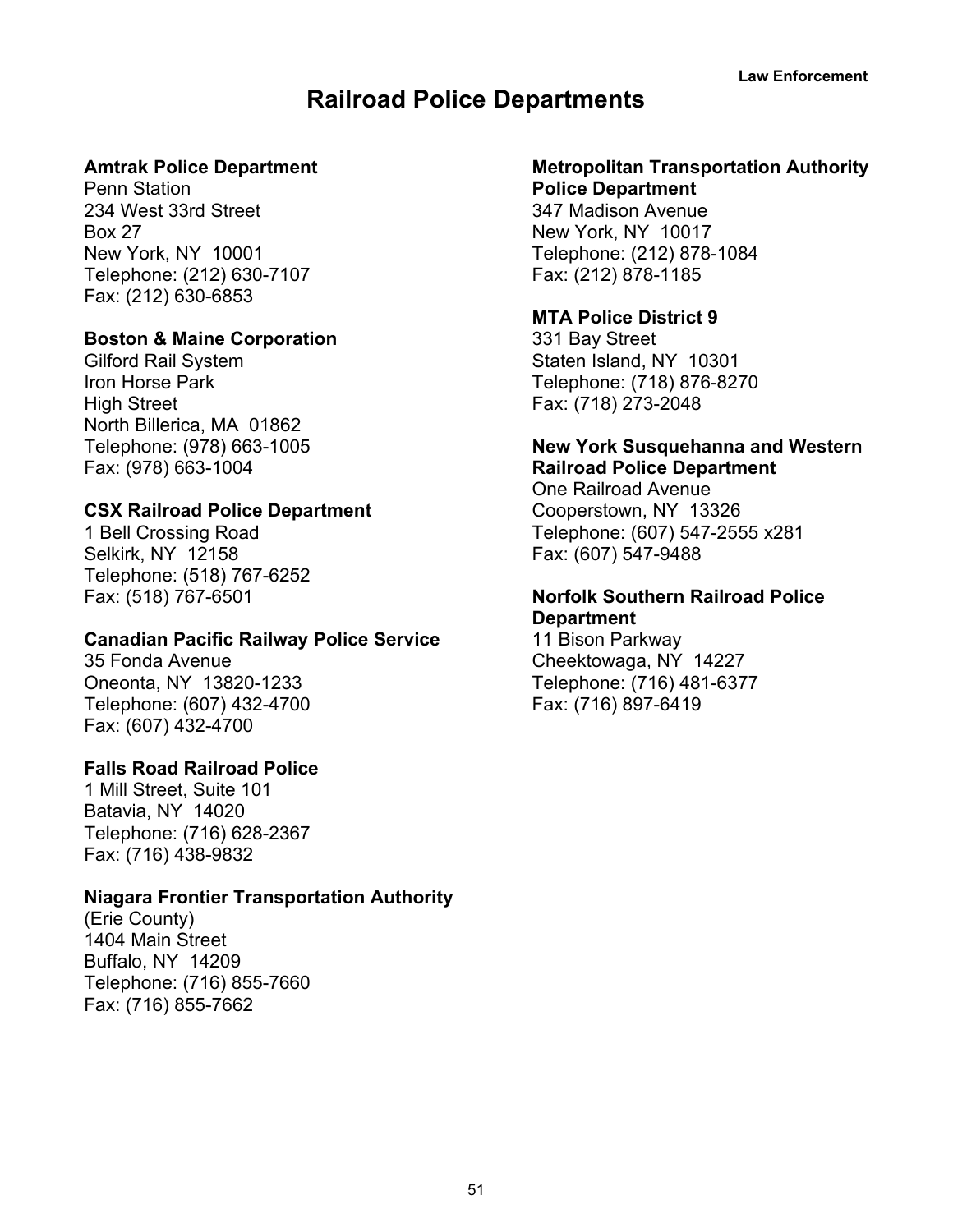# **College & University Police Departments**

# **Cayuga Community College**

**Office of Public Safety** 197 Franklin Street, M211 Auburn, New York 13021 Telephone: (315) 294-8411 Fax: (315) 255-2344

## **Cornell University Police**

G-2 Barton Hall 117 Statler Drive Ithaca, NY 14853-1701 Telephone: (607) 255-8945 Fax: (607) 255-5916

#### **Hudson Valley Community College Department of Public Safety**

80 Vandenburgh Avenue Troy, NY 12180 Telephone: (518) 629-7210 Fax: (518) 629-8127

#### **Ithaca College Office of Public Safety**

200 Center for Public Safety/General Services Ithaca, NY 14850 Telephone: (607) 274-3333 Fax: (607) 274-3619

#### **Rensselaer Polytechnic Institute Department of Public Safety**

Department of Public Safety 110 8th Street Troy, NY 12180-3590 Telephone: (518) 276-8527 Fax: (518) 276-8279

#### **SUNY at Albany**

1 Justice Drive Albany, NY 12222 Telephone: (518) 442-3131 Fax: (518) 442-2888

#### **SUNY at Binghamton**

440 Vestal Parkway East P.O. Box 6000 Binghamton, NY 13902-6000 Telephone: (607) 777-2278 Fax: (607) 777-2888

## **SUNY at Buffalo**

Bissell Hall Amherst, NY 14260 Telephone: (716) 645-2228 Fax: (716) 645-3758

## **SUNY at Stony Brook**

175 Dutchess Hall Stony Brook, NY 11794-5501 Telephone: (631) 632-6350 Fax: (631) 632-7684

## **SUNY College at Brockport**

350 New Campus Drive Brockport, NY 14420-2934 Telephone: (585) 395-2226 Fax: (585) 395-5383

#### **SUNY College at Buffalo**

1300 Elmwood Ave Buffalo, NY 14222-1095 Telephone: (716) 878-6333 Fax: (716) 878-3135

#### **SUNY College at Cortland**

University Police C-17 Van Hoesen Cortland, NY 13045 Telephone: (607) 753-2112 Fax: (607) 753-5752

# **SUNY College at Fredonia**

Gregory Hall, 2nd Floor Fredonia, NY 14063 Telephone: (716) 673-3333 Fax: (716) 673-3462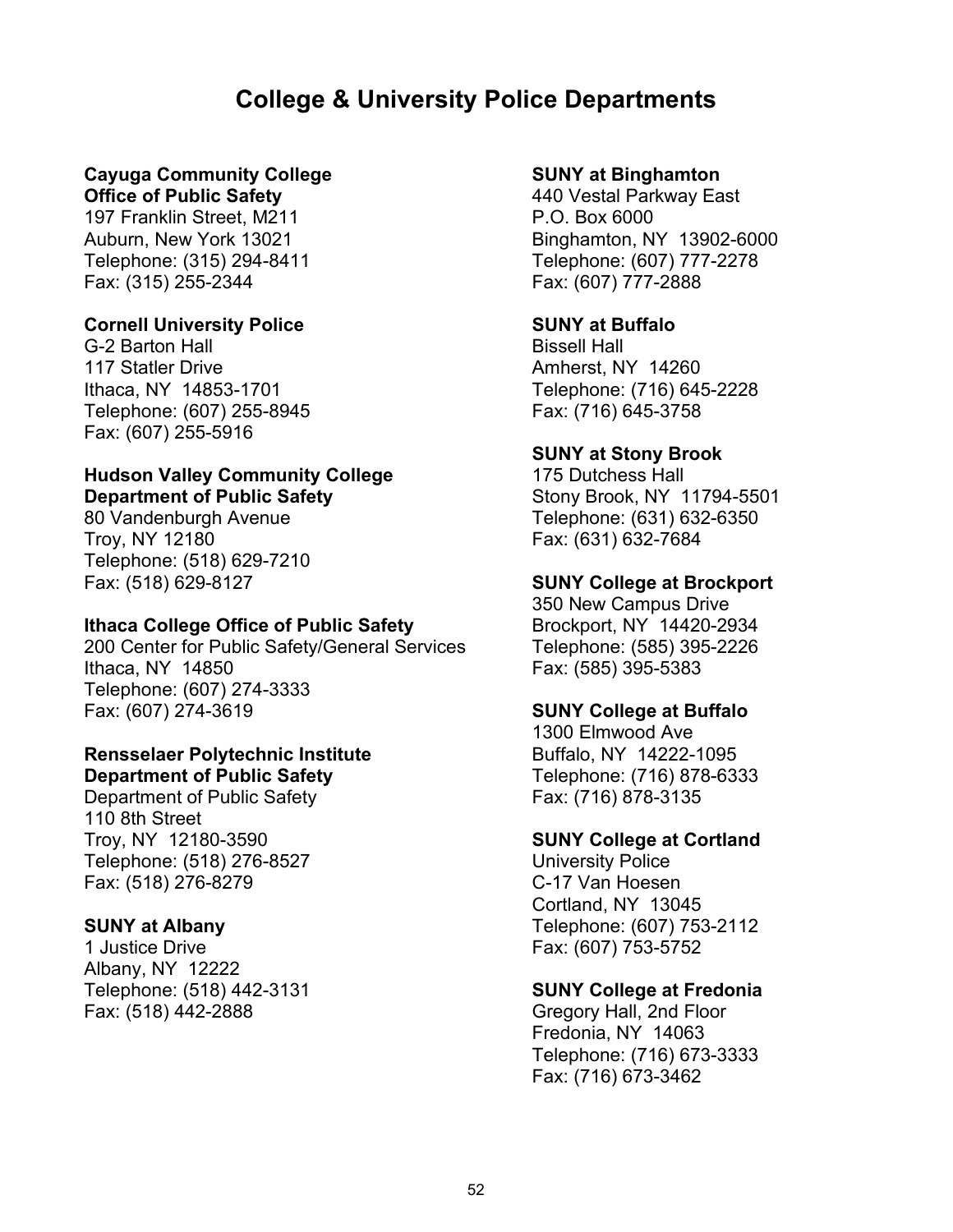**Law Enforcement**

# **SUNY College at Geneseo**

Schrader, Room 19 Geneseo, NY 14454 Telephone: (585) 245-5651 Fax: (585) 245-5653

# **SUNY College at New Paltz**

1 Hawk Drive, Service Building, Room 100 New Paltz, NY 12561 Telephone: (845) 257-3802 Fax: (845) 257-3334

#### **SUNY College at Old Westbury**

P.O. Box 210 Old Westbury, NY 11568-0210 Telephone: (516) 876-3146 Fax: (516) 876-3337

# **SUNY College at Oneonta**

1 Alumni Hall Oneonta, NY 13820-4015 Telephone: (607) 436-2491 Fax: (607) 436-2402

#### **SUNY College at Oswego**

Pathfinder Hall, Bldg. #31 Oswego, NY 13126 Telephone: (315) 312-5555 Fax: (315) 312-2155

## **SUNY College at Plattsburgh**

101 Broad Street Plattsburgh, NY 12901 Telephone: (518) 564-2022 Fax: (518) 564-4025

#### **SUNY College at Potsdam**

44 Pierrepont Avenue Potsdam, NY 13676-2294 Telephone: (315) 267-2225 Fax: (315) 267-2002

# **SUNY College at Purchase**

735 Anderson Hill Road Purchase, NY 10577-1400 Telephone: (914) 251-6900 Fax: (914) 251-6907

#### **SUNY College of Agriculture & Technology at Cobleskill**

University Police 137 W. Main Street, St. Johns Cobleskill, NY 12043 Telephone: (518) 255-5317 Fax: (518) 255-5666

# **SUNY College of Agriculture & Technology at Morrisville**

P.O. Box 901 Bailey Hall Morrisville, NY 13408-6039 Telephone: (315) 684-6410 Fax: (315) 684-6121

# **SUNY College of Environmental Science & Forestry**

131 ESF Campus Drive East 19 Bray Hall Syracuse, NY 13210 Telephone: (315) 470-4990 Fax: (315) 470-6962

# **SUNY College of Optometry**

33 West 42nd Street New York, NY 10036 Telephone: (212) 938-5566 Fax: (212) 938-5585

# **SUNY College of Technology at Alfred**

Victorian House 10 College Drive Alfred, NY 14802-1196 Telephone: (607) 587-3992 Fax: (607) 587-3296

# **SUNY College of Technology at Canton**

34 Cornell Drive Canton, NY 13617 Telephone: (315) 386-7117 Fax: (315) 386-7949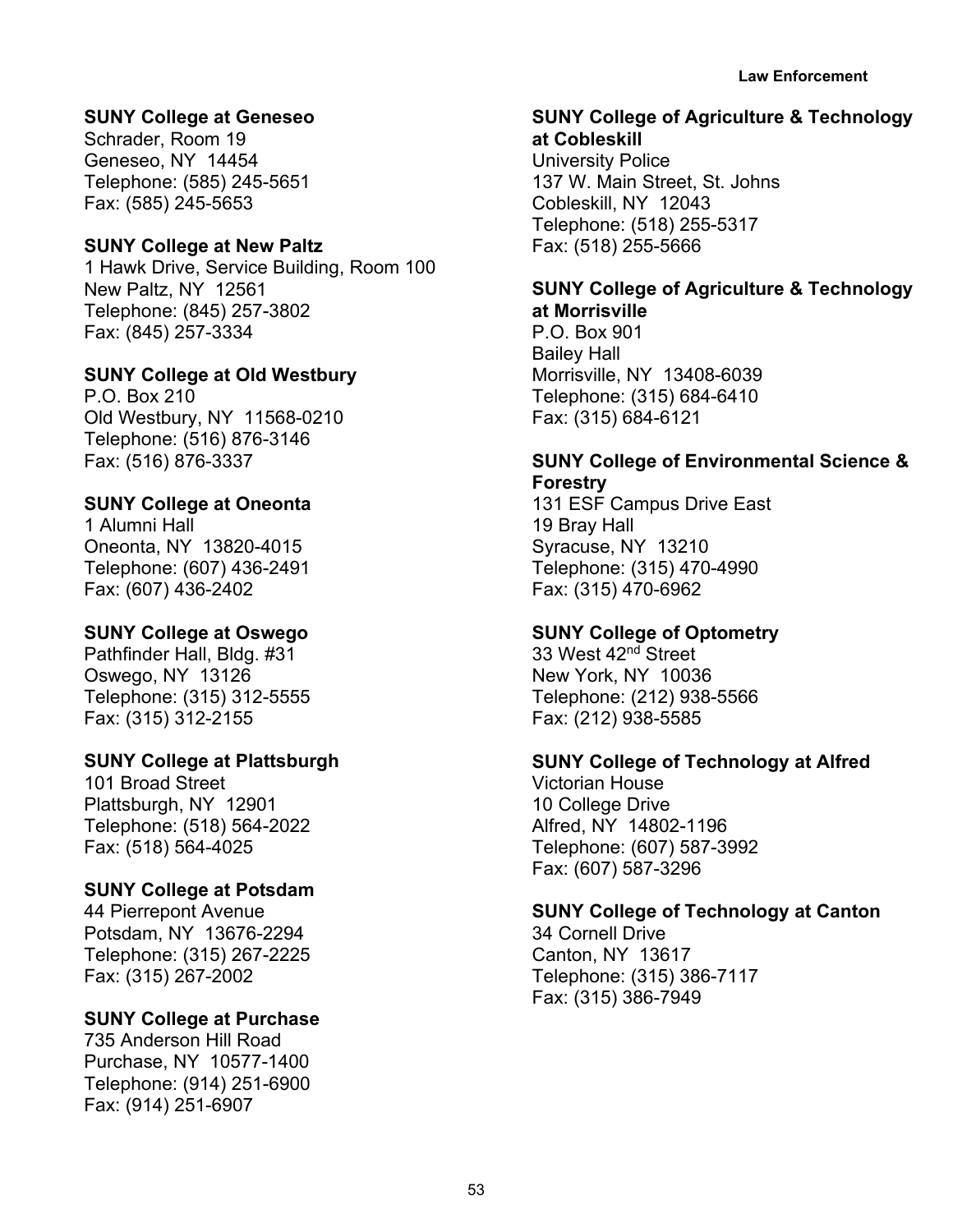# **SUNY College of Technology at Delhi**

2 Main Street, North Hall Route 10 Delhi, NY 13753-1190 Telephone: (607) 746-4700 Fax: (607) 746-4393

#### **SUNY College of Technology at Farmingdale**

University Police Department 2350 Broadhollow Road Farmingdale, NY 11735 Telephone: (631) 420-2112 Fax: (631) 420-0171

## **SUNY Downstate Medical Center**

450 Clarkson Avenue Box 1201 Brooklyn, NY 11203 Telephone: (718) 270-3067 Fax: (718) 270-2693

## **SUNY Police Polytechnic Institute**

100 Seymour Road Kunsella Hall B126 Utica, NY 13502 Telephone: (315) 792-7222 Fax: (315) 792-7839

# **SUNY Maritime College**

6 Pennyfield Avenue Throggs Neck, NY 10465 Telephone: (718) 409-7311 Fax: (718) 409-7308

#### **SUNY Police Nanoscale Science and Engineering**

257 Fuller Road NFE 2303 Albany, NY 12203 Telephone: (518) 437-8888

#### **SUNY System Administration**

University Police State University Plaza-N521 Albany, NY 12246 Telephone: (518) 443-5894 Fax: (518) 443-5317

#### **SUNY Upstate Medical University**

750 East Adams Street Syracuse, NY 13210 Telephone: (315) 464-4134 Fax: (315) 464-4140

#### **Syracuse University**

Office of Public Safety 130 College Place Sims Hall Syracuse, NY 13244 Telephone: (315) 443-2224 Fax: (315) 443-2930

#### **Tompkins Cortland Community College**

Campus Police Main Building, Suite 118 170 North Street Dryden, NY 13053 Telephone: (607) 844-6511 Fax: (607) 844-6532

## **Ulster County Community College**

SUNY Ulster Department of Public Safety Hasbrouck Building, Main Lobby Stone Ridge, NY 12484 Telephone: (845) 687-5023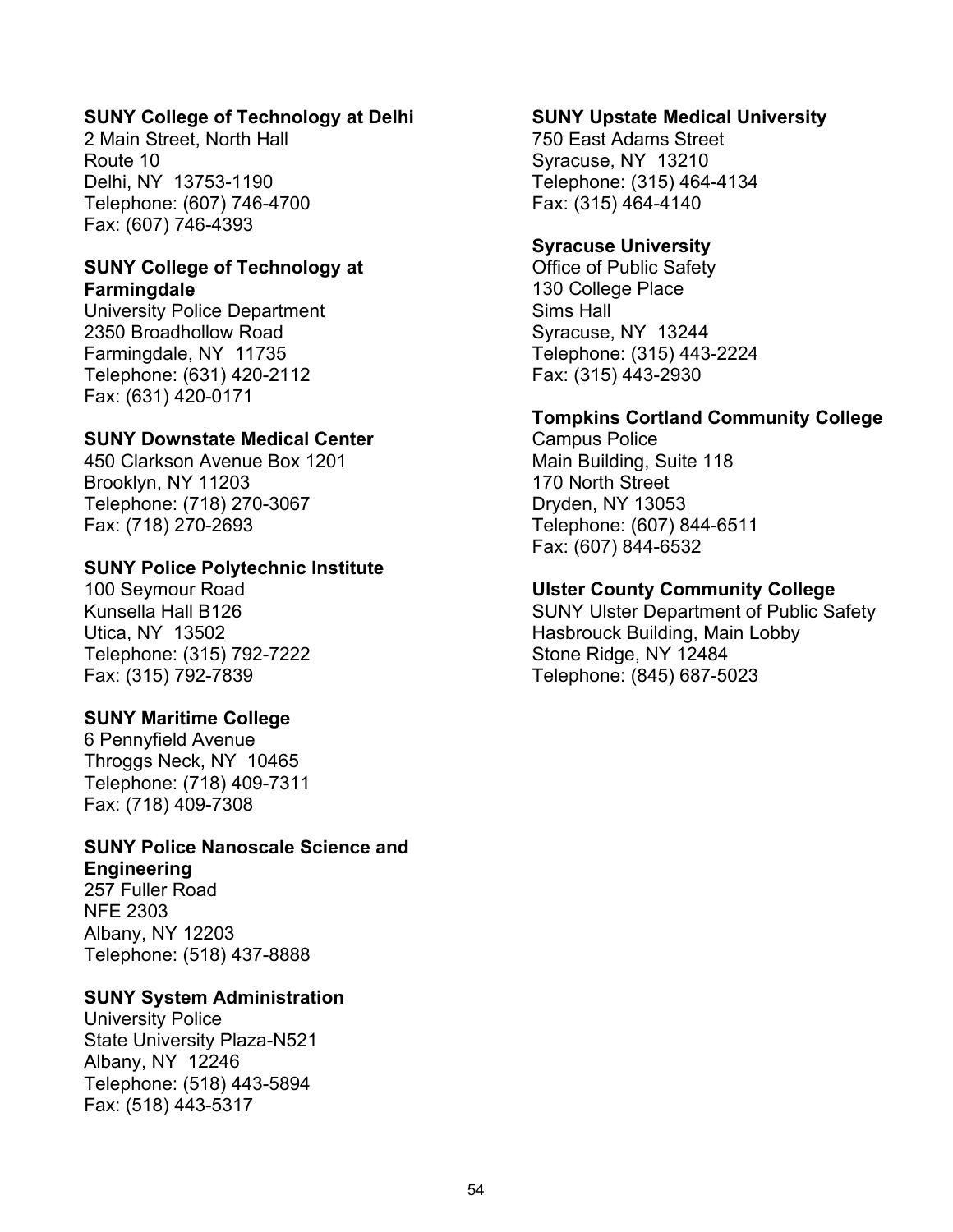# **Law Enforcement New York State Department of Motor Vehicles – Division of Field Investigations**

# **License & Registration Crime Unit**

NYS DMV 6 Empire State Plaza, Room 430 Albany, New York 12228 Telephone: (518) 473-6464

# **Frauds/Facial Recognition Unit**

NYS DMV 6 Empire State Plaza, Room 430 Albany, New York 12228 Telephone: (518) 473-6470

# **Albany DFI Field Office**

70 Karner Road Colonie, NY 12205 Telephone: (518) 456-7741

# **Buffalo DFI Field Office**

344-40 Dingens Street Buffalo, NY 14206 Telephone: (716) 826-1501

# **Highland DFI Field Office**

181 North Road Highland, NY 12528 Telephone: (845) 691-7686

# **Rochester DFI Field Office**

717 Blossom Road Rochester, NY 14610 Telephone: (585) 482-3190

# **Syracuse DFI Field Office**

5801 East Taft Road North Syracuse, NY 13212 Telephone: (315) 458-8725

# **Utica DFI Field Office**

309 South Street Utica, NY 13501 Telephone: (315) 793-0047

#### **NYC Metro Region 1 Auto Theft Office** 1 River Street Elmsford, NY 10523 Telephone: (914) 345-9032

# **NYC Metro Region 2 Auto Theft Office** 212-19 99th Avenue Queens Village, NY 11429

Telephone: (718) 468-0690

# **NYC DFI Field Office**

30-56 Whitestone Expressway Flushing, NY 11356 Telephone: (718) 539-8657

# **Long Island Region Auto Theft Office**

20 Mahan Street West Babylon, NY 11704 Telephone: (631) 243-0384

# **Long Island Region DFI Field Office**

168-35 Rockaway Boulevard Jamaica, NY 11434 Telephone: (718) 553-0527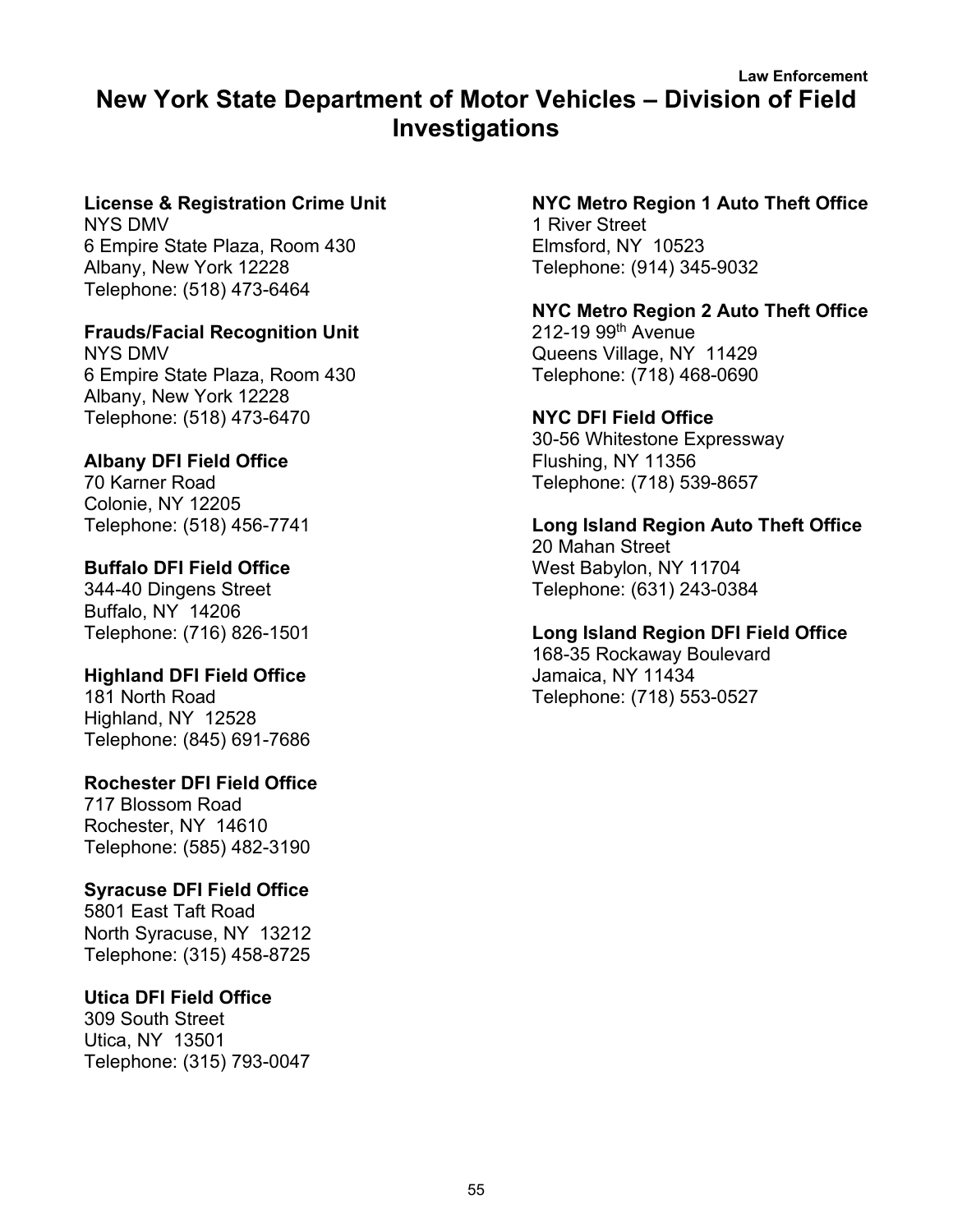# **Law Enforcement Support**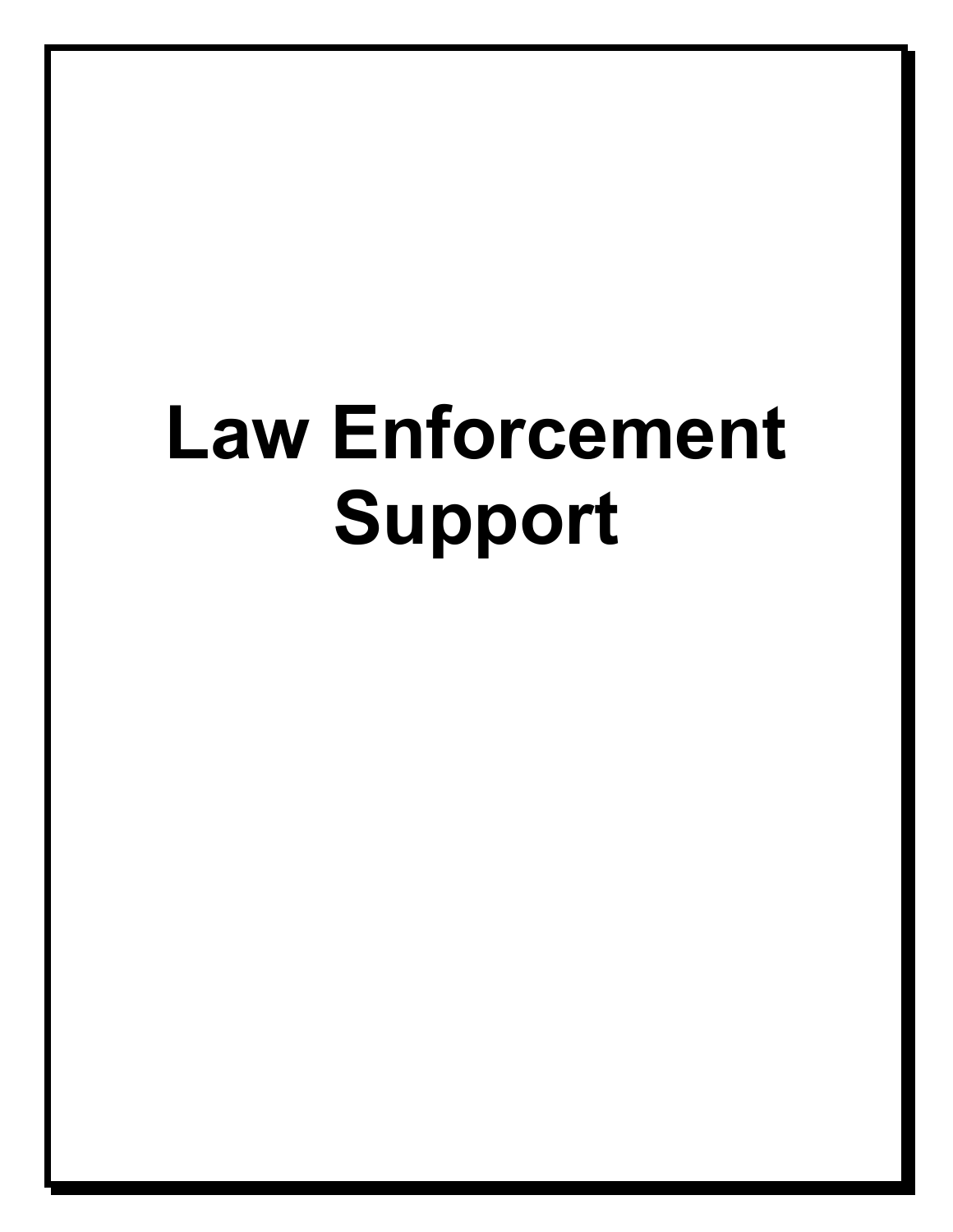# **Stop DWI Programs**

# **Albany County STOP DWI Program**

75 Remsen Street Cohoes, NY 12047 Telephone: (518) 728-8100 Fax: (518) 720-8009

# **Allegany County STOP DWI Program**

5435C- County Road #48 Belmont, NY 14813 Telephone: (585) 268-5394 Fax: (585) 268-5002

# **Broome County STOP DWI Program**

Broome County Courthouse, Collier Street P.O. Box 1766 Binghamton, NY 13902 Telephone: (607) 778-2056 Fax: (607) 778-2908

# **Cattaraugus County STOP DWI Program**

301 Court Street Little Valley, NY 14755 Telephone: (716) 938-9191 Fax: (716) 938-6420

# **Cayuga County STOP DWI Program**

Cayuga County Courthouse, 2nd Floor Annex 152 Genesee Street Auburn, NY 13021 Telephone: (315) 253-1303 Fax: (315) 253-1544

# **Chautauqua County STOP DWI Program**

15 E. Chautauqua Street P.O. Box 128 Mayville, NY 14757 Telephone: (716) 753-4900 Fax: (716) 753-4969

# **Chemung County STOP DWI Program**

318 East Market Street P.O. Box 588 Elmira, NY 14902 Telephone: (607) 737-2060 Fax: (607) 737-2478

# **Chenango County STOP DWI Program**

5 Court Street Norwich, NY 13815 Telephone: (607) 337-1705 Fax: (607) 337-1435

# **Clinton County STOP DWI Program**

25 McCarthy Drive Plattsburgh, NY 12901 Telephone: (518) 565-4824 Fax: (518) 565-4472

# **Columbia County STOP DWI Program**

401 State Street Hudson, NY 12534 Telephone: (518) 828-0052 Fax: (518) 822-9485

# **Cortland County STOP DWI Program**

54 Greenbush Street Cortland, NY 13045 Telephone: (607) 753-3311 Fax: (607) 753-7815

# **Delaware County STOP-DWI Coordinator**

280 Phoebe Lane, Suite 5 Delhi, NY 13753 Telephone: (607) 746-8400 Fax: (607) 746-8412

# **Dutchess County STOP DWI Program**

230 North Road, Suite C8 Poughkeepsie, NY 12601 Telephone: (845) 486-3648 Fax: (845) 486-3612

# **Erie County STOP DWI Program**

45 Elm Street Buffalo, NY 14203 Telephone: (716) 858-6291 Fax: (716) 858-8566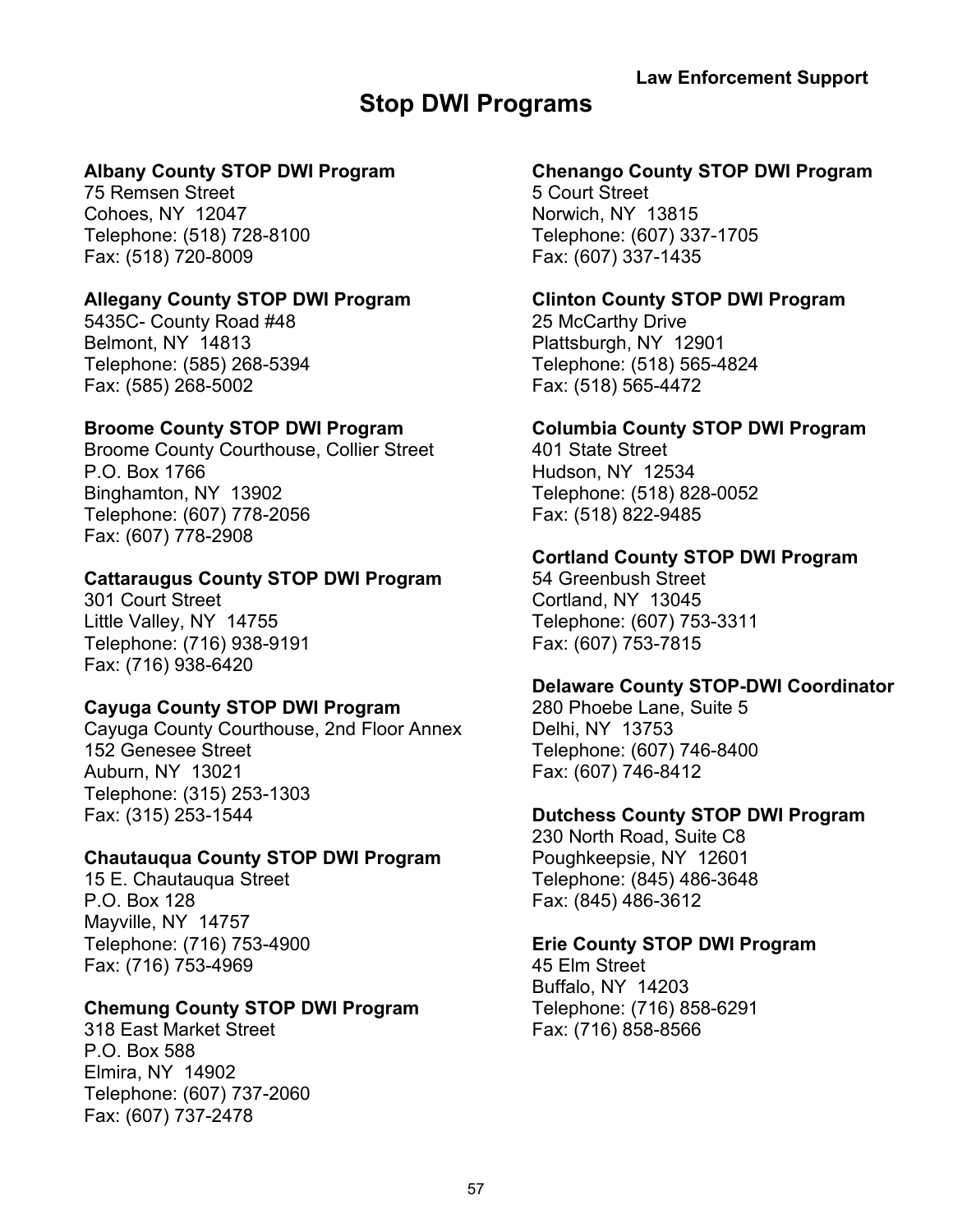### **Essex County STOP DWI Program**

7559 Court Street P.O. Box 247 Elizabethtown, NY 12932 Telephone: (518) 873-3601 Fax: (518) 873-3548

## **Franklin County STOP DWI Program**

Franklin County Court House 355 West Main Street Malone, NY 12953 Telephone: (518) 483-2399 Fax: (518) 483-8702

#### **Fulton County STOP DWI Program**

223 West Main Street Johnstown, NY 12095 Telephone: (518) 736-5511 Fax: (518) 762-2042

## **Genesee County STOP DWI Program**

County Court House 7 Main Street Batavia, NY 14020 Telephone: (585) 344-2550 x2295 Fax: (585) 344-8582

# **Greene County STOP DWI Program**

903 Greene County Office Building Cairo, NY 12413 Telephone: (518) 622-8781 Fax: (518) 622-8781

#### **Hamilton County STOP DWI Program**

Courthouse, Route 8 P.O. Box 205 Lake Pleasant, NY 12108 Telephone: (518) 548-6651 Fax: (518) 548-7608

# **Herkimer County STOP DWI Program**

320 N. Main Street, Suite 3500 Herkimer, NY 13350 Telephone: (315) 867-1198 Fax: (315) 867-1297

#### **Jefferson County STOP DWI Program**

175 Arsenal Street Watertown, NY 13601 Telephone: (315) 785-3075 Fax: (315) 785-5070

#### **Lewis County STOP DWI Program**

7714 Number Three Road Lowville, NY 13367 Telephone: (315) 376-5755 Fax: (315) 376-5953

## **Livingston County STOP DWI Program**

Livingston County Sheriff's Department 4 Court Street Geneseo, NY 14454 Telephone: (585) 243-7120 Fax: (585) 243-7926

#### **Madison County STOP DWI Program**

Veterans Building, North Court Street P.O. Box 578 Wampsville, NY 13163 Telephone: (315) 366-2418 Fax: (315) 366-2503

#### **Monroe County STOP DWI Program**

50 West Main Street, Suite 4110 Rochester, NY 14614 Telephone: (585) 753-3011 Fax: (585) 753-3023

#### **Montgomery County STOP DWI Program**

P.O. Box 1500 County Annex Building Fonda, NY 12068 Telephone: (518) 853-4355 Fax: (518) 853-8299

#### **Nassau County STOP DWI Program**

Nassau County Department of Works Westbury, NY 11590 Telephone: (516) 571-5032 Fax: (516) 571-1894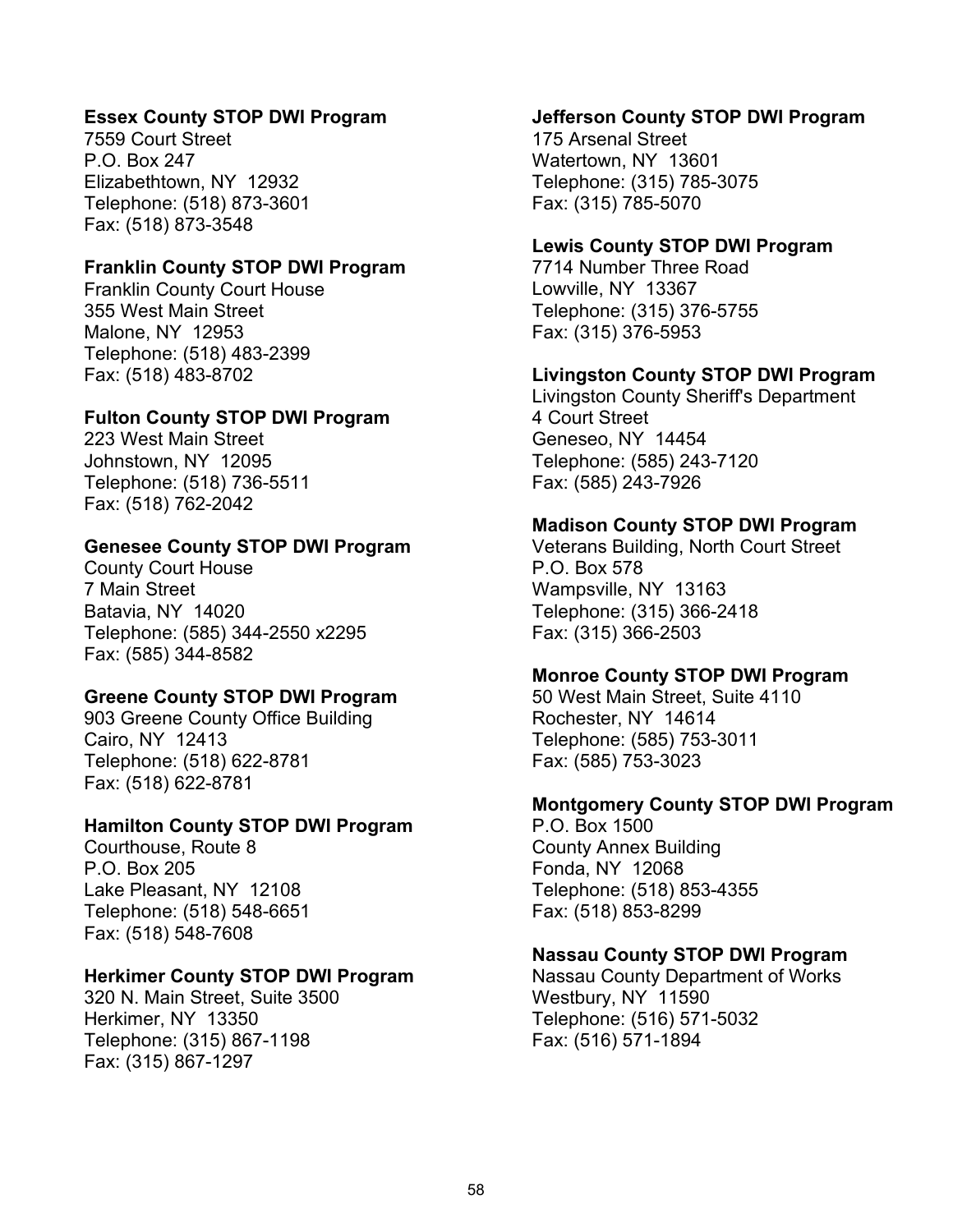# **New York City STOP DWI Program**

New York City Department of Transportation 59 Maiden Lane New York, NY 10013 Telephone: (212) 839-2199 Fax: (212) 442-7790

# **Niagara County STOP DWI Program**

5526 Niagara Street Extension Lockport, NY 14095 Telephone: (716) 438-3379 Fax: (716) 438-3357

# **Oneida County STOP DWI Program**

5900 Airport Road, Suite 209 Oriskany, NY 13424 Telephone: (315) 736-8943 Fax: (315) 736-8958

# **Onondaga County STOP DWI Program**

505 South State Street Syracuse, NY 13202 Telephone: (315) 435-3916 x368 Fax: (315) 435-3912

# **Ontario County STOP DWI Program**

20 Ontario Street Canandaigua, NY 14424 Telephone: (585) 396-4308 Fax: (585) 396-4295

# **Orange County STOP DWI Program**

Department of Mental Health 30 Harriman Drive Goshen, NY 10924 Telephone: (845) 294-9090 Fax: (845) 294-9648

# **Orange County STOP DWI Program**

224A Main Street P.O. Box 583 Goshen, NY 10924 Telephone: (845) 294-9090 Fax: (845) 294-9648

# **Orleans County STOP DWI Program**

Orleans County Sheriff's Department 13925 State Route 31, Suite 400 Albion, NY 14411-9386 Telephone: (585) 590-4137 Fax: (585) 490-4178

# **Oswego County STOP DWI Program**

Public Safety Center 39 Churchill Road Oswego, NY 13126 Telephone: (315) 349-3210 Fax: (315) 349-3212

# **Otsego County STOP DWI Program**

164 Main Street Oneonta, NY 13820 Telephone: (607) 432-3720 Fax: (607) 432-3717

# **Putnam County STOP DWI Program**

40 Gleneida Avenue Carmel, NY 10512 Telephone: (845) 225-0304 Fax: (845) 225-1067

# **Rensselaer County STOP DWI Program**

Office of Rensselaer County Executive 1600 Seventh Avenue, 5<sup>th</sup> Floor Troy, NY 12180 Telephone: (518) 270-2905 Fax: (518) 270-2961

# **Rockland County STOP DWI Program**

35 Fireman's Memorial Drive Pomona, NY 10970 Telephone: (845) 638-5095 Fax: (845) 638-5426

# **Saint Lawrence County STOP DWI Program**

80 State Highway 310, Suite 1 Canton, NY 13617-1493 Telephone: (315) 386-2207 Fax: (315) 386-2435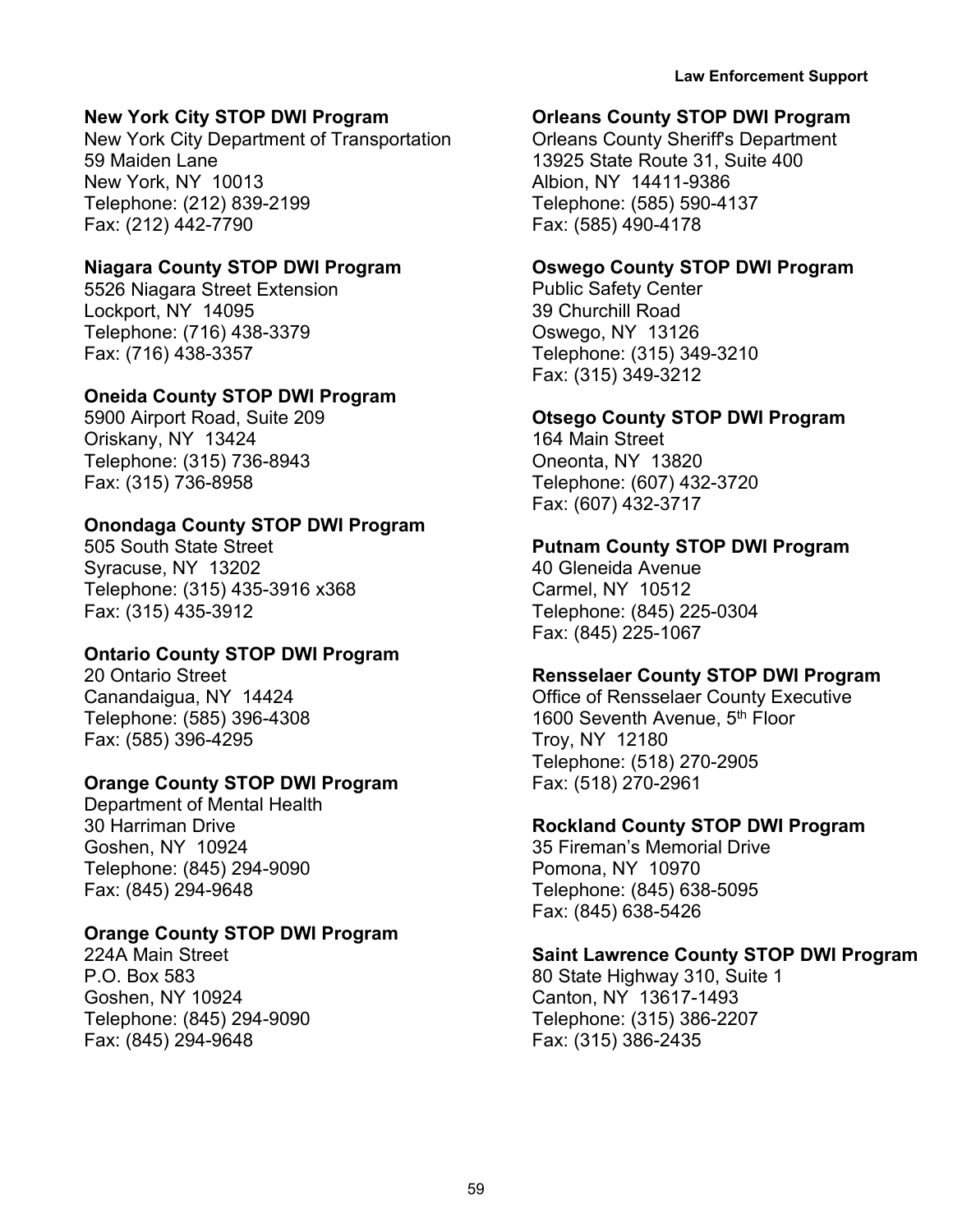#### **Saratoga County STOP DWI Program**

25 West High Street Ballston Spa, NY 12020 Telephone: (518) 884-4779 Fax: (518) 884-4707

#### **Schenectady County STOP DWI Program**

Schaffer Heights, Suite 303 107 Nott Terrace Schenectady, NY 12308-3170 Telephone: (518) 386-2225 Fax: (518) 382-5539

#### **Schuyler County STOP DWI Program**

106 Tenth Street Watkins Glen, NY 14891 Telephone: (607) 535-8230 Fax: (607) 535-8216

#### **Schoharie County STOP DWI Program**

157-3 Depot Lane P.O. Box 610 Schoharie, NY 12157 Telephone: (518) 295-8346 Fax: (518) 295-8333

#### **Seneca County STOP DWI Program**

One DiPronio Drive Waterloo, NY 13165 Telephone: (315) 539-1757 Fax: (315) 539-9150

#### **Steuben County STOP DWI Program**

7007 Rumsey Street Extension Bath, NY 14810 Telephone: (607) 776-7009 Fax: (607) 776-7671

#### **Suffolk County STOP DWI Program**

H Lee Dennison Building, 11th Floor P.O. Box 6100 Hauppauge, NY 11788 Telephone: (631) 853-5012 Fax: (631) 853-6145

#### **Sullivan County STOP DWI Program**

100 North Street P.O. Box 5012 Monticello, NY 12701 Telephone: (845) 794-3000 x3100 Fax: (845) 794-0890

#### **Tioga County STOP DWI Program**

Public Safety Building 103 Corporate Drive Owego, NY 13827 Telephone: (607) 687-8471 Fax: (607) 687-6782

#### **Tompkins County STOP DWI Program**

320 N. Tioga Street Ithaca, NY 14850 Telephone: (607) 274-5461 Fax: (607) 274-5429

#### **Ulster County STOP DWI Program**

380 Boulevard Kingston, NY 12401 Telephone: (845) 340-3448 Fax: (845) 340-3449

#### **Warren County STOP DWI Program**

1340 State Route 9 Lake George, NY 12845-1100 Telephone: (518) 761-6490 Fax: (518) 761-6402

#### **Washington County STOP DWI Program**

Washington County Sheriff's Department 399 Broadway Fort Edwards, NY 12828 Telephone: (518) 746-2475 Fax: (518) 746-2483

#### **Wayne County STOP DWI Program**

30 Church Street Lyons, NY 14489 Telephone: (315) 946-7613 Fax: (315) 946-7563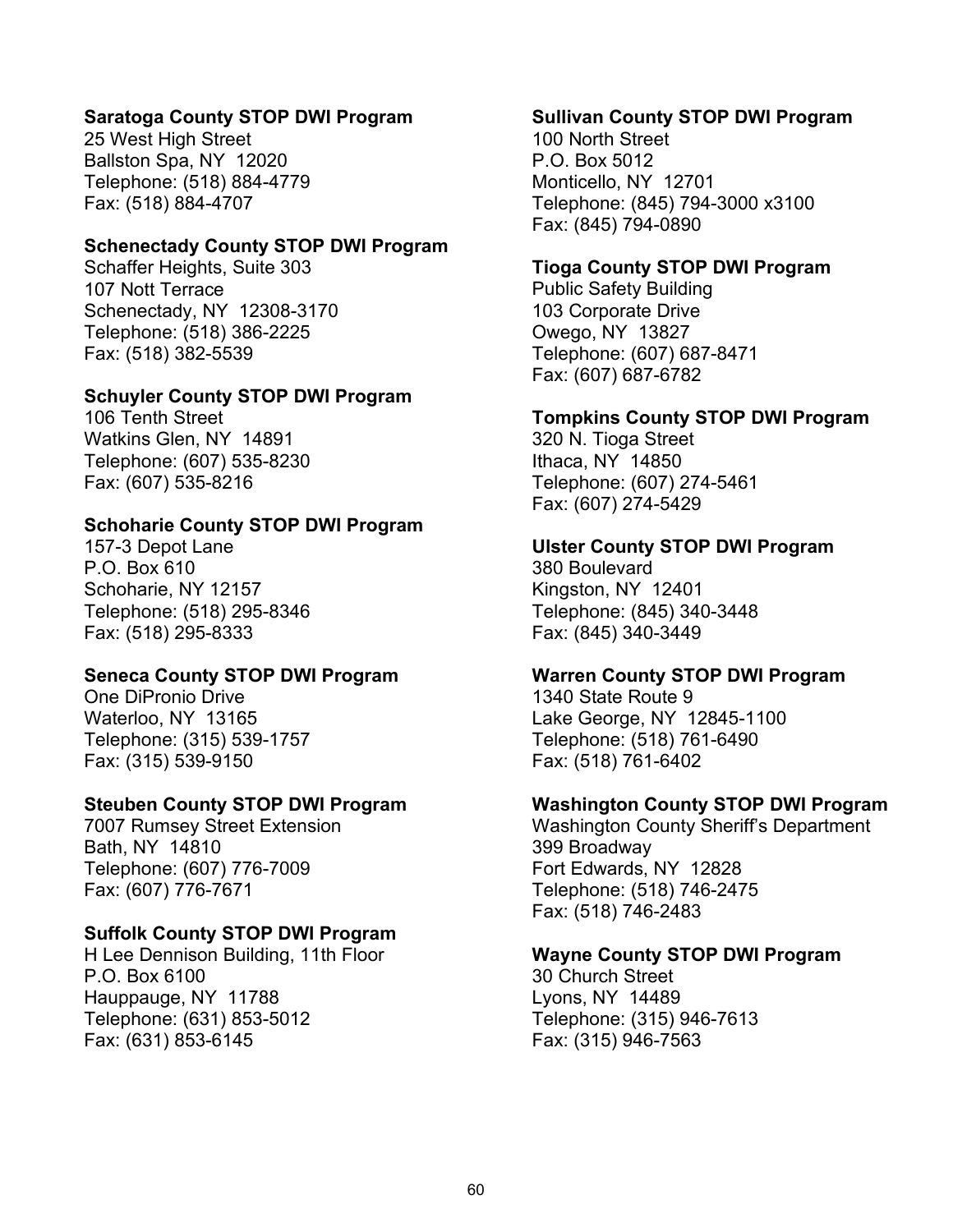# **Westchester County STOP DWI Program**

150 Grand Street 3rd Floor White Plains, NY 10601 Telephone: (914) 995-4115 Fax: (914) 995-3894

# **Wyoming County STOP DWI Program**

147 North Main Street Warsaw, NY 14569 Telephone: (585) 786-8822 Fax: (585) 786-8842

# **Yates County STOP DWI Program**

227 Main Street Penn Yan, NY 14527 Telephone: (315) 536-5172 Fax: (315) 536-5191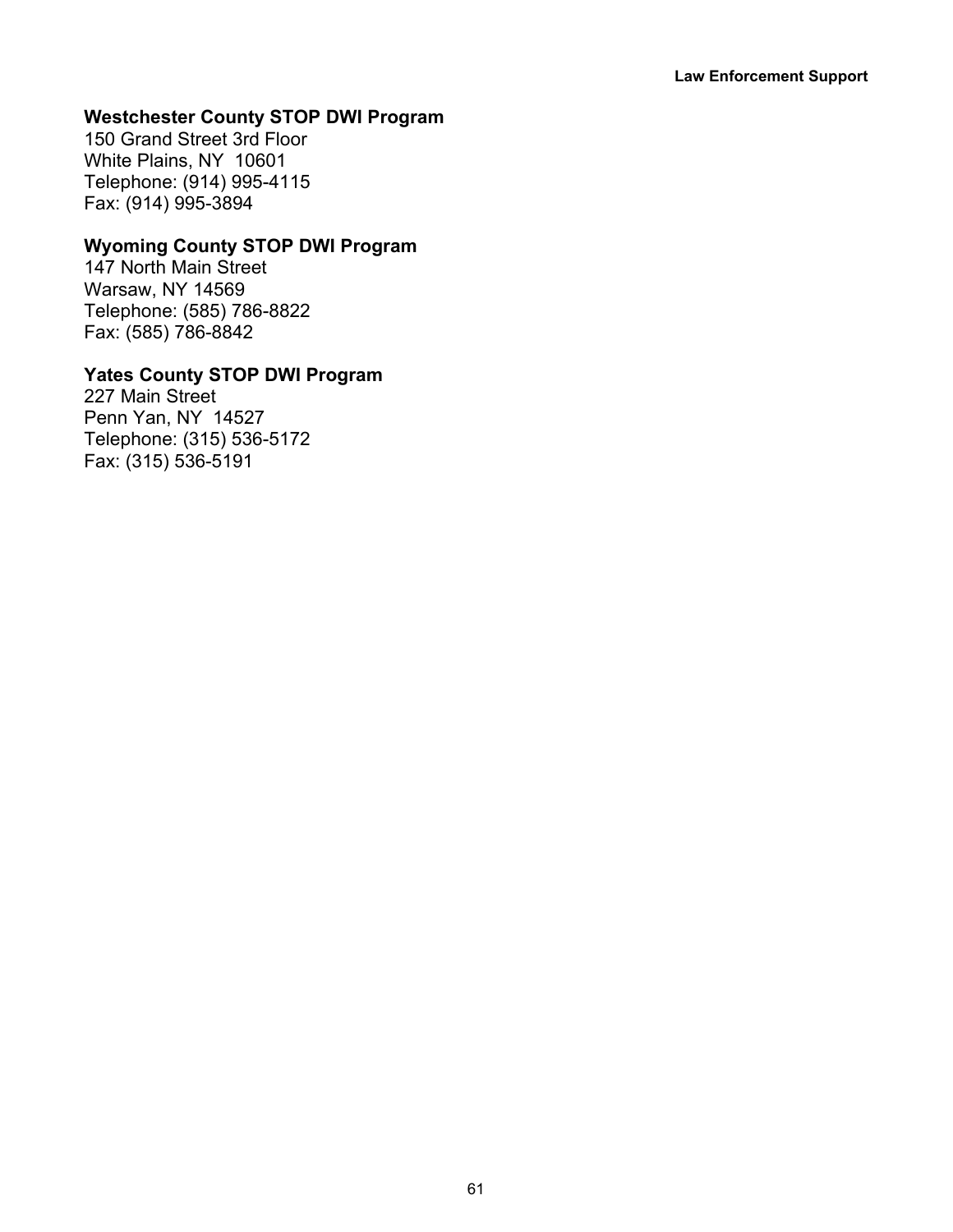# **Public Forensic Laboratories**

#### **Erie County Department of Central Police Services Forensic Laboratory**

Public Safety Campus Building 45 Elm Street Buffalo, NY 14203 Telephone: (716) 858-7408 Fax: (716) 858-7426

# **Erie County Office of the Chief Medical**

**Examiner Forensic Toxicology Laboratory** 501 Kensington Avenue Buffalo, NY 14214 Telephone: (716) 961-7551 Fax: (716) 961-7571

#### **Monroe County Public Safety Laboratory**

5<sup>th</sup> Floor Public Safety Building 150 South Plymouth Avenue Rochester, NY 14614 Telephone: (585) 753-3523 Fax: (585) 753-3494

#### **Monroe County Office of the Medical Examiner Forensic Toxicology Laboratory**

740 East Henrietta Road Rochester, NY 14623 Telephone: (585) 753-5905 Fax: (585) 753-5930

# **Nassau County Police Department Forensic Evidence Unit**

1490 Franklin Avenue Mineola, NY 11501 Telephone: (516) 573-7800 Fax: (516) 573-7848

# **Nassau County Office of the Medical Examiner**

# **Forensic Toxicology Laboratory**

2251 Hempstead Turnpike Building R - Toxicology East Meadow, NY 11554-1856 Telephone: (516) 572-5183 Fax: (516) 572-5618

#### **Nassau County Department of Forensic Genetics DNA Laboratory**

2251 Hempstead Turnpike, Building R/DNA East Meadow, NY 11554-1856 Telephone: (516) 572-5193 Fax: (516) 572-5818

# **New York City Police Department Police Laboratory**

Police Crime Laboratory 150-14 Jamaica Avenue Jamaica, NY 11432-3725 Telephone: (718) 558-8728 Fax: (718) 558-8734

# **New York City Office of the Chief Medical Examiner**

**Department of Forensic Biology** 421 East 26<sup>th</sup> Street New York, NY 10016 Telephone: (212) 323-1200 Fax: (212) 323-1590

# **New York City**

# **Office of the Chief Medical Examiner Forensic Toxicology Laboratory** 520 First Avenue, Room 501 New York, NY 10016

Telephone**:** 212-447-2637 Fax: 212-447-6062

#### **New York State Police Forensic Investigation Center**

1220 Washington Avenue, Building #30 Albany, NY 12226-3000 Telephone: (518) 457-1208 Fax: (518) 457-2477

#### **New York State Police Mid-Hudson Regional Crime Laboratory**

P.O. Box 10131 Newburgh, NY 12552 Telephone: (845) 567-6440 Fax: (845) 567-4537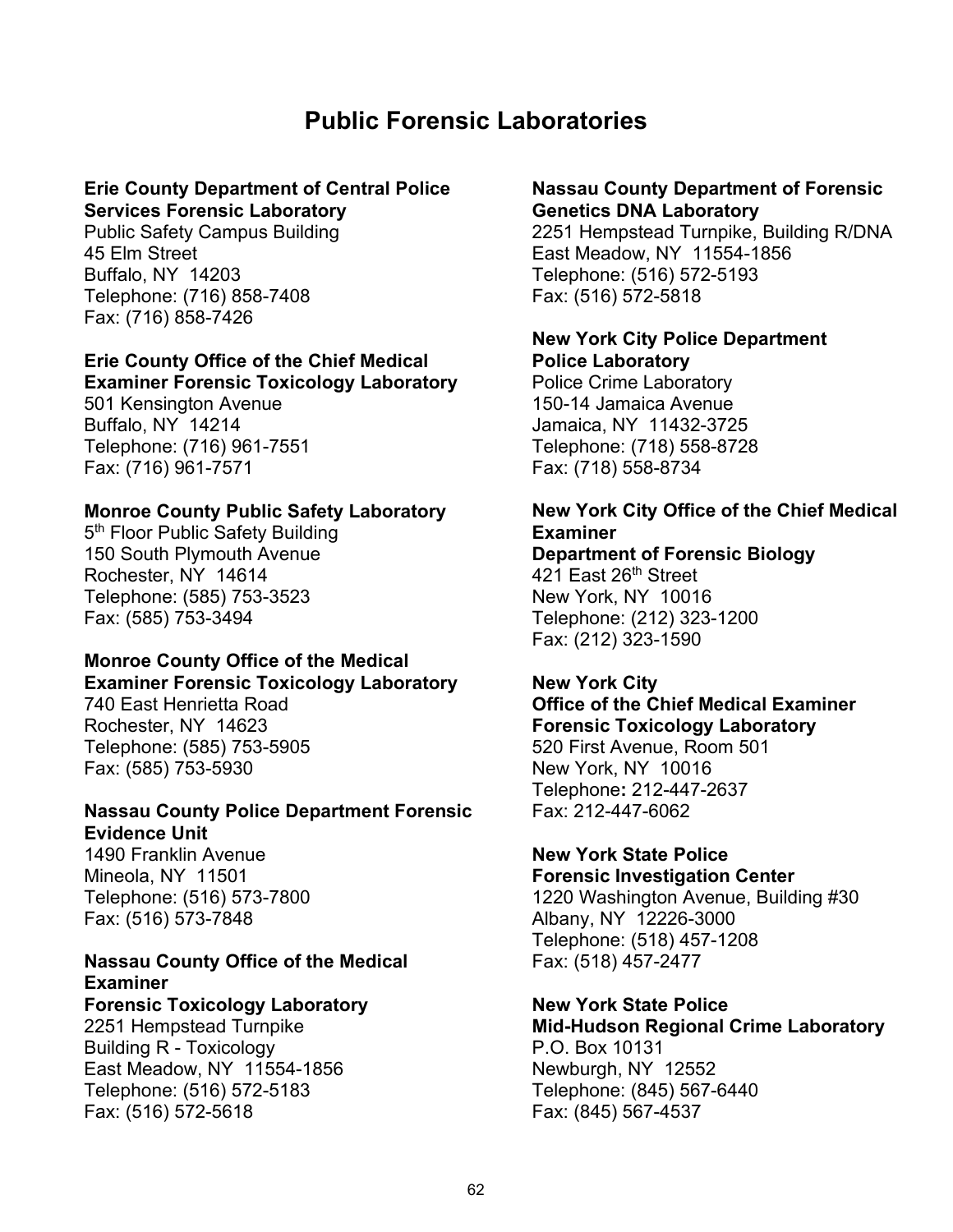# **New York State Police Southern Tier**

**Regional Crime Laboratory** Park Street P.O. Box 213 Port Crane, NY 13833 Telephone: (607) 648-4127 Fax: (607) 648-4128

#### **New York State Police Western Regional Crime Laboratory**

722 Homer Street Olean, NY 14760 Telephone: (716) 373-5525 Fax: (716) 373-6518

# **Niagara County Sheriff's Office Forensic Laboratory**

5526 Niagara Street Extension P.O. Box 496 Lockport, NY 14095-0496 Telephone**:** 716-438-3360 Fax: 716-438-3362

# **Onondaga County Center for Forensic Sciences**

100 Elizabeth Blackwell Street Syracuse, NY 13210 Phone: (315) 435-1486 Fax: (315) 435-5048 Lab Phone: (315) 435-3800

# **Suffolk County Crime Laboratory**

Forensic Sciences Building #487 725 Veterans Memorial Highway, P.O. Box 6100 Hauppauge, NY 11788-0099 Phone: (631) 853-5585 Fax: (631) 853-5739

# **Suffolk County Office of the Chief Medical Examiner Toxicology Laboratory**

Forensic Sciences Building #487 North County Complex Hauppauge, NY 11787-4311 Phone: (631) 853-5553 Fax: (631) 853-5781

#### **Westchester County Department of Laboratories & Research**

**Division of Forensic Sciences** Forensic Science Services 10 Dana Road Valhalla, NY 10595 Phone: (914) 231-1802 Fax: (914) 231-1798

# **Westchester County Department of Laboratories & Research Division of Forensic Toxicology**

Director of Forensic Toxicology 10 Dana Road Valhalla, NY 10595 Phone: (914) 231-1800 Fax: (914) 231-1798

# **Westchester County Department of Public Safety Crime Laboratory**

One Saw Mill River Parkway, Route 9A Hawthorne, NY 10532 Phone: (914) 864-7836 Fax: (914) 864-7684

# **Yonkers City Police Department Forensic Science Laboratory & Criminal Identification Unit**

Forensic Laboratory Robert W. Cacace Justice Center 104 South Broadway CIU/FSL Yonkers, NY 10701-4007 Phone: (914) 377-7756 Fax: (914) 377-7762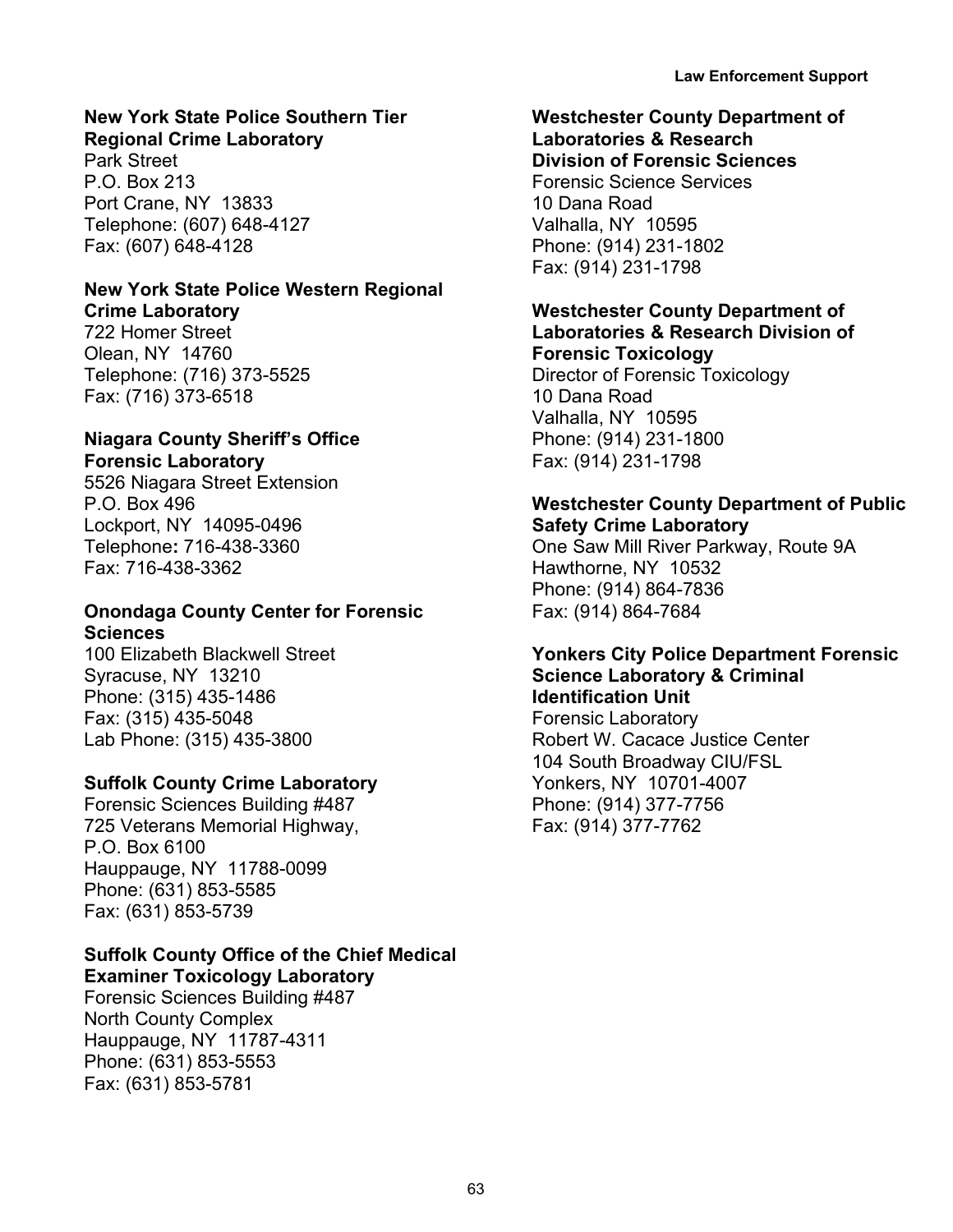# **Animal Protection Agencies**

# **Hudson Valley Humane Society**

Law Enforcement Division 200 Quaker Road Pomona, NY 10970 Phone: (845) 354-3124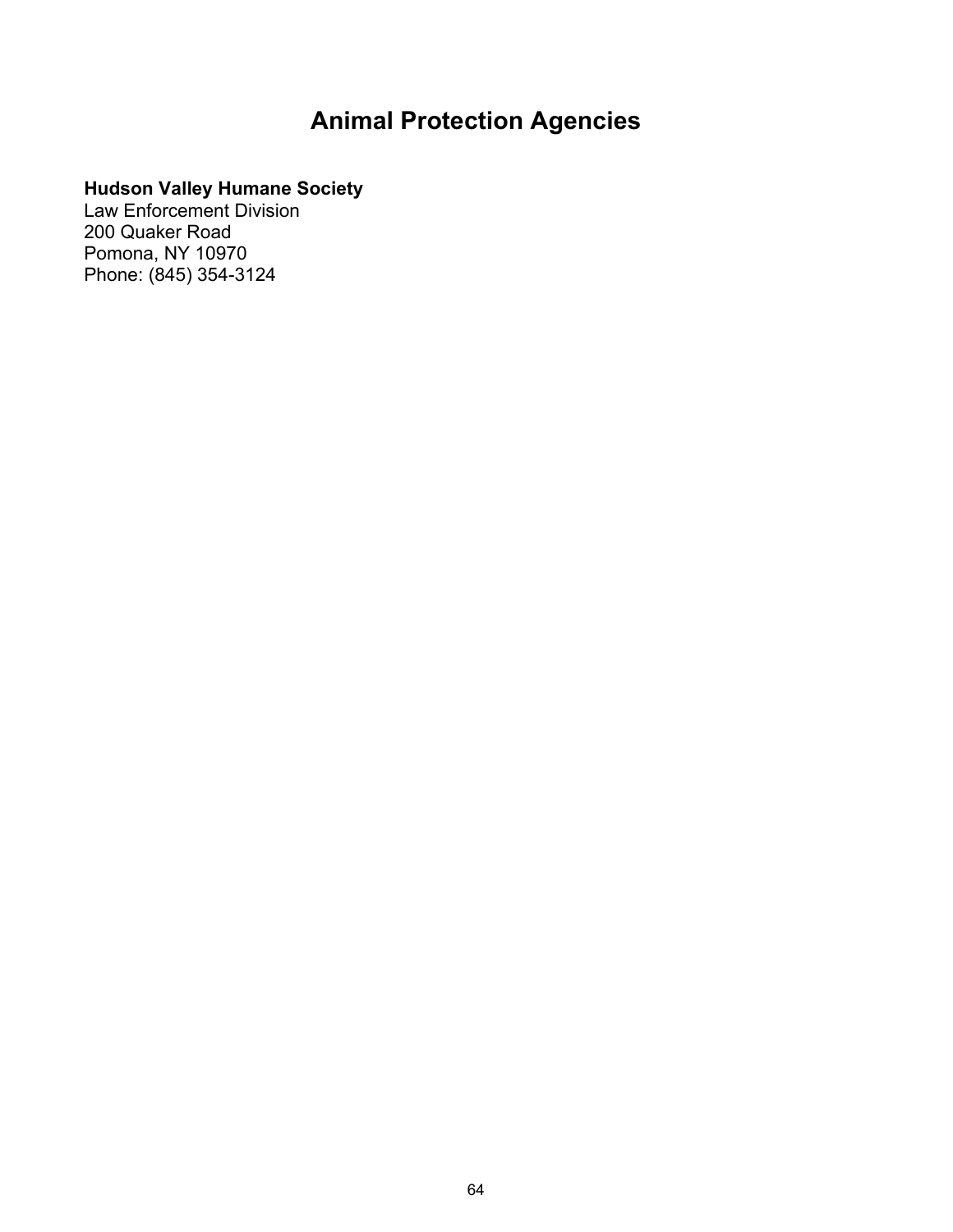# **Youth Agencies**

64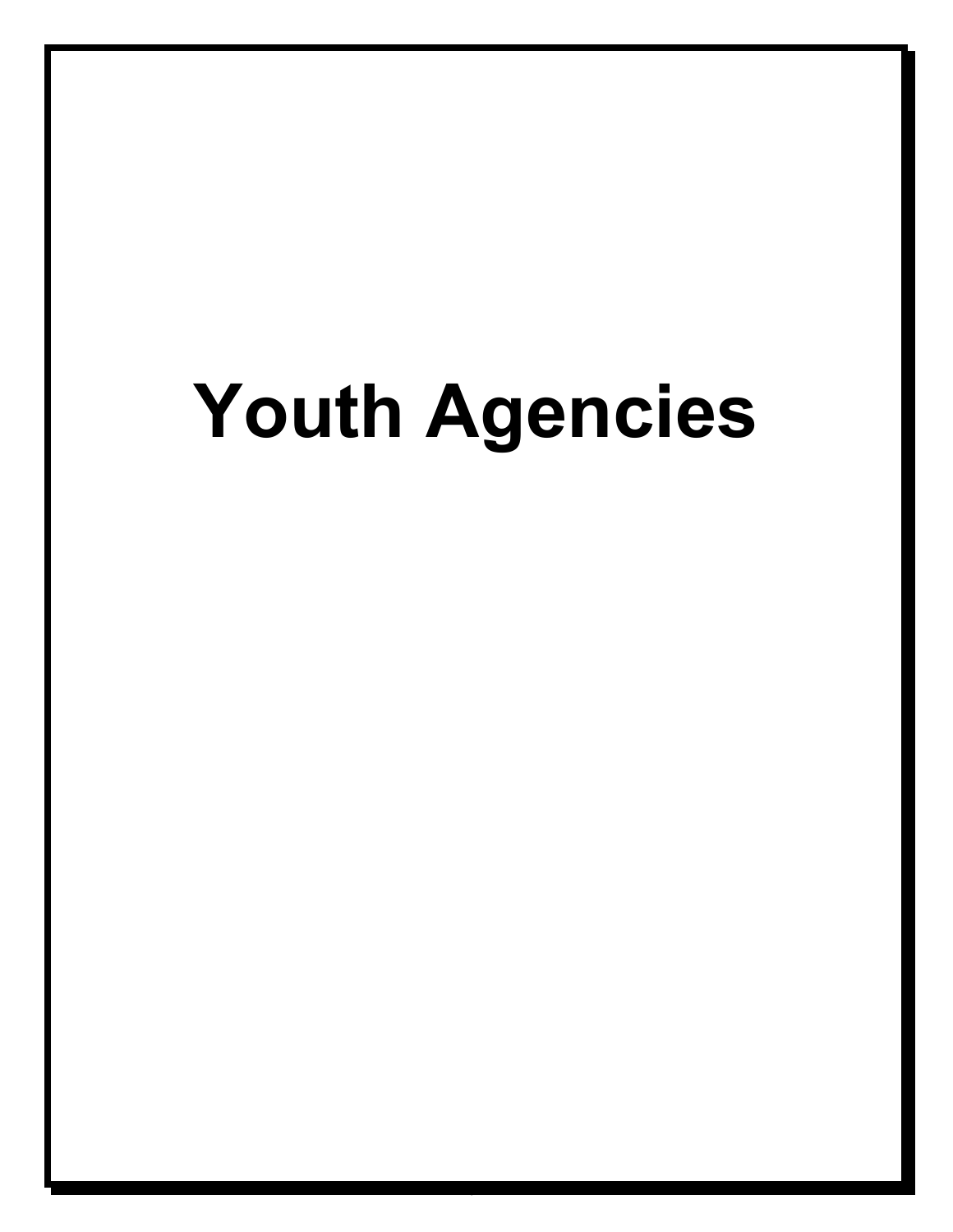# **County Youth Bureaus**

# **Albany County Department of Children,**

# **Youth and Families**

Room 1010 112 State Street Albany, NY 12207 Telephone: (518) 447-7324 Fax: (518) 447-5686

#### **Allegany County Youth Bureau**

5435C - County Road 48 Belmont, NY 14813 Telephone: (585) 268-5394 Fax: (585) 268-5002

## **Broome County Youth Bureau**

36-42 Main Street Binghamton, NY 13905 Telephone: (607) 778-2415 Fax: (607) 778-3788

#### **Cattaraugus County Youth Bureau**

200 Erie Street Little Valley, NY 14755 Telephone: (716) 938-2601 Fax: (716) 938-2778

#### **Cayuga County Youth Bureau**

Cayuga County Courthouse, 2nd Floor Auburn, NY 13021 Telephone: (315) 253-1402 Fax: (315) 253-1544

#### **Chautauqua County Youth Bureau**

Hall R. Clothier Building 7 North Erie Street Mayville, NY 14757 Telephone: (716) 753-4496 Fax: (716) 753-4722

#### **Chemung County Youth Bureau & Recreational Services**

599 Harris Hill Road Elmira, NY 14903 Telephone: (607) 737-2907 Fax: (607) 737-0435

## **Chenango County Youth Bureau**

Office Building 5 Court Street Norwich, NY 13815 Telephone: (607) 337-1656 Fax: (607) 337-1435

#### **Clinton County Youth Bureau**

137 Margaret Street Plattsburgh, NY 12901 Telephone: (518) 565-4750 Fax: (518) 565-4775

# **Columbia County Youth Bureau**

401 State Street Hudson, NY 12534 Telephone: (518) 828-7213 Fax: (518) 822-9485

#### **Cortland County Youth Bureau**

60 Central Avenue Box 5590 Cortland, NY 13045 Telephone: (607) 753-5067 Fax: (607) 758-5580

# **Delaware County Youth Bureau**

99 Main Street Delhi, NY 13753 Telephone: (607) 746-2325 Fax: (607) 746-8667

# **Dutchess County Youth Bureau**

27 High Street Poughkeepsie, NY 12601 Telephone: (845) 486-3660 Fax: (845) 486-3697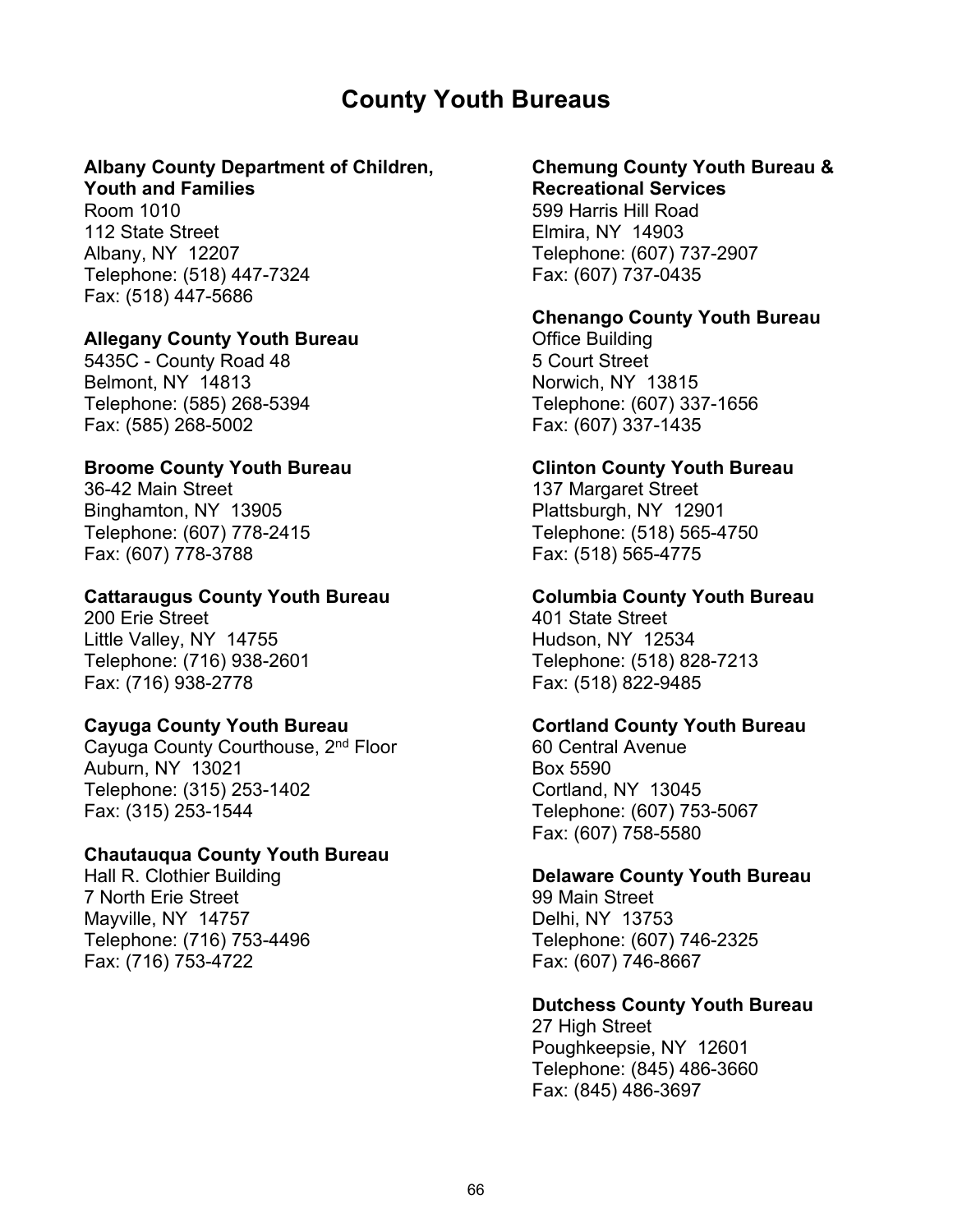# **Erie County Department of Youth Services**

810 East Ferry Street Buffalo, NY 14211 Telephone: (716) 923-4065

# **Essex County Youth Bureau**

Essex County Government Center 7533 Court Street Elizabethtown, NY 12932 Telephone: (518) 873-3630 Fax: (518) 873-3633

# **Franklin County Youth Bureau**

355 West Main Street Malone, NY 12953 Telephone: (518) 481-1697 Fax: (518) 481-1614

# **Fulton County Youth Bureau**

223 West Main Street Johnstown, NY 12095 Telephone: (518) 736-5505 Fax: (518) 762-0224

# **Genesee County Youth Bureau**

3837 West Main Street Road Batavia, NY 14020-9404 Telephone: (585) 344-3960 Fax: (585) 345-3063

# **Greene County Youth Bureau**

411 Main Street Catskill, NY 12414 Telephone: (518) 719-3245 Fax: (518) 719-3578

# **Hamilton County Youth Board/Community Services**

83 White Birch Lane Lake Pleasant, NY 12842 Telephone: (518) 648-5355 Fax: (518) 648-6437

# **Herkimer County Youth Bureau**

109 Mary Street, Suite 1110 Herkimer, NY 13350-2917 Telephone: (315) 867-1213 Fax: (315) 867-1497

# **Jefferson County Youth Bureau**

175 Arsenal Street Watertown, NY 13601 Telephone: (315) 785-3382 Fax: (315) 785-3223

# **Lewis County Youth Bureau**

5274 Outer Stowe Street P.O. Box 193 Lowville, NY 13367 Telephone: (315) 376-5411 Fax: (315) 376-4112

# **Livingston County Youth Bureau**

Government Center 6 Court Street, Room 105 Geneseo, NY 14454 Telephone: (585) 243-6909 Fax: (585) 243-7598

# **Madison County Youth Bureau**

P.O. Box 635 Wampsville, NY 13163 Telephone: (315) 366-2574 Fax: (315) 366-2579

# **Montgomery County Youth Bureau**

20 Park Street P.O. Box 1500 Fonda, NY 12068 Telephone: (518) 853-4355 Fax: (518) 853-8299

# **Nassau County Youth Bureau**

60 Charles Lindbergh Blvd., Suite 220 Uniondale, NY 11553-3653 Telephone: (516) 227-7135 Fax: (516) 227-7107

# **Niagara County Youth Bureau**

Niagara County Human Resources Building 310 Tenth Street, 2nd Floor Niagara Falls, NY 14303 Telephone: (716) 278-6886 Fax: (716) 278-6881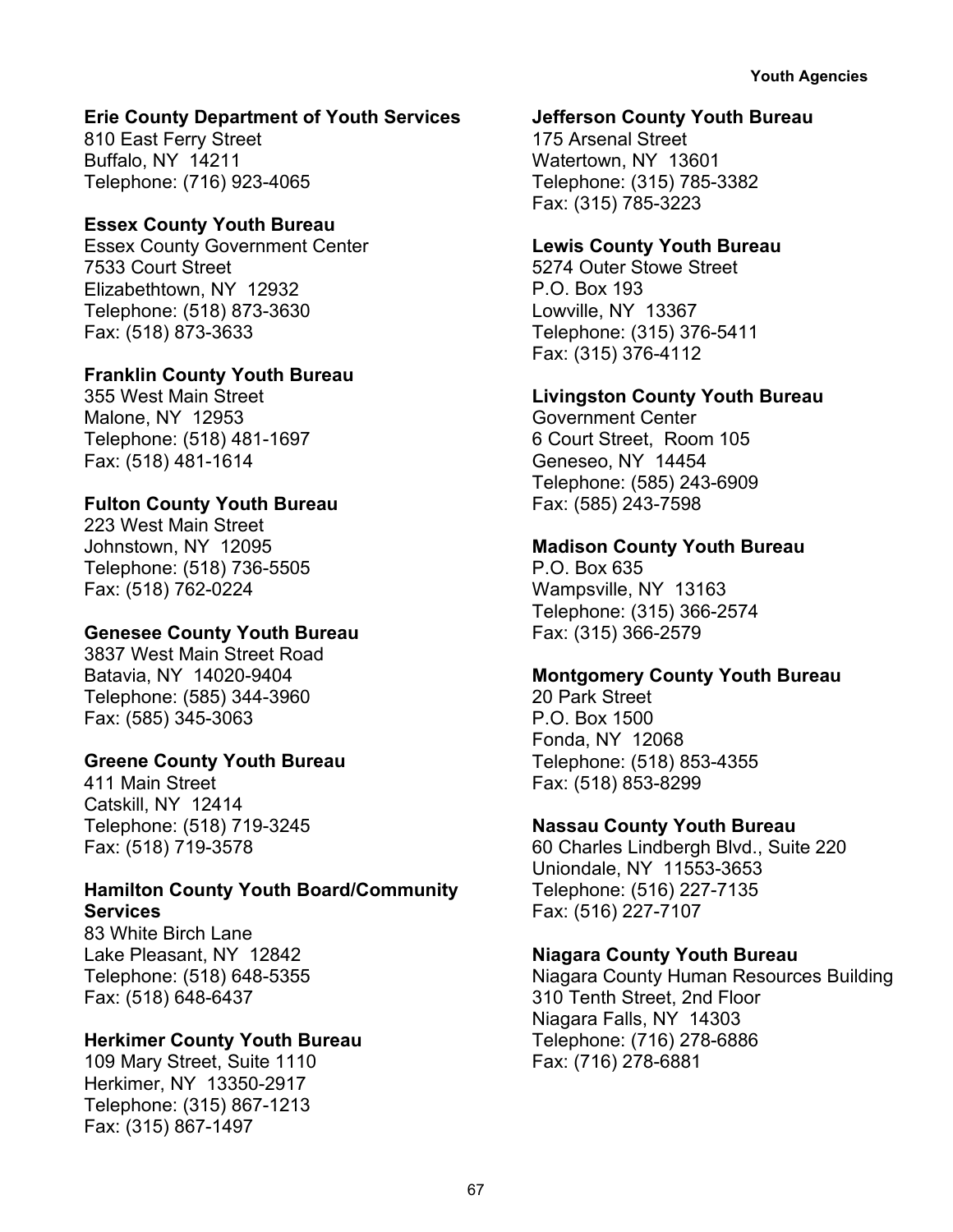### **Oneida County/Utica City Youth Bureau**

209 Elizabeth Street Utica, NY 13501 Telephone: (315) 798-5027 Fax: (315) 798-6438

#### **Onondaga County Department of Aging & Youth**

Civic Center 421 Montgomery Street Syracuse, NY 13202 Telephone: (315) 435-2362 Fax: (315) 435-3129

#### **Ontario County Youth Bureau**

3010 County Complex Drive Canandaigua, NY 14424 Telephone: (585) 396-4035 Fax: (585) 396-4528

#### **Orange County Youth Bureau**

18 Seward Avenue Middletown, NY 10940 Telephone: (845) 615-3620 Fax: (845) 346-1170

# **Orleans County Youth Bureau**

14016 Route 31 Albion, NY 14411 Telephone: (585) 589-3202 Fax: (585) 589-7479

#### **Oswego City-County Youth Bureau**

70 Bunner Street Oswego, NY 13126 Telephone: (315) 349-3451 Fax: (315) 349-3231

#### **Otsego County Youth Bureau**

197 Main Street Cooperstown, NY 13326 Telephone: (607) 547-4329 Fax: (607) 547-6496

#### **Putnam County Youth Bureau**

Building 3 110 Old Route 6 Carmel, NY 10512 Telephone: (845) 225-6316 Fax: (845) 225-6358

#### **Rensselaer County Department for Youth**

1600 7th Avenue Troy, NY 12180 Telephone: (518) 270-2960 Fax: (518) 270-2956

#### **Rochester-Monroe County Youth Bureau**

435 East Henrietta Road Suite 814 Rochester, NY 14620 Telephone: (585) 785-6455 Fax: (585) 753-6465

#### **Rockland County Youth Bureau**

18 New Hempstead Road New City, NY 10956 Telephone: (845) 638-5166 Fax: (845) 638-5377

#### **Saint Lawrence County Youth Bureau**

1533 CR 47 Winthrop, NY 13697 Telephone: (315) 379-9464 Fax: (315) 386-8636

#### **Saratoga County Youth Bureau**

152 West High Street Ballston Spa, NY 12020 Telephone: (518) 884-4180 Fax: (518) 884-4185

#### **Schenectady County Youth Bureau**

Center City 433 State Street, 4th Floor Schenectady, NY 12305-2305 Telephone: (518) 386-2211 Fax: (518) 344-2807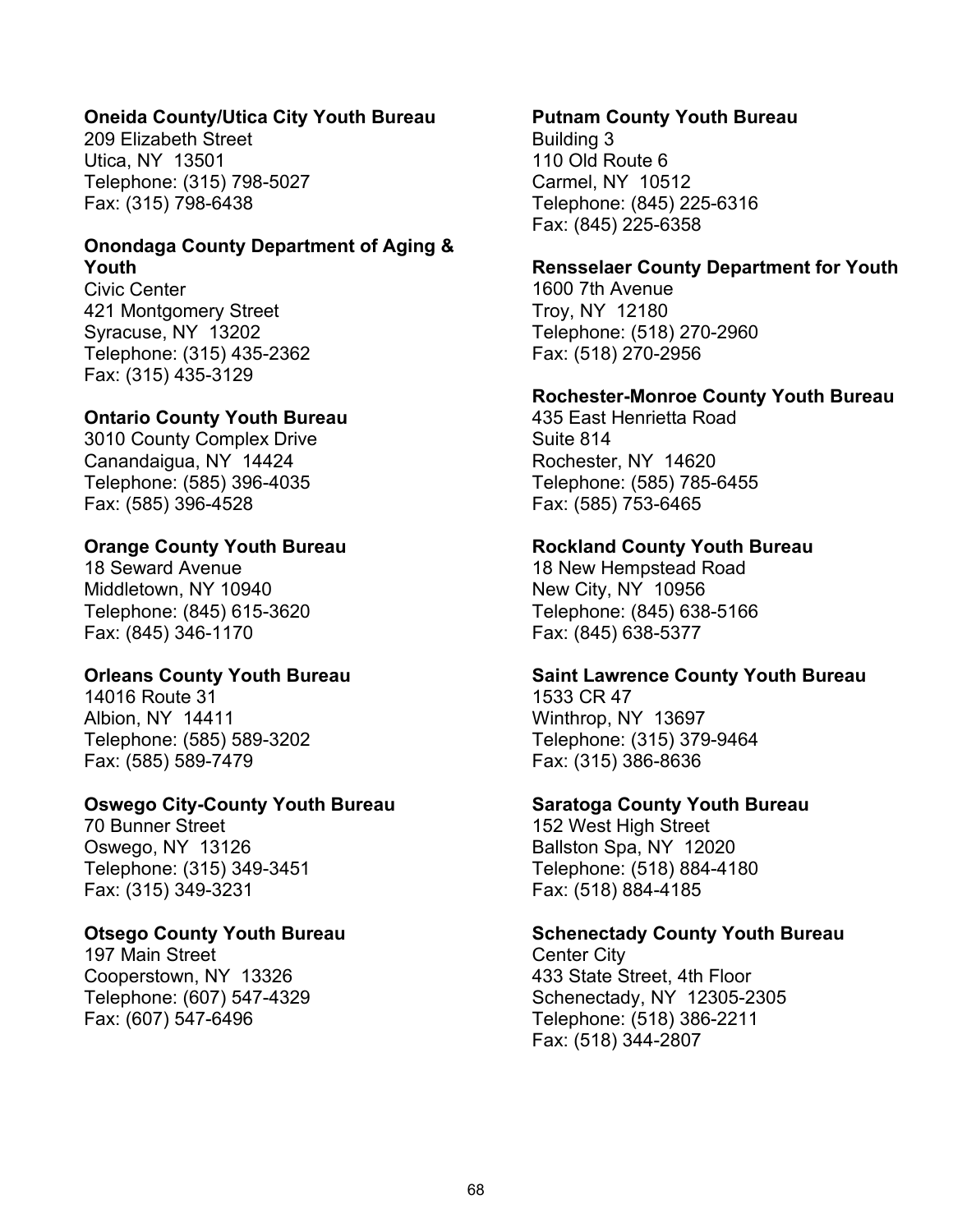#### **Schoharie County Youth Bureau**

349 Mineral Spring Road Cobleskill, NY 12043 Telephone: (518) 234-2686 Fax: (518) 234-3951

#### **Schuyler County Youth Bureau**

323 Owego Street. Unit 6, Room 128 Montour Falls, NY 14865 Telephone: (607) 535-6236 Fax: (607) 535-6810

#### **Seneca County Youth Bureau**

One DiPronio Drive Waterloo, NY 13165 Telephone: (315) 539-1790 Fax: (315) 539-1625

# **Steuben County Youth Bureau**

3 East Pulteney Square Bath, NY 14810 Telephone: (607) 664-2119 Fax: (607) 664-2189

# **Suffolk County Youth Bureau**

Veterans Memorial Highway P.O. Box 6100 Hauppauge, NY 11788 Telephone: (631) 853-8270 Fax: (631) 853-8271

# **Sullivan County Youth Bureau**

Sullivan County Government Center 100 North Street P.O. Box 5012 Monticello, NY 12701 Telephone: (845) 794-3000 Fax: (845) 791-8888

# **Tioga County Youth Bureau**

P.O. Box 240 Owego, NY 13827 Telephone: (607) 687-8317 Fax: (607) 687-6168

#### **Tompkins County Youth Bureau**

320 West State Street Ithaca, NY 14850 Telephone: (607) 274-5310 Fax: (607) 274-5313

#### **Ulster County Youth Bureau**

407 Development Court Kingston, NY 12401-1959 Telephone: (845) 334-5264 Fax: (845) 334-5587

## **Warren County Youth Bureau**

333 Glen Street, Suite 306 Glen Falls, NY 12801 Telephone: (518) 761-6498 Fax: (518) 761-6518

# **Washington County Youth Bureau**

383 Broadway Fort Edward, NY 12828 Telephone: (518) 746-2330 Fax: (518) 746-2331

## **Wayne County Department of Aging & Youth**

1519 Nye Road, Suite 600 Lyons, NY 14489 Telephone: (315) 946-5642 Fax: (315) 946-5649

# **Westchester County Youth Bureau**

112 East Post Road, Room 110A White Plains, NY 10605 Telephone: (914) 995-2745 Fax: (914) 995-3871

#### **Wyoming County Youth Bureau**

5362 Mungers Mill Road Silver Springs, NY 14550 Telephone: (585) 786-8850 Fax: (585) 786-8832

# **Yates County Youth Bureau**

417 Liberty Street, Suite 2123 Penn Yan, NY 14527 Telephone: (315) 536-5140 Fax: (315) 531-3226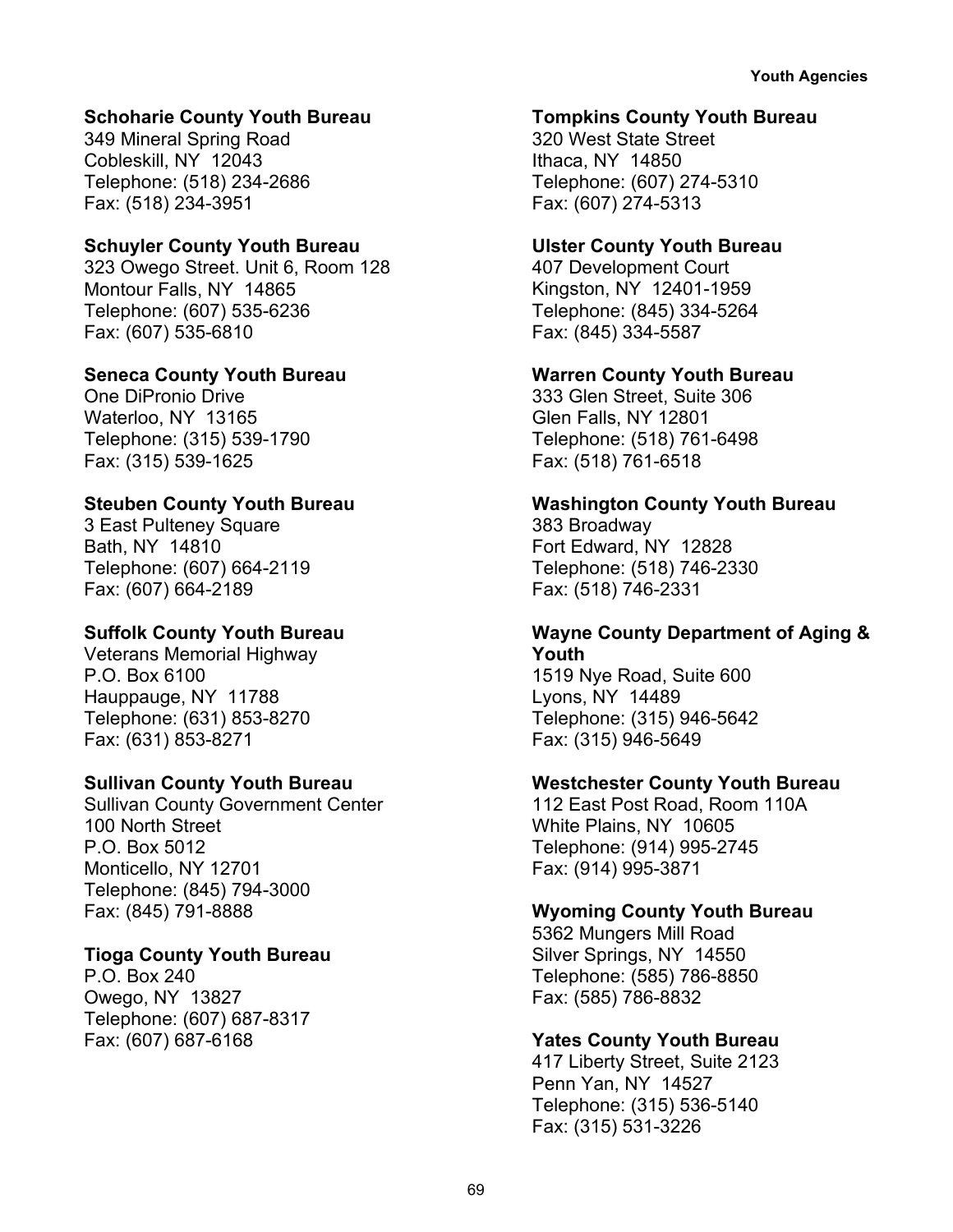# **City Youth Bureaus**

#### **Albany City Youth Bureau**

(Albany County) 175 Central Avenue Albany, NY 12206 Telephone: (518) 434-5723 Fax: (518) 434-5760

## **Batavia City Youth Bureau**

(Genesee County) 12 MacArthur Drive Batavia, NY 14020 Telephone: (585) 345-6420 Fax: (585) 344-0260

## **Buffalo City Youth Bureau**

(Erie County) 2301 City Hall 65 Niagara Square Buffalo, NY 14202 Telephone: (716) 851-4165 Fax: (716) 851-4134

#### **City of North Tonawanda Youth Bureau**

(Niagara County) 460 Wheatfield Street, Room 102 North Tonawanda, NY 14120 Telephone: (716) 695-8520 Fax: (716) 695-8533

#### **Cohoes City Youth Bureau**

(Albany County) 97 Mohawk Street Cohoes, NY 12047 Telephone: (518) 233-2116 Fax: (518) 237-0072

#### **Cortland City Youth Bureau**

(Cortland County) 35 Port Watson Street Cortland, NY 13045-2606 Telephone: (607) 753-3021 Fax: (607) 753-3023

#### **Dunkirk City Youth Bureau**

(Chautauqua County) City Hall 342 Central Avenue Dunkirk, NY 14048 Telephone: (716) 366-9885 Fax: (716) 363-0058

#### **Glen Cove City Youth Bureau**

(Nassau County) City Hall 30A Glen Street, Suite 200 Glen Cove, NY 11542 Telephone: (516) 671-4600 Fax: (516) 676-7749

#### **Hudson City Youth Bureau**

(Columbia County) 132 North 6th Street Hudson, NY 12534 Telephone: (518) 828-0017 Fax: (518) 828-4555

# **Ithaca City Youth Bureau**

(Tompkins County) One James L. Gibbs Drive Ithaca, NY 14850 Telephone: (607) 273-8364 Fax: (607) 274-2817

#### **Jamestown Department of Youth Services**

(Chautauqua County) 200 East 3rd Street Jamestown, NY 14701 Telephone: (716) 483-7516 Fax: (716) 483-7591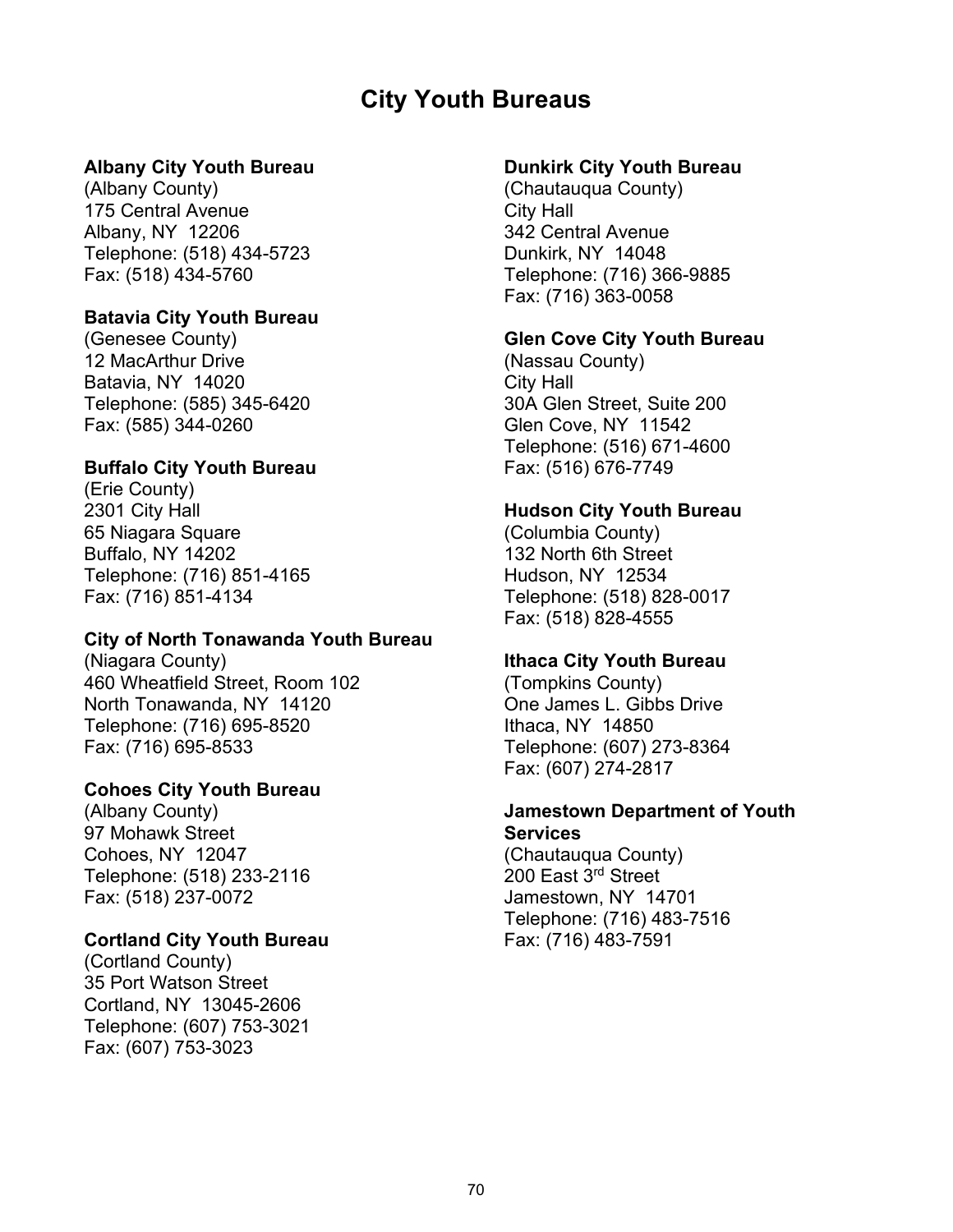## **Lackawanna City Youth Bureau**

(Erie County) City Hall, Room 3093 714 Ridge Road Lackawanna, NY 14218 Telephone: (716) 827-6475 Fax: (716) 827-6463

## **Lockport City Youth Bureau**

(Niagara County) 201 Willow Street Lockport, NY 14094 Telephone: (716) 434-3071 Fax: (716) 434-3672

## **Mount Vernon City Youth Bureau**

(Westchester County) City Hall, Room 304 1 Roosevelt Square Mount Vernon, NY 10550 Telephone: (914) 665-2344 Fax: (914) 665-1373

## **New Rochelle City Youth Bureau**

(Westchester County) 515 North Avenue New Rochelle, NY 10801 Telephone: (914) 654-2045 Fax: (914) 654-2046

## **New York City Department of Youth and Community Development**

156 William Street  $4<sup>th</sup>$  Floor New York, NY 10038-2609 Telephone: (212) 442-6044 Fax: (212) 442-4771

## **Newburgh City Youth Bureau**

(Orange County) 104 South Lander Street PO Box 1030 Newburgh, NY 12550 Telephone: (845) 565-1213 Fax: (845) 561-1286

#### **Niagara Falls City Youth Bureau**

(Niagara County) 9501 Colvin Boulevard P.O. Box 69 Niagara Falls, NY 14302 Telephone: (716) 283-2882 Fax: (716) 283-2888

## **Norwich City Youth Bureau**

(Chenango County) One City Plaza Norwich, NY 13815 Telephone: (607) 334-1206 Fax: (607) 334-1208

## **Olean City Youth Bureau**

(Cattaraugus County) Municipal Building 101 East State Street Olean, NY 14760 Telephone: (716) 376-5698 Fax: (716) 376-5644

## **Peekskill City Youth Bureau**

(Westchester County) 828 Main Street City Halls Peekskill, NY 10566 Telephone: (914) 734-8418 Fax: (914) 864-0150

## **Rensselaer City Youth Bureau**

(Rensselaer County) 62 Washington Street Rensselaer, NY 12144 Telephone: (518) 462-5488 Fax: (518) 462-9895

## **Salamanca City Youth Bureau**

(Cattaraugus County) 36 South Avenue Salamanca, NY 14779 Telephone: (716) 945-1311 Fax: (716) 945-1311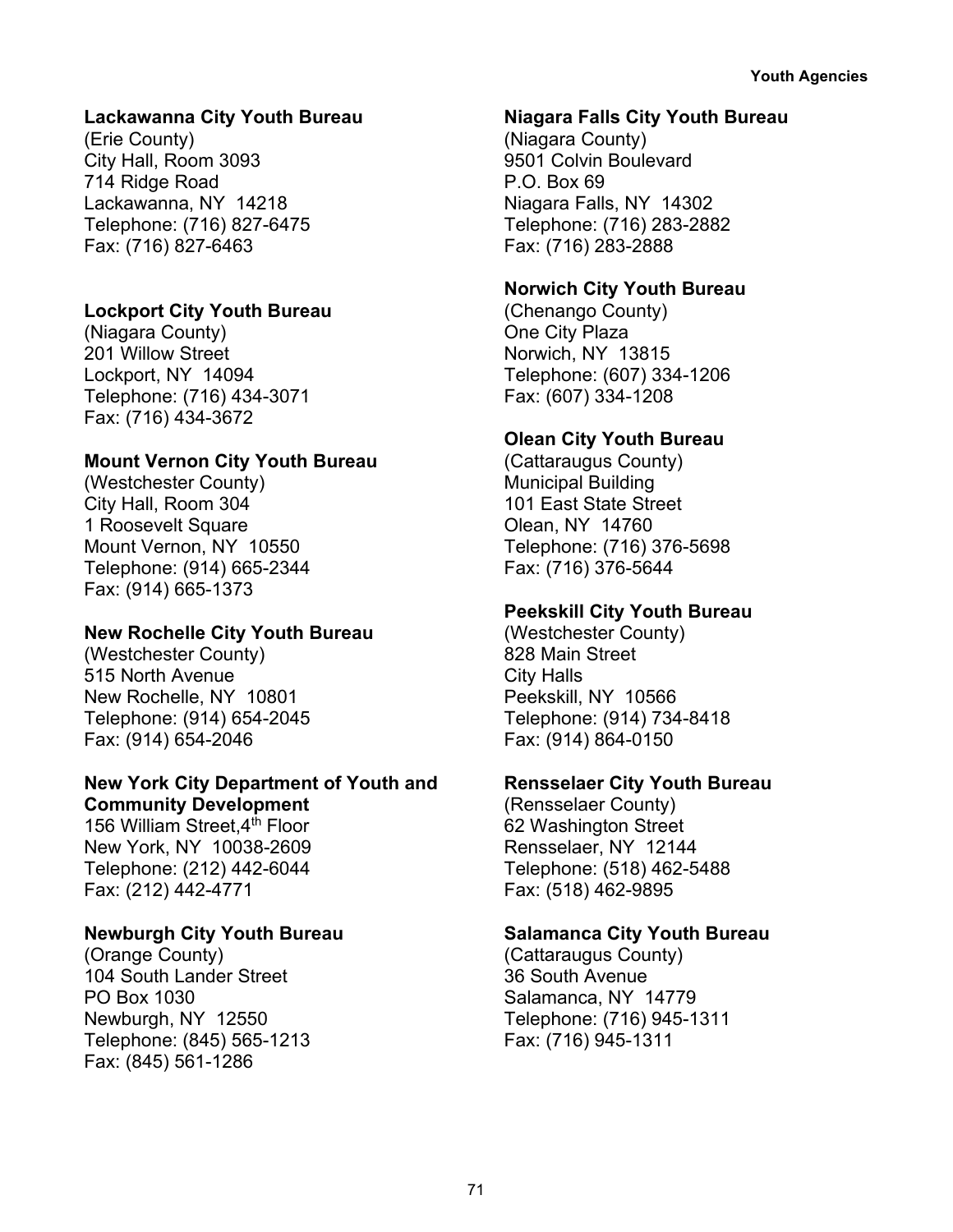## **Tonawanda City Youth Bureau**

(Erie County) 245 William Street Tonawanda, NY 14150 Telephone: (716) 695-0400 Fax: (716) 695-0040

#### **Utica City Youth Bureau**

(Oneida County) City Hall - 1 Kennedy Plaza Utica, NY 13502 Telephone: (315) 798-5027 Fax: (315) 798-6438

## **White Plains City Youth Bureau**

(Westchester County) 11 Amherst Place White Plains, NY 10601 Telephone: (914) 422-1378 Fax: (914) 422-6489

#### **Yonkers City Youth Bureau**

(Westchester County) 285 Nepperhan Avenue Yonkers, NY 10701 Telephone: (914) 377-6436 Fax: (914) 377-6428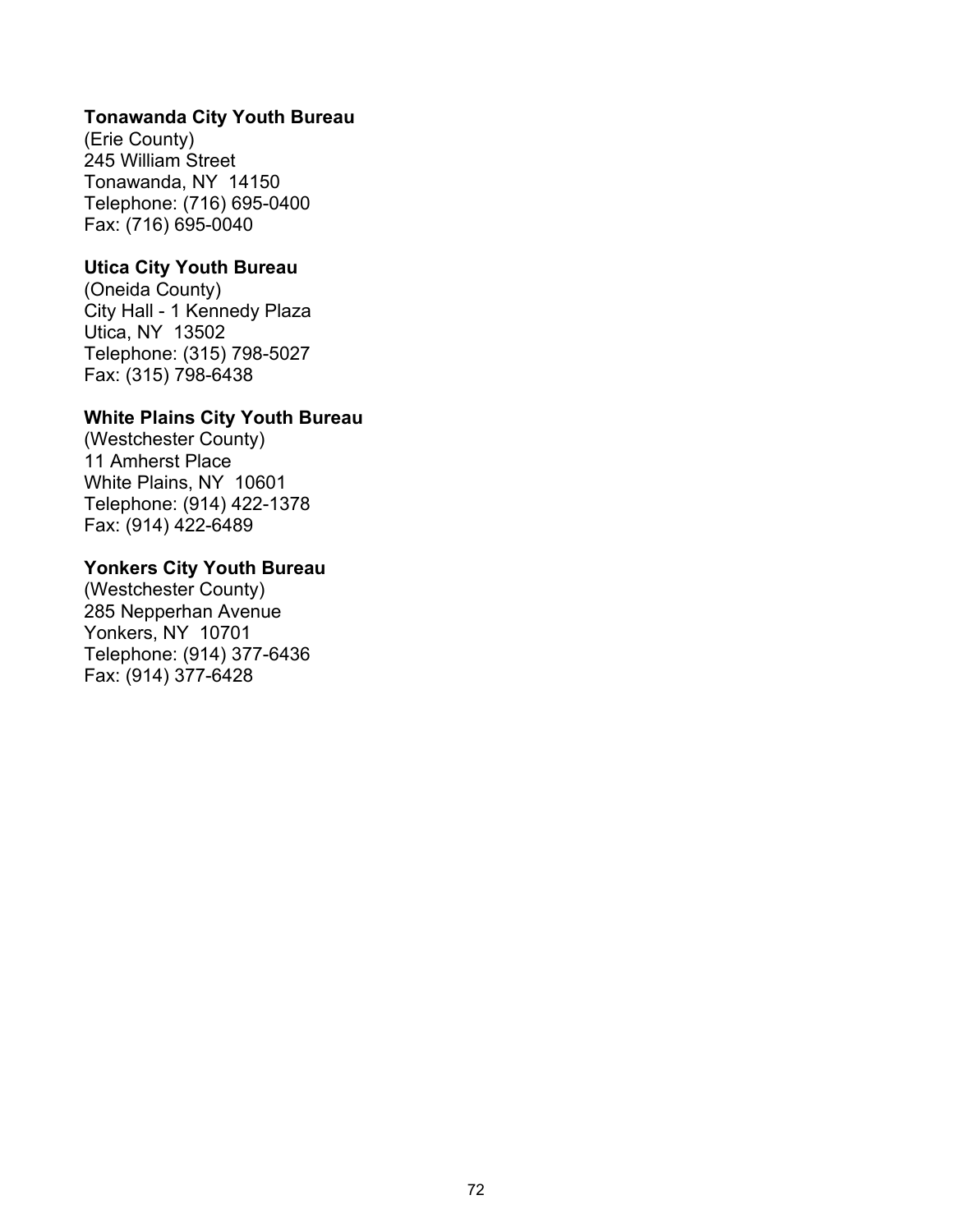# **Town Youth Bureaus**

## **Amherst Town Youth Bureau**

(Erie County) 4255 Harlem Road Amherst, NY 14226 Telephone: (716) 631-7215 Fax: (716) 839-0491

## **Babylon Town Youth Bureau**

(Suffolk County) 281 Phelps Lane Town Hall Annex North Babylon, NY 11703 Telephone: (631) 422-7660 Fax: (631) 422-7625

## **Brookhaven Town Youth Bureau**

(Suffolk County) 3253 Route 112, Building 10 Medford, NY 11763 Telephone: (631) 451-8011 Fax: (631) 451-8029

## **Cheektowaga Town Youth Bureau**

(Erie County) 275 Alexander Avenue Buffalo, NY 14211 Telephone: (716) 897-7207 Fax: (716) 897-7211

#### **Cicero Town Youth Services, Parks & Recreation**

(Onondaga County) P.O. Box 1517 Cicero, NY 13039-1517 Telephone: (315) 699-5233 Fax: (315) 699-0039

## **Colonie Town Youth Bureau**

(Albany County) 1653 Central Avenue Albany, NY 12205 Telephone: (518) 456-2135 Fax: (518) 456-8564

## **Greece Town Youth Bureau**

(Monroe County) 3 Vince Tofany Boulevard Greece, NY 14612 Telephone: (585) 723-2361 Fax: (585) 723-2262

## **Hamburg Town Youth Bureau**

(Erie County) Town Hall 4540 Southwestern Blvd. Hamburg, NY 14075 Telephone: (716) 649-9406 x264

## **Henrietta Town Youth Bureau**

(Monroe County) Town Hall 475 Calkins Road Henrietta, NY 14467 Telephone: (585) 359-2540 Fax: (585) 359-1337

## **Horseheads Town Youth Bureau**

(Chemung County) 2305C Grand Central Avenue Horseheads, NY 14845 Telephone: (607) 739-3517 Fax: (607) 739-3518

## **Huntington Town Youth Bureau**

(Suffolk County) 423 Park Avenue Huntington, NY 11743 Telephone: (631) 351-3061 Fax: (631) 271-1360

## **Irondequoit Town Youth Bureau**

(Monroe County) 154 Pinegrove Avenue Rochester, NY 14617 Telephone: (585) 336-7267 Fax: (585) 336-6084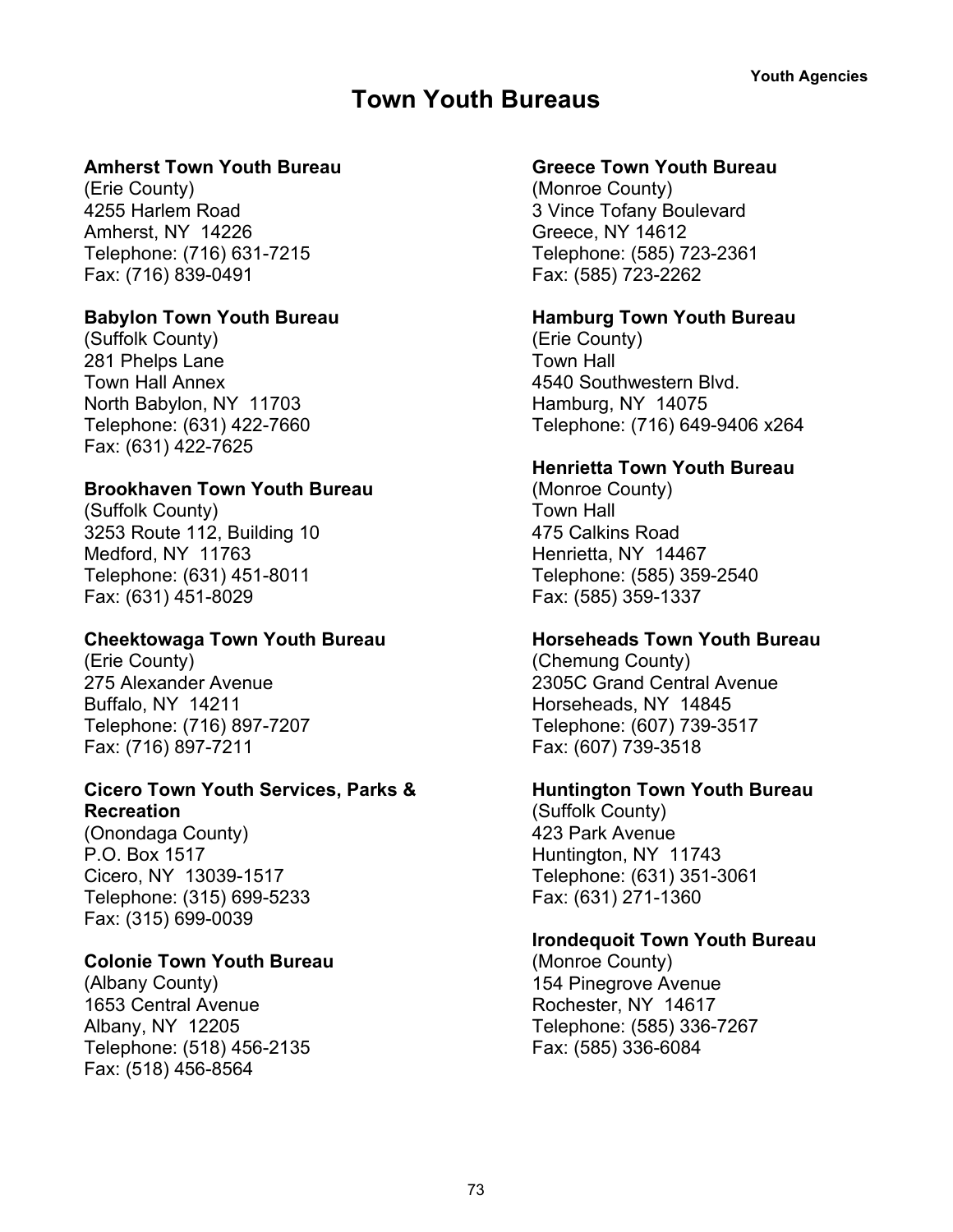#### **Islip Town Youth Bureau**

(Suffolk County) 401 Main Street Islip, NY 11751 Telephone: (631) 224-5320 Fax: (631) 224-5316

#### **Lancaster Town Youth Bureau**

(Erie County) 200 Oxford Avenue Lancaster, NY 14086 Telephone: (716) 683-4444 Fax: (716) 683-4447

#### **Orchard Park Town Youth Bureau**

(Erie County) 6595 East Quaker Street Orchard Park, NY 14127 Telephone: (716) 662-4474

#### **Oyster Bay Department of Youth Services**

(Nassau County) 977 Hicksville Road Massapequa, NY 11758 Telephone: (516) 797-7900 Fax: (516) 797-7919

#### **Smithtown Town Youth Bureau**

(Suffolk County) 124 West Main Street Smithtown, NY 11787 Telephone: (631) 360-7595 Fax: (631) 360-7687

#### **Southampton Town Youth Bureau**

(Suffolk County) 116 Hampton Road Southampton, NY 11968 Telephone: (631) 702-2425 Fax: (631) 283-7529

#### **Tonawanda Youth, Parks & Recreation**

(Erie County) Suite 105 2440 Sheridan Drive Tonawanda, NY 14150 Telephone: (716) 831-1001 Fax: (716) 831-1006

#### **West Seneca Town Youth Bureau**

(Erie County) 2001 Union Road West Seneca, NY 14224 Telephone: (716) 558-3301 Fax: (716) 675-2055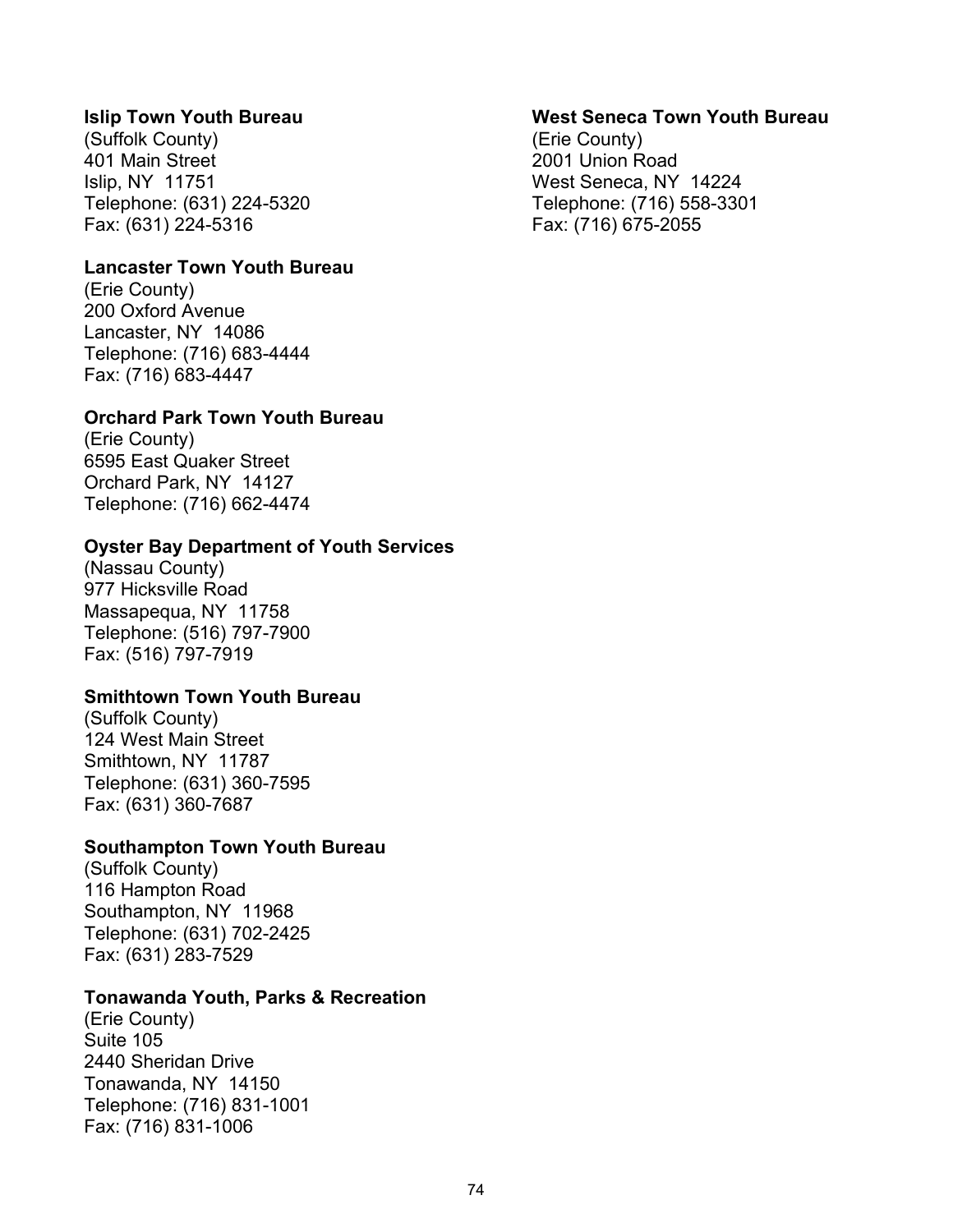# **Village Youth Bureaus**

## **Port Chester Village Youth Bureau**

(Westchester County) 110 Willett Avenue Port Chester, NY 10573-4233 Telephone: (914) 939-8342 Fax: (914) 937-2733

## **Spring Valley Village Youth Bureau**

(Rockland County) 9 North Main Street Spring Valley, NY 10977 Telephone: (845) 352-1100 x233 Fax: (845) 573-5874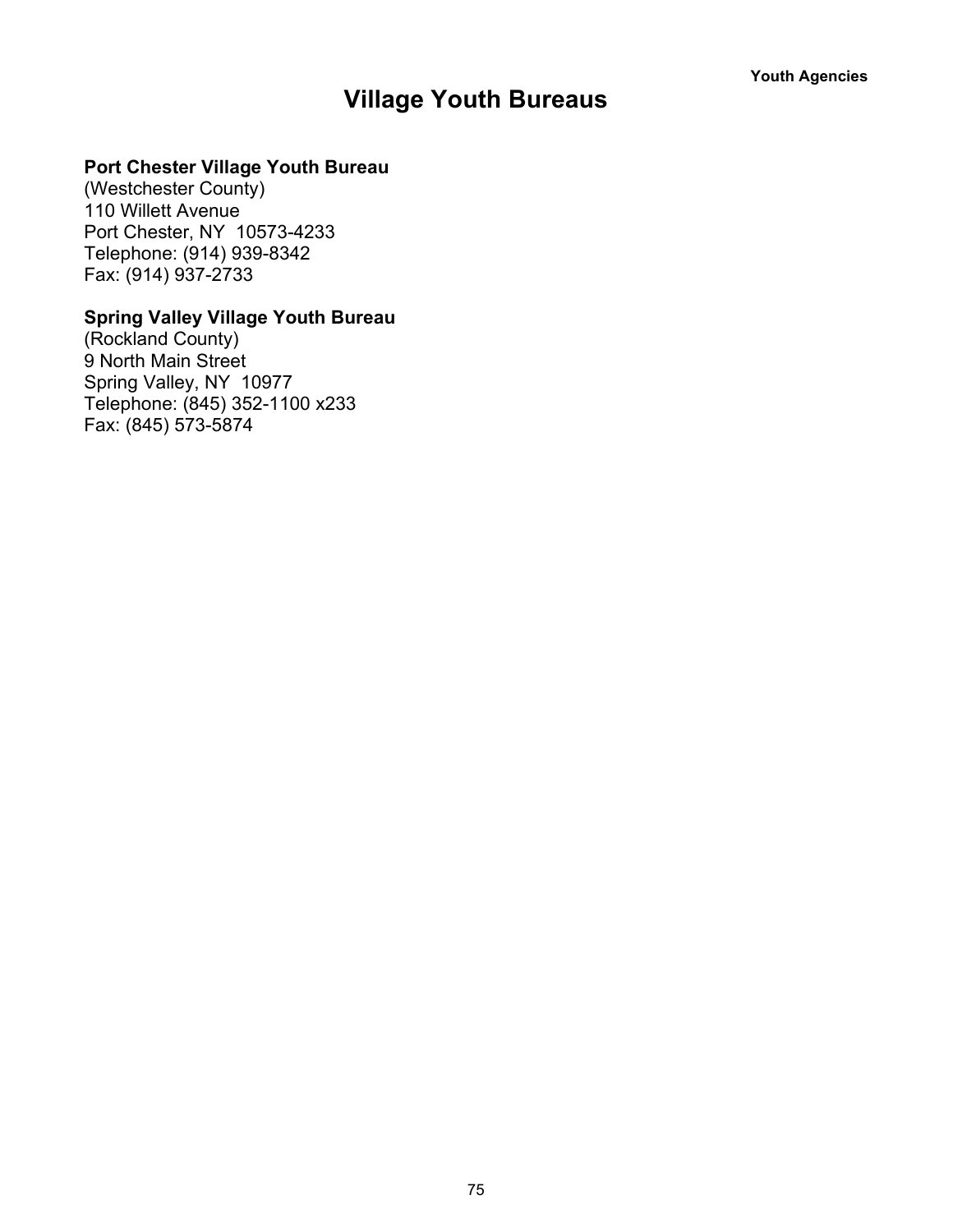# **Prosecution and Defense**

76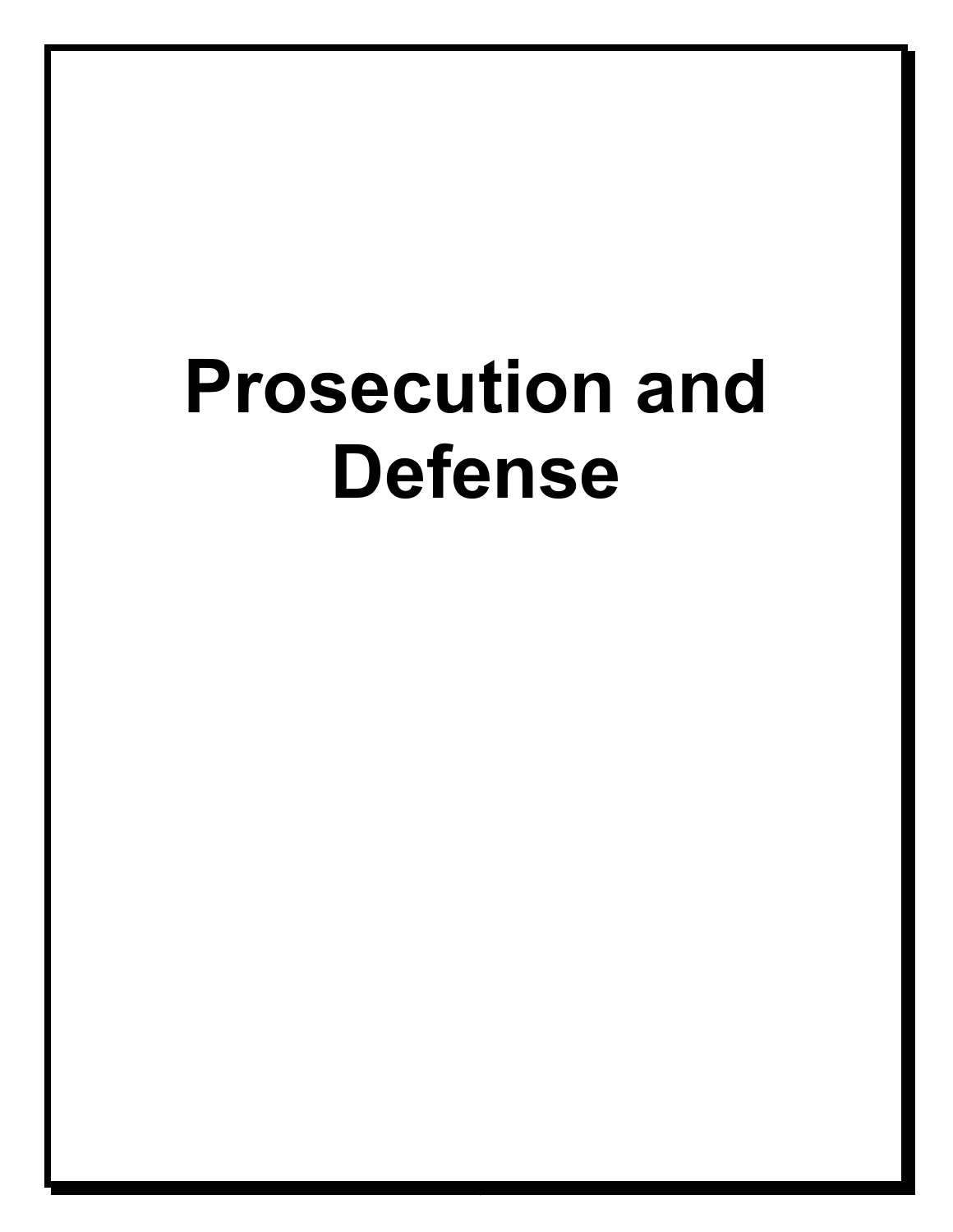# **Special Prosecutors**

## **Medicaid Fraud Control Unit**

120 Broadway, 13th Floor New York, NY 10271-0007 Telephone: (212) 417-5250 Fax: (212) 417-4284

## **Organized Crime Task Force**

101 East Post Road White Plains, NY 10601-5008 Telephone: (914) 422-8714 Fax: (914) 422-8835

## **Special Narcotics Prosecutor**

Office of the Special Narcotics Prosecutor 6th Floor, Room 628A 80 Centre Street New York, NY 10013 Telephone: (212) 815-0410 Fax: (212) 815-0144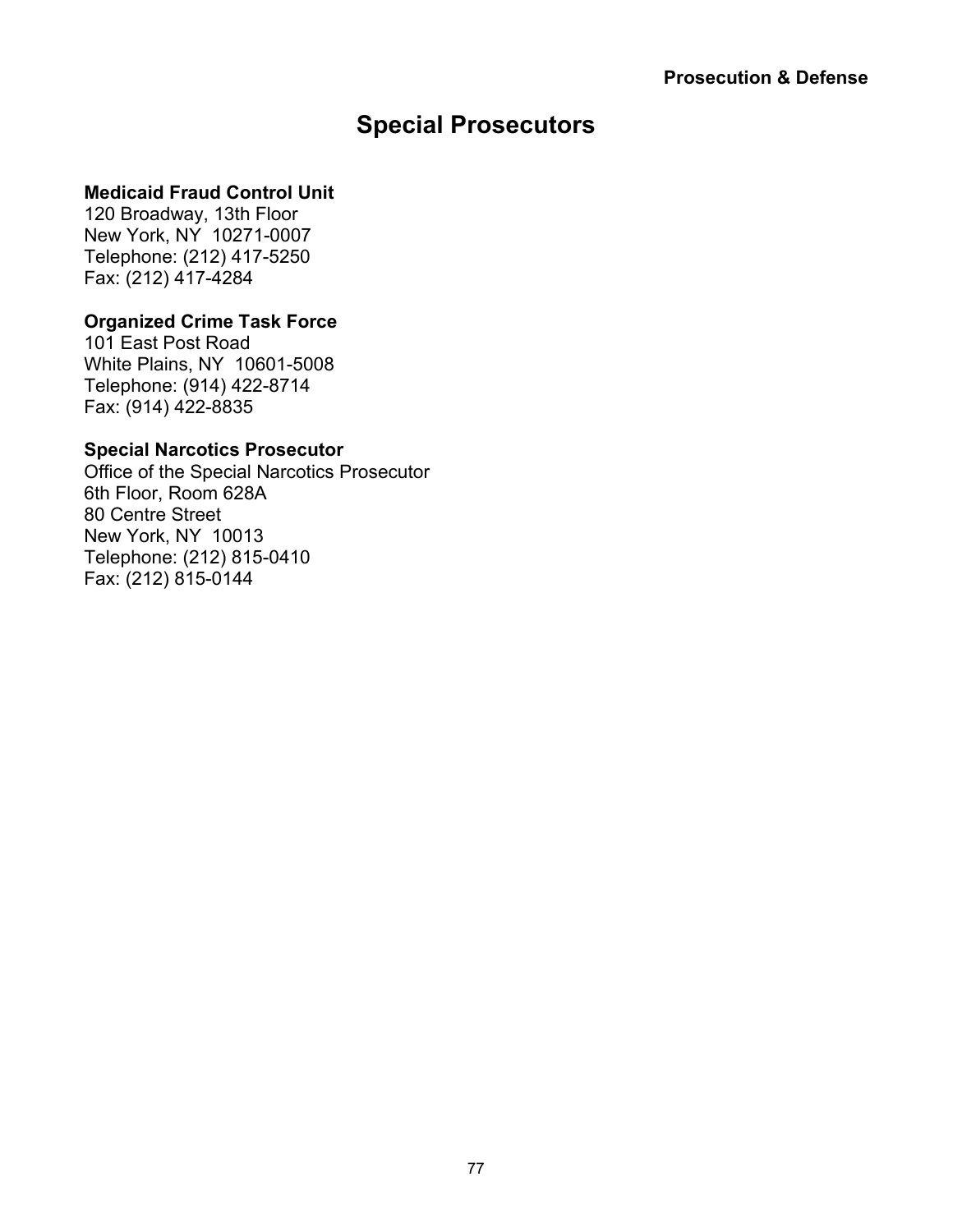# **District Attorneys**

#### **Albany County**

Albany County District Attorney 6 Lodge Street Albany, NY 12207 Telephone: (518) 487-5460 Fax: (518) 487-5093

#### **Allegany County**

Allegany County District Attorney Courthouse Suite 212A 7 Court Street Belmont, NY 14813 Telephone: (585) 268-9225 Fax: (585) 268-9727

#### **Bronx County**

Bronx County District Attorney 198 East 161st Street Bronx, NY 10451 Telephone: (718) 590-2312 Fax: (718) 590-2198

#### **Broome County**

Broome County District Attorney P.O. Box 1766 Binghamton, NY 13902 Telephone: (607) 778-2423 Fax: (607) 778-8870

#### **Cattaraugus County**

Cattaraugus County District Attorney 303 Court Street Little Valley, NY 14755 Telephone: (716) 938-9111 x220 Fax: (716) 938-6555

#### **Cayuga County**

Cayuga County District Attorney 95 Genesee Street, 1<sup>st</sup> Floor Auburn, NY 13021 Telephone: (315) 253-1391 Fax: (315) 253-1521

#### **Chautauqua County**

Chautauqua County District Attorney One North Erie Street Mayville, NY 14757-1000 Telephone: (716) 753-4241 ext. 4629 Fax: (716) 753-4628

#### **Chemung County**

Chemung County District Attorney 226 Lake Street P.O. Box 588 Elmira, NY 14902-0588 Telephone: (607) 737-2944 or 2942 Fax: (607) 737-2965

#### **Chenango County**

Chenango County District Attorney County Courthouse 5 Court Street Suite 205 Norwich, NY 13815 Telephone: (607) 337-1745 Fax: (607) 337-1746

## **Clinton County**

Clinton County District Attorney 137 Margaret Street, Suite 201 Plattsburgh, NY 12901 Telephone: (518) 565-4770 Fax: (518) 565-4777

#### **Columbia County**

Columbia County District Attorney 325 Columbia Street, Suite 260 Hudson, NY 12534 Telephone: (518) 828-3414 Fax: (518) 828-8491

#### **Cortland County**

Cortland County District Attorney County Court House, Room 302 46 Greenbush Street Cortland, NY 13045-5590 Telephone: (607) 753-5008 Fax: (607) 756-3477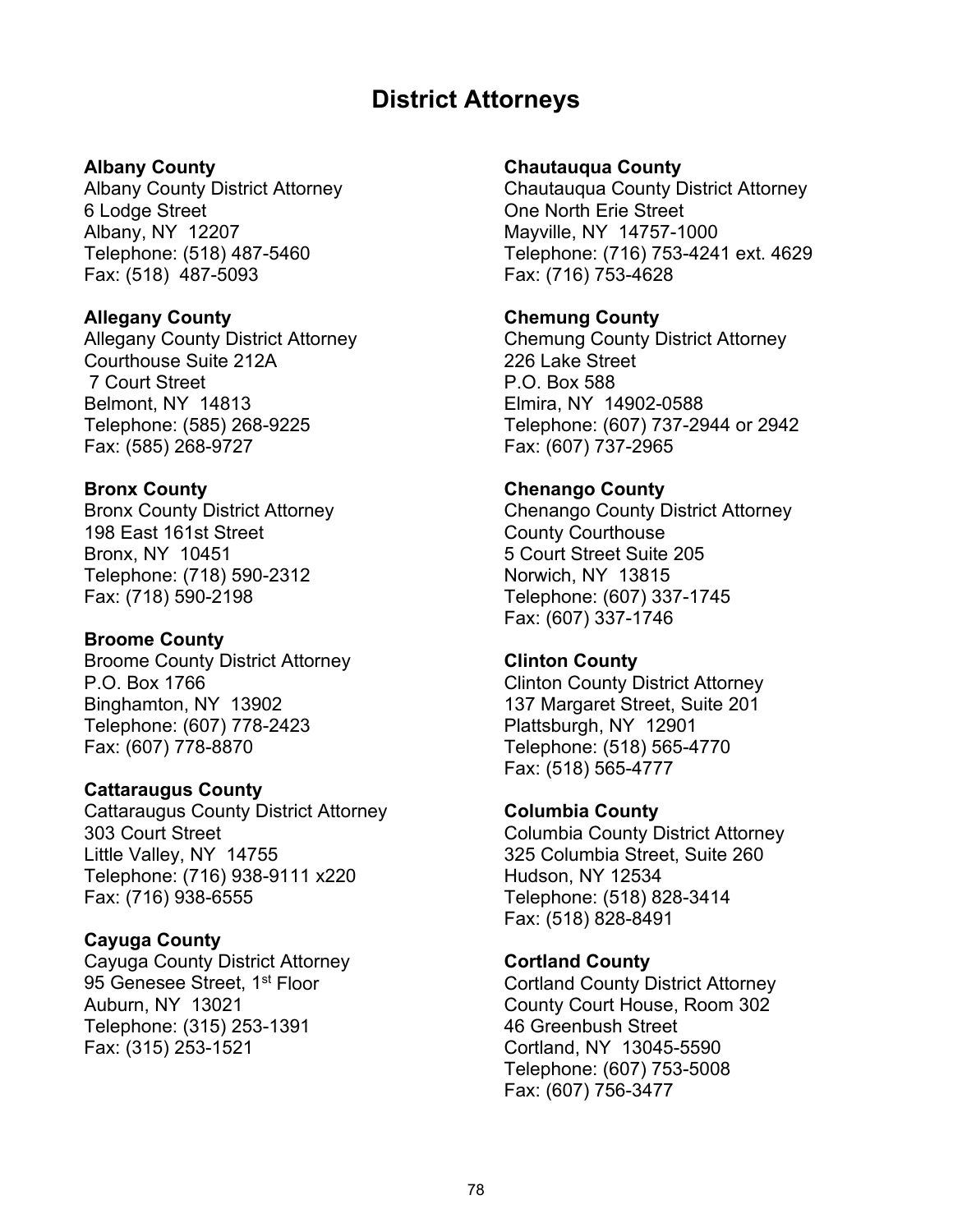## **Delaware County**

Delaware County District Attorney Delaware County Courthouse P.O. Box 148, 3 Court Street Delhi, NY 13753 Telephone: (607) 746-3557 Fax: (607) 746-2297

## **Dutchess County**

Dutchess County District Attorney 236 Main Street Poughkeepsie, NY 12601 Telephone: (845) 486-2300 Fax: (845) 486-2324

## **Erie County**

Erie County District Attorney 25 Delaware Avenue Buffalo, NY 14202-3926 Telephone: (716) 858-2424 Fax: (716) 858-7425

## **Essex County**

Essex County District Attorney 7559 Court Street P.O. Box 217 Elizabethtown, NY 12932 Telephone: (518) 873-3335 Fax: (518) 873-3788

## **Franklin County**

Franklin County District Attorney **Courthouse** 63 W. Main Street Malone, NY 12953 Telephone: (518) 481-1544 Fax: (518) 481-1545

## **Fulton County**

Fulton County District Attorney Fulton County Office Building Room 211 Johnstown, NY 12095 Telephone: (518) 736-5511 Fax: (518) 762-2042

## **Genesee County**

Genesee County District Attorney Genesee County Courts Facility One West Main Street Batavia, NY 14020 Telephone: (585) 344-2550 x2250 Fax: (585) 344-8544

## **Greene County**

Greene County District Attorney 411 Main Street County Office Building Catskill, NY 12414 Telephone: (518) 943-3450 Fax: (518) 943-2143

## **Hamilton County**

Hamilton County District Attorney 139 White Birch Lane P.O. Box 277 Indian Lake, NY 12842 Telephone: (518) 648-5113 Fax: (518) 648-5724

## **Herkimer County**

Herkimer County District Attorney 301 North Washington Street Suite 2401 Herkimer, NY 13350-1299 Telephone: (315) 867-1155 Fax: (315) 867-1348

## **Jefferson County**

Jefferson County District Attorney 175 Arsenal Street Watertown, NY 13601 Telephone: (315) 785-3053 Fax: (315) 785-3371

## **Kings County**

Kings County District Attorney Renaissance Plaza 350 Jay Street, 19th Floor Brooklyn, NY 11201-2908 Telephone: (718) 250-2202 Fax: (718) 250-2210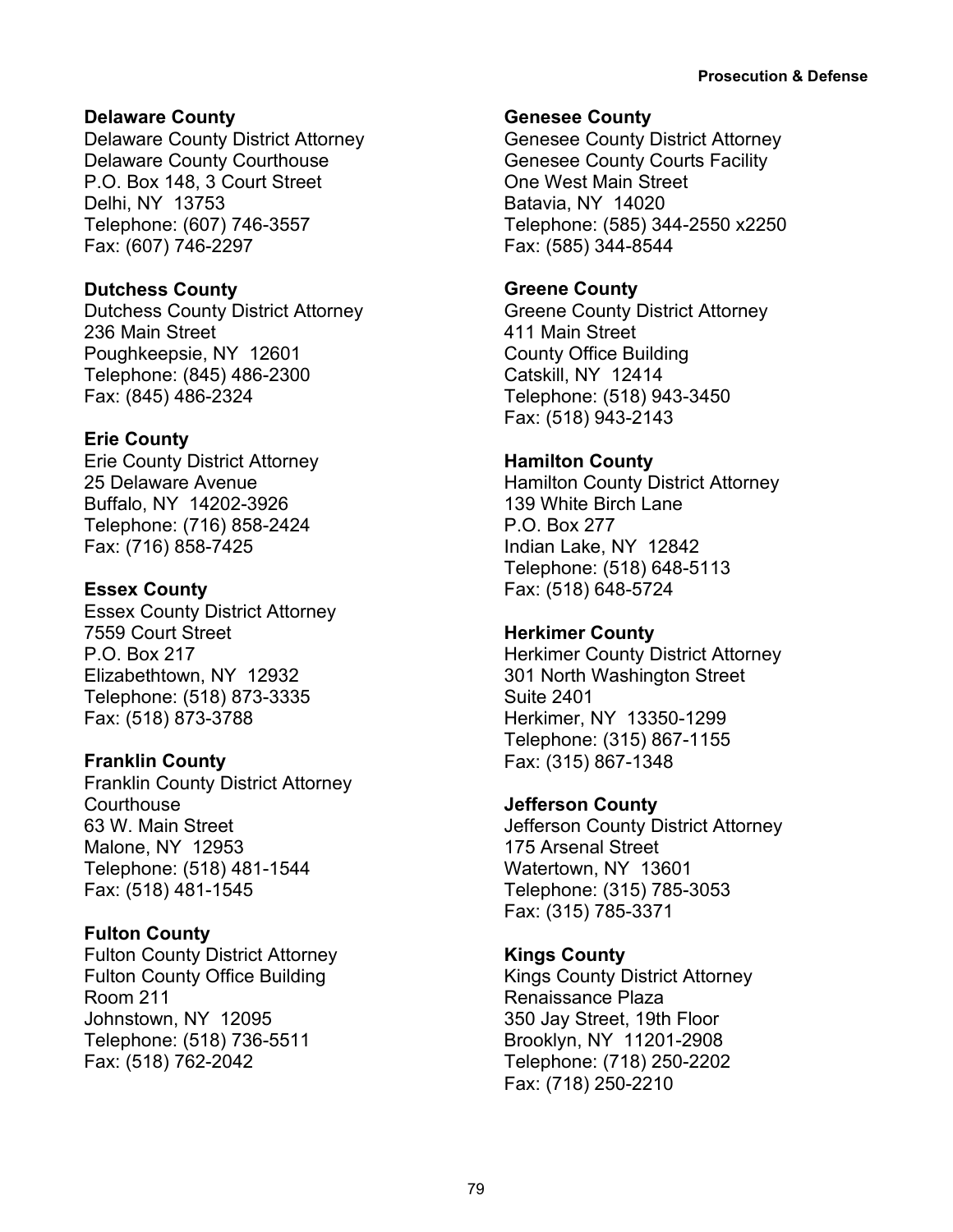#### **Lewis County**

Lewis County District Attorney P.O. Box 312, 7659 North State Street Lowville, NY 13367 Telephone: (315) 376-5390 Fax: (315) 376-5873

## **Livingston County**

Livingston County District Attorney 2 Court Street Geneseo, NY 14454 Telephone: (585) 243-7020 Fax: (585) 335-1725

#### **Madison County**

Madison County District Attorney P.O. Box 578 Veterans Memorial Building, North Court Street Wampsville, NY 13163 Telephone: (315) 366-2236 Fax: (315) 366-2503

## **Monroe County**

Monroe County District Attorney Watts Building, Room 832 47 S. Fitzhugh Street Rochester, NY 14614 Telephone: (585) 753-4334 Fax: (585) 753-4692

## **Montgomery County**

Montgomery County District Attorney P.O. Box 1500 - Court Street 58 Broadway Fonda, NY 12068-1500 Telephone: (518) 853-8250 Fax: (518) 853-8212

#### **Nassau County**

Nassau County District Attorney 262 Old Country Road Mineola, NY 11501 Telephone: (516) 571-3800 Fax: (516) 571-0834

#### **New York County**

New York County District Attorney One Hogan Place, Room 854 New York, NY 10013 Telephone: (212) 335-9000 Fax: (212) 385-8999

#### **Niagara County**

Niagara County District Attorney 175 Hawley Street Lockport, NY 14094-2740 Telephone: (716) 439-7085 Fax: (716) 439-7102

#### **Oneida County**

Oneida County District Attorney 9th Floor 800 Park Avenue Utica, NY 13501-2264 Telephone: (315) 798-5766 Fax: (315) 798-5582

## **Onondaga County**

Onondaga County District Attorney 505 South State Street, 4<sup>th</sup> Floor Civic Center, 12th Floor Syracuse, NY 13202 Telephone: (315) 435-2470 Fax: (315) 435-3912

## **Ontario County**

Ontario County District Attorney County Courthouse 27 North Main Street Canandaigua, NY 14424-4860 Telephone: (585) 396-4010 Fax: (585) 396-4860

## **Orange County**

Orange County District Attorney County Government Center 255-275 Main Street Goshen, NY 10924 Telephone: (845) 291-2050 Fax: (845) 291-2085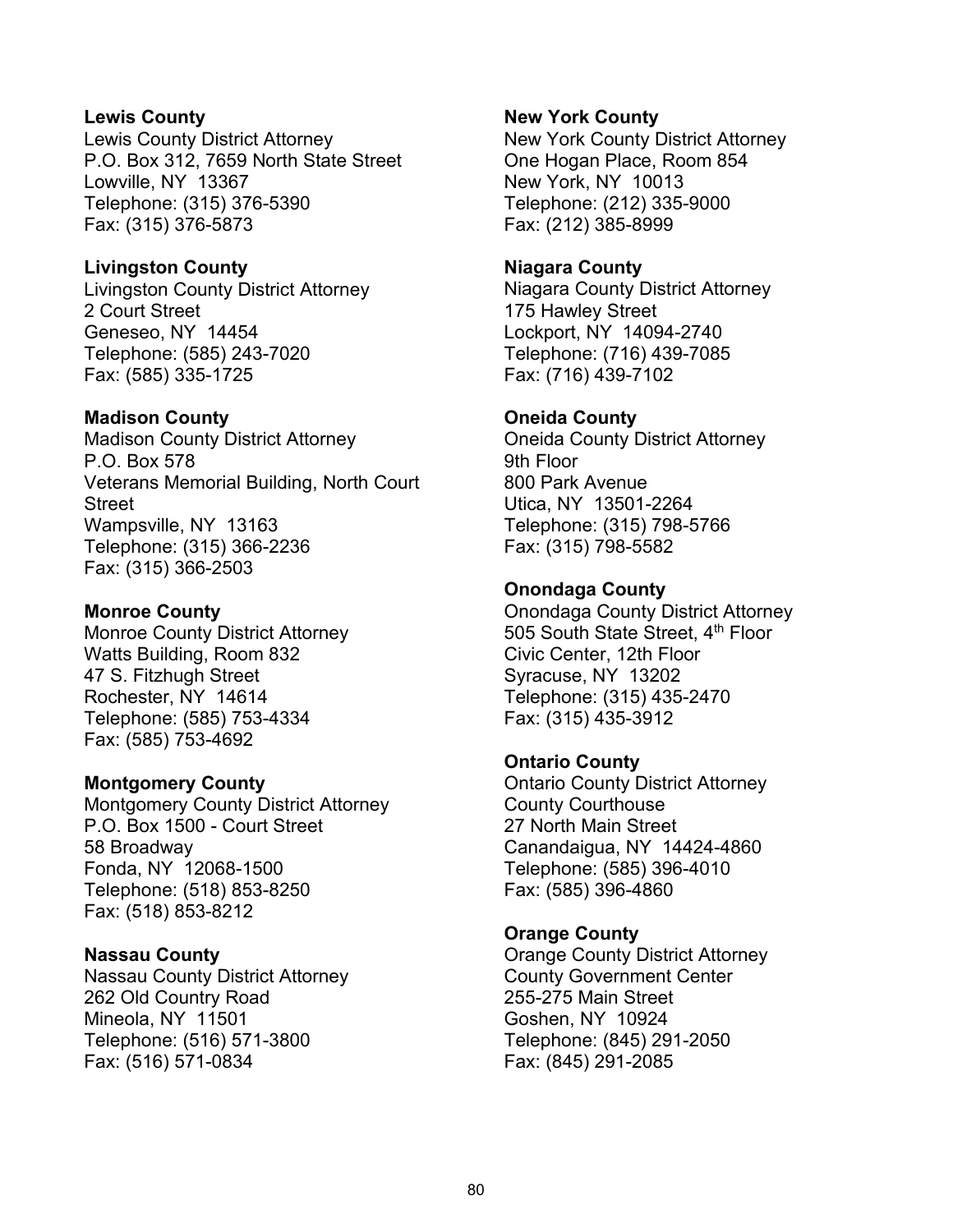## **Orleans County**

Orleans County District Attorney 13925 State Route 31, Suite 300 Albion, NY 14411-9385 Telephone: (585) 590-4127 Fax: (585) 590-4129

## **Oswego County**

Oswego County District Attorney 39 Churchill Road, Public Safety Center Oswego, NY 13126 Telephone: (315) 349-3200 Fax: (315) 349-3212

## **Otsego County**

Otsego County District Attorney 197 Main Street Cooperstown, NY 13326 Telephone: (607) 547-4249 Fax: (607) 547-4373

## **Putnam County**

Putnam County District Attorney 40 Gleneida Avenue Carmel, NY 10512 Telephone: (845) 808-1050 Fax: (845) 808-1909

## **Queens County**

Queens County District Attorney 125-01 Queens Boulevard Kew Gardens, NY 11415 Telephone: (718) 286-6300 Fax: (718) 286-6350

## **Rensselaer County**

Rensselaer County District Attorney Congress & 2nd Street, 3rd Floor Troy, NY 12180 Telephone: (518) 270-4040 Fax: (518) 270-4025

## **Richmond County**

Richmond County District Attorney 130 Stuyvesant Place, 9th Floor – Room 919 Staten Island, NY 10301 Telephone: (718) 556-7050 Fax: (718) 556-7054

## **Rockland County**

Rockland County District Attorney 1 South Main Street, 5th Floor New City, NY 10956-3556 Telephone: (845) 638-5013 Fax: (845) 638-5057

## **Saint Lawrence County**

Saint Lawrence County District Attorney Courthouse Building 48 Court Street Canton, NY 13617-1194 Telephone: (315) 379-2225 Fax: (315) 379-2301

## **Saratoga County**

Saratoga County District Attorney Municipal Center 25 West High Street Ballston Spa, NY 12020 Telephone: (518) 885-2263 Fax: (518) 884-8627

## **Schenectady County**

Schenectady County District Attorney 612 State Street Schenectady, NY 12305 Telephone: (518) 388-4364 Fax: (518) 388-4569

## **Schoharie County**

Schoharie County District Attorney P.O. Box 888, Public Safety Building Schoharie, NY 12157 Telephone: (518) 295-8257 Fax: (518) 295-8266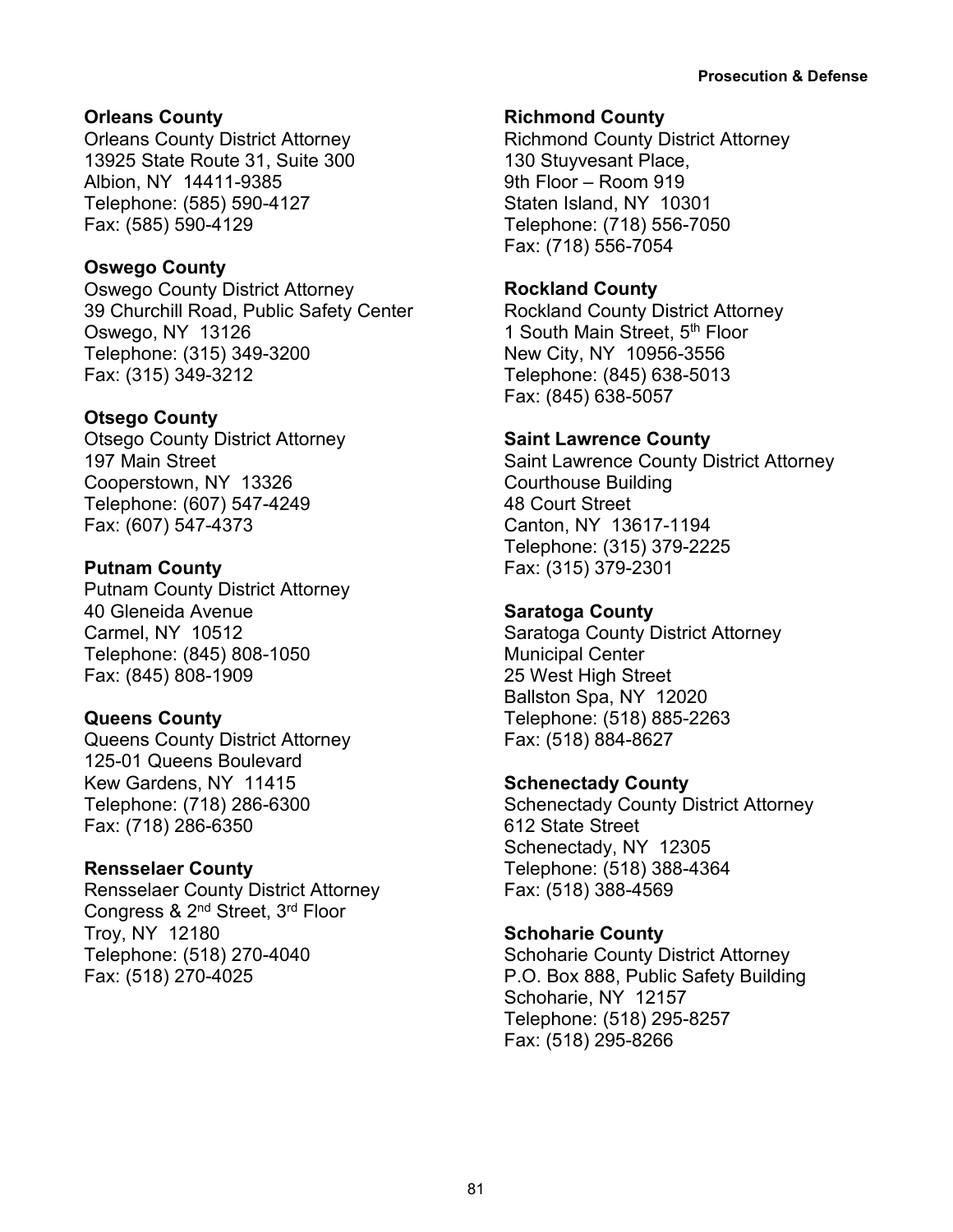#### **Schuyler County**

Schuyler County District Attorney 105 9th Street - Unit 26 Watkins Glen, NY 14891 Telephone: (607) 535-8383 Fax: (607) 535-8385

#### **Seneca County**

Seneca County District Attorney 48 West Williams Street Waterloo, NY 13165 Telephone: (315) 539-1300 Fax: (315) 539-0531

#### **Steuben County**

Steuben County District Attorney 3 East Pulteney Square Bath, NY 14810-1576 Telephone: (607) 664-2270 Fax: (607) 664-2159

#### **Suffolk County**

Suffolk County District Attorney North County Complex Veterans Memorial Highway Hauppauge, NY 11788 Telephone: (631) 853-4169 Fax: (631) 853-5820

## **Sullivan County**

Sullivan County District Attorney Sullivan County Courthouse 414 Broadway Monticello, NY 12701 Telephone: (845) 794-3344 Fax: (845) 794-3646

## **Tioga County**

Tioga County District Attorney 20 Court Street P.O. Box 300 Owego, NY 13827 Telephone: (607) 687-8650 Fax: (607) 687-1614

#### **Tompkins County**

Tompkins County District Attorney Tompkins County Courthouse 320 North Tioga Street Ithaca, NY 14850-0326 Telephone: (607) 274-5461 Fax: (607) 274-5429

#### **Ulster County**

Ulster County District Attorney 275 Wall Street, Ulster County Courthouse Kingston, NY 12401 Telephone: (845) 340-3280 Fax: (845) 340-3185

#### **Warren County**

Warren County District Attorney 1340 State Route 9 Lake George, NY 12845-9803 Telephone: (518) 761-6405 Fax: (518) 761-6254

#### **Washington County**

Washington County District Attorney County Courthouse Building 383 Upper Broadway Fort Edward, NY 12828 Telephone: (518) 746-2525 Fax: (518) 746-2568

## **Wayne County**

Wayne County District Attorney County Courthouse 202 Hall of Justice 54 Broad Street Lyons, NY 14489 Telephone: (315) 946-5905 Fax: (315) 946-5911

#### **Westchester County**

Westchester County District Attorney Richard J. Daronco Courthouse 111 Dr. Martin Luther King, Jr. Boulevard White Plains, NY 10601-2507 Telephone: (914) 995-4200 Fax: (914) 995-3363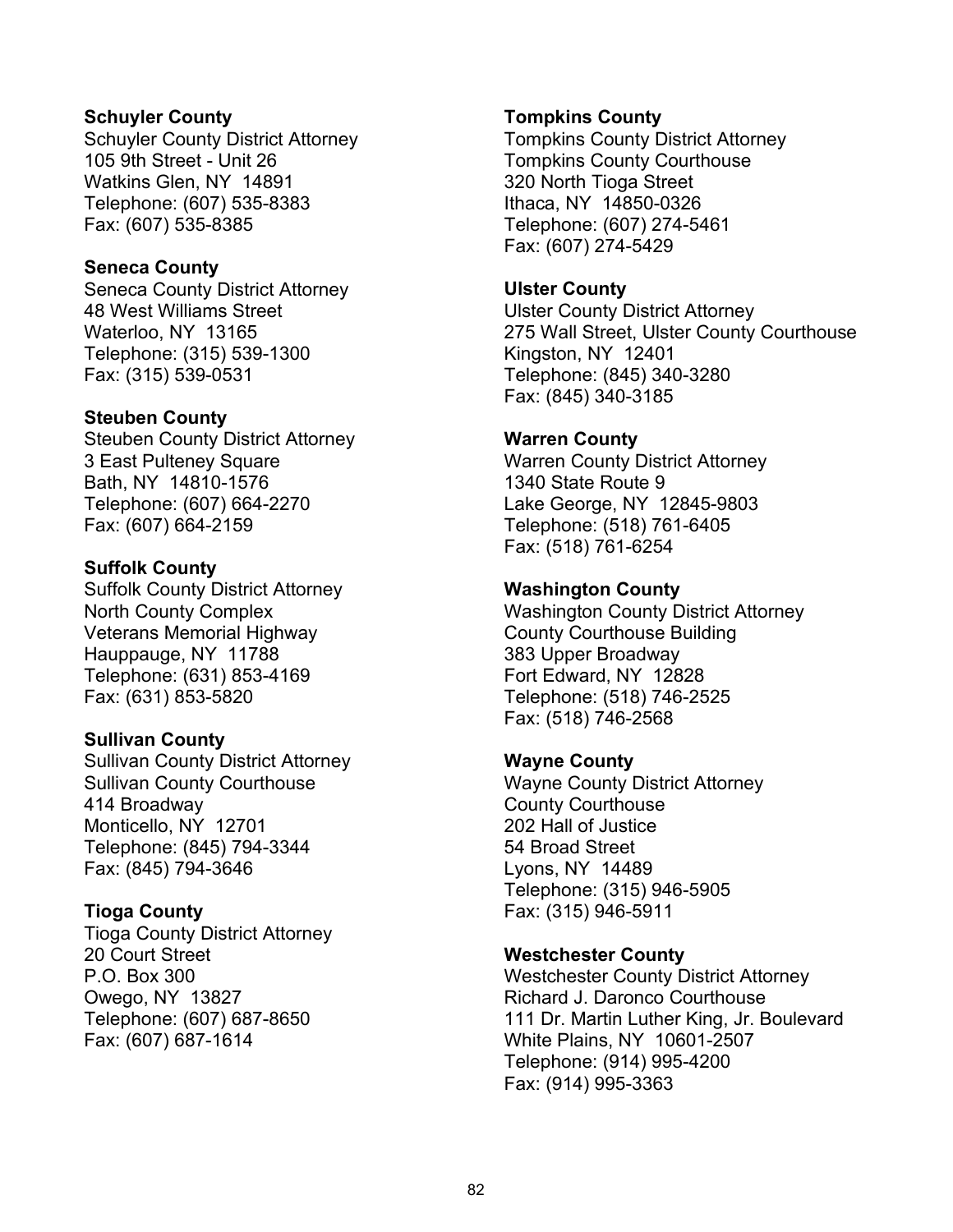## **Wyoming County**

Wyoming County District Attorney Wyoming County Courthouse 147 North Main Street Warsaw, NY 14569 Telephone: (585) 786-8822 Fax: (585) 786-8842

## **Yates County**

Yates County District Attorney 415 Liberty Street Penn Yan, NY 14527 Telephone: (315) 536-5550 Fax: (315) 536-5556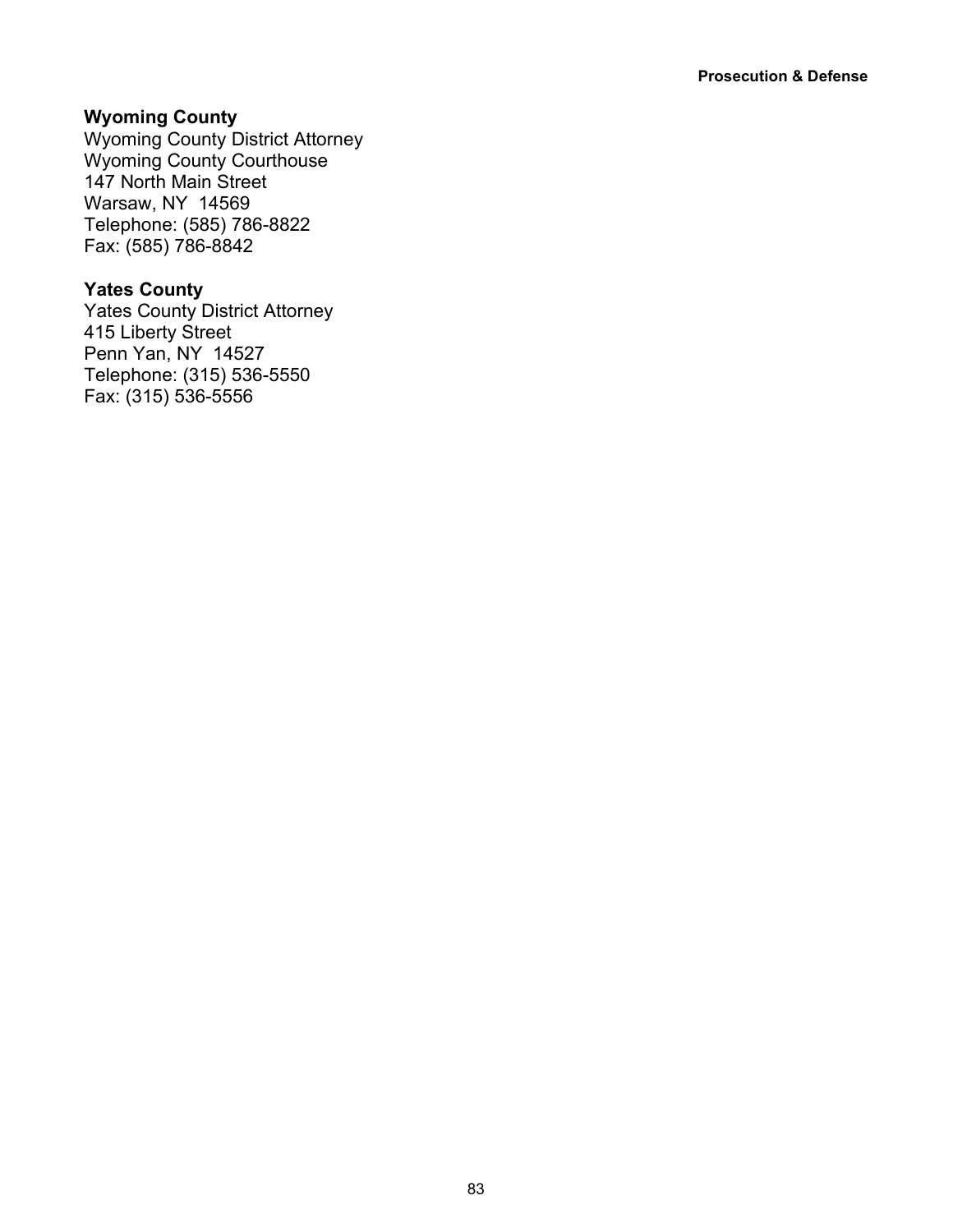## **Public Defense Services**

## **Legal Aid Society of Mid-NY, Inc.**

255 Genesee Street 2nd Floor Utica, NY 13501 Telephone: (315) 732-2131 Fax: (315) 732-3202

#### **Genesee County Legal Assistance Corporation**

15 Richmond Street P.O. 207 Batavia, NY 14021 Telephone: (585) 343-1025

## **Legal Aid Society**

Criminal Defense Division 199 Water Street New York, NY 10038 Telephone: (212) 577-3300 Fax: (212) 809-2942

#### **New York State Capital Defender Office**

Rector Street, Suite 1311 New York, NY 10006 Telephone: (212) 608-3352 Fax: (212) 608-4558

## **New York State Capital Defender Office**

2 Rector Street New York, NY 10006 Telephone: (212) 608-3352 Fax: (212) 608-4558

## **Albany County Division of Alternate Public Defender**

112 State Street Suite 1220 Albany, NY 12207 Telephone: (518) 447-5532 Fax: (518) 447-7416

#### **Albany County Public Defender**

60 South Pearl Street 4th Floor Albany, NY 12207 Telephone: (518) 447-7150 Fax: (518) 447-5533

## **Allegany County Assigned Counsel Plan**

A & A Plaza 164 N. Main Street Wellsville, NY 14895 Telephone: (585) 593-3341 Fax: (585) 593-3782

#### **Allegany County Public Defender's Office**

118 North Main Street Wellsville, NY 14895-0511 Telephone: (585) 593-7111 Fax: (585) 593-3267

#### **Broome County Public Defender**

229-231 State Street, 5th Floor Binghamton, NY 13901 Telephone: (607) 778-2403 Fax: (607) 778-2432

#### **Cattaraugus County Assigned Counsel Plan**

4 South Main Street Franklinville, NY 14737 Telephone: (716) 676-5524 Fax: (716) 676-3541

#### **Cattaraugus County Public Defender**

175 North Union Street Olean, NY 14760 Telephone: (716) 373-0004 Fax: (716) 373-3462

#### **Cayuga County Assigned Counsel for the Indigent Program**

Cayuga County Courthouse 152 Genesee Street Auburn, NY 13021 Telephone: (315) 253-1402 Fax: (315) 253-1544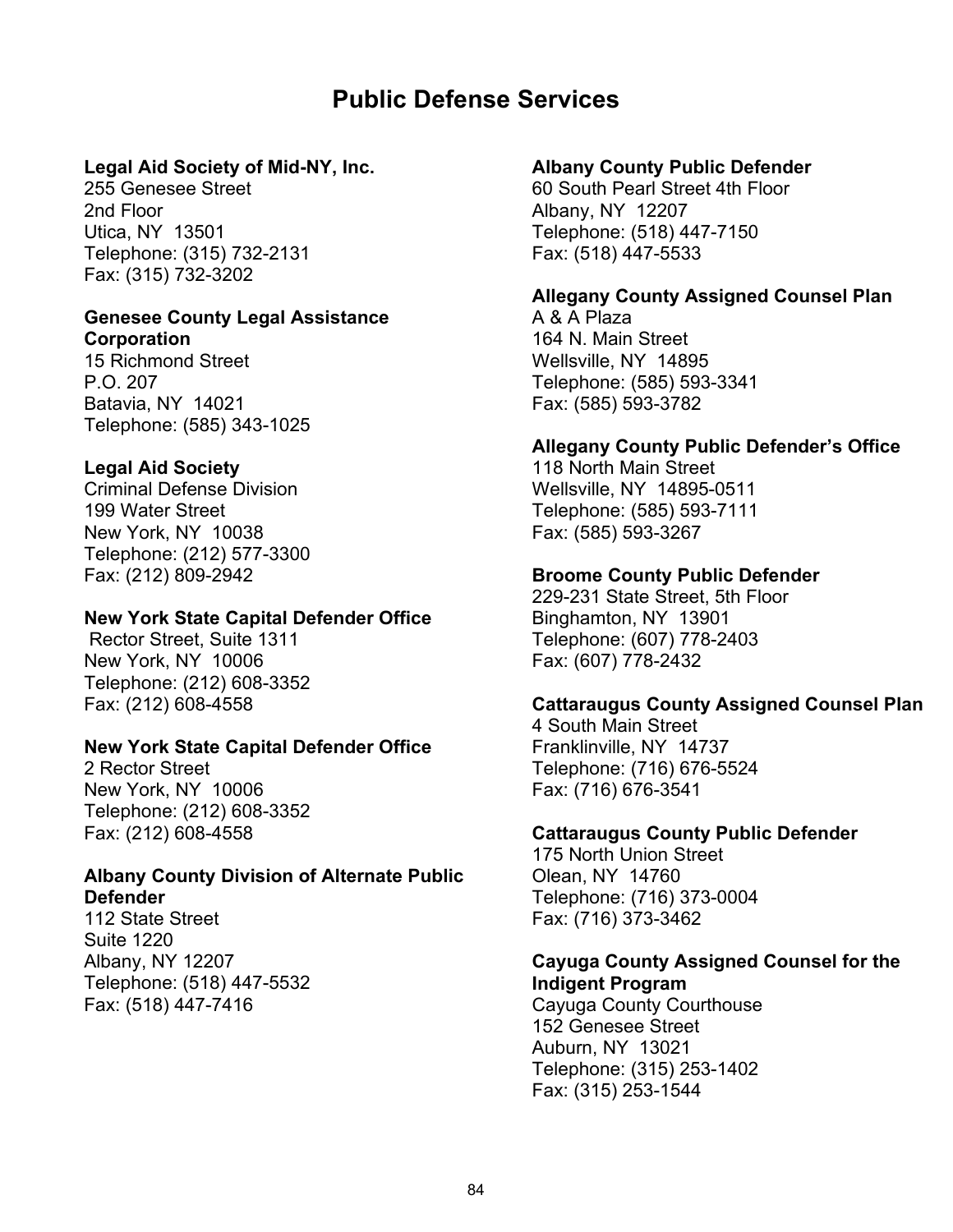## **Chautauqua County Public Defender**

Hall R. Clothier Building 7 No. Erie St., 1st Fl, Room 106 Mayville, NY 14757-1027 Telephone: (716) 753-4376 Fax: (716) 753-4751

## **Chemung County Public Defender**

210 Lake Street P.O. Box 588 Elmira, NY 14902-0588 Telephone: (607) 737-2969 Fax: (607) 737-2853

#### **Chemung County Public Advocate**

219 Madison Avenue Elmira, NY 14901 Telephone: (607) 737-5577 Fax: (607) 737-2955

## **Chenango County Public Defender**

5 Court Street Norwich, NY 13815 Telephone: (607) 337-1870 Fax: (607) 336-1489

## **Clinton County Assigned Counsel Program**

178 Broad Street Plattsburgh, NY 12901 Telephone: (518) 561-9251 Fax: (518) 561-9254

## **Columbia County Public Defender**

610 State Street Hudson, NY 12534 Telephone: (518) 828-3410 Fax: (518) 828-4076

## **Columbia County Conflict Public Defender**

75 Spook Rock Road Hudson, NY 12534 Telephone: (518) 965-3563

#### **Cortland County Public Defender**

60 Central Avenue Cortland, NY 13045-5590 Telephone: (607) 753-5046 Fax: (607) 753-0781

#### **Delaware County Assigned Counsel Plan**

P.O. Box 204 Harpers Field, NY 13786 Telephone: (607) 652-9790 Fax: (607) 746-7173

#### **Dutchess County Public Defender**

22 Market Street, 4th Floor Poughkeepsie, NY 12601 Telephone: (800) 660-8818 Fax: (845) 486-2266

#### **Erie County Bar Association Aid to Indigent Prisoners Society, Inc.**

107 Delaware Avenue, Suite 670 Buffalo, NY 14202-9990 Telephone: (716) 856-8804 Fax: (716) 856-0424

#### **Erie County Legal Aid Bureau of Buffalo, Inc.**

237 Main Street Suite 1602 Buffalo, NY 14203 Telephone: (716) 853-9555 Fax: (716) 853-3219

## **The Legal Aid Bureau of Buffalo, Inc.**

Public Defender Office Buffalo City Court 50 Delaware Avenue Buffalo, NY 14202 Telephone: (716) 855-1553 x43 Fax: (716) 856-3951

#### **Essex County Public Defender**

7551 Court Street P.O. Box 217 Elizabethtown, NY 12932 Telephone: (518) 873-3880 Fax: (518) 873-3888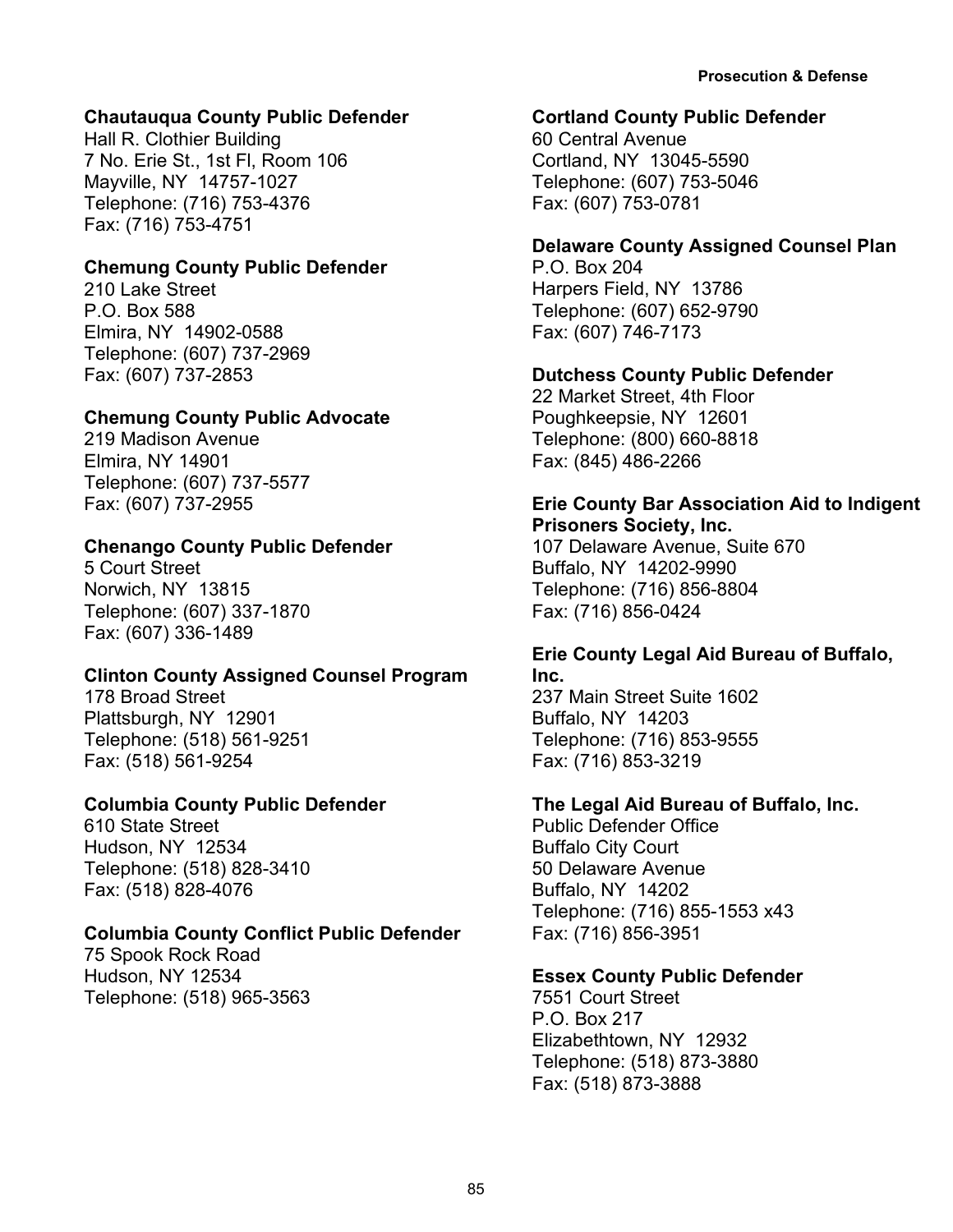## **Franklin County Public Defender**

(Family Law) 355 West Main Street Malone, NY 12953 Telephone: (518) 481-1706 Fax: (518) 483-4690

#### **Franklin County Public Defender**

(Southern Franklin County) 50 Kiwassa Road Saranac Lake, NY 12983 Telephone: (518) 891-7003 Fax: (518) 891-6943

#### **Franklin County Public Defender**

(Northern Franklin County) 355 West Main Street Malone, NY 12953 Telephone: (518) 481-1624 Fax: (518) 483-4690

#### **Fulton County Public Defender**

The Johnstown Professional Office Complex 55 East Main Street, Suite 20 Johnstown, NY 12095 Telephone: (518) 736-5820 Fax: (518) 762-0122

#### **Genesee County Public Defender**

County Building One West Main Street Batavia, NY 14020-3199 Telephone: (585) 344-2550 x2280 Fax: (585) 344-8553

#### **Genesee County Legal Assistance Corp.**

81 Main Street Batavia, NY 14021 Telephone: (585) 343-0811 Fax: (585) 343-0880

#### **Greene County Public Defender**

Greene County Court House 411 Main Street P.O. Box 413 Catskill, NY 12414 Telephone: (518) 719-3220 Fax: (518) 719-3785

#### **Hamilton County Public Defender**

P.O. Box 205 Lake Pleasant, NY 12108 Telephone: (518) 548-6651 Fax: (518) 548-7608

#### **Herkimer County Assigned Counsel Program**

207 North Washington Street Herkimer, NY 13350 Telephone: (315) 866-0006 Fax: (315) 866-0689

#### **Jefferson County Assigned Counsel Plan**

255 State Street Carthage, NY 13619 Telephone: (315) 493-0311 Fax: (315) 493-1097

#### **Jefferson County Public Defender**

175 Arsenal Street, 4th Floor Watertown, NY 13601 Telephone: (315) 785-3152 Fax: (315) 785-5060

#### **Lewis County Public Defenders**

5423 Shady Avenue Lowville, NY 13367 Telephone: (315) 376-6565 Fax: (315) 376-8418

#### **Lewis County Conflict Defenders**

McClusky Law Firm 8 Main Street PO Box 97 Adams, NY 13605 Telephone: (315) 232-4551 Fax: (315) 332-2562

#### **Livingston County Public Defender**

Livingston County Government Center 6 Court Street, Room 109 Geneseo, NY 14454-1043 Telephone: (585) 243-7028 Fax: (585) 243-7193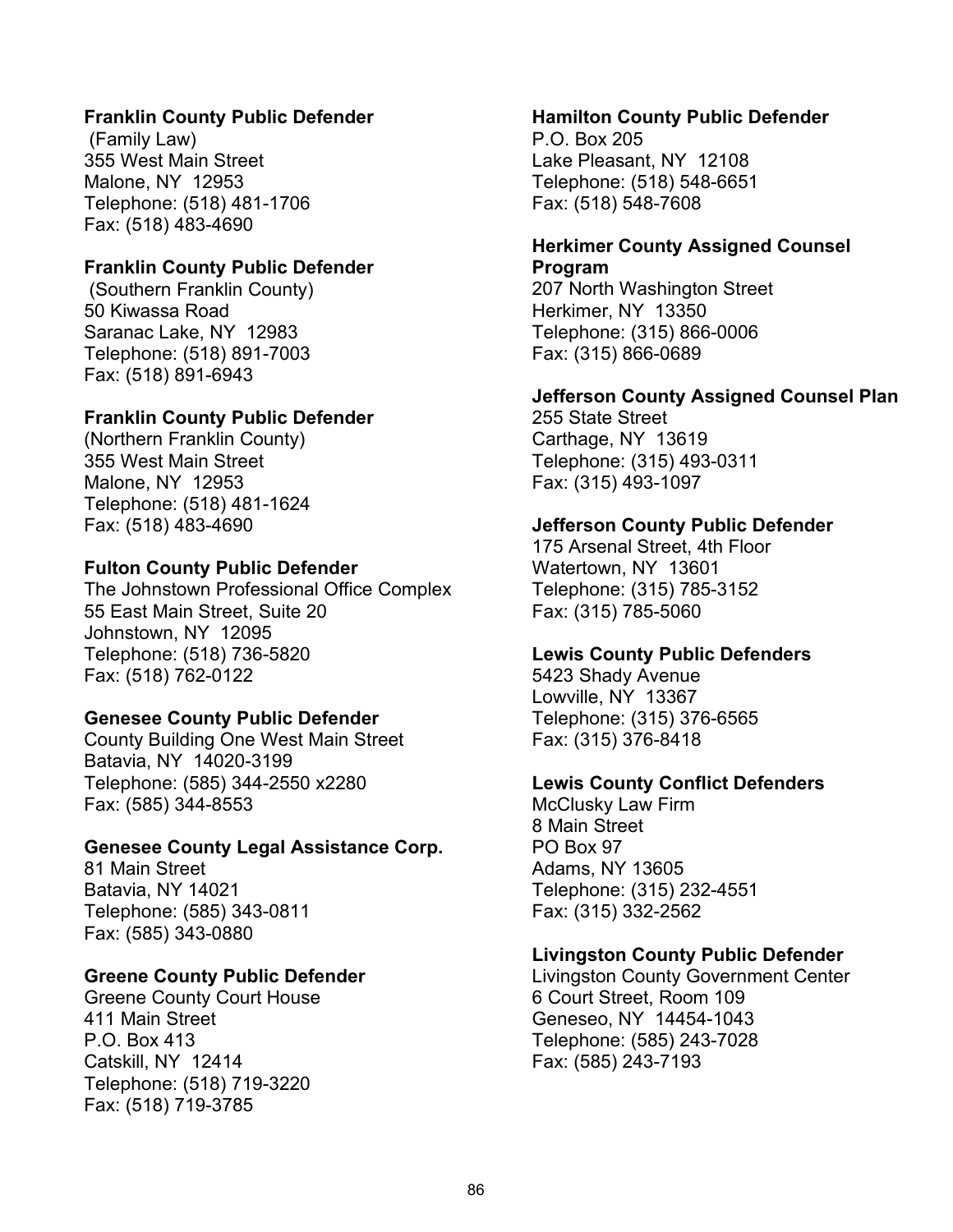## **Madison County Assigned Counsel Plan**

North Court Street P.O. Box 635 Wampsville, NY 13163-0635 Telephone: (315) 366-2203 Fax: (315) 366-2502

## **Madison County Public Defender's Office**

Madison County Courthouse P.O. Box 576 Wampsville, NY 13163 Telephone: (315) 366-2585 Fax: (315) 366-2583

## **Monroe County Public Defender**

Executive Office Building 10 North Fitzhugh Street Rochester, NY 14614 Telephone: (585) 753-4210 Fax: (585) 753-4234

## **Monroe County Conflict Defender Office**

80 West Main Street Suite 300 Rochester, NY 14614 Telephone: (585) 428-4959 Fax: (585) 428-3077

## **Montgomery County Public Defender**

County Annex Building Park Street P.O.Box 1500 Fonda, NY 12068 Telephone: (518) 853-8305 Fax: (518) 853-8308

#### **Nassau County Assigned Counsel Defender Plan**

1 CastWest Street Mineola, NY 11501 Telephone: (516) 747-8448 Fax: (516) 873-8032

## **Nassau County Legal Aid Society**

One Helen Keller Way Hempstead, NY 11550 Telephone: (516) 560-6400 Fax: (516) 565- 3694

## **Appellate Advocates**

2 Rector Street, 10th Floor New York, NY 10006 Telephone: (212) 693-0085 Fax: (212) 693-0878

## **Assigned Counsel Plan**

253 Broadway, Room 200 New York, NY 10007 Telephone: (212) 676-0061 Fax: (212) 676-0089

## **Assigned Counsel Plan**

First Judicial Department (Bronx and New York Counties) 253 Broadway, Room 200 New York, NY 10007 Telephone: (212) 676-0055 Fax: (212) 676-0089

## **Assigned Counsel Plan**

Second & Eleventh Judicial Districts (Kings, Queens, and Richmond Counties) 253 Broadway, Room 200 New York, NY 10007 Telephone: (212) 676-0066 Fax: (212) 676-0089

## **Bronx Defenders**

860 Courtlandt Avenue Bronx, NY 10451 Telephone: (718) 838-7878 Fax: (718) 665-0100

## **Brooklyn Defender Services**

177 Livingston Street, 5th Floor Brooklyn, NY 11201 Telephone: (718) 254-0700 Fax: (718) 254-0897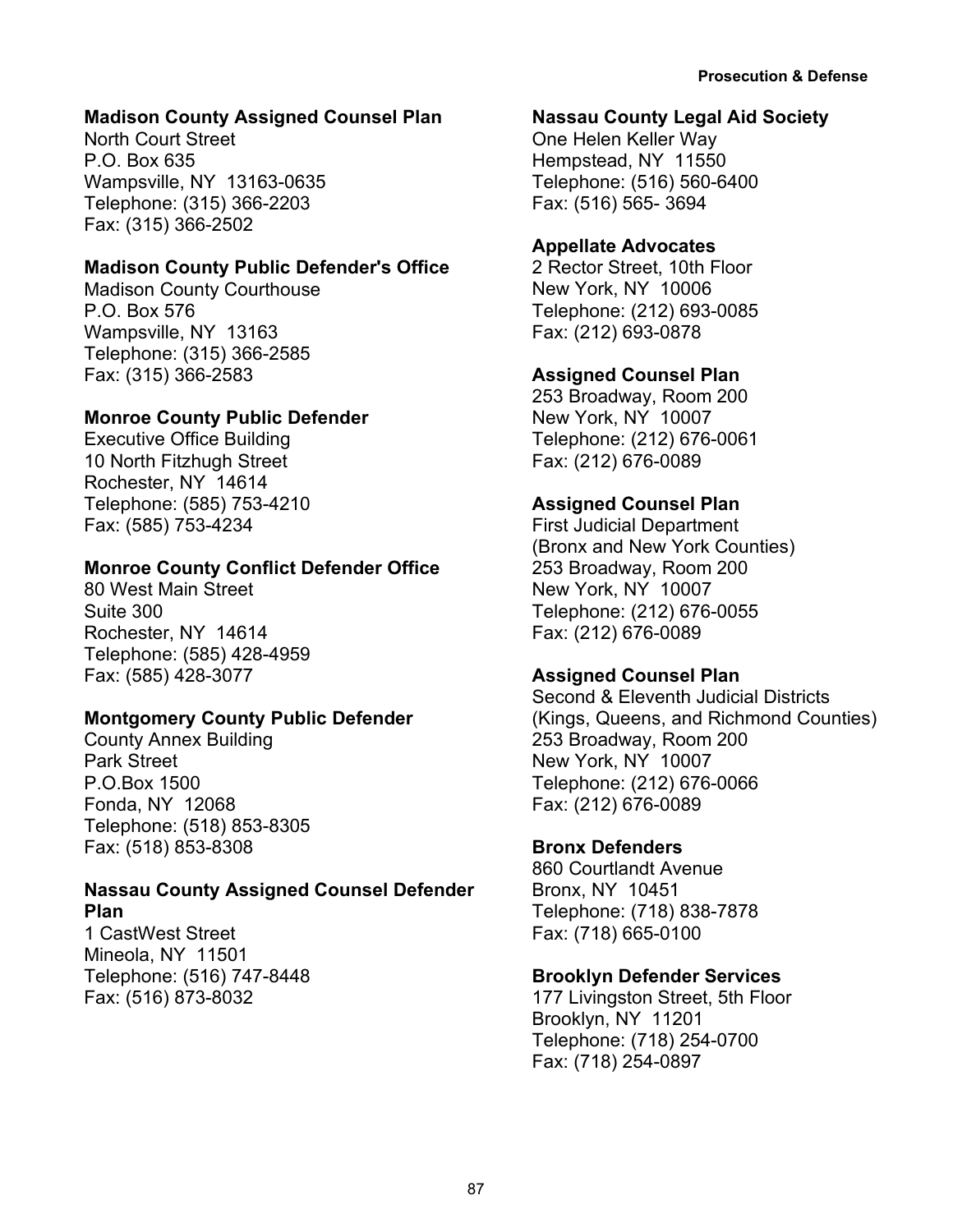## **Center for Appellate Litigation**

74 Trinity Place, 11th Floor New York, NY 10006 Telephone: (212) 577-2523 Fax: (212) 577-2535

#### **Legal Aid Society (Headquarters)**

199 Water Street New York, NY 10038 Telephone: (212) 577-3300 Fax: (212) 809-1574

#### **Legal Aid Society**

Criminal Appeals Bureau 199 Water Street New York, NY 10038 Telephone: (212) 577-3300 Fax: (212) 577-3523

## **Legal Aid Society (Bronx County)**

Criminal Defense Division 1020 Grand Concourse Bronx, NY 10451 Telephone: (718) 579-3000 Fax: (718) 588-2611

## **Legal Aid Society (Kings County)**

Criminal Defense Division 111 Livingston Street Brooklyn, NY 11201 Telephone: (718) 237-2000 Fax: (718) 237-8737

## **Legal Aid Society (New York County)**

Criminal Defense Division 49 Thomas Street New York, NY 10013 Telephone: (212) 298-5000 Fax: (212) 298-5252

## **Legal Aid Society (Queens County**)

Criminal Defense Division 120-46 Queens Boulevard Kew Gardens, NY 11415 Telephone: (718) 286-2000 Fax: (718) 286-2486

#### **Legal Aid Society (New York County)**

Criminal Defense Division 199 Water Street New York, NY 10038 Telephone: (212) 577-3300 Fax: (212) 809-2942

## **Legal Aid Society (New York County)**

Criminal Defense Division 199 Water Street New York, NY 10038 Telephone: (212) 577-3300 Fax: (212) 809-2942

#### **Legal Aid Society (Special Litigation Unit)**

199 Water Street New York, NY 10038 Telephone: (212) 577-3300 Fax: (212) 509-8481

#### **Neighborhood Defender Service**

317 Lenox Avenue, 10th Floor New York, NY 10027 Telephone: (212) 876-5500 Fax: (212) 876-5586

#### **New York County Defender Services**

225 Broadway, Suite 1100 New York, NY 10007 Telephone: (212) 803-5100 Fax: (212) 571-6035

#### **Office of the Appellate Defender**

11 Park Place, Suite 1601 New York, NY 10007 Telephone: (212) 402-4100 Fax: (212) 402-4199

#### **Queens Law Association P.C.**

118-21 Queens Boulevard Forest Hills, NY 11375 Telephone: (718) 261-3047 Fax: (718) 261-0798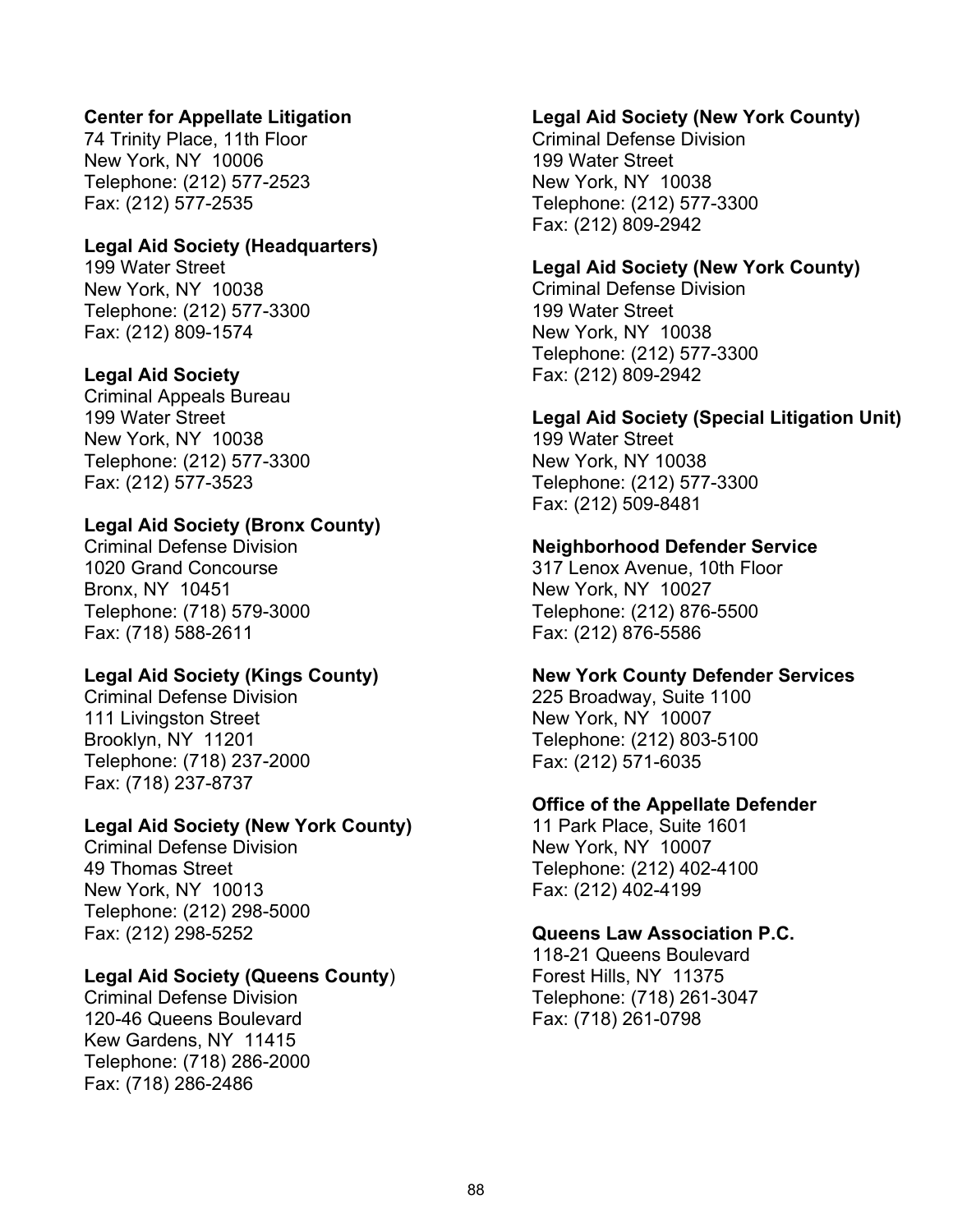## **Staten Island Legal Defense Services**

60 Bay Street, Suite 802 Staten Island, NY 10301 Telephone: (718) 354-3200 Fax: (718) 354-3210

## **Niagara County Public Defender**

175 Hawley Street, Court House Lockport, NY 14094-2740 Telephone: (716) 439-7071 Fax: (716) 439-7076

## **Niagara County Assigned Counsel Plan**

175 Hawley Street Lockport, NY 14094 Telephone: (716) 439-7310 Fax: (716) 439-7320

#### **Oneida County Public Defender – Criminal Division**

250 Boehlert Center at Union Station 321 Main Street Utica, NY 13501 Telephone: (315) 798-5870 Fax: (315) 798-6419

## **Oneida County Public Defender – Civil Division**

235 Elizabeth Street Second Floor Utica, NY 13501 Telephone: (315) 266-6100 Fax: (315) 266-6105

#### **Oneida County Supplemental Assigned Counsel Program**

800 Park Avenue Utica, NY 13501 Telephone: (315) 798-5742 Fax: (315) 798-6425

## **Onondaga County - Frank H. Hiscock Legal Aid Society**

351 South Warren Street Syracuse, NY 13202-2057 Telephone: (315) 422-8191 Fax: (315) 472-2819

## **Onondaga County Bar Association**

**Assigned Counsel Program, Inc.** 109 South Warren Street State Tower Building, Suite 6 Syracuse, NY 13202 Telephone: (315) 476-2921 Fax: (315) 476-0576

## **Ontario County Assigned Counsel Plan**

66 North Main Street Canandaigua, NY 14424 Telephone: (585) 396-2040 Fax: (585) 396-9409

## **Orange County Legal Aid Society**

Two Court Lane P.O. Box 328 Goshen, NY 10924 Telephone: (845) 291-2454 Fax: (845) 294-2638

## **Orange County Assigned Counsel Plan**

15 Matthews Street, Suite 102 Goshen, NY 10924 Telephone: (845) 294-7990 Fax: (845) 294-9233

## **Orleans County Public Defender**

Courthouse Square Albion, NY 14411 Telephone: (585) 589-7335 Fax: (585) 589-2592

## **Oswego County Assigned Counsel Plan**

46 East Bridge Street Oswego, NY 13126 Telephone: (315) 349-8296 Fax: (315) 349-8298

## **Otsego County Public Defender**

48 Dietz Street, Suite E Oneonta, NY 13820 Telephone: (607) 432-7410 Fax: (607) 433-2168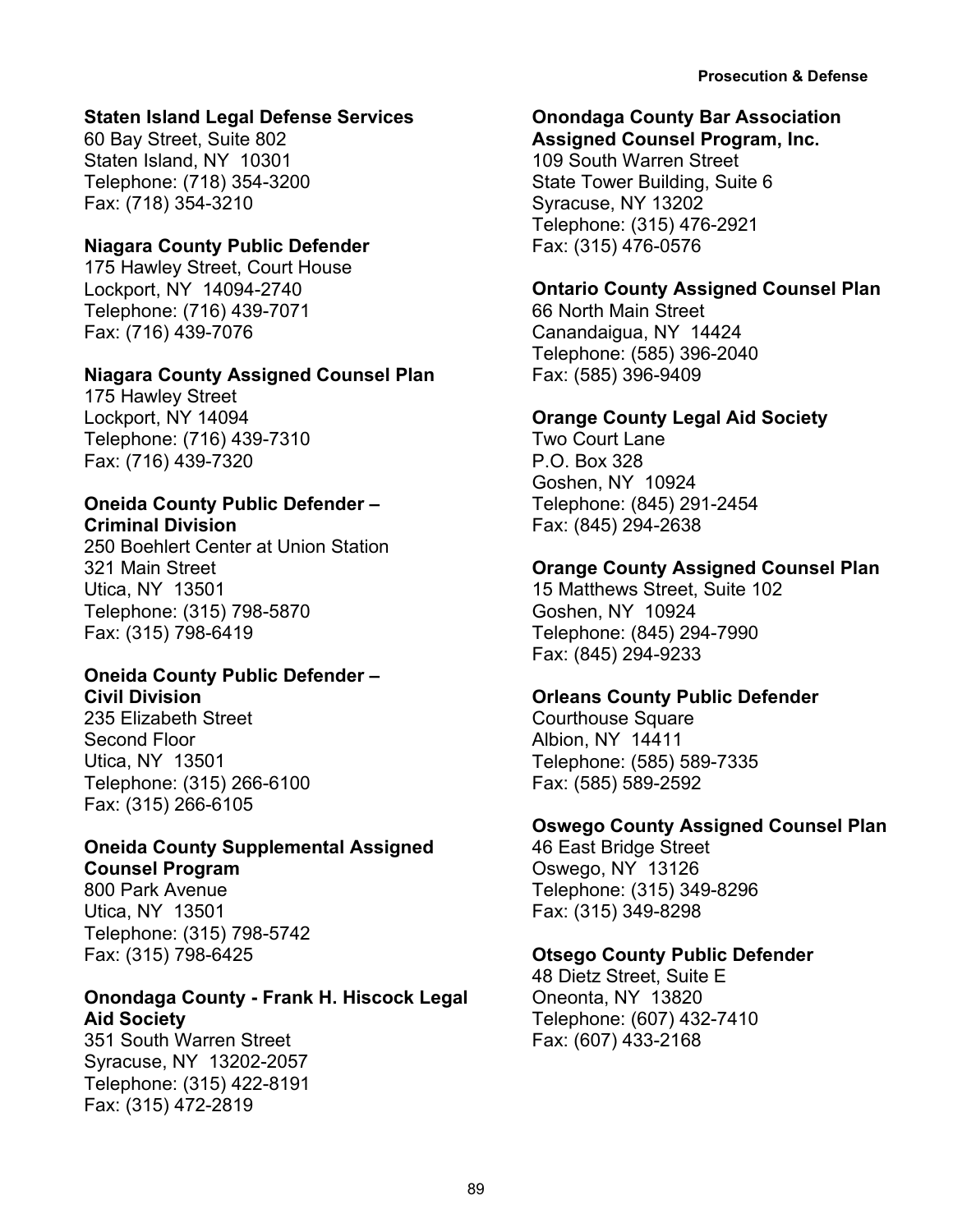#### **Putnam County Legal Aid Society, Inc.**

19 Fair Street Carmel, NY 10512 Telephone: (845) 225-8466 Fax: (845) 225-0517

#### **Rensselaer County Public Defender**

Rensselaer County Courthouse Troy, NY 12180 Telephone: (518) 270-4030 Fax: (518) 270-4033

#### **Rensselaer County Conflict Defender**

61 State Street Troy, NY 12180 Telephone: (518) 270-2802 Fax: (518) 270-2686

#### **Rensselaer County Assigned Counsel Plan**

Rensselaer County Office Building Troy, NY 12180 Telephone: (518) 270-2950 Fax: (518) 270-2961

## **Rockland County Public Defender**

11 New Hempstead Road New City, NY 10956 Telephone: (845) 638-5660 Fax: (845) 638-5667

## **Rockland County Assigned Counsel Plan**

120 North Main Street New City, NY 10956 Telephone: (845) 639-7711 Fax: (845) 639-7719

## **Saint Lawrence County Assigned Counsel Plan**

76 Market Street Potsdam, NY 13676 Telephone: (315) 265-2747 Fax: (315) 265-2749

#### **Saint Lawrence County Public Defender**

48 Court Street Canton, NY 13617 Telephone: (315) 379-2393 Fax: (315) 386-8241

#### **Saint Lawrence County Conflict Defender**

48 Court Street Canton, NY 13617 Telephone: (315) 379-2282 Fax: (315) 379-2300

#### **Saratoga County Public Defender**

40 McMaster Street Ballston Spa, NY 12020 Telephone: (518) 884-4795 Fax: (518) 884-4789

#### **Schenectady County Public Defender**

519 State Street Schenectady, NY 12305-2111 Telephone: (518) 386-2266 Fax: (518) 386-2814

#### **Schenectady County Conflict Defender**

620 State Street, 4<sup>th</sup> Floor Schenectady, NY 12305 Telephone: (518) 388-4782 Fax: (518) 388-4796

#### **Schenectady County Assigned Counsel Plan**

620 State Street Schenectady, NY 12307 Telephone: (518) 388-4276 Fax: (518) 388-4493

## **Schoharie County Assigned Counsel Plan**

319 Main Street P.O. Box 490 Schoharie, NY 12157-0490 Telephone: (518) 295-7515 Fax: (518) 295-7519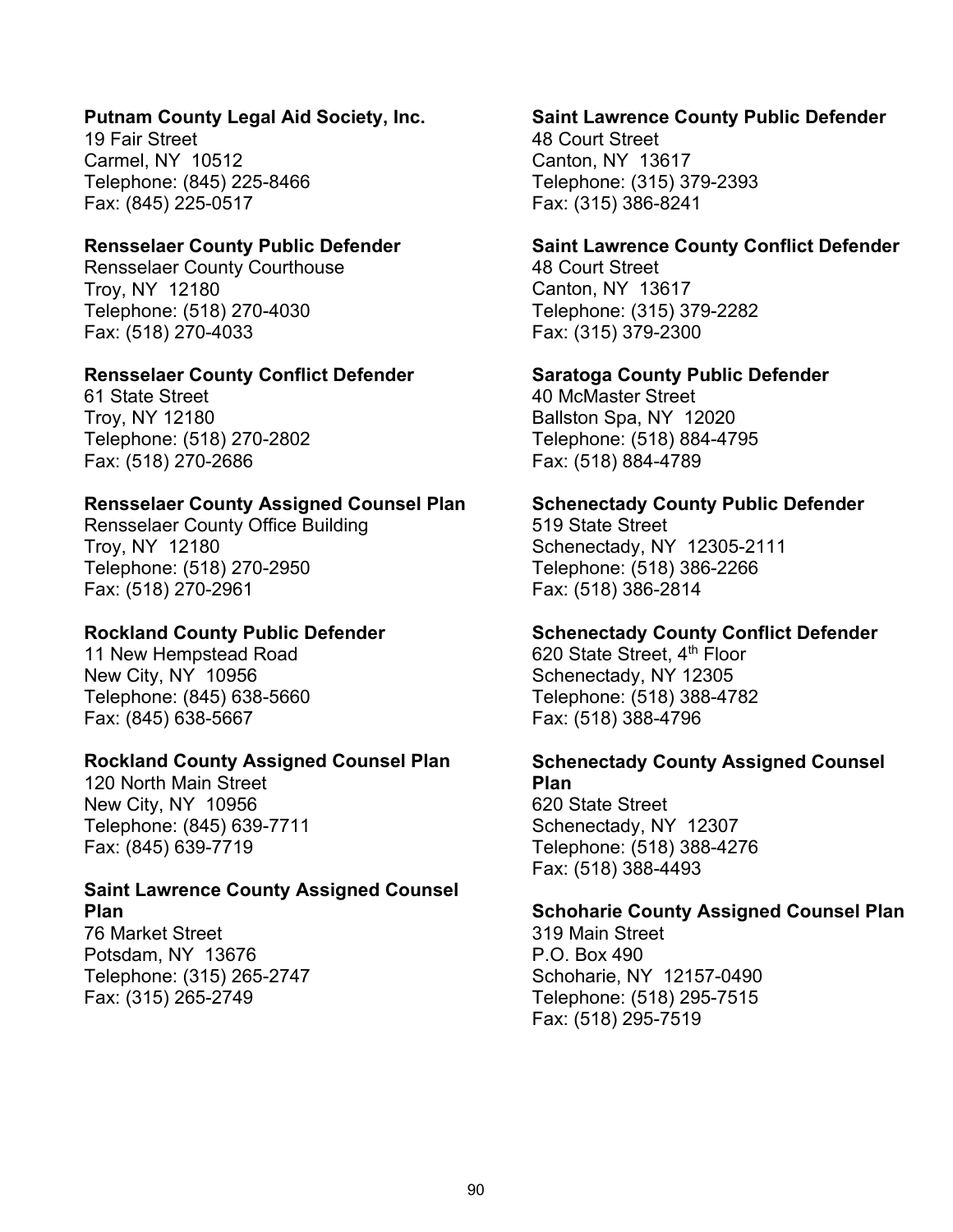## **Schuyler County Public Defender**

105 Ninth Street, Unit 7 Watkins Glen, NY 14891 Telephone: (607) 535-3400 Fax: (607) 535-4218

## **Seneca County Public Defender**

P.O. Box 702 Seneca Falls, NY 13148 Telephone: (315) 568-4975 Fax: (315) 568-2324

## **Steuben County Public Defender**

3 East Pulteney Square Bath, NY 14810 Telephone: (607) 776-9631 x2410 Fax: (607) 664-2496

## **Suffolk County Legal Aid Society**

Bay Shore, NY 11706 Telephone: (631) 854-0401 Fax: (631) 854-0770

## **Suffolk County Legal Aid Society**

5 Shore Lane, 1st Floor Bay Shore, NY 11706 Telephone: (631) 854-0401 Fax: (631) 854-0770

## **Suffolk County Assigned Counsel Defender Plan**

120 Fourth Avenue P.O. Box 5591 Bay Shore, NY 11706 Telephone: (631) 666-5766 Fax: (631) 666-8401

## **Sullivan County Legal Aid Panel, Inc.**

11 Bank Street Monticello, NY 12701 Telephone: (845) 794-4094 Fax: (845) 794-0119

## **Sullivan County Conflict Legal Aid Bureau**

Breezy Hill Road P.O. Box 157 Parksville, NY 12768 Telephone: (845) 292-0415 Fax: (845) 292-2601

## **Tioga County Public Defender**

447 Fulton Street Waverly, NY 14892 Telephone: (607) 565-2455 Fax: (607) 565-3782

## **Tioga County Assigned Counsel Plan**

56 Main Street Owego, NY 13827 Telephone: (607) 687-8253 Fax: (607) 687-7003

## **Tompkins County Assigned Counsel Program**

171 East State Street, Suite 227 Center Ithaca Box 149 Ithaca, NY 14850 Telephone: (607) 272-7487 Fax: (607) 272-7489

## **Tompkins County Assigned Counsel Program**

171 East State Street, Suite 227 Box 149 Ithaca, NY 14850 Telephone: (607) 272-7487 Fax: (607) 272-7489

## **Ulster County Assigned Counsel Plan**

244 Fair Street P.O. Box 149 Kingston, NY 12401 Telephone: (845) 340-3460 Fax: (845) 340-3430

## **Ulster County Public Defender**

18 Lucas Avenue Kingston, NY 12401 Telephone: (845) 340-3232 Fax: (845) 340-3744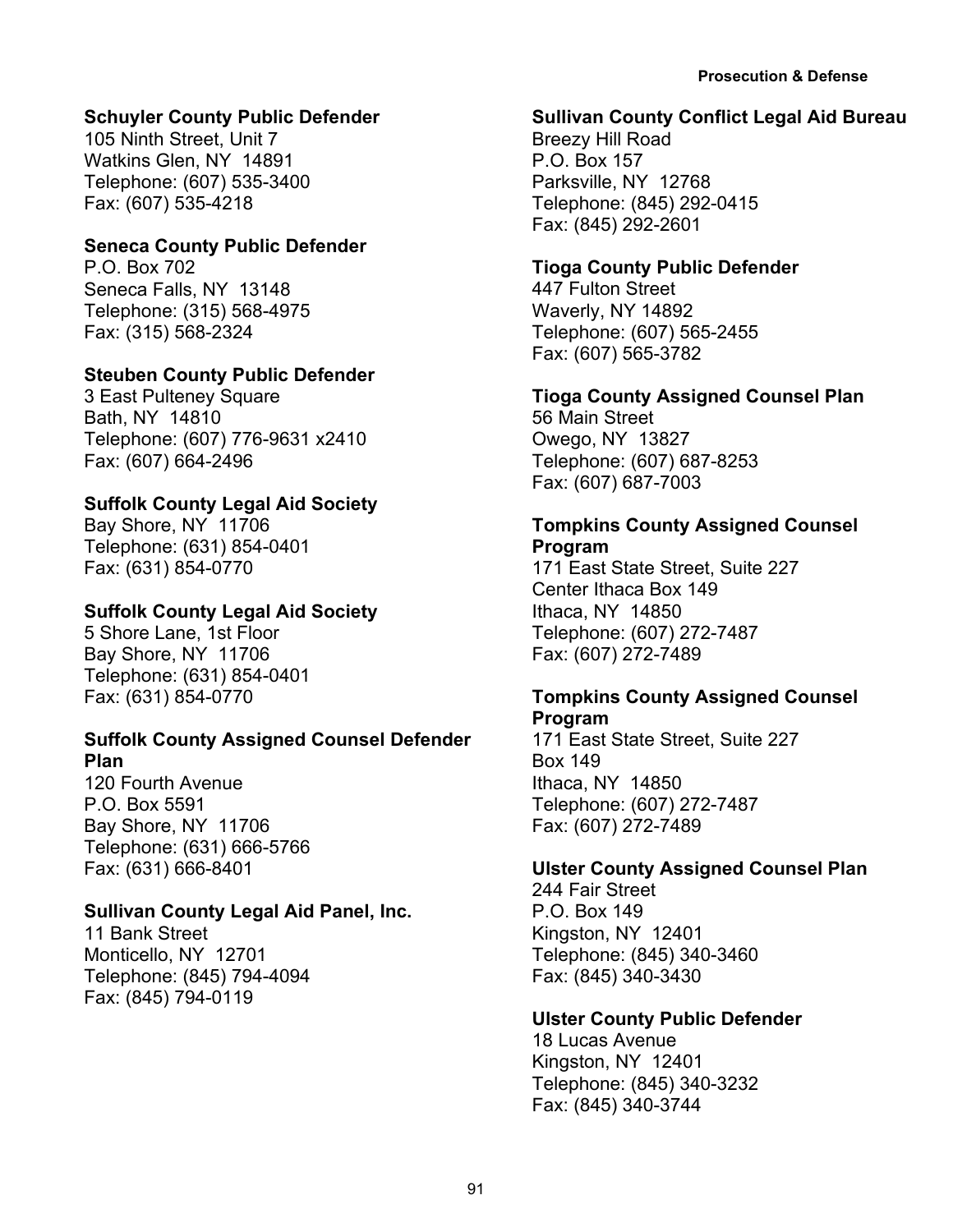#### **Warren County Public Defender**

1340 State Route 9 Lake George, NY 12845-6207 Telephone: (518) 761-6207 Fax: (518) 761-6208

#### **Warren County AC Plan**

1340 State Route 9 Lake George, NY 12845-6207 Telephone: (518) 761-6460 Fax: (518) 761-6443

#### **Washington County Public Defender**

P.O. Box 393 117 McIntyre Street Fort Edward, NY 12828 Telephone: (518) 747-2823 Fax: (518) 747-2824

#### **Wayne County Public Defender**

Wayne County Courthouse Building 26 Church Street 2nd Floor Lyons, NY 14489 Telephone: (315) 946-7472 Fax: (315) 946-7478

#### **Westchester County Legal Aid Society**

Assigned Counsel Division One North Broadway, 9th Floor White Plains, NY 10601 Telephone: (914) 286-3400 Fax: (914) 682-4112

#### W**yoming County Public Defender**

Attica Legal Aid Society 18 Linwood Avenue Warsaw, NY 14569 Telephone: (585) 591-1600 Fax: (585) 591-1602

#### **Wyoming County Assigned Counsel Plan**

11 Exchange Street P.O. Box 238 Attica, NY 14011 Telephone: (585) 591-1724 Fax: (585) 591-1722

#### **Yates County Public Defender**

159 South Main Street P.O. Box 457 Naples, NY 14512 Telephone: (585) 374-6439 Fax: (585) 374-6344

#### **Yates County Assigned Counsel Program**

126 Main Street P.O. Box 412 Penn Yan, NY 14527-0412 Telephone: (315) 729-5609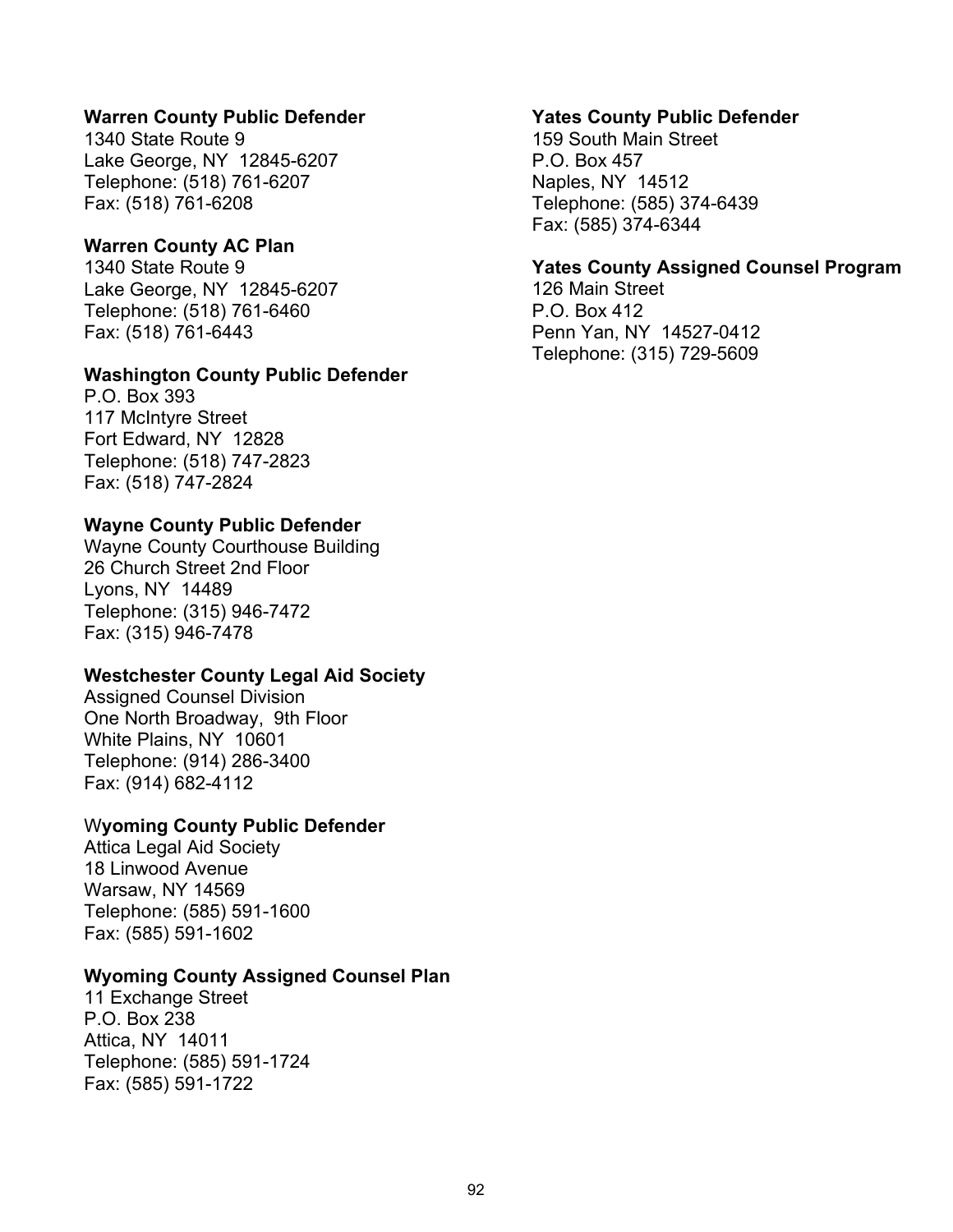# **Courts**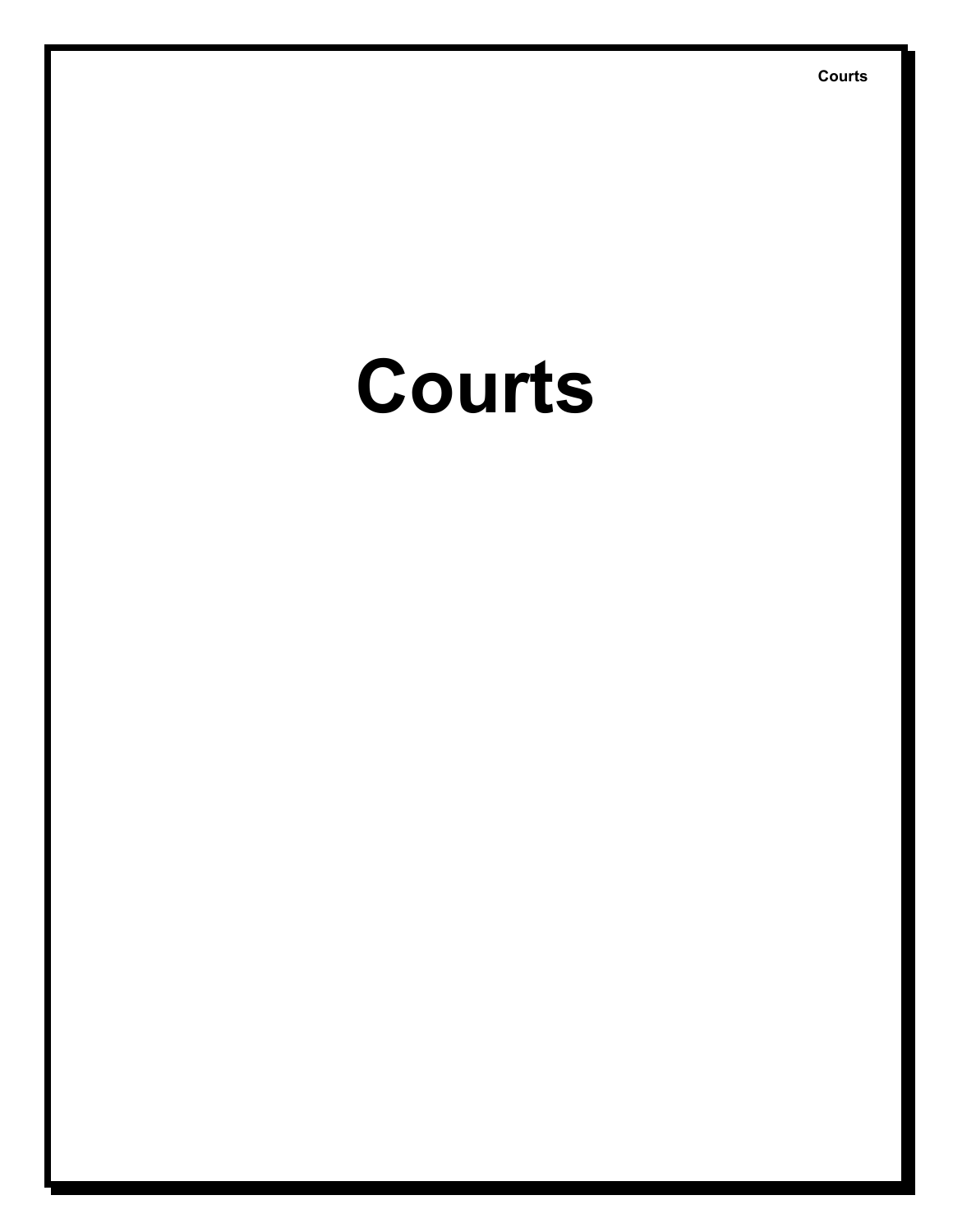# **County Courts**

## **Albany County Court**

Albany County Courthouse Room 102 16 Eagle Street Albany, NY 12207 Telephone: (518) 487-5018 Fax: (518) 487-5020

#### **Allegany County Court**

Allegany County Courthouse 7 Court Street Belmont, NY 14813-1084 Telephone: (585) 268-5800 Fax: (585) 268-7090

#### **Broome County Court**

Office of the Court Clerk 65 Hawley Street Binghamton, NY 13902-1766 Telephone: (607) 778-2448 Fax: (607) 778-6426

#### **Cattaraugus County Court**

303 Court Street Little Valley, NY 14755 Telephone: (716) 938-9111 x2388 Fax: (716) 938-6413

#### **Cayuga County Court**

Cayuga County Courthouse 152 Genesee Street Auburn, NY 13021-3474 Telephone: (315) 255-4320 Fax: (315) 255-4322

#### **Chautauqua County Court**

Chautauqua County Courthouse P.O. Box 292 Mayville, NY 14757 Telephone: (716) 753-4266 Fax: (716) 753-4993

#### **Chemung County Court**

224 Lake Street, 6th Floor P.O. Box 588 Elmira, NY 14902 Telephone: (607) 737-2940 Fax: (607) 732-3343

## **Chenango County Court**

County Office Building 5 Court Street Norwich, NY 13815-1676 Telephone: (607) 337-1825 Fax: (607) 337-1834

#### **Clinton County Court**

Clinton County Government Center 137 Margaret Street Plattsburgh, NY 12901-2933 Telephone: (518) 565-4715 Fax: (518) 565-4708

#### **Columbia County Court**

Columbia County Courthouse 401 Union Street Hudson, NY 12534 Telephone: (518) 828-7858 Fax: (518) 828-1603

## **Cortland County Court**

46 Greenbush Street, Suite 301 Cortland, NY 13045-2725 Telephone: (607) 753-5013 Fax: (607) 756-3409

## **Delaware County Court**

Delaware County Courthouse 3 Court Street Delhi, NY 13753 Telephone: (607) 376-5422 Fax: (607) 746-3253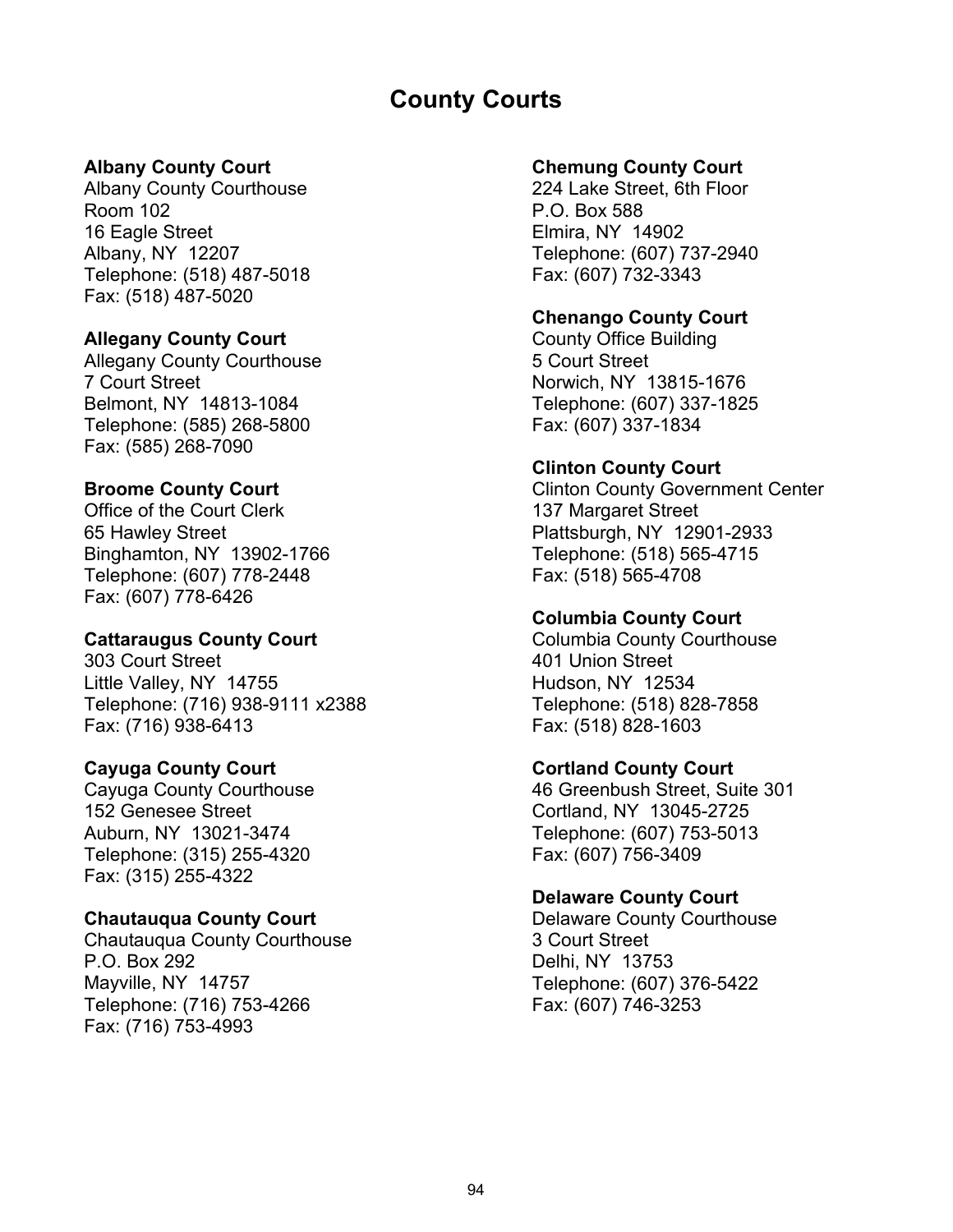## **Dutchess County Court**

Calendar Clerk's Office 10 Market Street Poughkeepsie, NY 12601-3203 Telephone: (845) 486-2260 Fax: (845) 473-5403

## **Erie County Court**

Erie County Court Building 25 Delaware Avenue Buffalo, NY 14202 Telephone: (716) 845-9301 Fax: (716) 851-3293

## **Essex County Court**

Essex County Courthouse 7559 Court Street P.O. Box 217 Elizabethtown, NY 12932 Telephone: (518) 873-3375 Fax: (518) 873-3376

## **Franklin County Court**

Franklin County Courthouse 355 West Main Street Malone, NY 12953-1893 Telephone: (518) 481-1748 Fax: (518) 481-5456

## **Fulton County Court**

County Office Building 223 West Main Street Johnstown, NY 12095 Telephone: (518) 736-5539 Fax: (518) 762-5078

## **Genesee County Court**

One West Main Street Batavia, NY 14020 Telephone: (585) 344-2550 x2239 Fax: (585) 344-8517

## **Greene County Court**

Greene County Courthouse 320 Main Street Catskill, NY 12414 Telephone: (518) 444-8760 Fax: (518) 943-0247

#### **Hamilton County Court**

P.O. Box 780 White Birch Lane Indian Lake, NY 12842 Telephone: (518) 648-5411 Fax: (518) 648-6286

## **Herkimer County Court**

Herkimer County Office & Court Facility 301 North Washington Street Herkimer, NY 13350-0749 Telephone: (315) 867-1282 Fax: (315) 866-1802

## **Jefferson County Court**

Jefferson County Court Complex 163 Arsenal Street Watertown, NY 13601 Telephone: (315) 785-3010 Fax: (315) 785-3330

## **Lewis County Court**

Lewis County Courthouse 7660 North State Street Lowville, NY 13367-4145 Telephone: (315) 376-5366 Fax: (315) 376-4145

## **Livingston County Court**

Two Court Street Geneseo, NY 14454-1030 Telephone: (585) 371-3920 Fax: (585) 371-3935

## **Madison County Court**

North Court Street P.O. Box 545 Wampsville, NY 13163 Telephone: (315) 366-2266 Fax: (315) 366-2539

## **Monroe County Court**

99 Exchange Boulevard Rochester, NY 14614-2185 Telephone: (585) 428-2020 Fax: (585) 428-2190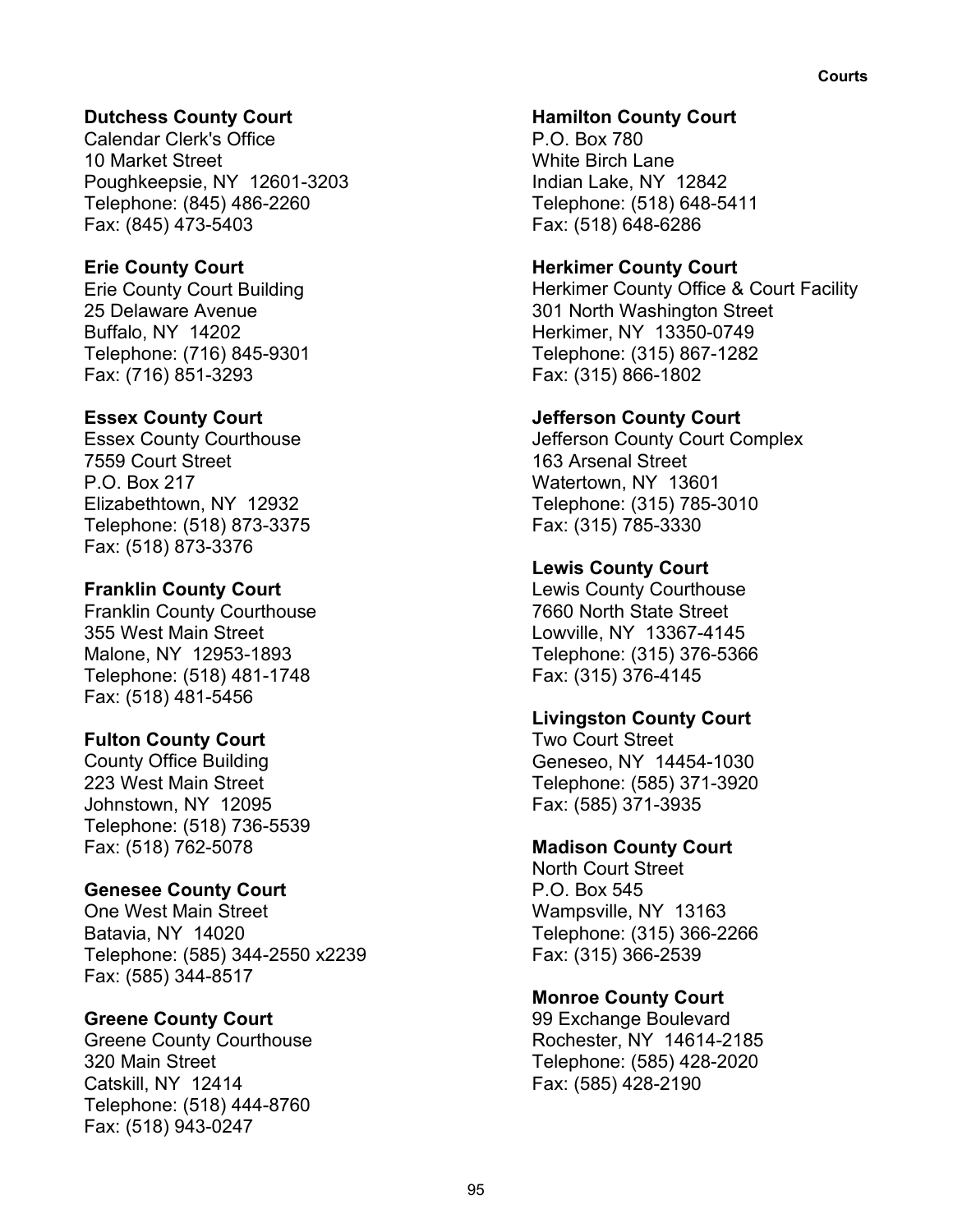#### **Montgomery County Court**

Montgomery County Courthouse P.O. Box 1500 58 Broadway Fonda, NY 12068-1500 Telephone: (518) 853-4516 Fax: (518) 853-3596

#### **Nassau County Court**

262 Old Country Road Mineola, NY 11501 Telephone: (516) 571-2800 Fax: (516) 571-2160

#### **Niagara County Court**

Niagara County Courthouse 175 Hawley Street Lockport, NY 14094-2758 Telephone: (716) 439-7148 Fax: (716) 439-7130

#### **Oneida County Court**

Oneida County Courthouse 200 Elizabeth Street Utica, NY 13501 Telephone: (315) 798-5890 Fax: (315) 798-6036

#### **Onondaga County Court**

Court Clerk's Office - Criminal Unit 505 S. State Street Suite 110 Syracuse, NY 13202 Telephone: (315) 671-2111 Fax: (315) 671-1175

#### **Ontario County Court**

Ontario County Courthouse 27 North Main Street Canandaigua, NY 14424-1447 Telephone: (585) 396-4239 Fax: (585) 396-4576

#### **Orange County Court**

Clerk's Office 285 Main Street Goshen, NY 10924 Telephone: (845) 291-3111 Fax: (845) 291-2595

## **Orleans County Court**

Courthouse Square 3 South Main Street Albion, NY 14411-1497 Telephone: (585) 589-5458 Fax: (585) 589-0632

#### **Oswego County Court**

Oswego County Courthouse 25 East Oneida Street Oswego, NY 13126 Telephone: (315) 349-3277 Fax: (315) 349-8513

#### **Otsego County Court**

Otsego County Office Building 197 Main Street Cooperstown, NY 13326 Telephone: (607) 547-4364 Fax: (607) 547-7567

#### **Putnam Combined Courts**

Putnam County Court 40 Gleneida Avenue Carmel, NY 10512 Telephone: (845) 208-7830 Fax: (845) 225-6784

#### **Rensselaer County Court**

Rensselaer County Courthouse Congress & Second Streets Troy, NY 12180 Telephone: (518) 285-5025 Fax: (518) 270-3714

## **Rockland County Court**

Rockland County Courthouse One South Main Street, Suite 200 New City, NY 10956 Telephone: (845) 638-5393 Fax: (845) 638-5312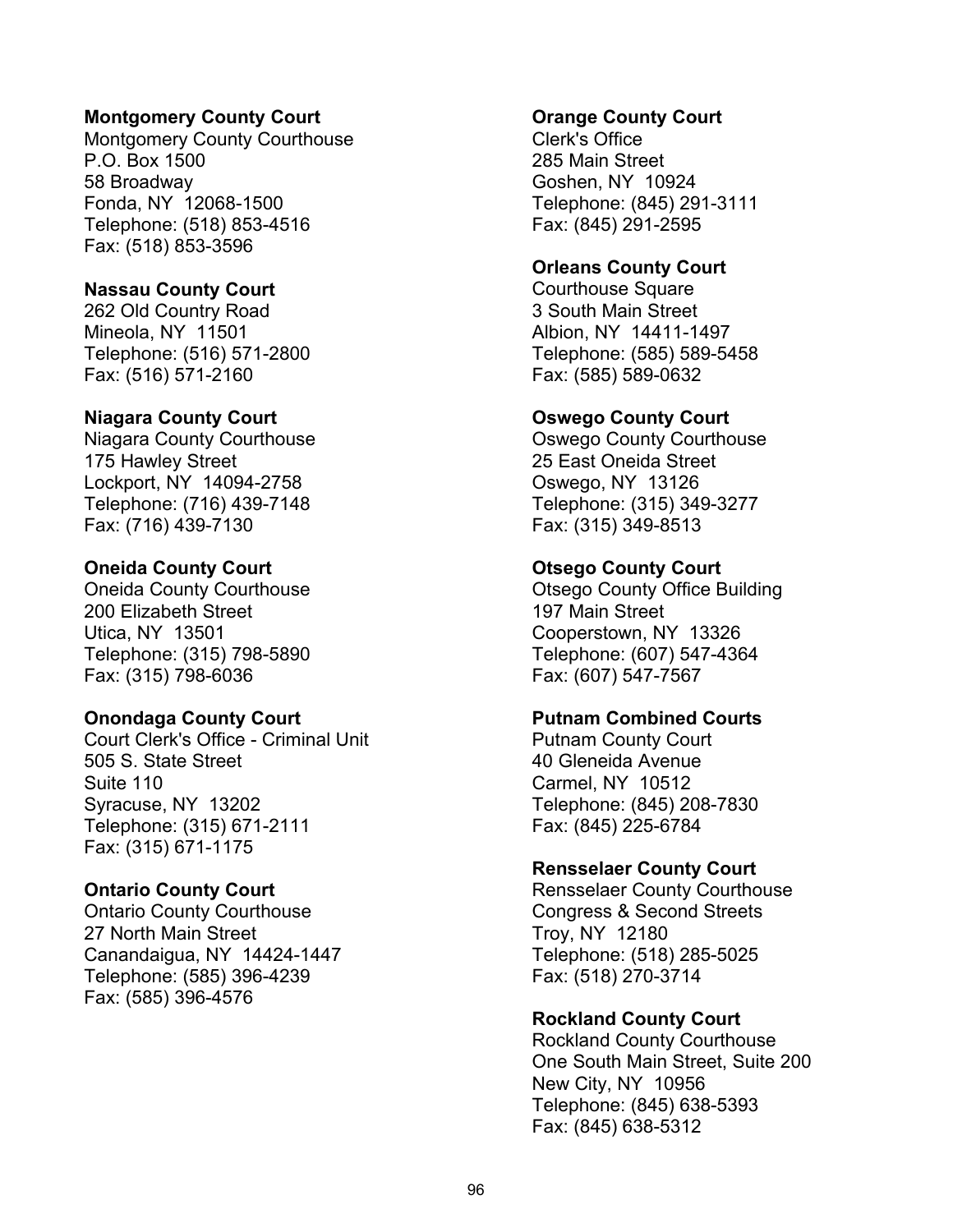## **Saint Lawrence County Court**

County Courthouse 48 Court Street Canton, NY 13617-1169 Telephone: (315) 379-2219 Fax: (315) 379-2423

## **Saratoga County Court**

Saratoga County Municipal Center 30 McMaster Street Ballston Spa, NY 12020-0600 Telephone: (518) 885-2224 Fax: (518) 884-4758

## **Schenectady County Court**

Schenectady County Judicial Building 612 State Street Schenectady, NY 12305 Telephone: (518) 285-8401 Fax: (518) 388-4520

## **Schoharie County Court**

Schoharie County Courthouse 290 Main Street P.O. Box 669 Schoharie, NY 12157-0669 Telephone: (518) 295-8342 Fax: (518) 295-7226

## **Schuyler County Court**

Schuyler County Courthouse 105 9th Street, Unit 35 Watkins Glen, NY 14891 Telephone: (607) 535-7760 Fax: (607) 535-4918

## **Seneca County Court**

48 West Williams Street Waterloo, NY 13165 Telephone: (315) 539-7021 Fax: (315) 539-7929

## **Steuben County Court**

Steuben County Courthouse 3 East Pulteney Square Bath, NY 14810-1575 Telephone: (607) 776-7879 Fax: (607) 776-5226

## **Suffolk County Court**

Arthur M. Cromarty Court Complex 210 Center Drive Riverhead, NY 11901-9007 Telephone: (631) 852-1462 Fax: (631) 852-2306

## **Sullivan County Court**

Sullivan County Courthouse 414 Broadway Monticello, NY 12701 Telephone: (845) 794-4066 Fax: (845) 791-6170

## **Tioga County Court**

16 Court Street P.O. Box 307 Owego, NY 13827 Telephone: (607) 687-0544 Fax: (607) 687-5680

## **Tompkins County Court**

320 North Tioga Street  $P$   $O$  Box 70 Ithaca, NY 14851-0070 Telephone: (607) 277-2355 Fax: (607) 272-0684

## **Ulster County Court**

Ulster County Courthouse 285 Wall Street Kingston, NY 12401 Telephone: (845) 340-3377 Fax: (845) 340-3387

## **Warren County Court**

Warren County Municipal Center 1340 State Route 9 Lake George, NY 12845-9803 Telephone: (518) 761-6355 Fax: (518) 761-6253

## **Washington County Court**

County Courthouse 383 Broadway Fort Edward, NY 12828 Telephone: (518) 746-2521 Fax: (518) 746-2531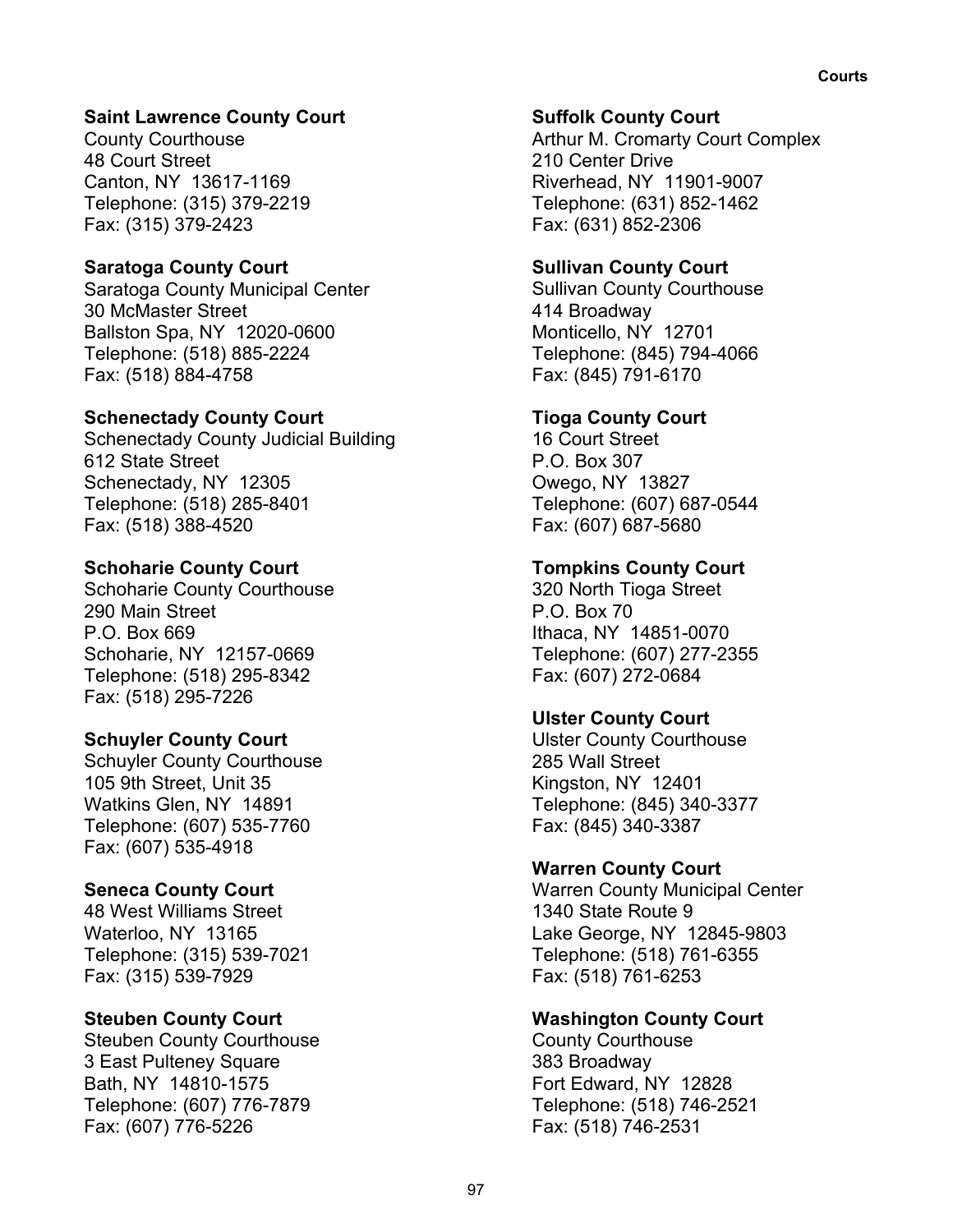#### **Wayne County Court**

Wayne County Hall of Justice 54 Broad Street, Room 106 Lyons, NY 14489-1199 Telephone: (315) 946-5459 Fax: (315) 946-5456

#### **Westchester County Court**

Westchester County Courthouse 111 Dr. Martin Luther King Jr. Blvd., Room 803 White Plains, NY 10601 Telephone: (914) 824-5300 Fax: (914) 995-3427

#### **Wyoming County Court**

Wyoming County Courthouse 147 North Main Street Warsaw, NY 14569-1193 Telephone: (585) 786-3148 Fax: (585) 786-2818

#### **Yates County Court**

415 Liberty Street Penn Yan, NY 14527-1191 Telephone: (315) 536-5126 Fax: (315) 536-5190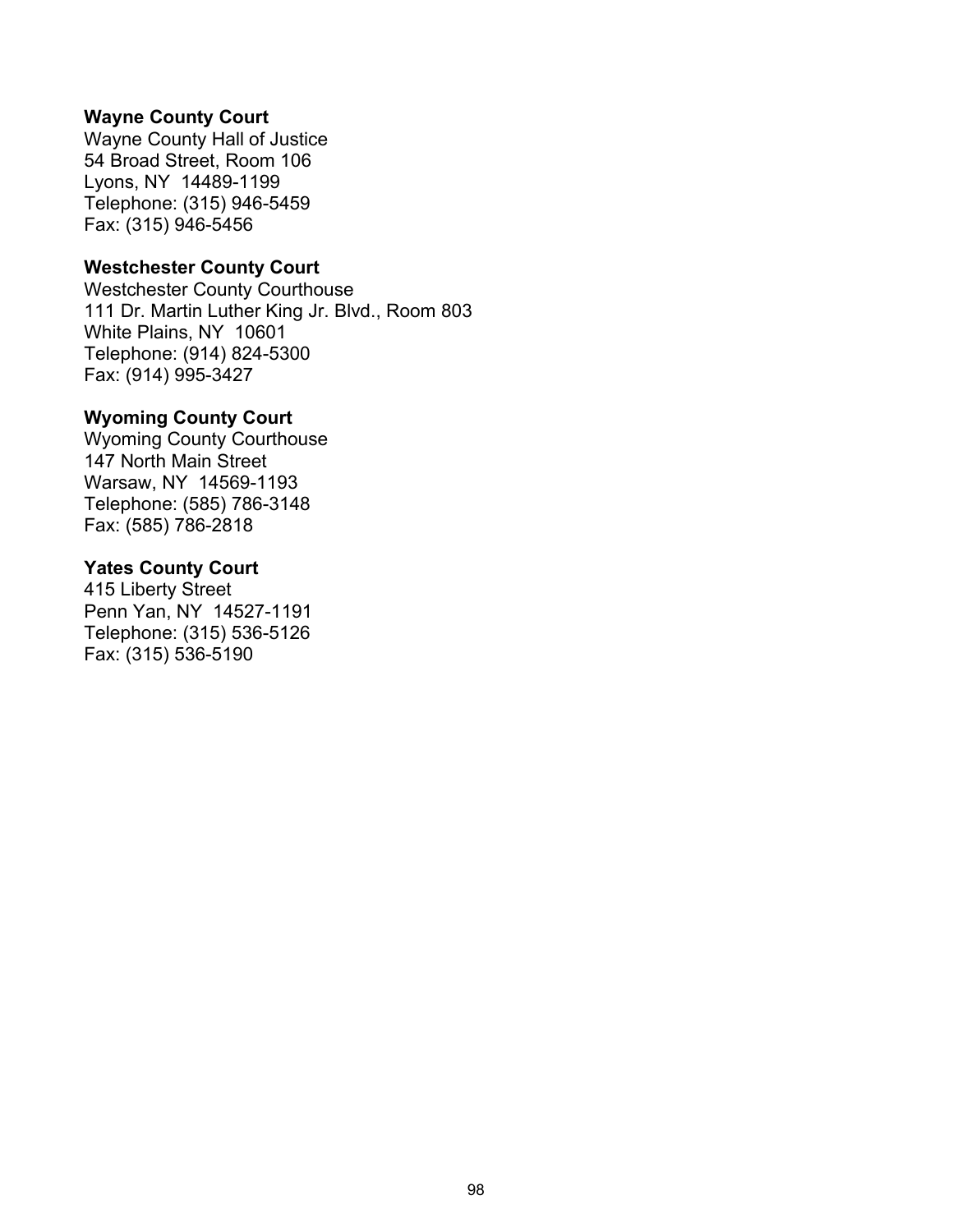# **City and District Courts**

*For further information on town and village courts, contact the New York State Office of Court Administration at 1- 800-COURTNY (268-7869) or on the internet at www.courts.state.ny.us.*

## **Albany City Court, Criminal Part**

(Albany County) 1 Morton Avenue Albany, NY 12202 Telephone: (518) 453-5520 Fax: (518) 447-8778

## **Amsterdam City Court**

(Montgomery County) One Guy Park Avenue Extension Public Safety Building, Room 208 Amsterdam, NY 12010 Telephone: (518) 842-9510 Fax: (518) 453-8646

## **Auburn City Court**

(Cayuga County) 157 Genesee Street Auburn, NY 13021-3434 Telephone: (315) 253-1570 Fax: (315) 253-1085

## **Batavia City Court**

(Genesee County) One West Main Street Batavia, NY 14020 Telephone: (585) 344-2550 x2417 Fax: (585) 344-8556

## **Beacon City Court**

(Dutchess County) One Municipal Plaza, Suite 2 Beacon, NY 12508 Telephone: (845) 838-5030 Fax: (845) 838-5041

## **Binghamton City Court**

(Broome County) Governmental Plaza 38 Hawley Street, 5th Floor Binghamton, NY 13901 Telephone: (607) 772-7006 Fax: (607) 772-7041

## **Buffalo City Court**

(Erie County) 50 Delaware Avenue Buffalo, NY 14202 Telephone: (716) 845-2600 Fax: (716) 847-8257

## **Canandaigua City Court**

(Ontario County) City Hall Two North Main Street Canandaigua, NY 14424-1448 Telephone: (585) 396-5011 Fax: (585) 396-5012

## **Cohoes City Court**

(Albany County) City Hall, Room 7 97 Mohawk Street P.O. Box 678 Cohoes, NY 12047-0678 Telephone: (518) 233-2133 Fax: (518) 233-8202

## **Corning City Court**

(Steuben County) 1 Civic Center Plaza, Suite 12 Corning, NY 14830-2884 Telephone: (607) 936-4111 Fax: (607) 936-0519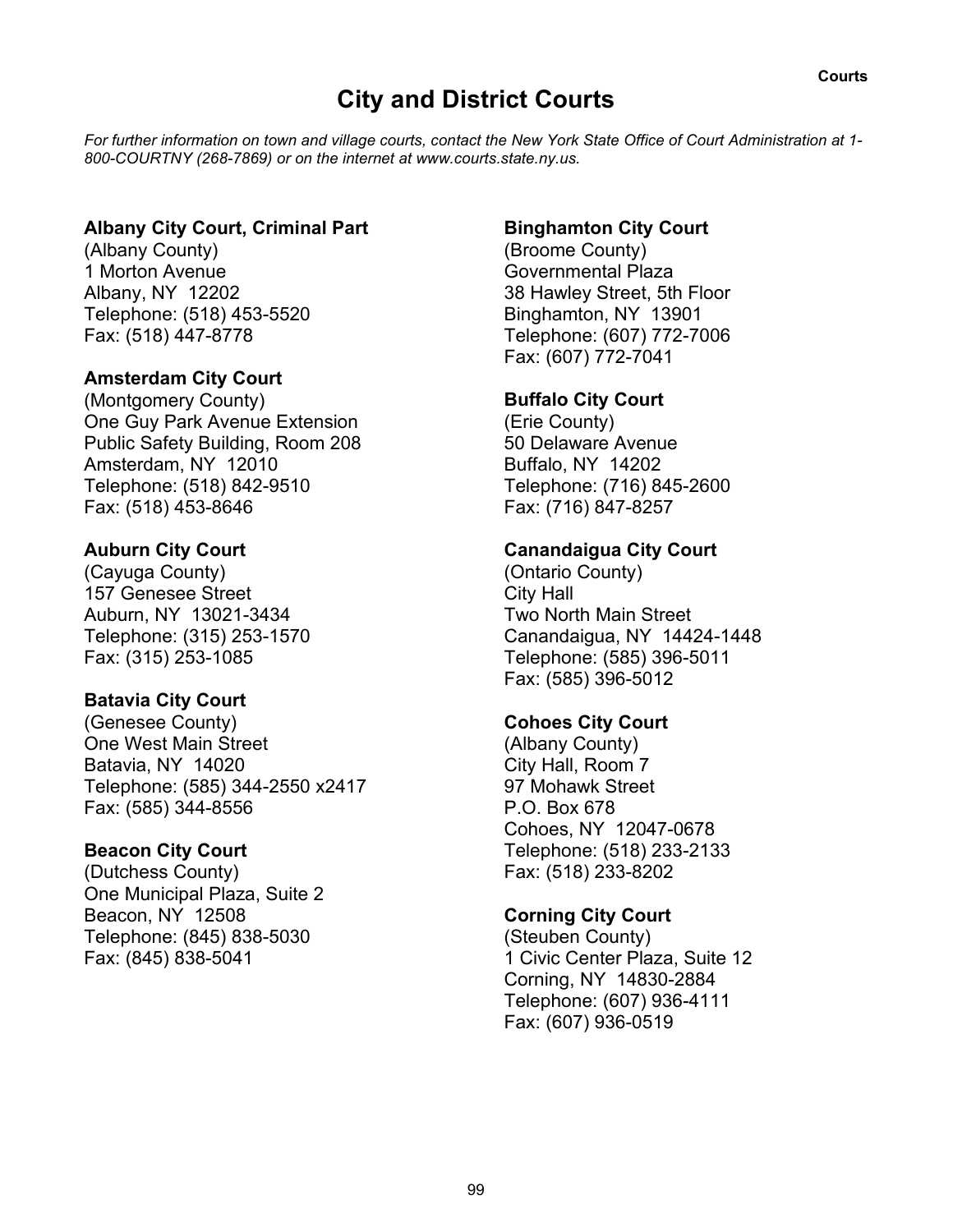## **Cortland City Court**

(Cortland County) 25 Court Street Cortland, NY 13045 Telephone: (607) 428-5420 Fax: (607) 428-5435

#### **Dunkirk City Court**

(Chautauqua County) City Hall 342 Central Avenue Dunkirk, NY 14048-2122 Telephone: (716) 366-2055 Fax: (716) 366-3622

#### **Elmira City Court**

(Chemung County) City Hall, 2nd Floor 317 East Church Street Elmira, NY 14901-2790 Telephone: (607) 737-5681 Fax: (607) 737-5820

#### **Fulton City Court**

(Oswego County) Municipal Building 141 South First Street Fulton, NY 13069 Telephone: (315) 593-8400 Fax: (315) 592-3415

#### **Geneva City Court**

(Ontario County) Public Safety Building 255 Exchange Street Geneva, NY 14456 Telephone: (315) 789-6560 Fax: (315) 781-2802

#### **Glen Cove City Court**

(Nassau County) 13 Glen Street Glen Cove, NY 11542-2776 Telephone: (516) 676-0109 Fax: (516) 676-1570

#### **Glens Falls City Court**

(Warren County) 42 Ridge Street Glens Falls, NY 12801 Telephone: (518) 798-4714 Fax: (518) 798-0137

#### **Gloversville City Court**

(Fulton County) City Hall Three Frontage Road Gloversville, NY 12078 Telephone: (518) 773-4527 Fax: (518) 773-4599

#### **Hornell City Court**

(Steuben County) 82 Main Street P.O. Box 627 Hornell, NY 14843-0627 Telephone: (607) 324-7531 Fax: (607) 324-6325

#### **Hudson City Court**

(Columbia County) 427-429 Warren Street Hudson, NY 12534 Telephone: (518) 828-3100 Fax: (518) 828-3628

#### **Ithaca City Court**

(Tompkins County) 118 East Clinton Street Ithaca, NY 14850 Telephone: (607) 273-2263 Fax: (607) 277-3702

#### **Jamestown City Court**

(Chautauqua County) Municipal Building 200 East Third Street Jamestown, NY 14701-5433 Telephone: (716) 483-7561 Fax: (716) 483-7519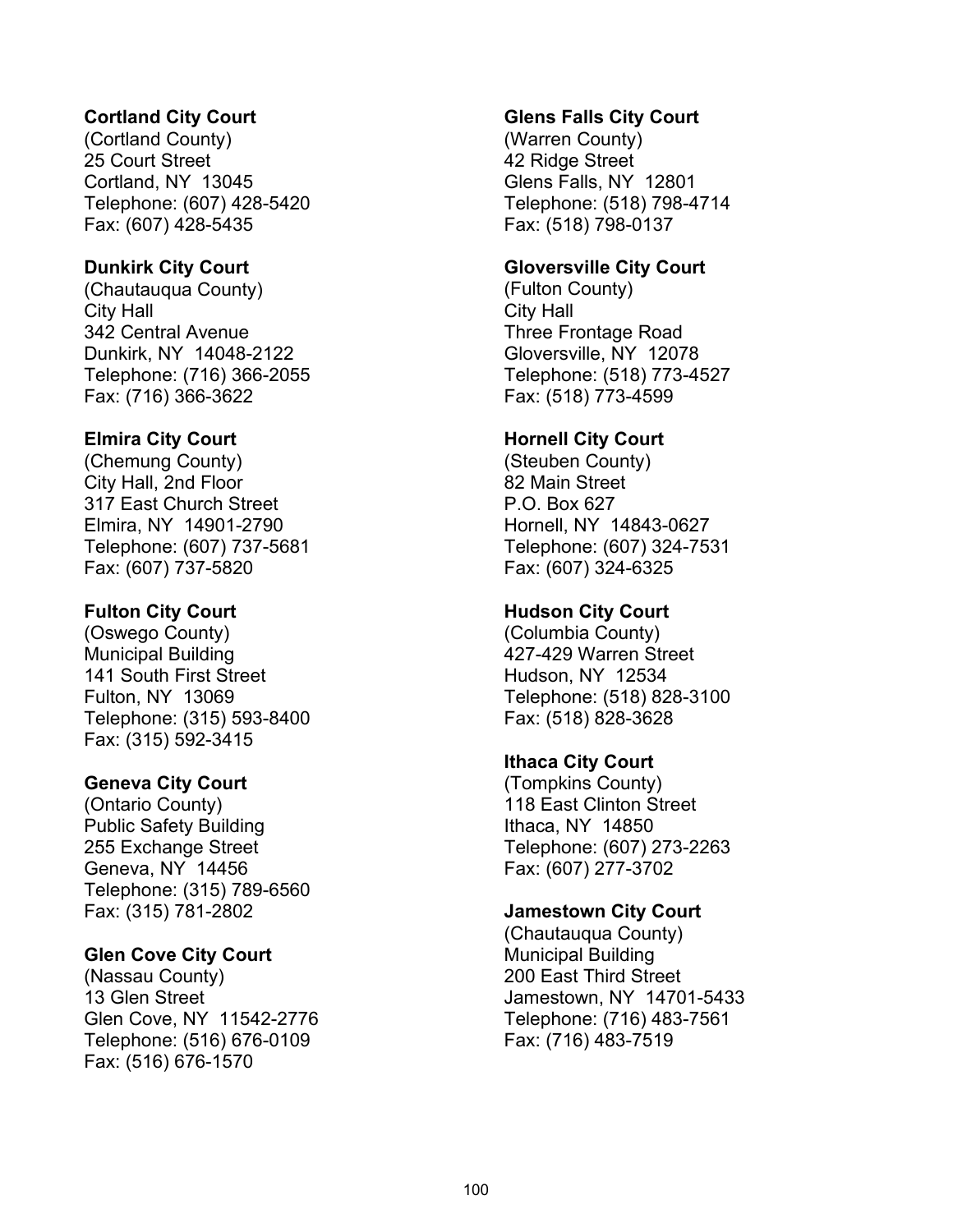## **Johnstown City Court**

(Fulton County) City Hall, Suite 105 33-41 East Main Street Johnstown, NY 12095 Telephone: (518) 762-0007 Fax: (518) 762-2720

## **Kingston City Court**

(Ulster County) One Garraghan Drive Kingston, NY 12401 Telephone: (845) 338-2974 Fax: (845) 338-1443

#### **Lackawanna City Court**

(Erie County) 714 Ridge Road Lackawanna, NY 14218-1588 Telephone: (716) 827-6486 Fax: (716) 825-1874

#### **Little Falls City Court**

(Herkimer County) City Hall 659 East Main Street Little Falls, NY 13365 Telephone: (315) 823-1690 Fax: (315) 823-1623

#### **Lockport City Court**

(Niagara County) Lockport Municipal Building One Locks Plaza Lockport, NY 14094 Telephone: (716) 439-6671 Fax: (716) 439-6684

#### **Long Beach City Court**

(Nassau County) One West Chester Street Long Beach, NY 11561 Telephone: (516) 431-1000 x359 Fax: (516) 431-4372

#### **Mechanicville City Court**

(Saratoga County) 36 North Main Street Mechanicville, NY 12118 Telephone: (518) 664-9876 Fax: (518) 664-8606

#### **Middletown City Court**

(Orange County) Two James Street Middletown, NY 10940 Telephone: (845) 346-4050 Fax: (845) 343-5737

#### **Mount Vernon City Court**

(Westchester County) Roosevelt Square Mount Vernon, NY 10550 Telephone: (914) 665-2400 Fax: (914) 665-1230

#### **Nassau County District Court**

99 Main Street Hempstead, NY 11550 Telephone: (516) 572-2355

#### **New Rochelle City Court**

(Westchester County) 475 North Avenue New Rochelle, NY 10801 Telephone: (914) 654-2207 Fax: (914) 654-0344

#### **Newburgh City Court**

(Orange County) 57 Broadway Newburgh, NY 12550 Telephone: (845) 565-3208 Fax: (845) 565-1244

## **Niagara Falls City Court**

(Niagara County) Public Safety Building 520 Hyde Park Boulevard Niagara Falls, NY 14302 Telephone: (716) 278-9800 Fax: (716) 278-9809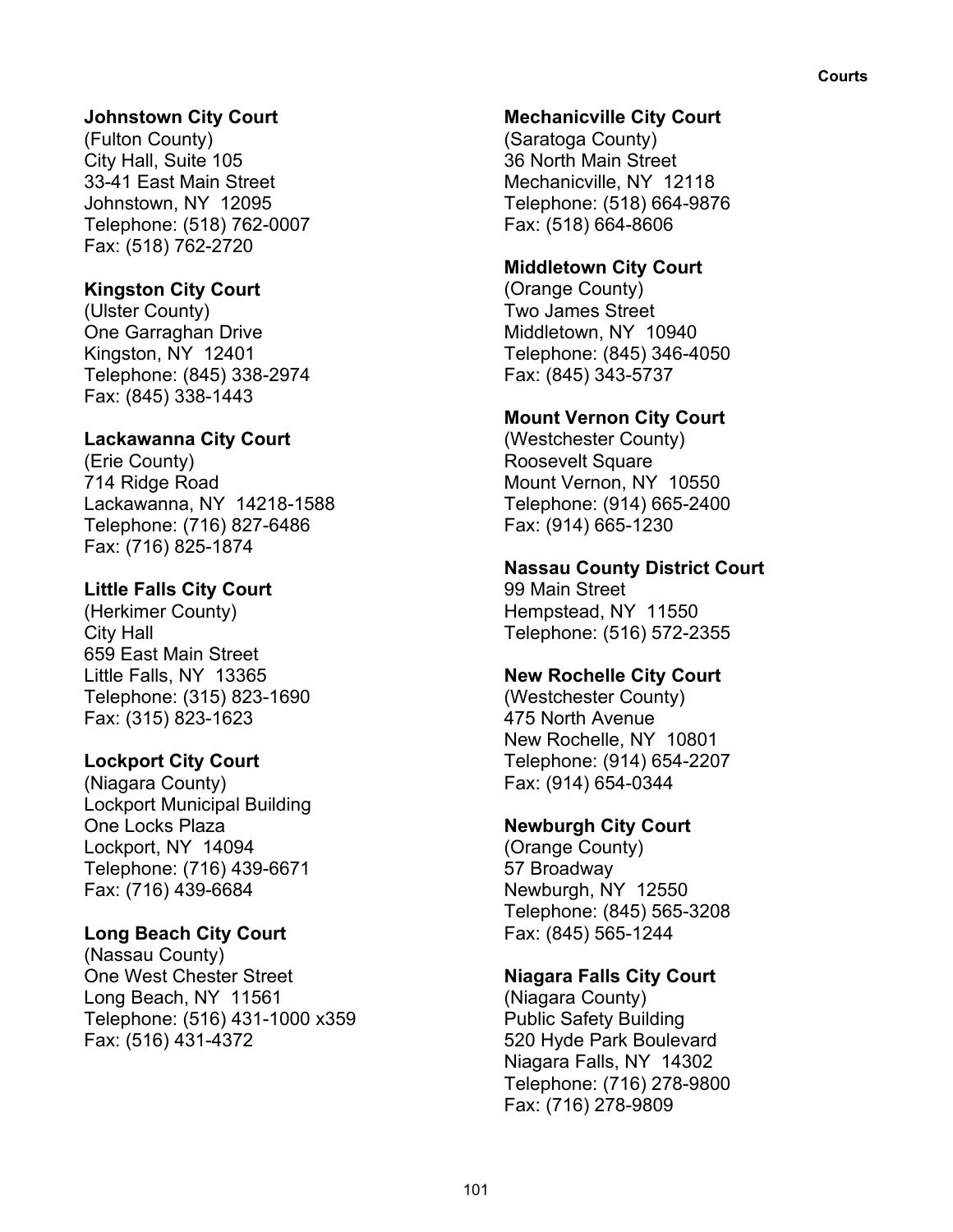#### **North Tonawanda City Court**

(Niagara County) City Hall 216 Payne Avenue North Tonawanda, NY 14120 Telephone: (716) 693-1010 Fax: (716) 743-1754

#### **Norwich City Court**

(Chenango County) One Court Plaza Norwich, NY 13815 Telephone: (607) 334-1224 Fax: (607) 334-8494

#### **Ogdensburg City Court**

(Saint Lawrence County) 330 Ford Street Ogdensburg, NY 13669 Telephone: (315) 393-3941 Fax: (315) 393-6839

#### **Olean City Court**

(Cattaraugus County) Municipal Building 101 East State Street P.O. Box 631 Olean, NY 14760 Telephone: (716) 376-5620 Fax: (716) 376-5623

#### **Oneida City Court**

(Madison County) 109 North Main Street Oneida, NY 13421 Telephone: (315) 363-1310 Fax: (315) 363-3230

#### **Oneonta City Court**

(Otsego County) Public Safety Building 81 Main Street Oneonta, NY 13820 Telephone: (607) 432-4480 Fax: (607) 432-2328

#### **Oswego City Court**

(Oswego County) Conway Municipal Building 20 West Oneida Street Oswego, NY 13126 Telephone: (315) 343-0415 Fax: (315) 343-0531

#### **Peekskill City Court**

(Westchester County) Two Nelson Avenue Peekskill, NY 10566 Telephone: (914) 831-6480 Fax: (914) 736-1889

#### **Plattsburgh City Court**

(Clinton County) 24 US OVAL Plattsburgh, NY 12903 Telephone: (518) 563-7870 Fax: (518) 563-3124

#### **Port Jervis City Court**

(Orange County) 20 Hammond Street Port Jervis, NY 12771 Telephone: (845) 858-4034 Fax: (845) 858-9883

#### **Poughkeepsie City Court**

(Dutchess County) 62 Civic Center Plaza P.O. Box 300 Poughkeepsie, NY 12602 Telephone: (845) 451-4091 Fax: (845) 451-4094

#### **Rensselaer City Court**

(Rensselaer County) Rensselaer City Hall 505 Broadway Rensselaer, NY 12144 Telephone: (518) 462-6751 Fax: (518) 462-3307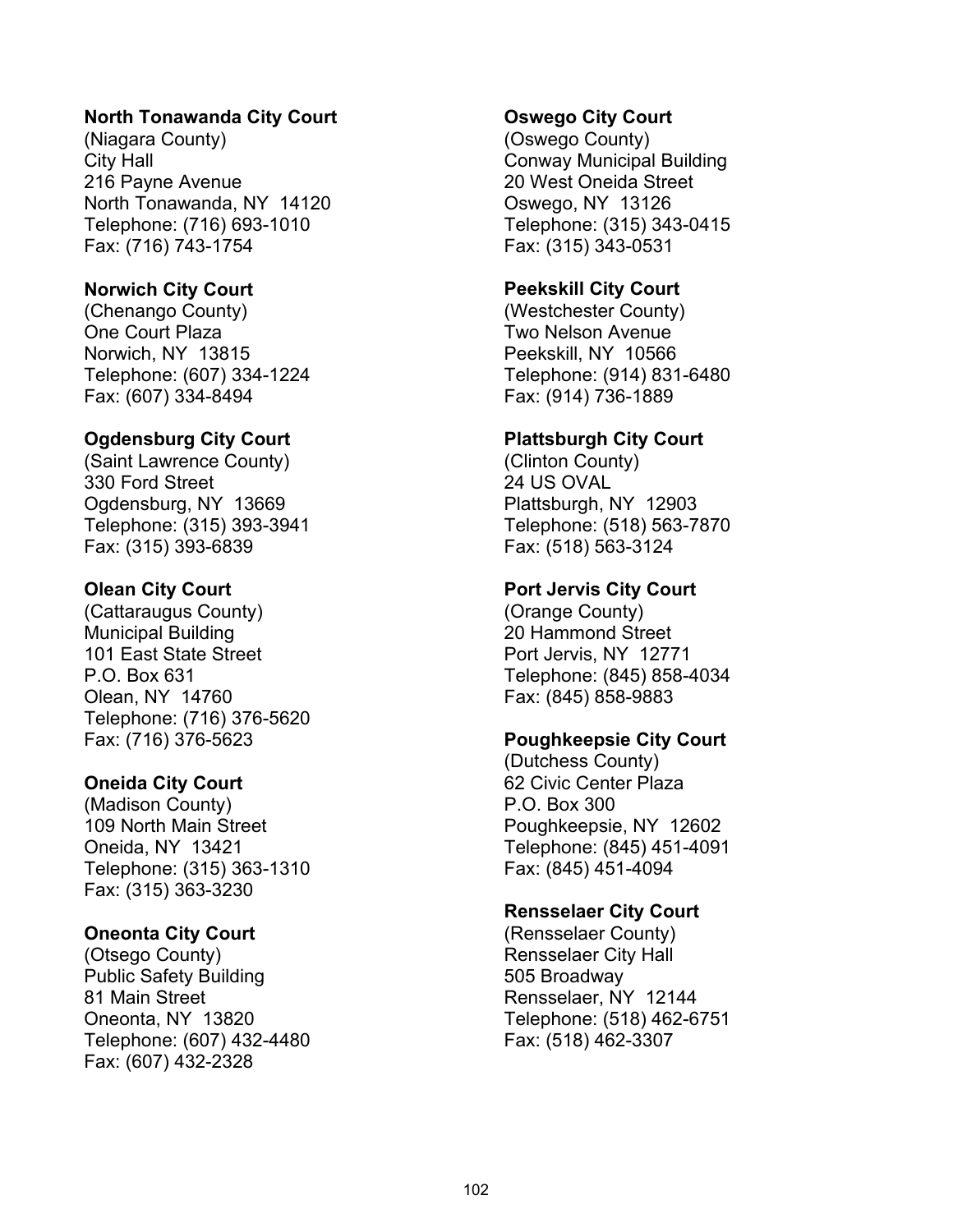## **Rochester City Court**

(Monroe County) Criminal Division 123 Public Safety Building Rochester, NY 14614 Telephone: (585) 428-2447 Fax: (585) 428-2732

## **Rome City Court**

(Oneida County) 100 West Court Street Rome, NY 13440 Telephone: (315) 337-6440 Fax: (315) 338-0343

## **Rye City Court**

(Westchester County) 21 Third Street Rye, NY 10580 Telephone: (914) 967-1599 Fax: (914) 967-3308

## **Salamanca City Court**

(Cattaraugus County) Municipal Center 225 Wildwood Avenue Salamanca, NY 14779 Telephone: (716) 945-4153 Fax: (716) 945-2362

## **Saratoga Springs City Court**

(Saratoga County) City Hall 474 Broadway, Suite 3 Saratoga Springs, NY 12866 Telephone: (518) 581-1797 Fax: (518) 584-3097

## **Schenectady City Court**

(Schenectady County) 531 Liberty Street Schenectady, NY 12305 Telephone: (518) 382-5239 Fax: (518) 382-5241

## **Sherill City Court**

(Oneida County) 373 Sherill Road Sherill, NY 13461 Telephone: (315) 363-0996 Fax: (315) 363-1176

## **Suffolk County District Court**

First District, Criminal Division 400 Carleton Avenue Central Islip, NY 11722-9075 Telephone: (631) 853-5356 Fax: (631) 853-4505

## **Syracuse City Court**

(Onondaga County) Criminal Courthouse 505 South State Street, Room 130 Syracuse, NY 13202-2104 Telephone: (315) 671-2760 Fax: (315) 671-2744

## **Tonawanda City Court**

(Erie County) 200 Niagara Street City Hall Tonawanda, NY 14150 Telephone: (716) 845-2160 Fax: (716) 693-1612

## **Troy City Court (Criminal)**

(Rensselaer County) 51 State Street, 2nd Floor Troy, NY 12180 Telephone: (518) 271-1604 Fax: (518) 274-2816

## **Utica City Court**

(Oneida County) 411 Oriskany Street West Utica, NY 13502 Telephone: (315) 724-8227 Fax: (315) 724-0762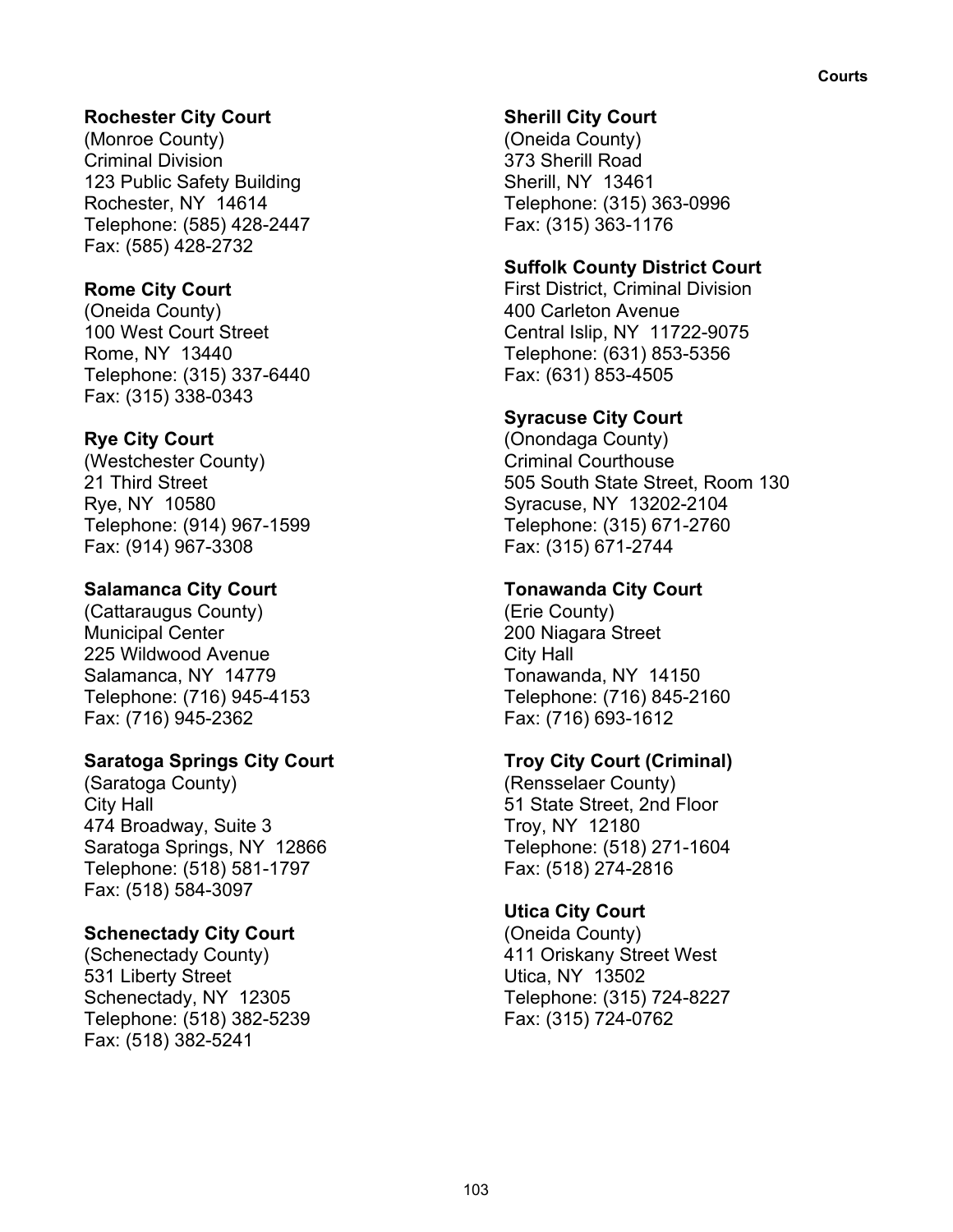#### **Watertown City Court**

(Jefferson County) Municipal Building 245 Washington Street Watertown, NY 13601 Telephone: (315) 785-7785 Fax: (315) 785-7917

#### **Watervliet City Court**

(Albany County) City Hall #2 15th Street Watervliet, NY 12189 Telephone: (518) 270-3803 Fax: (518) 270-3812

#### **White Plains City Court**

(Westchester County) 77 South Lexington Avenue White Plains, NY 10601 Telephone: (914) 824-5675 Fax: (914) 422-6058

#### **Yonkers City Court**

(Westchester County) 100 South Broadway, 2nd Floor Yonkers, NY 10701 Telephone: (914) 377-6326 Fax: (914) 377-6395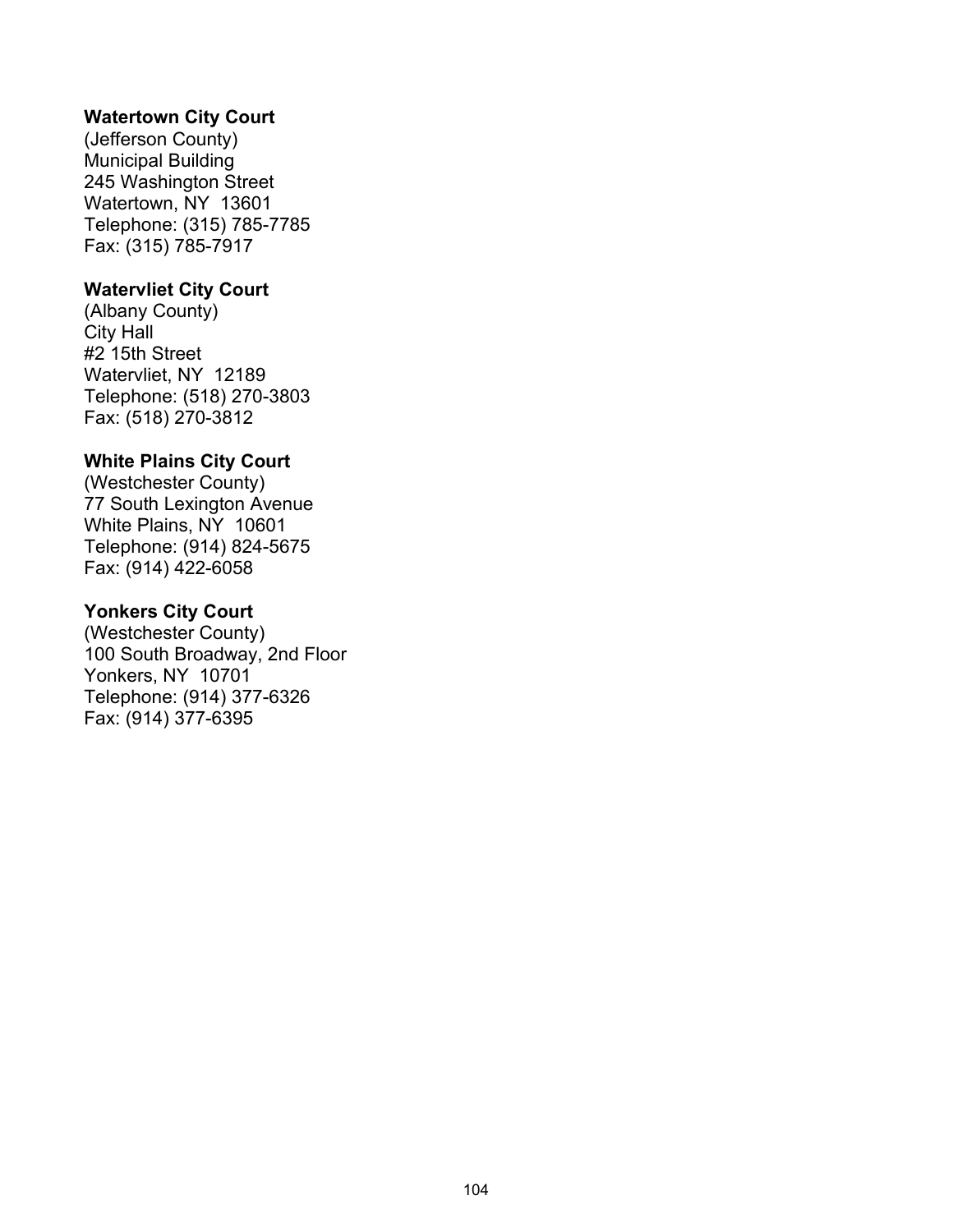# **Family Courts**

## **Albany County Family Court**

30 Clinton Avenue Albany, NY 12207 Telephone: (518) 285-8600 Fax: (518) 462-4248

#### **Allegany County Family Court**

Allegany County Courthouse 7 Court Street Belmont, NY 14813-1084 Telephone: (585) 268-5815 Fax: (585) 268-7090

#### **Bronx County Family Court**

900 Sheridan Avenue Bronx, NY 10451 Telephone: (718) 590-3318 Fax: (718) 590-2681

#### **Broome County Family Court**

Broome County Family & County Court **Building** 65 Hawley Street P.O. Box 1766 Binghamton, NY 13902 Telephone: (607) 778-2156 Fax: (607) 778-2439

#### **Cattaraugus County Family Court**

County Office Building One Leo Moss Drive Olean, NY 14760-1152 Telephone: (716) 373-8035 Fax: (716) 373-0449

## **Cayuga County Family Court**

Old Historic Post Office 157 Genesee Street, 2nd Floor Auburn, NY 13021 Telephone: (315) 255-4306 Fax: (315) 255-4312

## **Chautauqua County Family Court**

Gerace Office Building - Courthouse 3 North Erie Street P.O. Box 149 Mayville, NY 14757-0149 Telephone: (716) 753-4351 Fax: (716) 753-4350

#### **Chemung County Family Court**

Justice Building 203-209 William Street P.O. Box 588 Elmira, NY 14902-0588 Telephone: (607) 737-2902 Fax: (607) 737-2898

#### **Chenango County Family Court**

County Office Building 5 Court Street Norwich, NY 13815-1676 Telephone: (607) 337-1824 Fax: (607) 337-1835

#### **Clinton County Family Court**

Government Center 137 Margaret Street, Suite 13 Plattsburgh, NY 12901-2933 Telephone: (518) 565-4658 Fax: (518) 565-4688

## **Columbia County Family Court**

County Courthouse 401 Union Street Hudson, NY 12534 Telephone: (518) 828-0315 Fax: (518) 828-1603

## **Cortland County Family Court**

46 Greenbush Street, Suite 301 Cortland, NY 13045 Telephone: (607) 753-5353 Fax: (607) 756-3409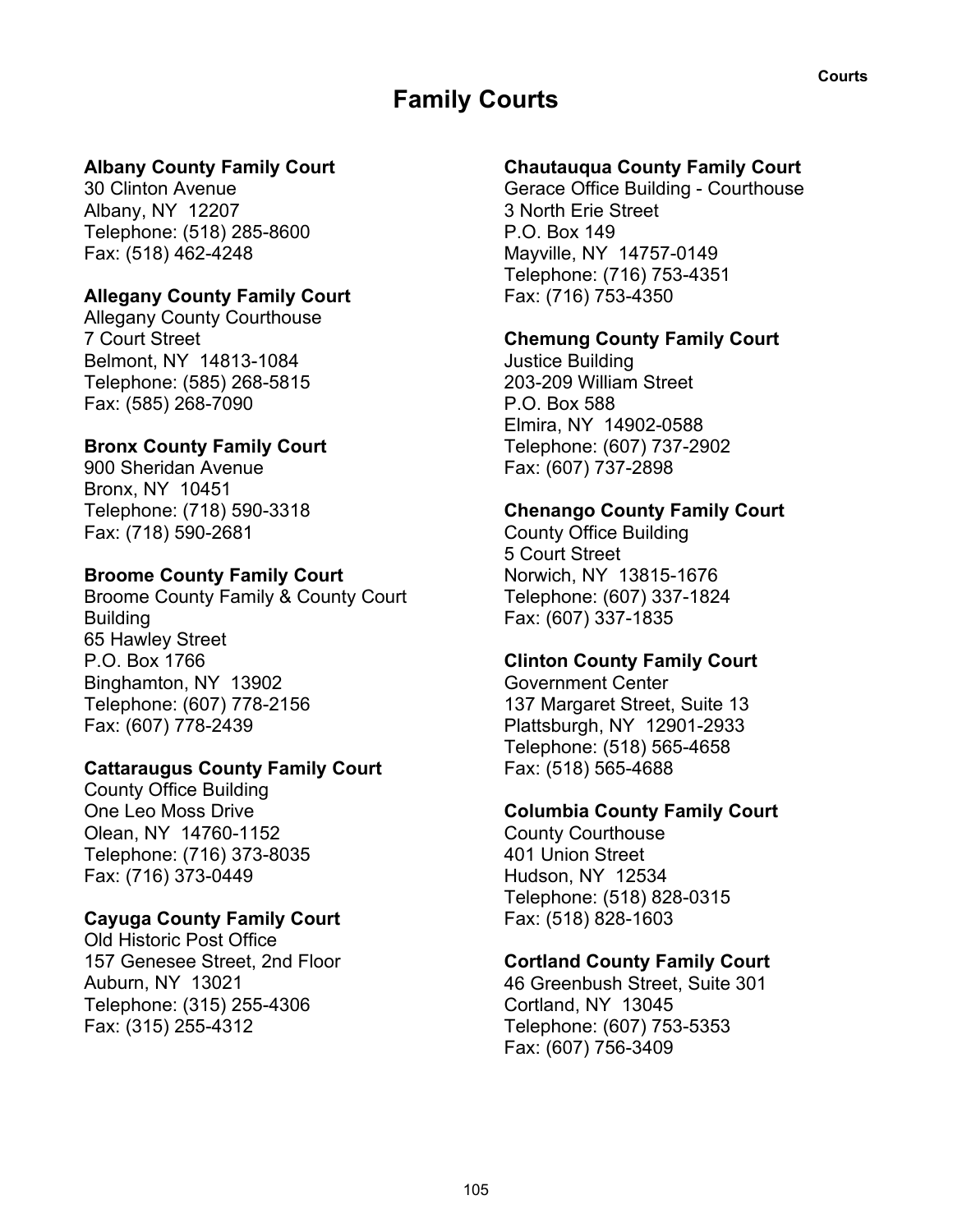#### **Delaware County Family Court**

3 Court Street Delhi, NY 13753 Telephone: (607) 746-2298 Fax: (607) 376-5410

#### **Dutchess County Family Court**

50 Market Street Poughkeepsie, NY 12601-3204 Telephone: (845) 486-2500 Fax: (845) 486-2510

#### **Erie County Family Court**

One Niagara Plaza Buffalo, NY 14202 Telephone: (716) 845-7400 Fax: (716) 858-8432

#### **Essex County Family Court**

Essex County Courthouse 7559 Court Street P.O. Box 217 Elizabethtown, NY 12932 Telephone: (518) 873-3320 Fax: (518) 873-3626

#### **Franklin County Family Court**

County Courthouse 355 West Main Street Malone, NY 12953-1893 Telephone: (518) 481-1742 Fax: (518) 481-5453

#### **Fulton County Family Court**

11 North William Street Johnstown, NY 12095 Telephone: (518) 762-3840 Fax: (518) 762-9540

#### **Genesee County Family Court**

One West Main Street Batavia, NY 14020 Telephone: (585) 344-2550 x2231 Fax: (585) 344-8520

#### **Greene County Family Court**

County Courthouse 320 Main Street Catskill, NY 12414 Telephone: (518) 444-8780 Fax: (518) 943-1864

#### **Hamilton County Family Court**

Family Court Chambers White Birch Lane P.O. Box 780 Indian Lake, NY 12842-0780 Telephone: (518) 648-5411 Fax: (518) 648-6286

#### **Herkimer County Family Court**

County Office Building 301 North Washington Street, 4<sup>th</sup> Floor Herkimer, NY 13350-0749 Telephone: (315) 867-1139 Fax: (315) 867-1369

#### **Jefferson County Family Court**

163 Arsenal Street Watertown, NY 13601-2560 Telephone: (315) 785-3001 Fax: (315) 785-3198

#### **Kings County Family Court**

330 Jay Street Brooklyn, NY 11201 Telephone: (347) 401-9600 Fax: (347) 401-9609

#### **Lewis County Family Court**

County Courthouse 7660 State Street Lowville, NY 13367-1396 Telephone: (315) 376-5345 Fax: (315) 376-5189

#### **Livingston County Family Court**

Two Court Street Geneseo, NY 14454-1030 Telephone: (585) 371-3919 Fax: (585) 371-3933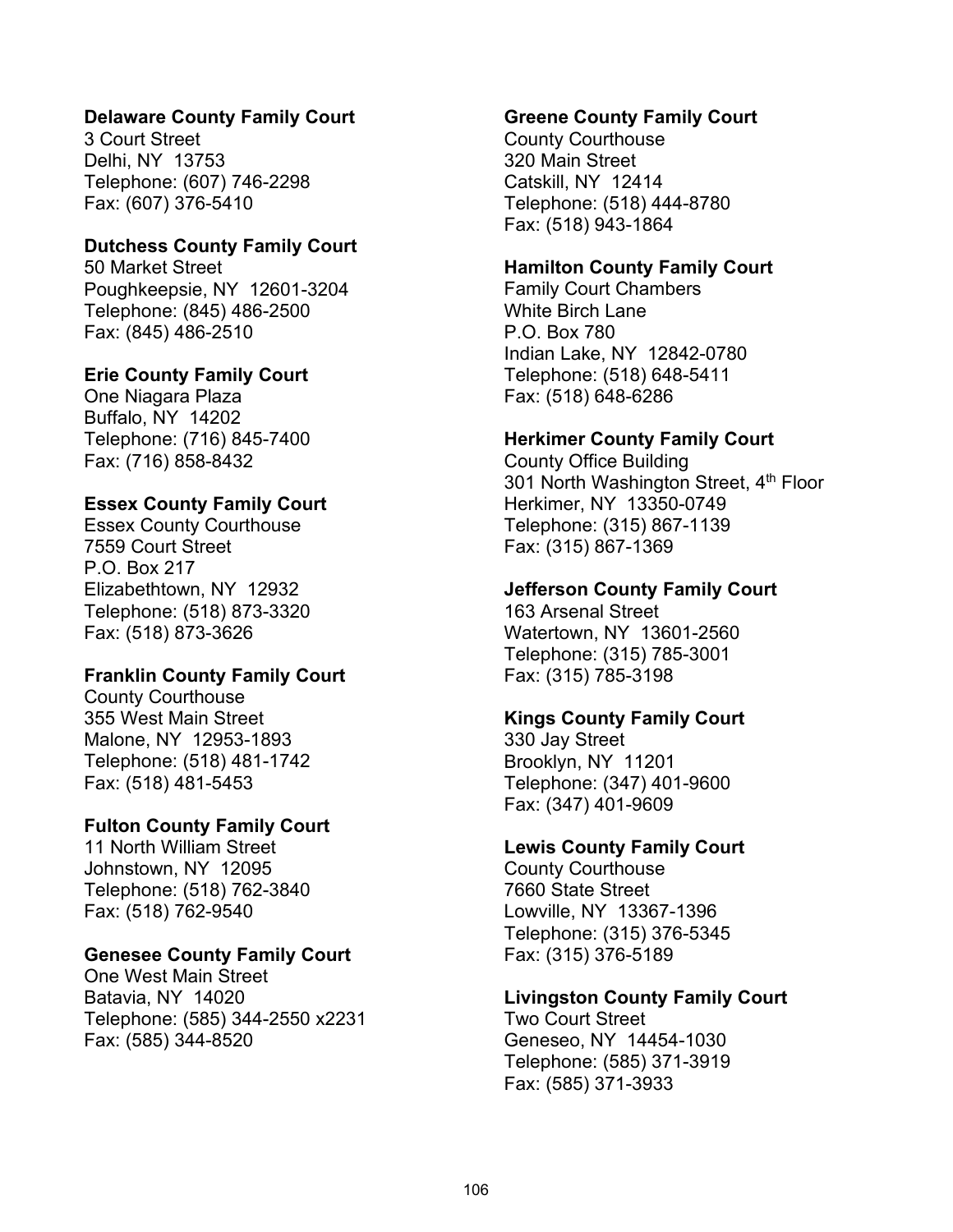# **Madison County Family Court**

County Courthouse North Court Street P.O. Box 607 Wampsville, NY 13163 Telephone: (315) 366-2291 Fax: (315) 366-2828

#### **Monroe County Family Court**

Hall of Justice, Room 360 99 Exchange Street Rochester, NY 14614-2187 Telephone: (585) 428-5429 Fax: (585) 428-2597

#### **Montgomery County Family Court**

58 Broadway P.O. Box 1500 Fonda, NY 12068-1500 Telephone: (518) 853-8134 Fax: (518) 853-8148

#### **Nassau County Family Court**

1200 Old Country Road Westbury, NY 11590 Telephone: (516) 571-9033

#### **New York County Family Court**

60 Lafayette Street New York, NY 10013 Telephone: (646) 386-5200 Fax: (212) 748-5272

#### **Niagara County Family Court**

County Courthouse 175 Hawley Street Lockport, NY 14094-2758 Telephone: (716) 439-7172 Fax: (716) 439-7170

#### **Oneida County Family Court**

County Courthouse 200 Elizabeth Street, 1st Floor Utica, NY 13501 Telephone: (315) 798-5925 Fax: (315) 798-6404

#### **Onondaga County Family Court**

County Courthouse 401 Montgomery Street Syracuse, NY 13202 Telephone: (315) 671-2000 Fax: (315) 671-1163

#### **Ontario County Family Court**

Ontario County Courthouse 27 North Main Street, Room 130 Canandaigua, NY 14424-1447 Telephone: (585) 396-4212 Fax: (585) 396-4576

#### **Orange County Family Court**

Orange County Courthouse 255 Main Street Goshen, NY 10924 Telephone: (914) 291-3031 Fax: (914) 291-3054

#### **Orleans County Family Court**

County Courthouse Courthouse Square 3 South Main Street Albion, NY 14411-1497 Telephone: (585) 589-4457 Fax: (585) 589-0632

#### **Oswego County Family Court**

Oswego County Public Safety Center 39 Churchill Road Oswego, NY 13126 Telephone: (315) 349-3350 Fax: (315) 349-3457

#### **Otsego County Family Court**

The County Annex Building 32 Chestnut Street Cooperstown, NY 13326 Telephone: (607) 547-4264 Fax: (607) 547-6412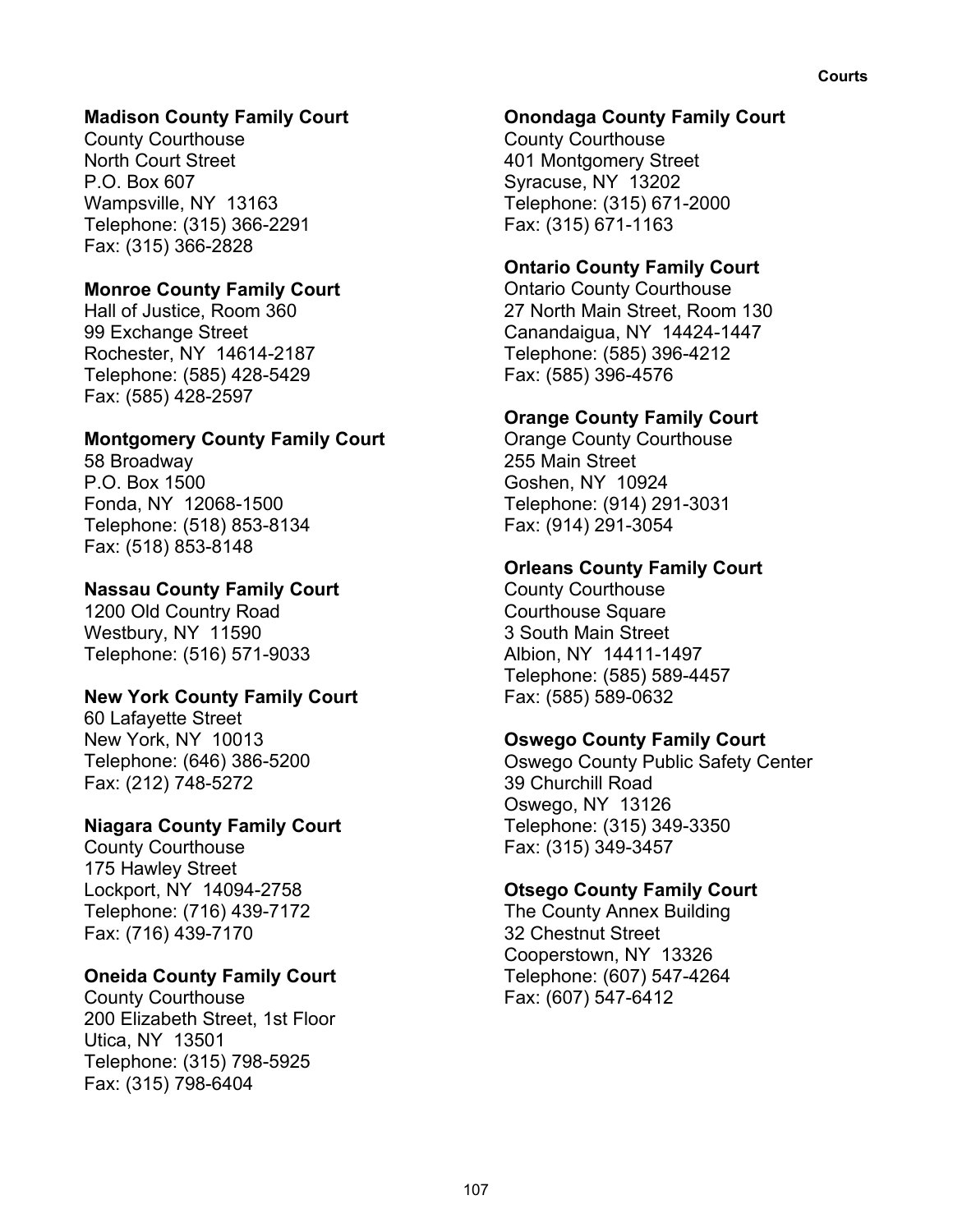#### **Putnam County Family Court**

County Office Building 20 County Center Carmel, NY 10512 Telephone: (845) 208-7805 Fax: (845) 228-9614

#### **Queens County Family Court**

151-20 Jamaica Avenue Jamaica, NY 11432 Telephone: (718) 298-0197 Fax: (718) 297-2826

#### **Rensselaer County Family Court**

Rensselaer County Courthouse 80 Second Street Troy, NY 12180-4107 Telephone: (518) 270-3761 Fax: (518) 272-6573

#### **Richmond County Family Court**

100 Richmond Terrace Staten Island, NY 10301 Telephone: (718) 390-5460 Fax: (718) 390-5247

#### **Rockland County Family Court**

1 South Main Street New City, NY 10956 Telephone: (845) 638-5300 Fax: (845) 638-5319

#### **Saint Lawrence County Family Court**

County Courthouse 48 Court Street Canton, NY 13617-1169 Telephone: (315) 379-2410 Fax: (315) 386-3197

#### **Saratoga County Family Court**

Saratoga County Municipal Center 35 West High Street Ballston Spa, NY 12020-0600 Telephone: (518) 884-9207 Fax: (518) 884-8735

#### **Schenectady County Family Court**

County Office Building 620 State Street, 5th Floor Schenectady, NY 12305-2114 Telephone: (518) 285-8435 Fax: (518) 388-4496

#### **Schoharie County Family Court**

County Courthouse 290 Main Street P.O. Box 669 Schoharie, NY 12157-0669 Telephone: (518) 295-8383 Fax: (518) 295-8451

#### **Schuyler County Family Court**

County Courthouse 105 9th Street, Unit 35 Watkins Glen, NY 14891 Telephone: (607) 535-7143 Fax: (607) 535-4918

#### **Seneca County Family Court**

48 West Williams Street Waterloo, NY 13165 Telephone: (315) 539-4917 Fax: (315) 539-4225

#### **Steuben County Family Court**

3 East Pulteney Square, Building 2 Bath, NY 14810-1621 Telephone: (607) 776-7879 Fax: (607) 776-5226

#### **Suffolk County Family Court**

400 Carleton Avenue Central Islip, NY 11722-9076 Telephone: (631) 853-4289 Fax: (631) 853-6218

#### **Sullivan County Family Court**

Sullivan County Courthouse 414 Broadway Monticello, NY 12701 Telephone: (845) 794-3000 x3460 Fax: (845) 794-0199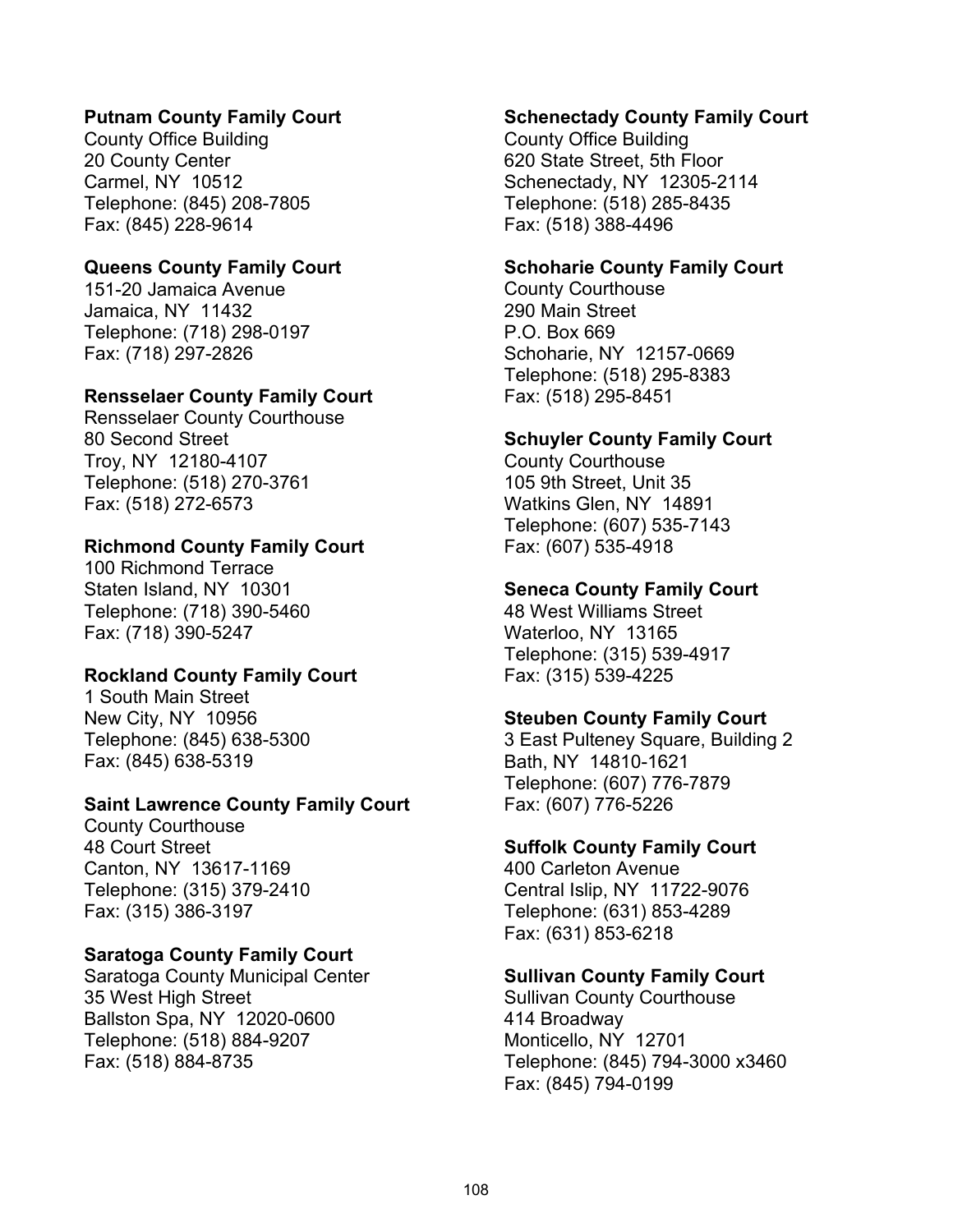# **Tioga County Family Court**

Court Annex Building 20 Court Street P.O. Box 10 Owego, NY 13827-0010 Telephone: (607) 687-0467 Fax: (607) 687-3240

# **Tompkins County Family Court**

County Courthouse 320 North Tioga Street P.O. Box 70 Ithaca, NY 14850 Telephone: (607) 277-1517 Fax: (607) 277-5027

# **Ulster County Family Court**

16 Lucas Avenue Kingston, NY 12401-0906 Telephone: (845) 340-3600 Fax: (845) 340-3626

# **Warren County Family Court**

County Municipal Center 1340 Route 9 Lake George, NY 12845 Telephone: (518) 761-6500 Fax: (518) 761-6230

#### **Washington County Family Court**

383 Broadway Fort Edward, NY 12828 Telephone: (518) 746-2501 Fax: (518) 746-2503

# **Wayne County Family Court**

Hall of Justice, Room 106 54 Broad Street Lyons, NY 14489-1199 Telephone: (315) 946-5459 Fax: (315) 946-5456

# **Westchester County Family Court**

County Courthouse 111 Dr. Martin Luther King Jr. Boulevard White Plains, NY 10601 Telephone: (914) 824-5500 Fax: (914) 995-8650

#### **Wyoming County Family Court**

147 North Main Street Warsaw, NY 14569-1193 Telephone: (585) 786-3148 Fax: (585) 786-3800

#### **Yates County Family Court**

415 Liberty Street Penn Yan, NY 14527-1182 Telephone: (315) 536-5127 Fax: (315) 536-5190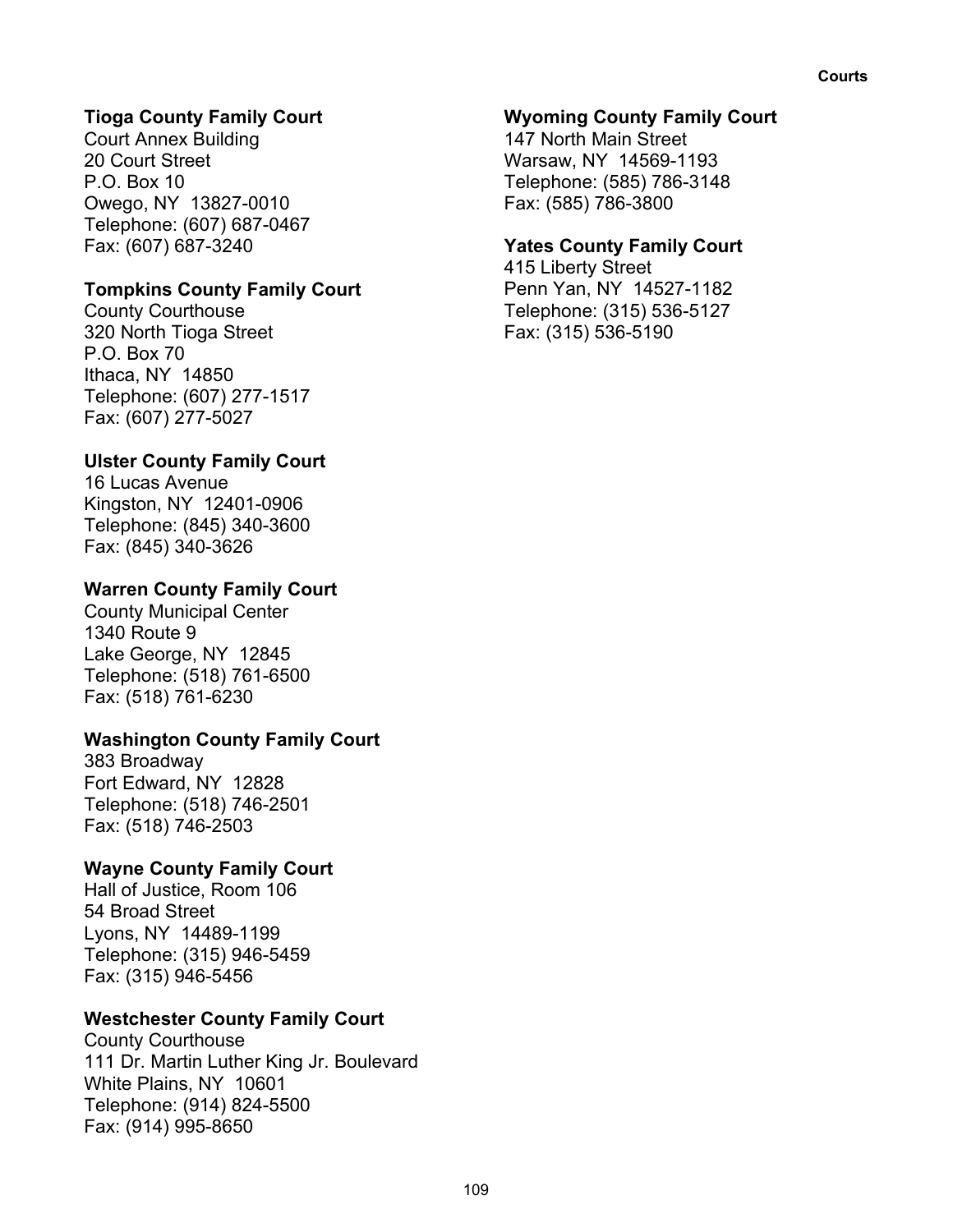# **Probation**

110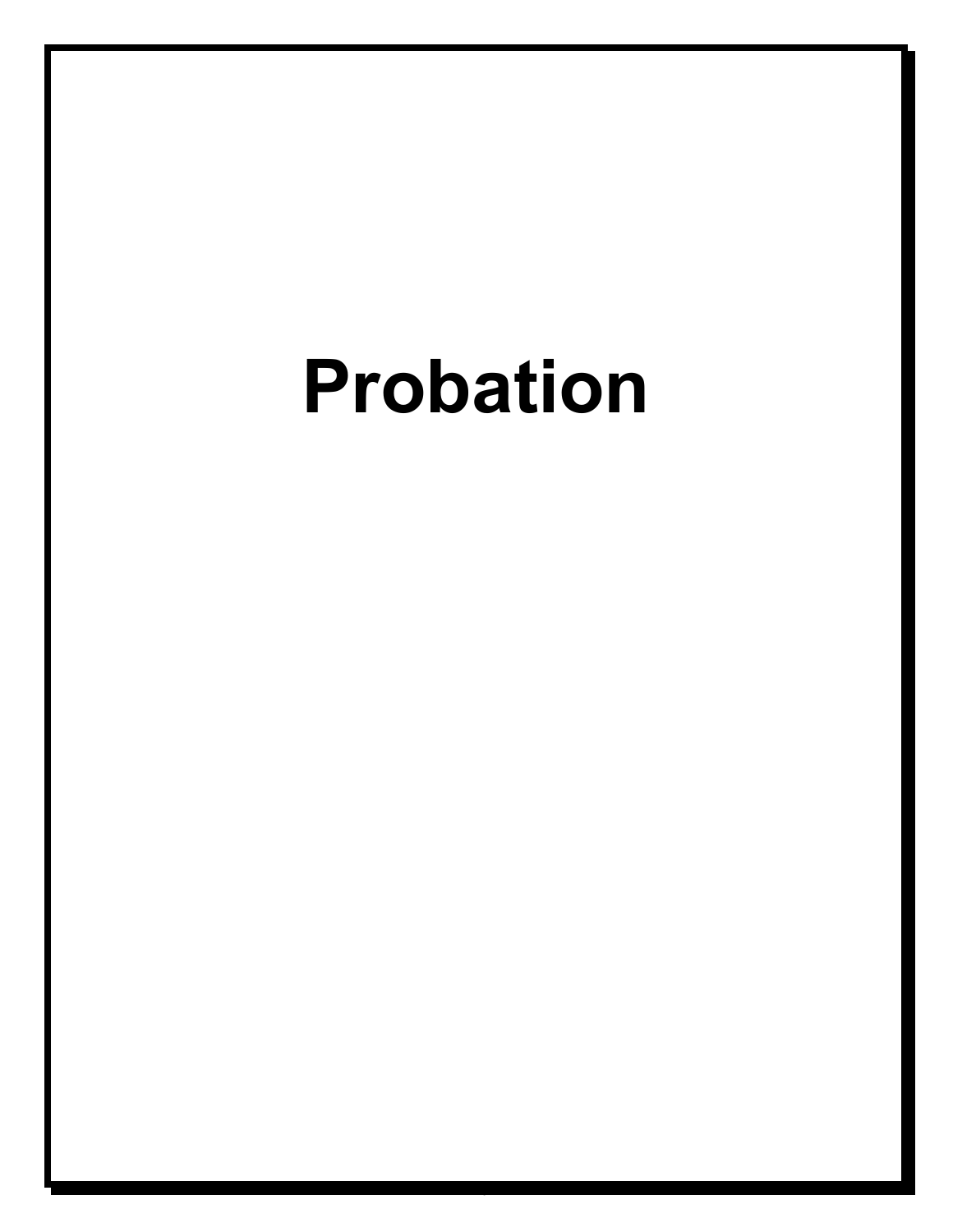# **County Probation Departments**

#### **Albany County Probation Department**

60 South Pearl Street Mercantile Building Albany, NY 12207 Telephone: (518) 487-5200 Fax: (518) 487-5269

#### **Allegany County Probation Department**

Court House Belmont, NY 14813 Telephone: (585) 268-9370 Fax: (585) 268-9486

#### **Broome County Probation Department**

45 Hawley Street 2nd Floor P.O. Box 1766 Binghamton, NY 13901 Telephone: (607) 778-2121 Fax: (607) 778-6137

#### **Cattaraugus County Probation Department**

1 Leo Moss Drive, Suite 3140 Olean, NY 14760-1157 Telephone: (716) 373-8047 x3364 Fax: (716) 373-2998

#### **Cayuga County Probation Department**

Court House, 3rd Floor 152-54 Genesee Street Auburn, NY 13021 Telephone: (315) 253-1246 Fax: (315) 253-1417

#### **Chautauqua County Probation Department**

South County Office Building 110 East Fourth Street Jamestown, NY 14701 Telephone: (716) 661-8011 Fax: (716) 661-8018

# **Chemung County Probation Department**

203-209 William Street Elmira, NY 14901-3102 Telephone: (607) 737-2800 Fax: (607) 737-2875

#### **Chenango County Probation Department**

County Office Building, Suite 203 Norwich, NY 13815 Telephone: (607) 337-1733 Fax: (607) 337-1748

#### **Clinton County Probation Department**

34 Court Street Plattsburgh, NY 12901 Telephone: (518) 565-4640 Fax: (518) 565-4651

#### **Columbia County Probation Department**

610 State Street Hudson, NY 12534 Telephone: (518) 828-4126 Fax: (518) 828-2957

# **Cortland County Probation Department**

Court House 46 Greenbush Street, Suite 104 Cortland, NY 13045-3704 Telephone: (607) 753-5019 Fax: (607) 756-2150

#### **Delaware County Probation Department**

280 Phoebe Lane, Suite 2 Delhi, NY 13753-1094 Telephone: (607) 746-2075 Fax: (607) 746-2916

#### **Dutchess County Probation Department & Community Corrections**

50 Market Street Poughkeepsie, NY 12601 Telephone: (845) 486-2600 Fax: (845) 486-2676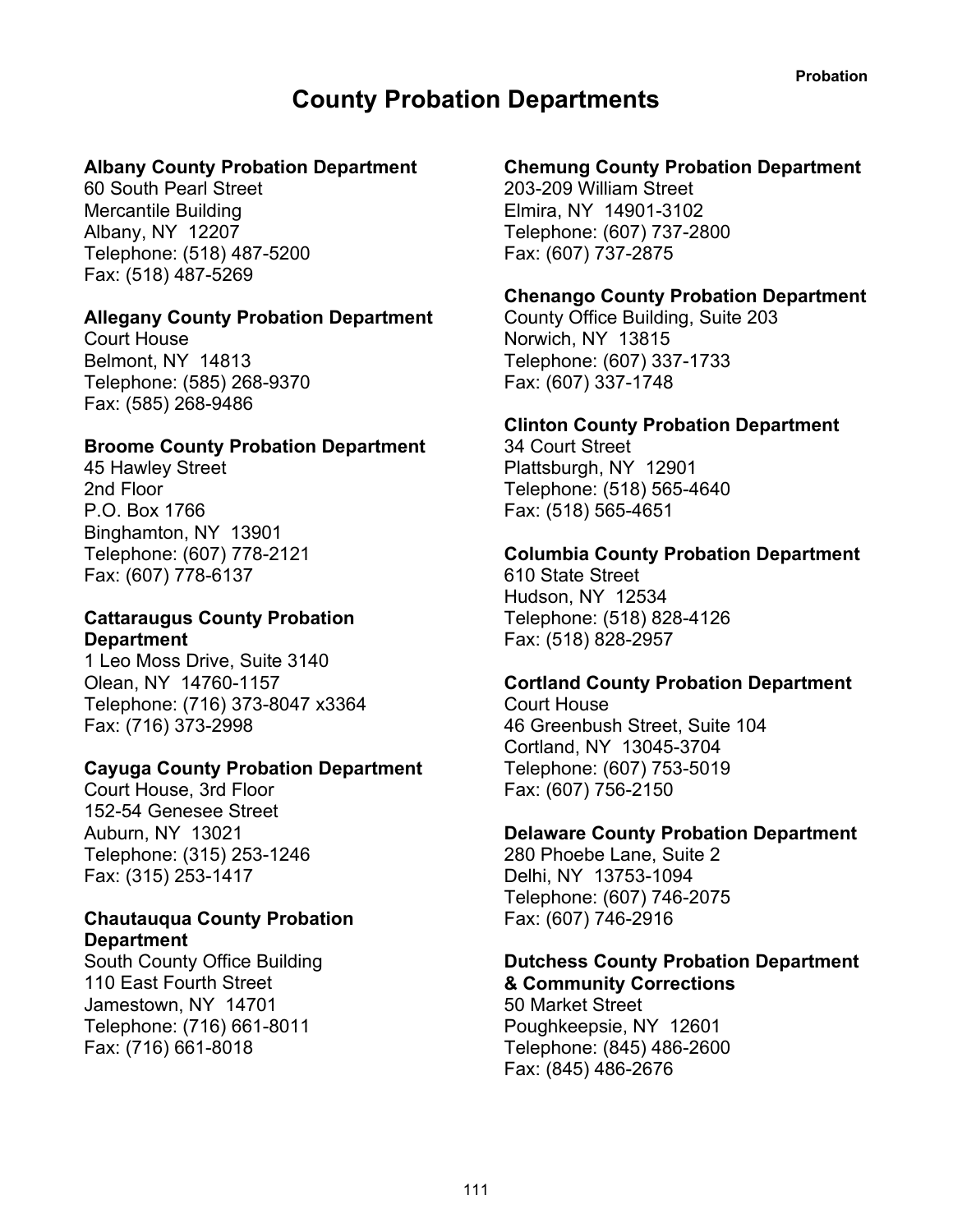#### **Erie County Probation Department**

1 Niagara Plaza Buffalo, NY 14202 Telephone: (716) 858-8205 Fax: (716) 858-2862

#### **Essex County Probation Department**

7551 Court Street P.O. Box 217 Elizabethtown, NY 12932 Telephone: (518) 873-3650 Fax: (518) 873-3649

#### **Franklin County Probation Department**

Court House Malone, NY 12953 Telephone: (518) 481-1648 Fax: (518) 481-1645

#### **Fulton County Probation Department**

64 East Fulton Street Gloversville, NY 12078 Telephone: (518) 773-3565 Fax: (518) 773-7958

#### **Genesee County Probation Department**

County Building No. 1 15 Main Street Batavia, NY 14020 Telephone: (585) 344-2550 x2263 Fax: (585) 343-5839

#### **Greene County Probation Department**

411 Main Street Catskill, NY 12414-1357 Telephone: (518) 719-3200 Fax: (518) 943-0354

#### **Hamilton County Probation Department**

White Birch Lane P.O. Box 666 Indian Lake, NY 12842-0102 Telephone: (518) 648-5040 Fax: (518) 648-0359

#### **Herkimer County Probation Department**

109 Mary Street Suite 1202 Herkimer, NY 13350-2921 Telephone: (315) 867-1158 Fax: (315) 867-1194

#### **Jefferson County Probation Department**

175 Arsenal Street, 6th Floor Watertown, NY 13601 Telephone: (315) 785-3065 Fax: (315) 785-5094

#### **Lewis County Probation Department**

Room 305 Court House Lowville, NY 13367 Telephone: (315) 376-5358 Fax: (315) 376-5445

#### **Livingston County Probation Department**

6 Court Street, Room 101 Geneseo, NY 14454-1043 Telephone: (585) 243-7190 Fax: (585) 243-7169

#### **Madison County Probation Department**

Veterans Memorial Building PO Box 23, North Court Street Wampsville, NY 13163 Telephone: (315) 366-2351 Fax: (315) 366-2730

#### **Monroe County Probation Department**

Office of Probation-Community Corrections 33 North Fitzhugh Street, Suite 2000 Rochester, NY 14614-1233 Telephone: (585) 753-3765 Fax: (585) 753-3552

#### **Montgomery County Probation Department**

County Office Building Fonda, NY 12068-1500 Telephone: (518) 853-8380 Fax: (518) 853-8228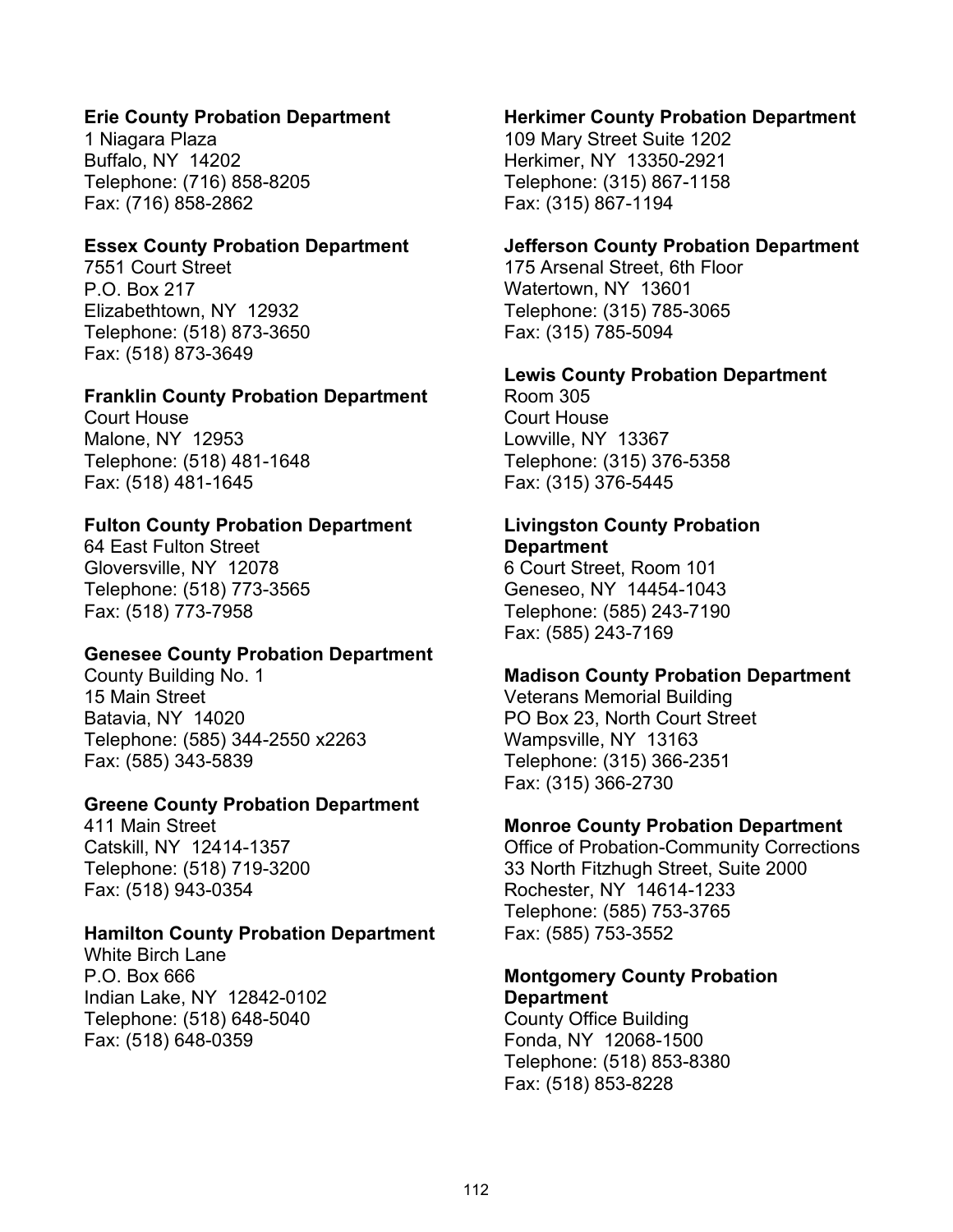#### **Nassau County Probation Department**

400 County Seat Drive Mineola, NY 11501 Telephone: (516) 571-4676 Fax: (516) 571-5611

#### **New York City Probation Department**

33 Beaver Street, Room 2310 New York, NY 10004-2306 Telephone: (212) 361-8977 Fax: (212) 361-8969

#### **Niagara County Probation Department**

Golden Triangle Building 111 Main Street Lockport, NY 14094 Telephone: (716) 438-4061 Fax: (716) 438-4066

#### **Oneida County Probation Department**

Union Station 321 Main Street Utica, NY 13501 Telephone: (315) 798-5914 Fax: (315) 798-6467

#### **Onondaga County Probation Department**

County Civic Center 421 Montgomery Street Syracuse, NY 13202 Telephone: (315) 435-2380 Fax: (315) 435-3329

#### **Ontario County Probation Department**

3010 County Complex Drive Canandaigua, NY 14424 Telephone: (585) 396-4222 Fax: (585) 396-4187

#### **Orange County Probation Department**

1997 Route 17M Goshen, NY 10924 Telephone: (845) 291-4788 Fax: (845) 291-4789

#### **Orleans County Probation Department**

13925 State Route 31, Suite 200 Albion, NY 14411-9384 Telephone: (585) 590-4100 Fax: (585) 590-4103

#### **Oswego County Probation Department**

Public Safety Center Building 39 Churchill Road Oswego, NY 13126-3134 Telephone: (315) 349-3477 Fax: (315) 349-3507

#### **Otsego County Probation Department**

County Office Building 197 Main Street Cooperstown, NY 13326 Telephone: (607) 547-4216 Fax: (607) 547-7578

#### **Putnam County Probation Department**

40 Gleneida Avenue Carmel, NY 10512 Telephone: (845) 225-0304 Fax: (845) 225-1067

#### **Rensselaer County Probation Department**

547 River Street Troy, NY 12180 Telephone: (518) 270-8440 Fax: (518) 273-8101

#### **Rockland County Probation Department**

County Office Building 11 New Hempstead Road New City, NY 10956 Telephone: (845) 638-5544 Fax: (845) 638-5648

# **Saint Lawrence County Probation**

**Department** Court House 48 Court Street Canton, NY 13617-1194 Telephone: (315) 379-2230 Fax: (315) 386-1030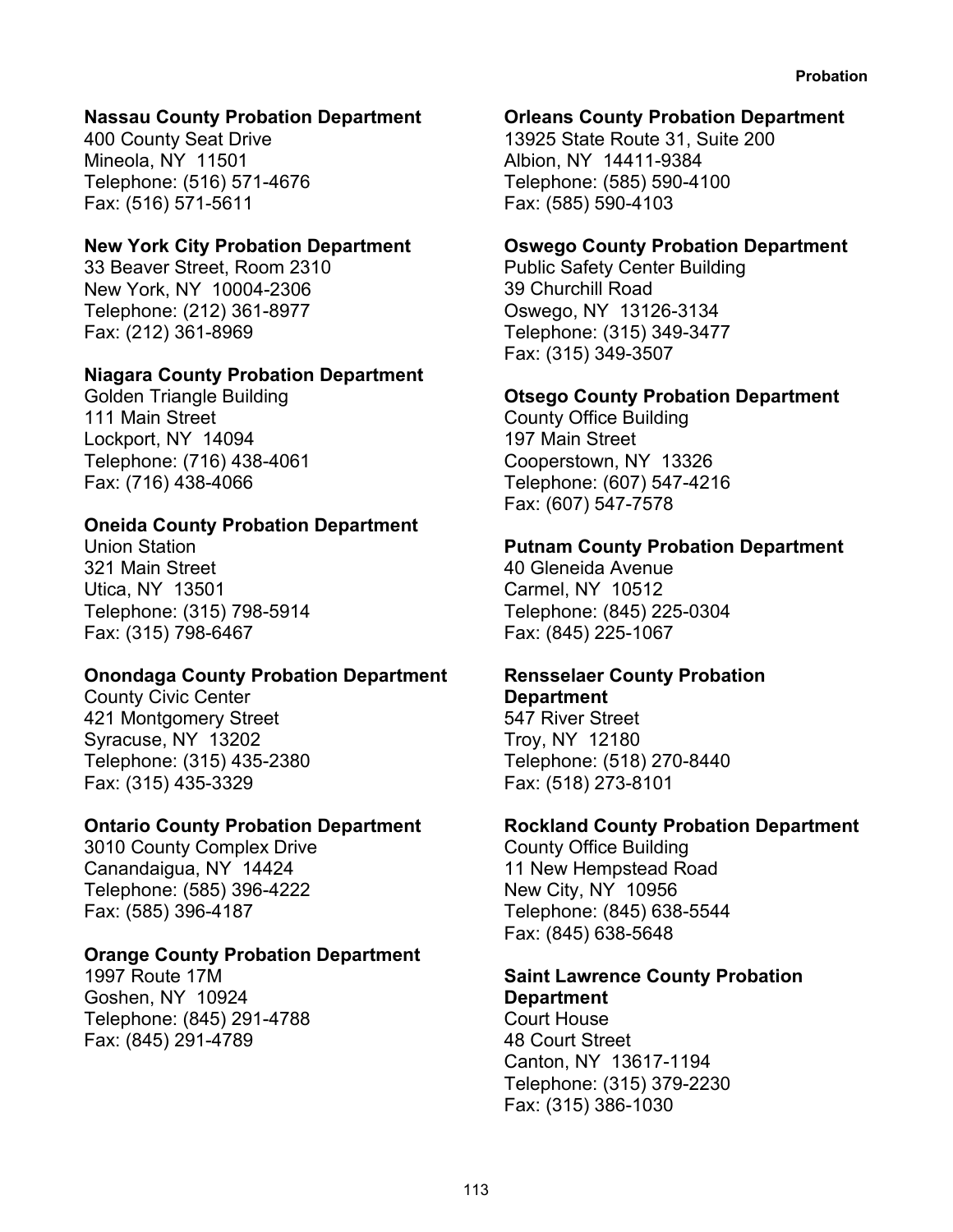#### **Saratoga County Probation Department**

152 West High Street Ballston Spa, NY 12020 Telephone: (518) 884-4120 Fax: (518) 884-4258

#### **Schenectady County Probation Department**

County Office Building 620 State Street Schenectady, NY 12307 Telephone: (518) 388-4330 Fax: (518) 388-4342

#### **Schoharie County Probation Department**

One Depot Lane P.O. Box 610 Schoharie, NY 12157-0610 Telephone: (518) 295-8343 Fax: (518) 295-8333

#### **Schuyler County Probation Department**

County Office Building 105 Ninth Street, Unit 10 Watkins Glen, NY 14891 Telephone: (607) 535-8165 Fax: (607) 535-8173

#### **Seneca County Probation Department**

One Dipronio Drive Waterloo, NY 13165-1681 Telephone: (315) 539-1740 Fax: (315) 539-3646

#### **Steuben County Probation Department**

3 East Pulteney Square Bath, NY 14810 Telephone: (607) 664-2330 Fax: (607) 664-2165

#### **Suffolk County Probation Department**

Box 188 Yaphank, NY 11980 Telephone: (631) 852-5100 Fax: (631) 852-5103

#### **Sullivan County Probation Department**

County Government Center 100 North Street Monticello, NY 12701 Telephone: (845) 794-3000 x3400 Fax: (845) 794-3459

#### **Tioga County Probation Department**

20 Court Street, Suite 1 Owego, NY 13827 Telephone: (607) 687-8535 Fax: (607) 687-0804

#### **Tompkins County Probation Department**

320 West State Street Ithaca, NY 14850 Telephone: (607) 274-5380 Fax: (607) 274-5635

#### **Ulster County Probation Department**

733 Broadway Kingston, NY 12401 Telephone: (845) 340-3212 Fax: (845) 340-3220

#### **Warren County Probation Department**

1340 State Route 9 Lake George, NY 12845 Telephone: (518) 761-6444 Fax: (518) 761-6566

#### **Washington County Probation Department**

County Municipal Center 383 Broadway Fort Edward, NY 12828 Telephone: (518) 746-2260 Fax: (518) 746-2277

#### **Wayne County Probation Department**

7376 Route 31 Suite 1100 Lyons, NY 14489 Telephone: (315) 946-7448 Fax: (315) 946-7427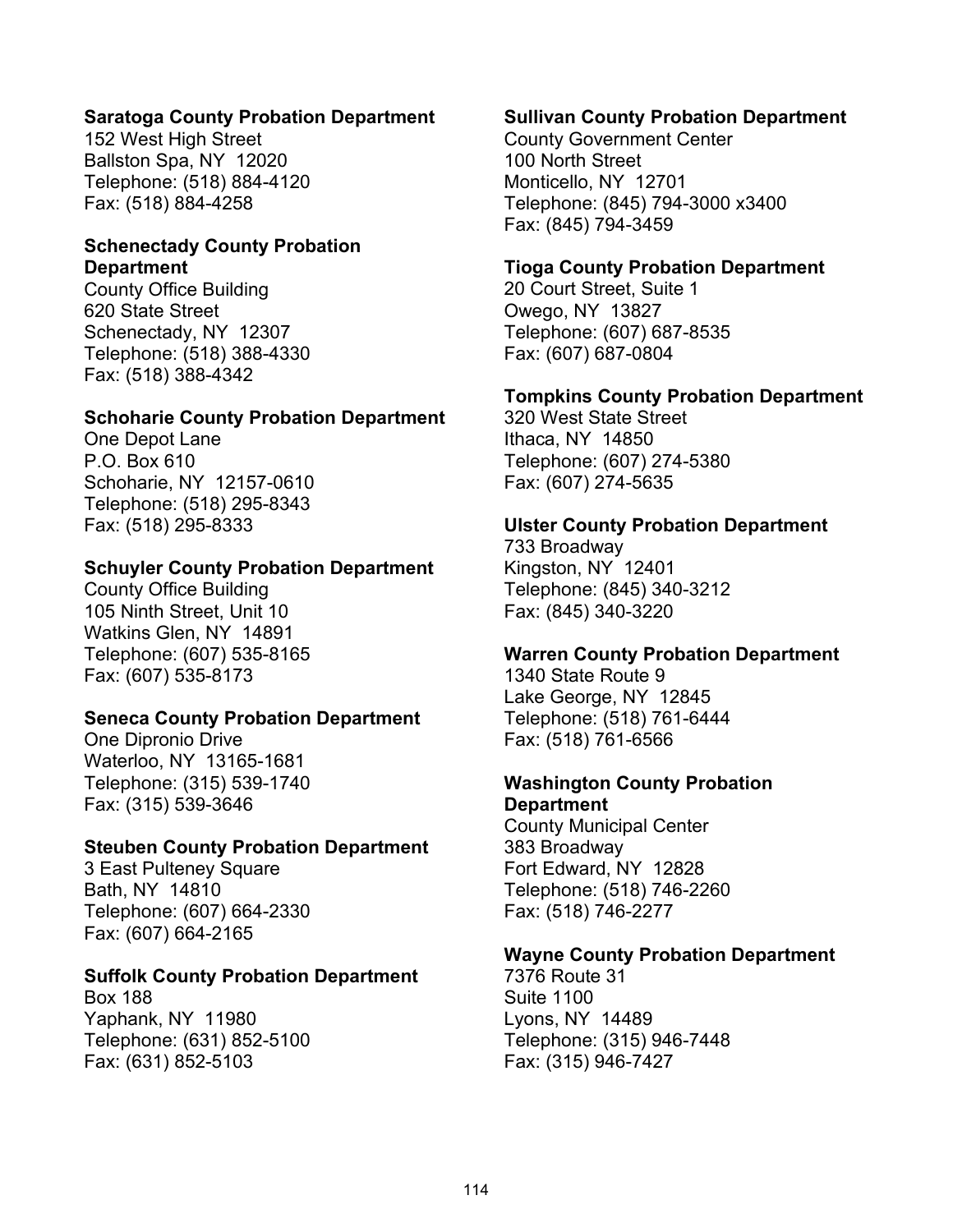#### **Westchester County Probation Department**

111 Dr. Martin Luther King Jr. Blvd. 6th Floor White Plains, NY 10601-5113 Telephone: (914) 995-3502 Fax: (914) 995-3507

# **Wyoming County Probation Department**

143 North Main Street Warsaw, NY 14569 Telephone: (585) 786-8869 Fax: (585) 786-8864

# **Yates County Probation Department**

415 Liberty Street, Suite 126 Penn Yan, NY 14527 Telephone: (315) 536-5155 Fax: (315) 536-5508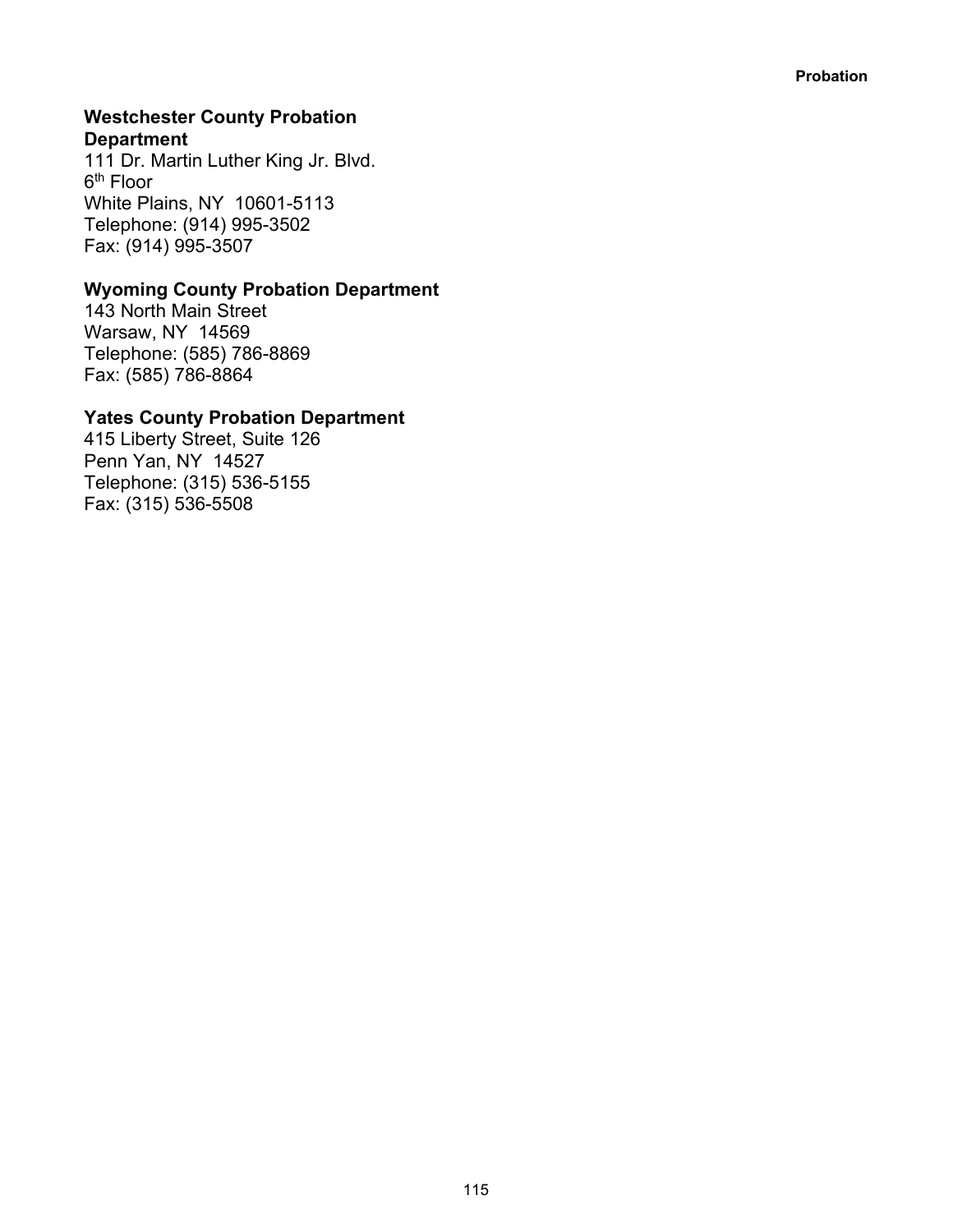# **Juvenile Rehabilitation Facilities**

116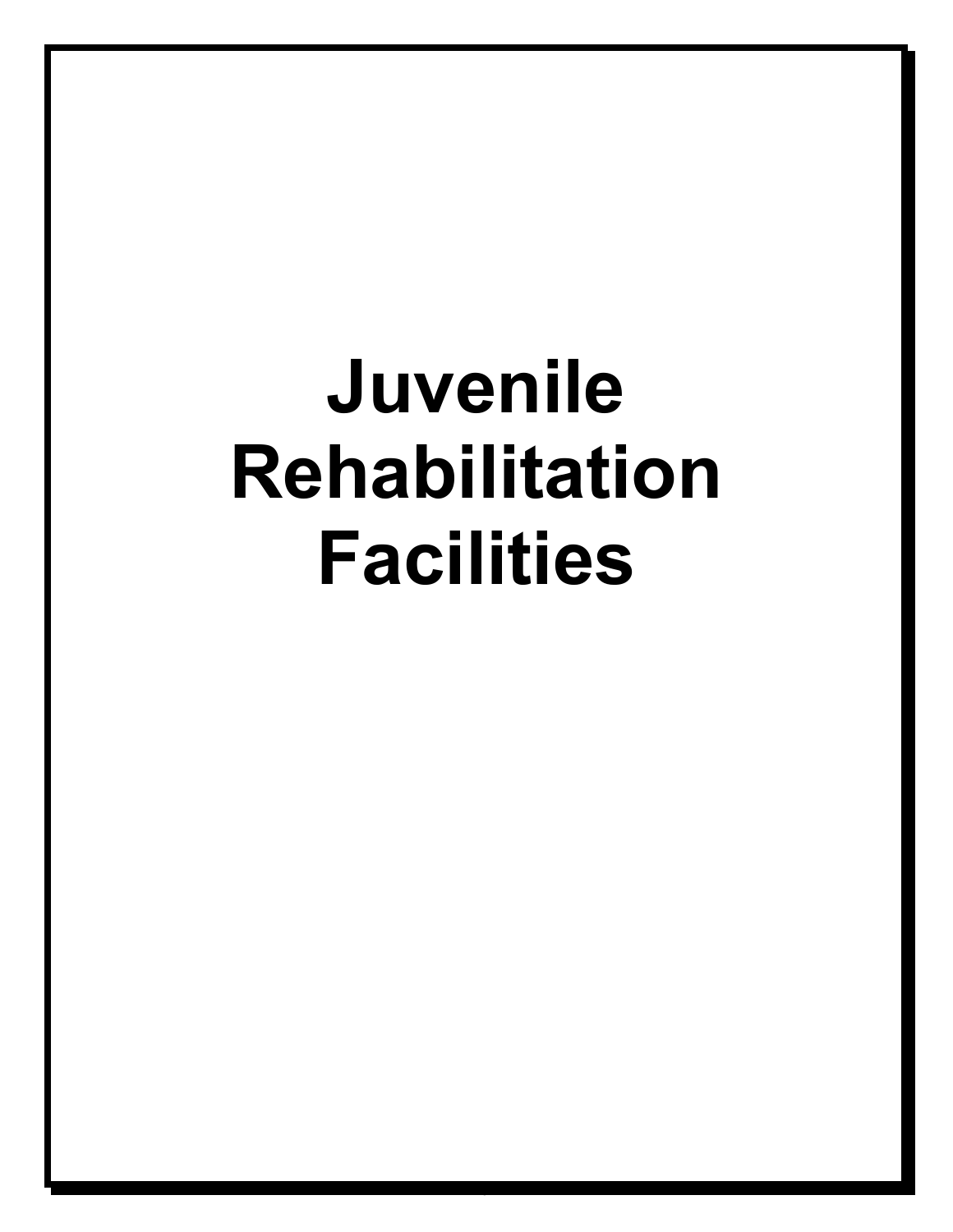# **New York State Office of Children and Family Services Facilities**

# **Brentwood Residential Center**

(Suffolk County) 1230 Commack Road Dix Hills, NY 11746-8215 Telephone: (631) 667-1188 Fax: (631) 667-1213

# **Brookwood Secure Center**

(Columbia County) Spook Rock Road, Box 265 Claverack, NY 12513 Telephone: (518) 851-3211 Fax: (518) 851-3623

# **Columbia Girls Secure Center**

(Columbia County) 419 Spook Rock Road, Box 265 Claverack, NY 12513 Telephone: (518) 851-3211 Fax: (518) 851-3623

# **Finger Lakes Residential Center**

(Tompkins County) 250 Auburn Road Lansing, NY 14882 Telephone: (607) 533-5000 Fax: (607) 533-5012

# **Goshen Secure Center**

(Orange County) 97 Cross Road Goshen, NY 10924 Telephone: (845) 615-3000 Fax: (845) 615-3016

# **Harriet Tubman Residential Center**

(Cayuga County) 6706 Pine Ridge Road Auburn, NY 13021 Telephone: (315) 704-6290

# **Highland Residential Center**

(Ulster County) 629 N. Chodikee Lake Road P.O. Box 970 Highland, NY 12528 Telephone: (845) 691-6006 Fax: (845) 691-6042

# **Industry Residential Center**

(Monroe County) 375 Rush-Scottsville Road Rush, NY 14543 Telephone: (585) 533-2600

# **MacCormick Secure Center**

(Tompkins County) 300 South Road Brooktondale, NY 14817 Telephone: (607) 539-7121 Fax: (607) 539-6588

#### **Red Hook Residential Center**

(Dutchess County) 531 Turkey Hill Road Red Hook, NY 12571 Telephone: (845) 758-4151 Fax: (845) 758-4508

#### **Sgt. Henry Johnson Youth Leadership Academy**

(Delaware County) 57081 State Highway 10 P.O. Box 132 South Kortright, NY 13842 Telephone: (607) 538-1401 Fax: (607) 538-1403

# **Taberg Residential Center for Girls**

(Oneida County) 10011 Taberg-Florence Road Taberg, NY 13471 Telephone: (315) 245-0084 Fax: (315) 245-0088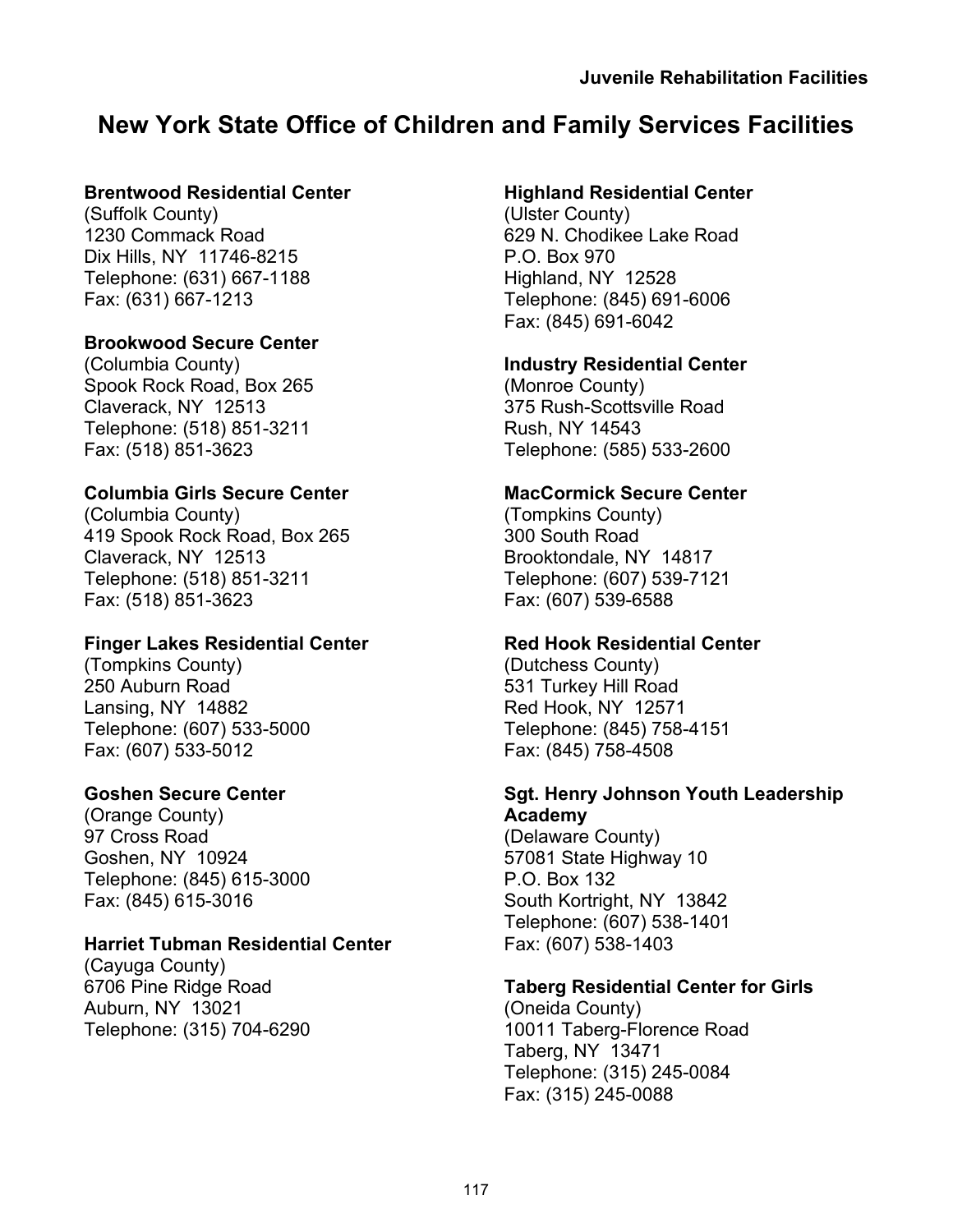# **Corrections**

118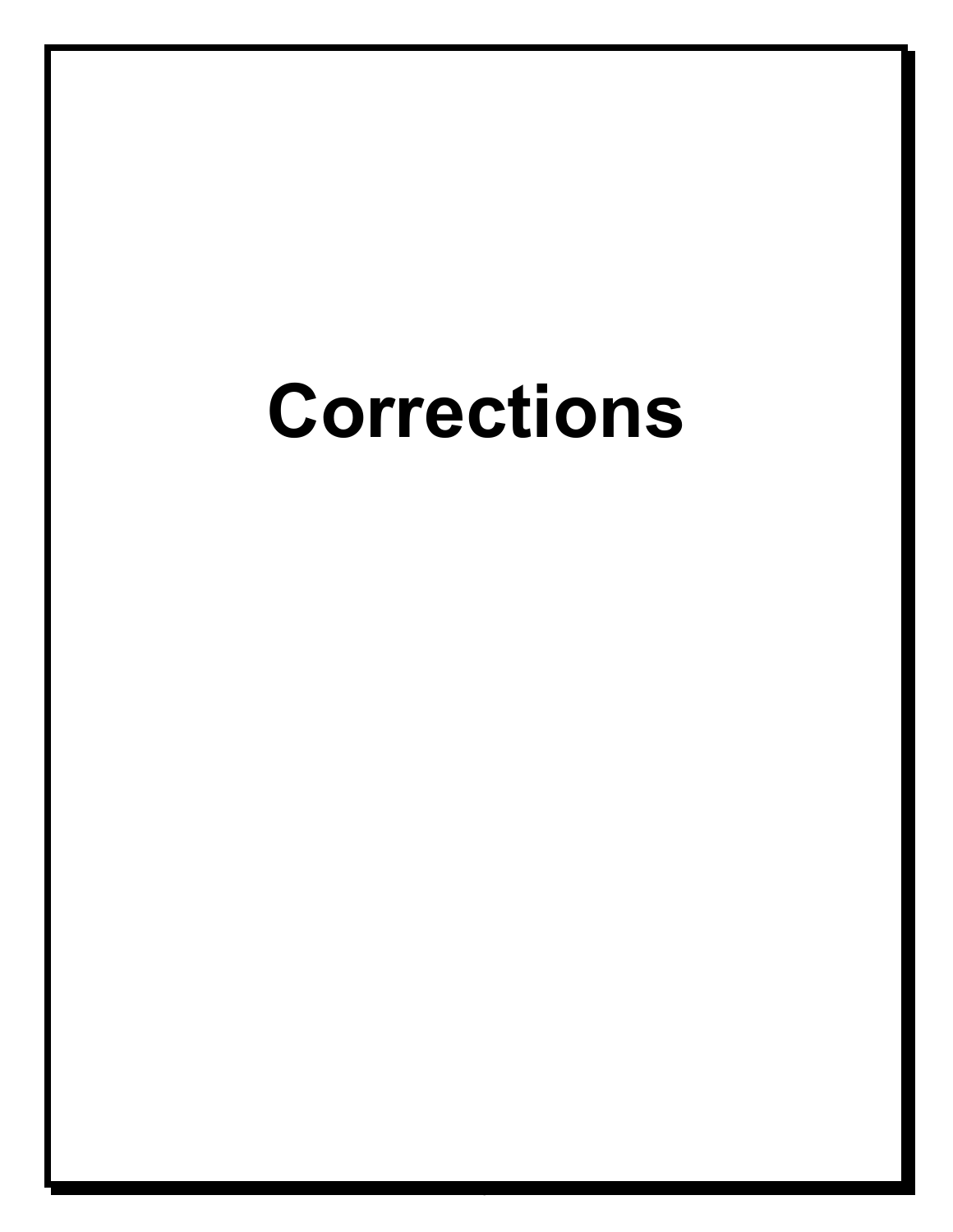# **New York State Department of Correctional Services Facilities & Camps**

### **Adirondack Adolescent Offender Facility**

196 Old Ray Brook Road P. O. Box 110 Ray Brook, NY 12977-0110 Telephone: (518) 891-1343

#### **Albion Correctional Facility**

3595 State School Road Albion, NY 14411-9399 Telephone: (585) 589-5511

# **Altona Correctional Facility**

555 Devils Den Road P.O. Box 3000 Altona, NY 12910-2090 Telephone: (518) 236-7841

# **Attica Correctional Facility**

639 Exchange Street Attica, NY 14011-0149 Telephone: (585) 591-2000

# **Auburn Correctional Facility**

135 State Street Auburn, NY 13024-9000 Telephone: (315) 253-8401

# **Bare Hill Correctional Facility**

181 Brand Road Caller Box #20 Malone, NY 12953-0020 Telephone: (518) 483-8411

# **Bedford Hills Correctional Facility**

247 Harris Road Bedford Hills, NY 10507-2400 Telephone: (914) 241-3100

#### **Cape Vincent Correctional Facility**

36560 Route 12E P.O. Box 599 Cape Vincent, NY 13618-0599 Telephone: (315) 654-4100

# **Cayuga Correctional Facility**

2202 Rte. 38A P.O. Box 1150 Moravia, NY 13118-1150 Telephone: (315) 497-1110

# **Clinton Correctional Facility**

1156 Route 374 P.O. Box 2000 Dannemora, NY 12929-2000 Telephone: (518) 492-2511

#### **Collins Correctional Facility**

75 Middle Road P.O. Box 490 Collins, NY 14034-0490 Telephone: (716) 532-4588

# **Coxsackie Correctional Facility**

11260 Route 9W P.O. Box 200 West Coxsackie, NY 12051-0200 Telephone: (518) 731-2781

#### **Downstate Correctional Facility**

122 Red Schoolhouse Road P.O. Box 445 Fishkill, NY 12524-0445 Telephone: (845) 831-6600

#### **Eastern New York Correctional Facility**

30 Institution Road P.O. Box 338 Napanoch, NY 12458-0338 Telephone: (845) 647-7400

#### **Edgecombe Residential Treatment Facility**

611 Edgecombe Avenue New York, NY 10032-4398 Telephone: (212) 923-2575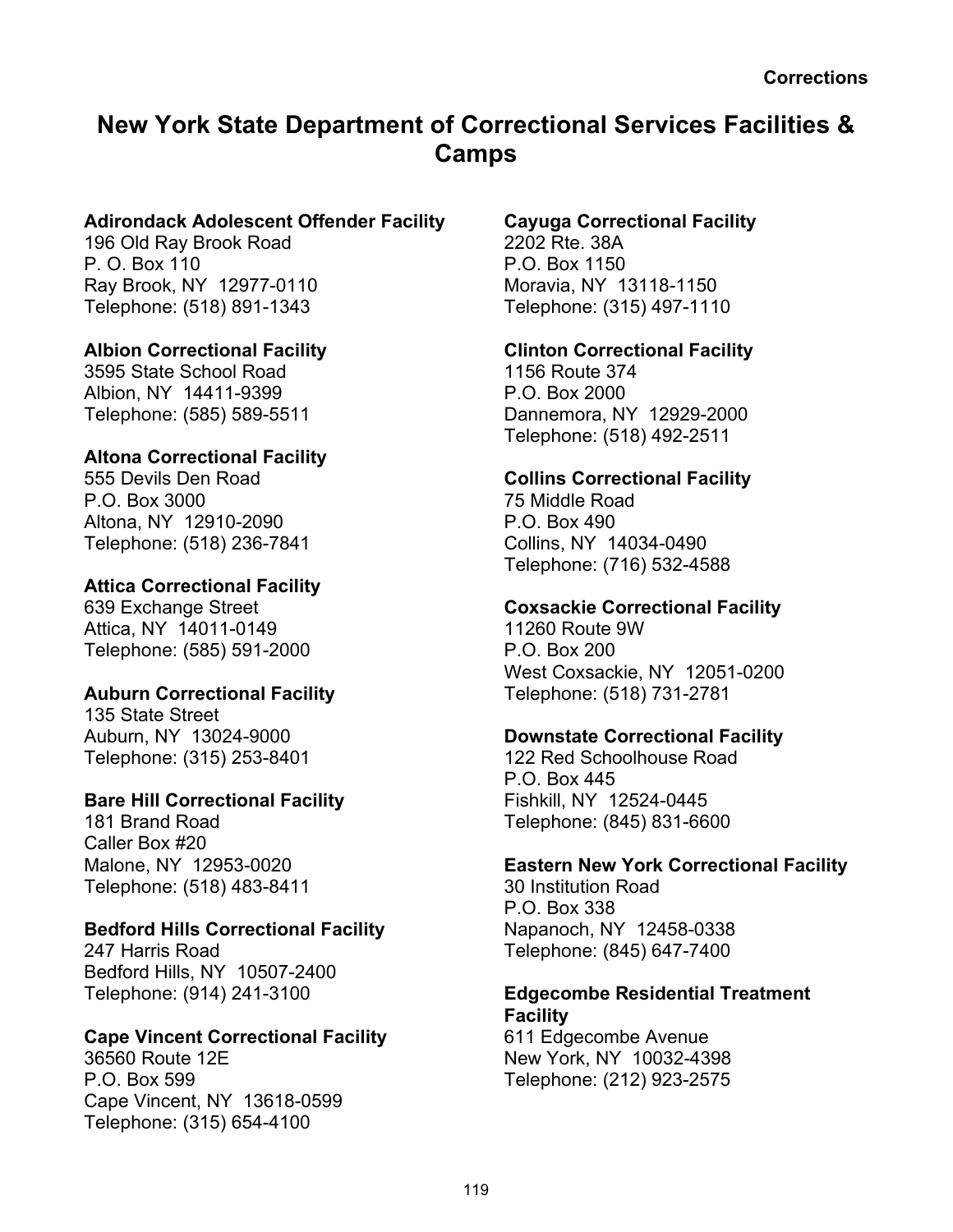#### **Elmira Correctional Facility**

1879 Davis Street P.O.Box 500 Elmira, NY 14901-0500 Telephone: (607) 734-3901

#### **Fishkill Correctional Facility**

18 Strack Drive Beacon, NY 12508-0307 Telephone: (845) 831-4800

#### **Five Points Correctional Facility**

State Route 96 Caller Box 400 Romulus, NY 14541 Telephone: (607) 869-5111

#### **Franklin Correctional Facility**

62 Bare Hill Road P.O. Box 10 Malone, NY 12953-0010 Telephone: (518) 483-6040

#### **Gouverneur Correctional Facility**

112 Scotch Settlement Road P.O. Box 370 Gouverneur, NY 13642-0370 Telephone: (315) 287-7351

#### **Gowanda Correctional Facility**

South Road P.O. Box 350 Gowanda, NY 14070-0350 Telephone: (716) 532-0177

#### **Great Meadow Correctional Facility**

11739 State Route 22 P.O. Box 51 Comstock, NY 12821-0051 Telephone: (518) 639-5516

#### **Green Haven Correctional Facility**

594 Route 216 Stormville, NY 12582-0010 Telephone: (845) 221-2711

#### **Greene Correctional Facility**

165 Plank Road P.O. Box 8, Coxsackie, NY 12051-0008 Telephone: (518) 731-2741

#### **Groveland Correctional Facility**

7000 Sonyea Road P.O. Box 50 Sonyea, NY 14556-0050 Telephone: (585) 658-2871

#### **Hale Creek ASACTC**

279 Maloney Road Johnstown, NY 12095-3769 Telephone: (518) 736-2094

#### **Hudson Adolescent Offender Facility**

50 East Court Street P.O. Box 576 Hudson, NY 12534-0576 Telephone: (518) 828-4311

#### **Lakeview Shock Incarceration**

**Correctional Facility** 9300 Lake Avenue P.O. Box T Brocton, NY 14716-9798 Telephone: (716) 792-7100

#### **Marcy Correctional Facility**

9000 Old River Road P.O. Box 5000 Marcy, NY 13403-5000 Telephone: (315) 768-1400

#### **Mid-State Correctional Facility**

9005 River Road P. O. Box 216 Marcy, NY 13403-0216 Telephone: (315) 768-8581

#### **Mohawk Correctional Facility**

6514 Rt. 26 P.O. Box 8450 Rome, NY 13440 Telephone: (315) 339-5232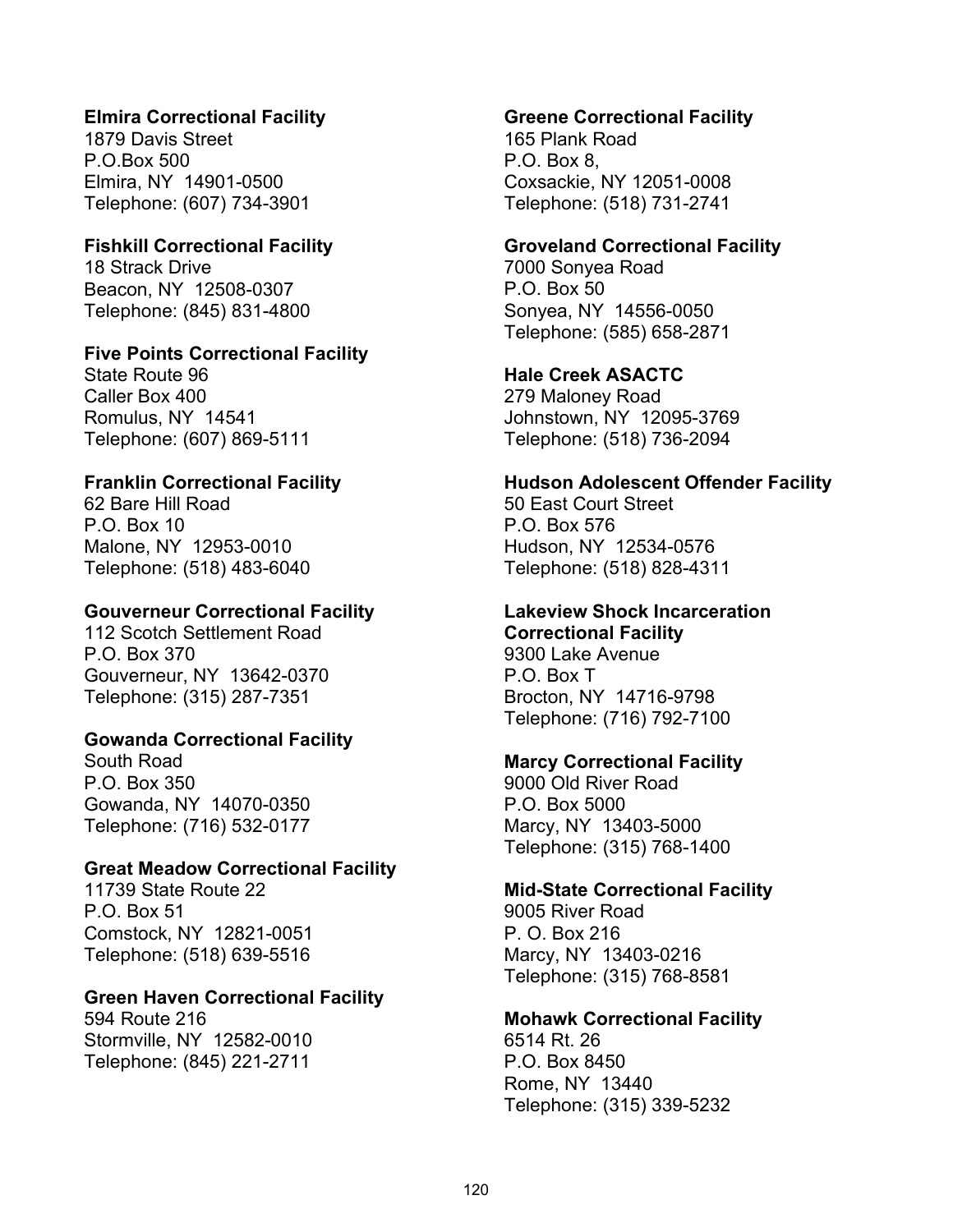#### **Moriah Shock Incarceration Correctional Facility**

75 Burhart Lane P.O. Box 999 Mineville, NY 12956-0999 Telephone: (518) 942-7561

# **Ogdensburg Correctional Facility**

One Correction Way Ogdensburg, NY 13669-2288 Telephone: (315) 393-0281

# **Orleans Correctional Facility**

3531 Gaines Basin Road Albion, NY 14411-9199 Telephone: (585) 589-6820

# **Otisville Correctional Facility**

57 Sanitorium Road P.O. Box 8 Otisville, NY 10963-0008 Telephone: (845) 386-1490

# **Queensboro Correctional Facility**

47-04 Van Dam Street Long Island City, NY 11101-3081 Telephone: (718) 361-8920

#### **Riverview Correctional Facility**

1110 Tibbits Drive P.O. Box 158 Ogdensburg, NY 13669-0158 Telephone: (315) 393-8400

#### **Rochester Correctional Facility**

470 Ford Street Rochester, NY 14608-2499 Telephone: (585) 454-2280

# **Shawangunk Correctional Facility**

200 Quick Road P.O. Box 750 Wallkill, NY 12589-0750 Telephone: (845) 895-2081

#### **Sing Sing Correctional Facility**

354 Hunter Street Ossining, NY 10562-5442 Telephone: (914) 941-0108

# **Southport Correctional Facility**

236 Bob Masia Drive P.O. Box 2000 Pine City, NY 14871-2000 Telephone: (607) 737-0850

#### **Sullivan Correctional Facility**

325 Riverside Drive P.O. Box 116 Fallsburg, NY 12733-0116 Telephone: (845) 434-2080

#### **Taconic Correctional Facility**

250 Harris Road Bedford Hills, NY 10507-2497 Telephone: (914) 241-3010

# **Ulster Correctional Facility**

750 Berme Road P.O. Box 800 Napanoch, NY 12458-0800 Telephone: (845) 647-1670

# **Upstate Correctional Facility**

309 Bare Hill Road P.O. Box 2000 Malone, NY 12953-0900 Telephone: (518) 483-6997

#### **Wallkill Correctional Facility**

50 McKendrick Road P.O. Box G Wallkill, NY 12589-0286 Telephone: (845) 895-2021

#### **Washington Correctional Facility**

72 Lock 11 Lane P.O. Box 180 Comstock, NY 12821-0180 Telephone: (518) 639-4486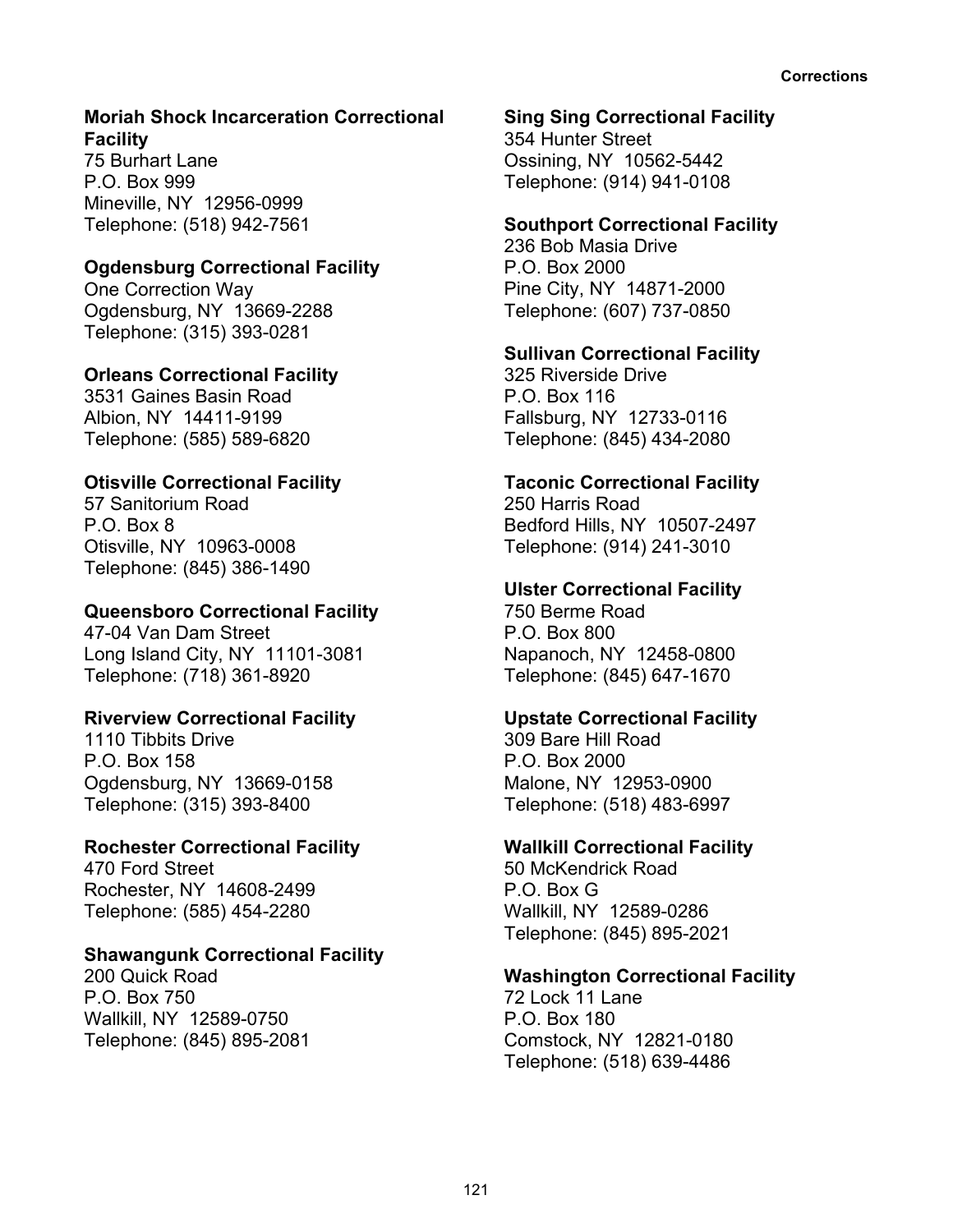#### **Watertown Correctional Facility**

23147 Swan Road Watertown, NY 13601-9340 Telephone: (315) 782-7490

#### **Wende Correctional Facility**

3040 Wende Road Alden, NY 14004-1187 Telephone: (716) 937-4000

# **Willard Drug Treatment Campus**

7116 County Route 132 P.O. Box 303 Willard, NY 14588-0303 Telephone: (607) 869-5500

# **Woodbourne Correctional Facility**

99 Prison Road Box 1000 Woodbourne, NY 12788-1000 Telephone: (845) 434-7730

### **Wyoming Correctional Facility**

3203 Dunbar Road Box 501 Attica, NY 14011-0501 Telephone: (585) 591-1010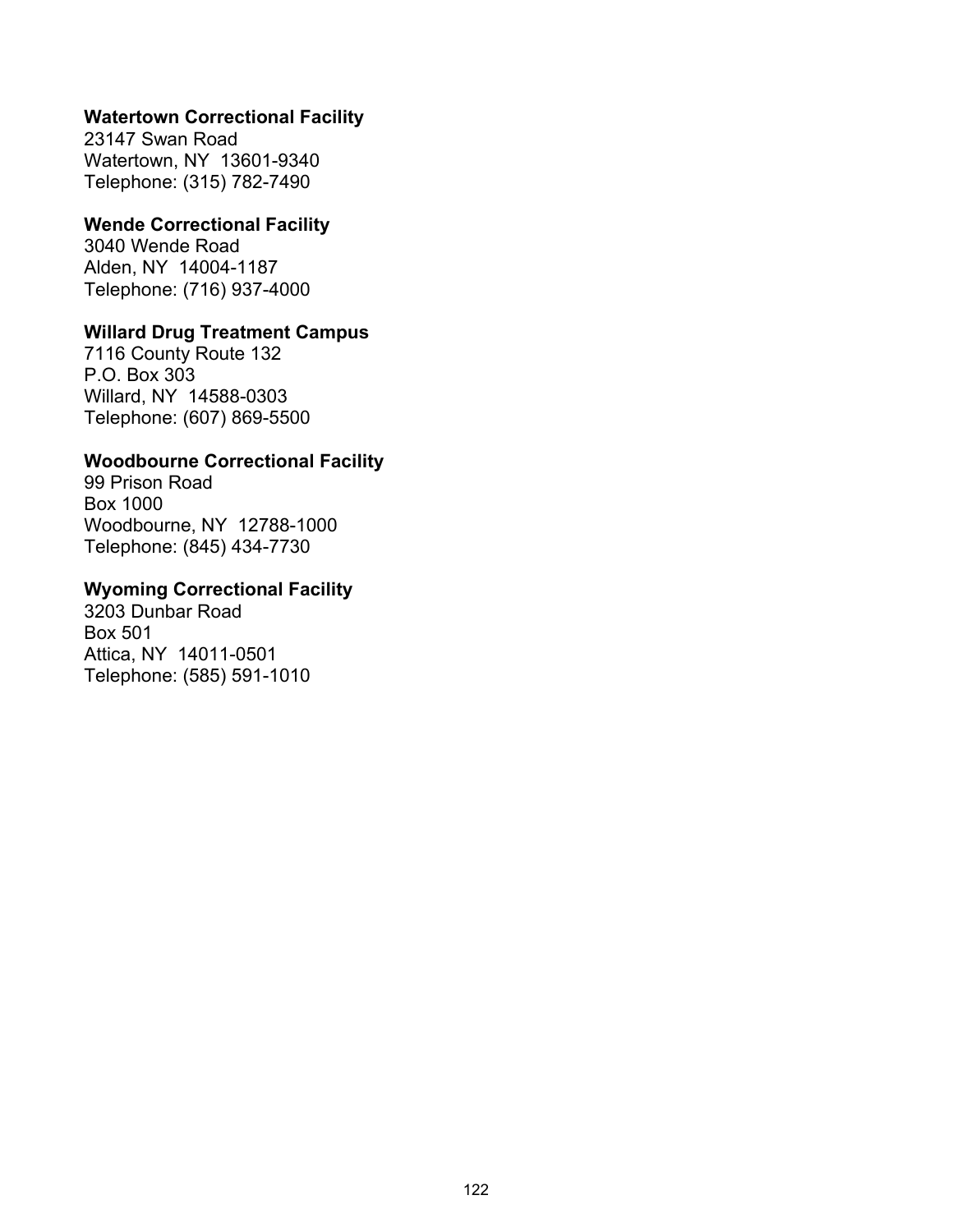# **County Correctional Facilities**

#### **Albany County Correctional Facility**

840 Albany Shaker Road Albany, NY 12211 Telephone: (518) 869-2724 Fax: (518) 869-3923

#### **Allegany County Jail**

4884 State Route 19 Scio Road Belmont, NY 14813 Telephone: (585) 268-9803 Fax: (585) 268-9475

#### **Broome County Correctional Facility**

Broome County Sheriff's Off./Corrections **Division** 155 Lt. Van Winkle Drive Binghamton, NY 13905 Telephone: (607) 778-8865 Fax: (607) 778-1942

#### **Cattaraugus County Jail**

301 Court Street Little Valley, NY 14755 Telephone: (716) 938-9194 Fax: (716) 938-9194

#### **Cayuga County Jail**

7445 County House Road Auburn, NY 13021-8297 Telephone: (315) 253-3057 Fax: (315) 253-4461

#### **Chautauqua County Jail**

15 East Chautauqua Street Box 128 Mayville, NY 14757 Telephone: (716) 753-4910 Fax: (716) 753-9574

#### **Chemung County Jail**

211 Williams Street Elmira, NY 14901 Telephone: (607) 737-2082 Fax: (607) 732-5734

#### **Chenango County Jail**

279 County Road 46 Norwich, NY 13815 Telephone: (607) 334-1853 Fax: (607) 336-1402

#### **Clinton County Jail**

25 McCarthy Drive Plattsburgh, NY 12901 Telephone: (518) 565-4343 Fax: (518) 561-0865

#### **Columbia County Jail**

85 Industrial Tract Hudson, NY 12534 Telephone: (518) 828-3324 x232 Fax: (518) 828-9088

#### **Cortland County Jail**

54 Greenbush Street Cortland, NY 13045 Telephone: (607) 756-4275 Fax: (607) 753-3405

#### **Delaware County Correctional Facility**

280 Phoebe Lane, Suite 1 Delhi, NY 13753 Telephone: (607) 746-2336 Fax: (607) 746-9549

#### **Dutchess County Jail**

108 Parker Avenue Poughkeepsie, NY 12601 Telephone: (845) 486-3900 Fax: (845) 486-3913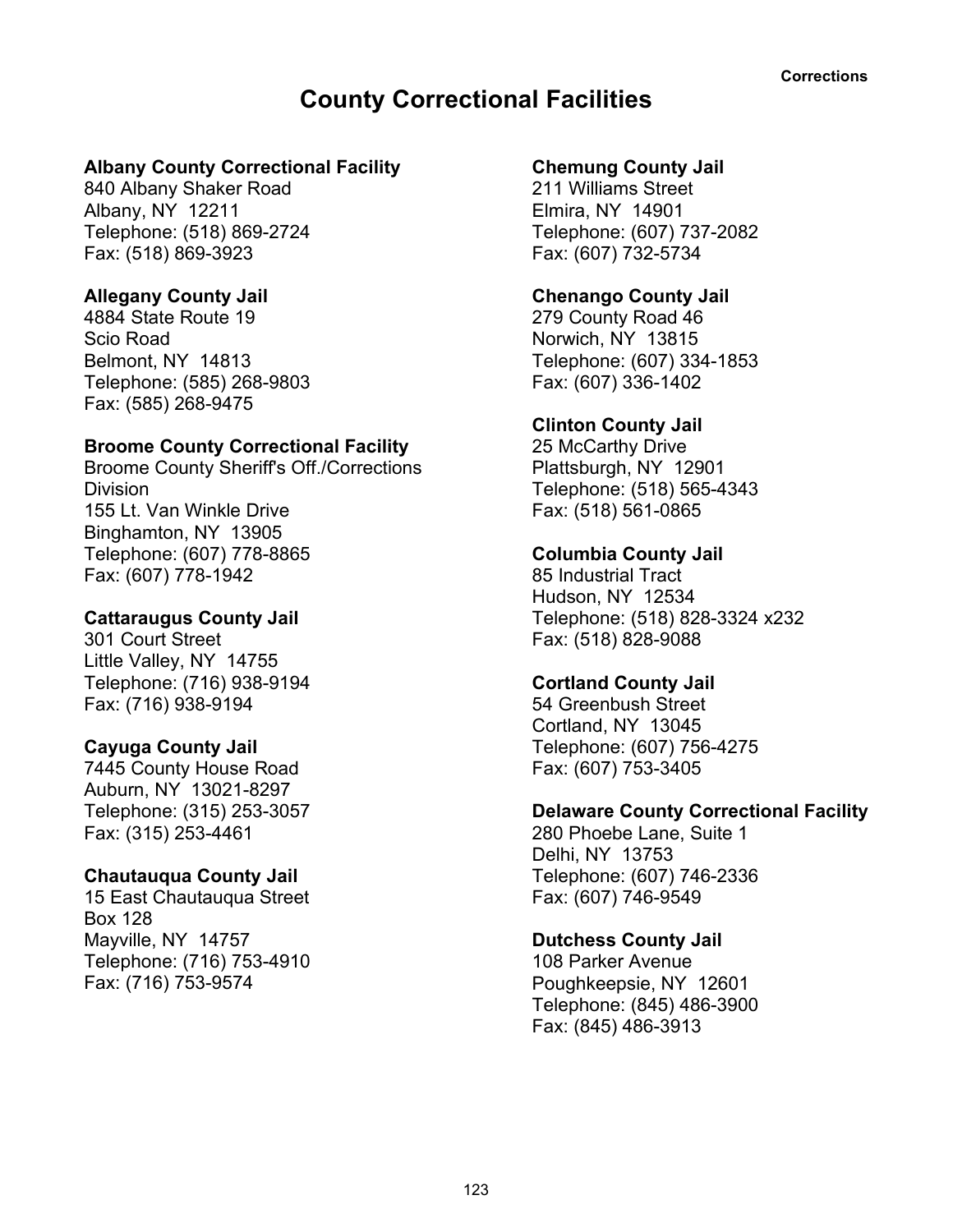#### **Erie County Jail**

11581 Walden Avenue Alden, NY 14004 Telephone: (716) 937-9101 Fax: (716) 937-5595

#### **Essex County Jail**

P.O. Box 68 702 Stowersville Road Lewis, NY 12950 Telephone: (518) 873-3348 Fax: (518) 873-3340

#### **Franklin County Jail**

45 Bare Hill Road Malone, NY 12953 Telephone: (518) 483-6795 Fax: (518) 483-3139

#### **Fulton County Jail**

2710 State Highway 29 Johnstown, NY 12095 Telephone: (518) 736-2100 Fax: (518) 736-2191

#### **Genesee County Jail**

14 West Main Street P.O. Box 151 Batavia, NY 14021-0151 Telephone: (585) 343-0838 x234 Fax: (585) 344-0236

#### **Greene County Jail**

80 Bridge Street Catskill, NY 12414 Telephone: (518) 943-3527 ext. 16 Fax: (518) 943-5710

#### **Hamilton County Jail**

South Shore Road P.O. Box 210 Lake Pleasant, NY 12108 Telephone: (518) 548-3113 Fax: (518) 548-3113

#### **Herkimer County Jail**

Suite 2900 320 North Main Street Herkimer, NY 13350-1949 Telephone: (315) 867-1252 Fax: (315) 867-1263

#### **Jefferson County Correctional Facility**

753 Waterman Drive Watertown, NY 13601 Telephone: (315) 786-2664 Fax: (315) 786-2775

#### **Lewis County Jail**

Outer Stowe Street P.O. Box 233 Lowville, NY 13367 Telephone: (315) 376-5290 Fax: (315) 376-5657

#### **Livingston County Jail**

4 Court Street Geneseo, NY 14454 Telephone: (585) 243-7100 Fax: (585) 243-7104

#### **Madison County Jail**

P.O. Box 16 North Court Street Wampsville, NY 13163 Telephone: (315) 366-2323 Fax: (315) 366-2286

#### **Monroe County Jail**

130 Plymouth Avenue South Rochester, NY 14614 Telephone: (585) 428-5243 Fax: (585) 753-4183

#### **Montgomery County Jail**

200 Clerk Drive PO Box 432 Fultonville, NY 12072 Telephone: (518) 853-5555 Fax: (518) 853-4685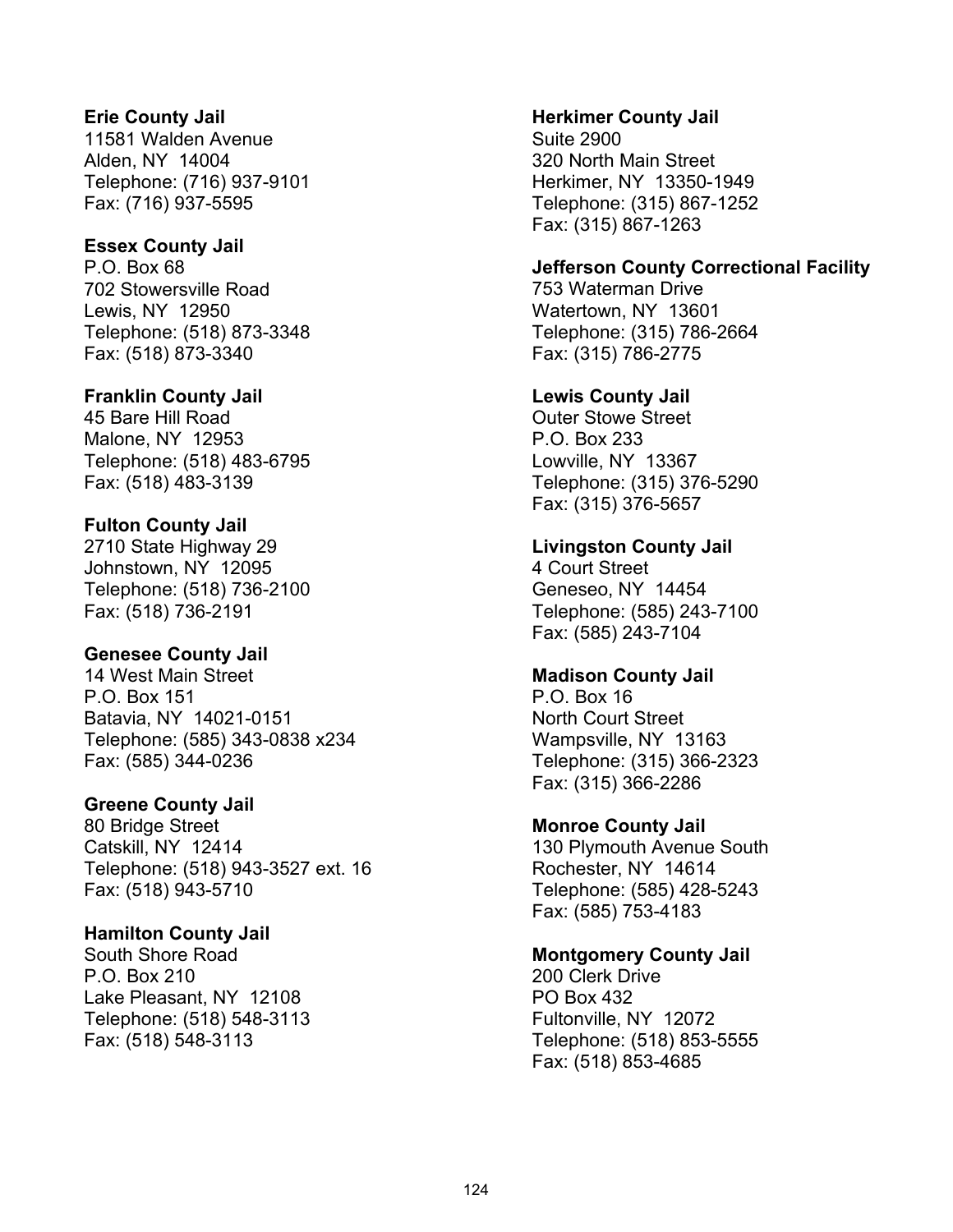#### **Nassau County Correctional Center**

Nassau County Sheriff's Office 100 Carman Avenue East Meadow, NY 11554 Telephone: (516) 572-3410 Fax: (516) 572-4341

#### **New York City Department of Correction**

33 Beaver Street New York, NY 10004 Telephone: (212) 266-1212 Fax: (212) 266-1219

#### **Niagara County Jail**

P.O. Box 496 Lockport, NY 14095 Telephone: (716) 438-3345 Fax: (716) 439-9302

#### **Oneida County Correctional Facility**

6075 Judd Road Oriskany, NY 13424 Telephone: (315) 765-2235 Fax: (315) 765-2327

#### **Onondaga County Department of Correction**

6660 East Seneca Turnpike Box 143 Jamesville, NY 13078-0143 Telephone: (315) 435-5581 Fax: (315) 435-5596

#### **Ontario County Jail**

3045 County Complex Drive Canandaigua, NY 14424 Telephone: (585) 396-4616 Fax: (585) 393-3092

#### **Orange County Correctional Facility**

110 Wells Farm Road Goshen, NY 10924 Telephone: (845) 291-2728 Fax: (845) 291-7621

#### **Orleans County Jail**

13925 State Rte 31, Suite 400 Albion, NY 14411 Telephone: (585) 590-4310 Fax: (585) 589-2522

#### **Oswego County Corrections**

39 Churchill Road Oswego, NY 13126 Telephone: (315) 349-3306 Fax: (315) 349-3349

#### **Otsego County Correctional Facility**

172 County Highway 33 West P.O. Box 326 Cooperstown, NY 13326 Telephone: (607) 547-4252 Fax: (607) 547-6494

#### **Putnam County Correctional Facility**

3 County Center Carmel, NY 10512 Telephone: (845) 225-5255 x342 Fax: (845) 228-1681

#### **Rensselaer County Jail**

4000 Main Street Troy, NY 12180 Telephone: (518) 270-5448 Fax: (518) 270-0075

#### **Rockland County Correctional Facility**

53 New Hempstead Road New City, NY 10956 Telephone: (845) 638-5620 Fax: (845) 638-5731

#### **Saint Lawrence County Correctional Facility**

48 Court Street Canton, NY 13617 Telephone: (315) 379-2367 Fax: (315) 379-2263

#### **Saratoga County Correctional Facility**

6010 County Farm Road Ballston Spa, NY 12020 Telephone: (518) 885-2479 Fax: (518) 885-2453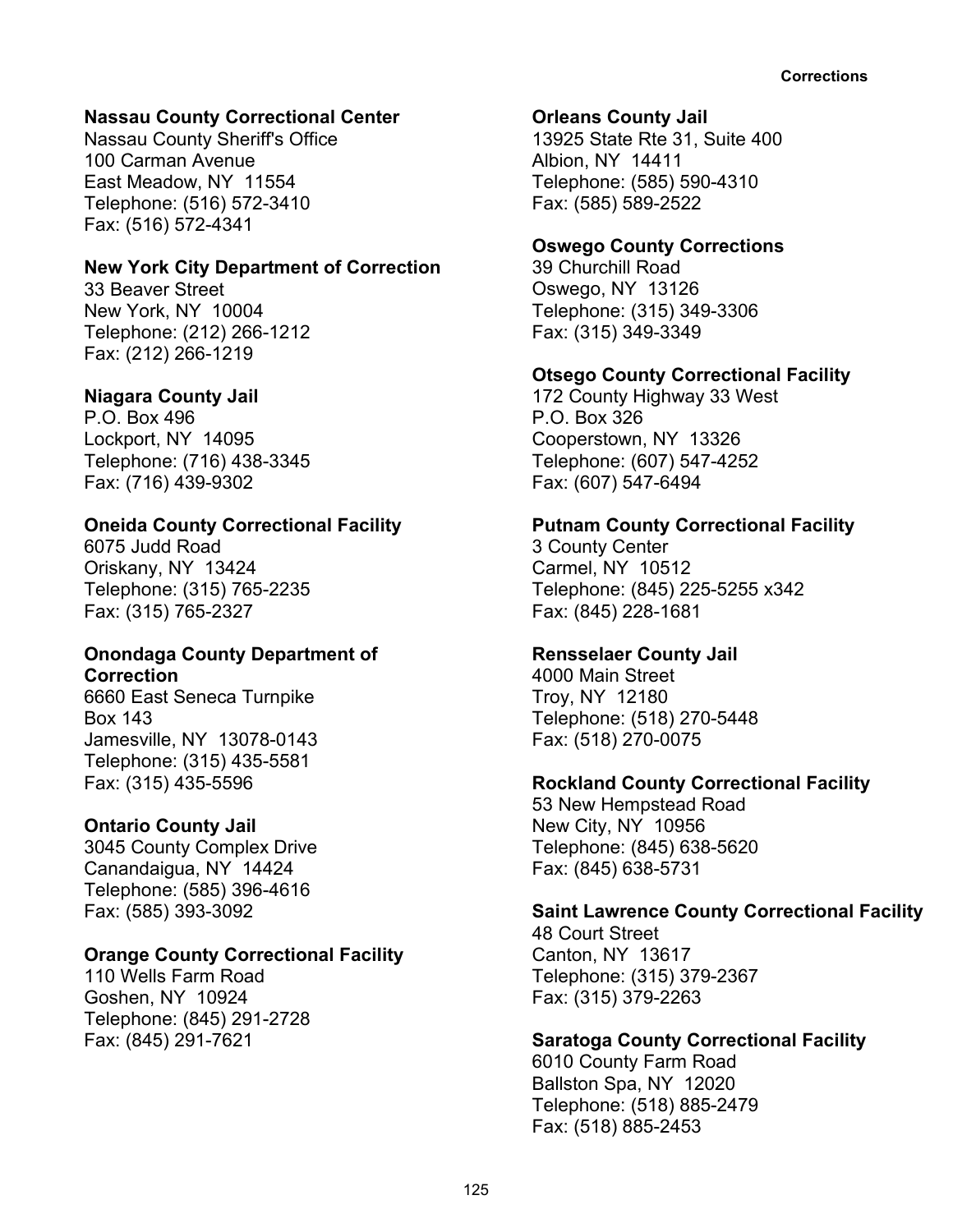#### **Schenectady County Correctional Facility**

320 Veeder Avenue Schenectady, NY 12307 Telephone: (518) 388-4300 Fax: (518) 388-4593

#### **Schoharie County Jail**

157 Depot Lane P.O. Box 689 Schoharie, NY 12157 Telephone: (518) 295-7071 Fax: (518) 295-2284

#### **Schuyler County Jail**

106 Tenth Street Watkins Glen, NY 14891 Telephone: (607) 535-8222 Fax: (607) 535-8216

#### **Seneca County Law Enforcement Center**

6150 Route 96 Romulus, NY 14541 Telephone: (315) 220-3210 Fax: (315) 220-3480

# **Steuben County Jail**

7007 Rumsey Street Extension Bath, NY 14810 Telephone: (607) 776-4406 Fax: (607) 776-3973

#### **Suffolk County Correctional Facility**

100 Center Drive Riverhead, NY 11901 Telephone: (631) 852-2282 Fax: (631) 852-3503

#### **Sullivan County Jail**

4 Bushnell Avenue Monticello, NY 12701 Telephone: (845) 794-7102 Fax: (845) 794-3250

#### **Tioga County Jail**

103 Corporate Drive Owego, NY 13827 Telephone: (607) 687-8463 Fax: (607) 687-6755

#### **Tompkins County Correctional Facility**

779 Warren Road Ithaca, NY 14850 Telephone: (607) 257-5316 Fax: (607) 266-5403

#### **Ulster County Jail**

380 Boulevard Kingston, NY 12401 Telephone: (845) 340-7494 Fax: (845) 340-8343

#### **Warren County Jail**

1400 State Route 9 Lake George, NY 12845 Telephone: (518) 743-2500 Fax: (518) 743-3535

#### **Washington County Correctional Facility**

399 Broadway Fort Edward, NY 12828 Telephone: (518) 746-2476 Fax: (518) 746-2484

#### **Wayne County Jail**

7368 Route 31 Lyons, NY 14489 Telephone: (315) 946-5801 Fax: (315) 946-5811

#### **Westchester County Department of Corrections**

P.O. Box 389 - Headquarters Building Valhalla, NY 10595 Telephone: (914) 231-1000 Fax: (914) 231-1262

#### **Wyoming County Jail**

151 North Main Street Warsaw, NY 14569 Telephone: (585) 786-8808 Fax: (585) 786-8573

#### **Yates County Jail**

227 Main Street Penn Yan, NY 14527 Telephone: (315) 536-5175 Fax: (315) 536-5121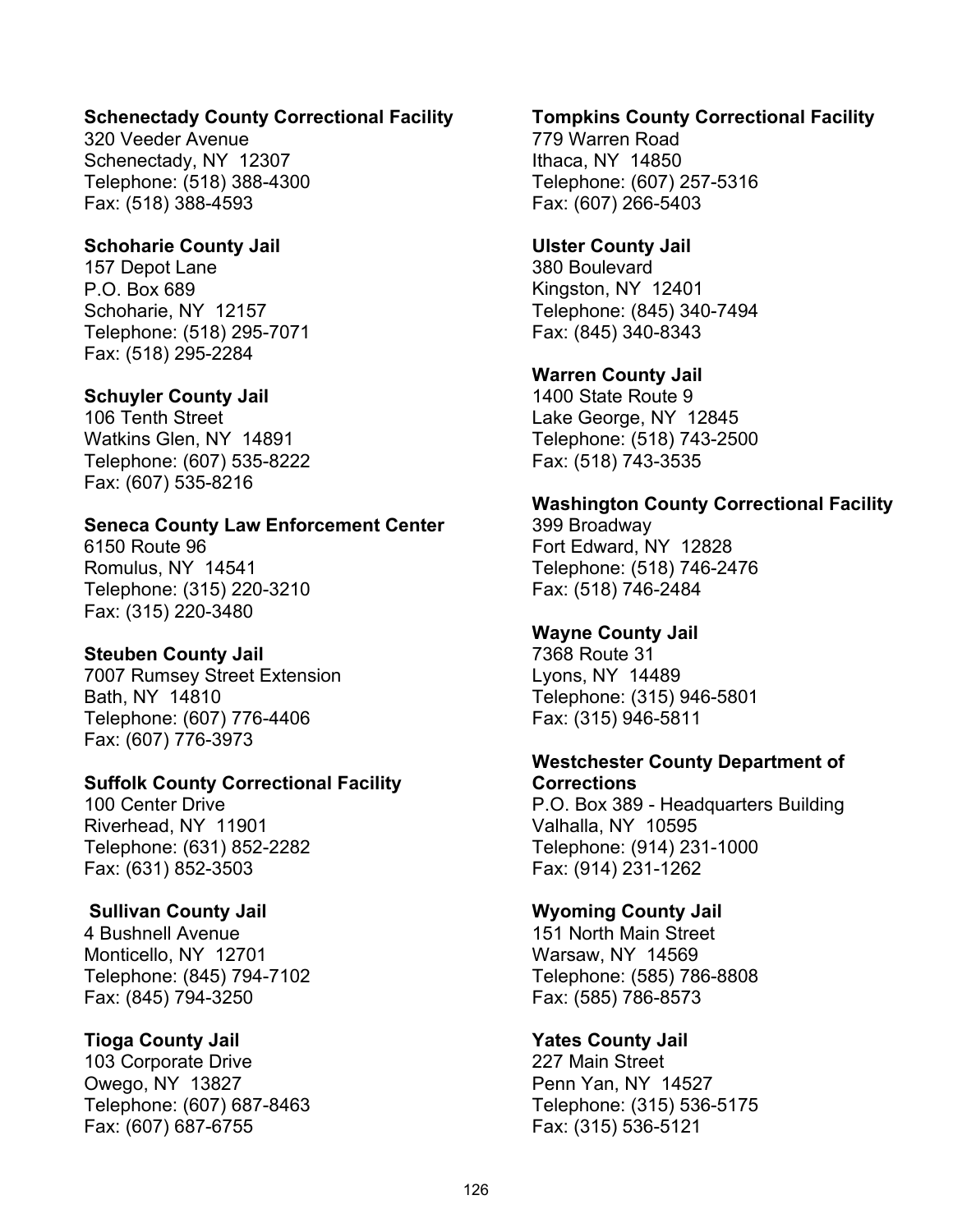# **Parole**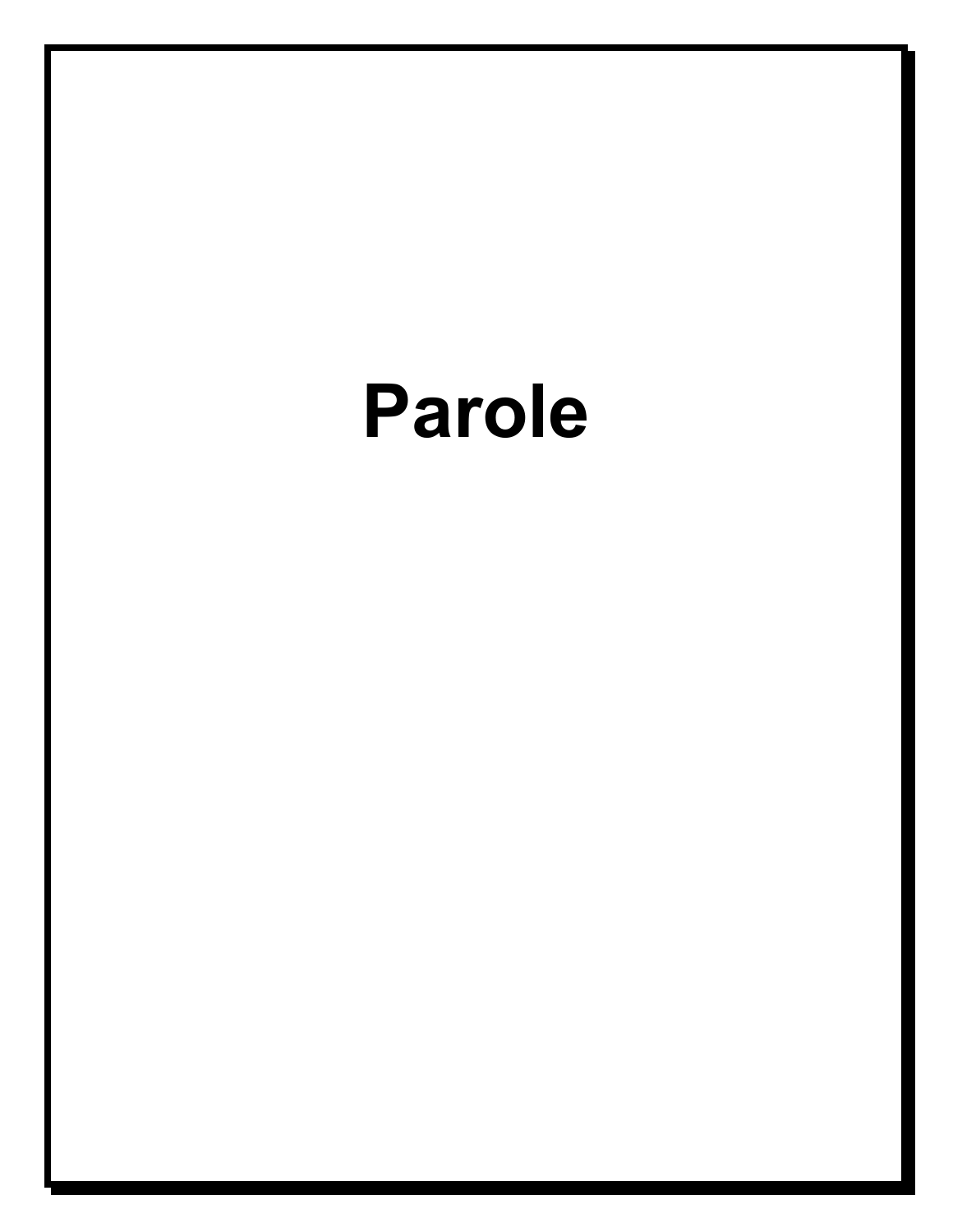# **New York State Division of Parole**

#### **Board of Parole**

97 Central Avenue Albany, NY 12206 Telephone: (518) 473-5424

#### **Central Office**

97 Central Avenue Albany, NY 12206 Telephone: (518) 473-9548

#### **Metro One Region**

*Bronx, New York* 314 West 40th Street, 4th Floor New York, NY 10018 Telephone: (212) 736-9880 Fax: (212) 736-9846

#### **Metro Two Region**

*Kings, Queens, Richmond* 92-36 Merrick Blvd. Jamaica, NY 11433 Telephone: (718) 558-5198 Fax: (718) 558-5267

#### **Mid-Hudson (Region 3)**

*Nassau, Orange, Putnam, Rockland, Suffolk, and Westchester counties.* 3 Cottage Place, 2nd floor New Rochelle, NY 10801 Telephone: (914) 654-8691 Fax: (914) 654-8679

#### **Central Adirondack Region (Region 4)**

*Albany, Cayuga, Chenango, Clinton, Columbia, Cortland, Dutchess, Essex, Franklin, Fulton, Greene, Hamilton, Herkimer, Jefferson, Lewis, Madison, Montgomery, Oneida, Onondaga, Oswego, Otsego, Rensselaer, St. Lawrence, Saratoga, Schenectady, Schoharie, Seneca, Sullivan, Ulster, Warren, and Washington counties.* 10 Russell Road Albany, NY 12206 Telephone: (518) 459-7469 Fax: (518) 459-7507

# **Western/Southern Tier Region**

**(Region 5)** *Allegany, Broome, Cattaraugus, Chautauqua, Chemung, Delaware, Erie, Genesee, Livingston, Monroe, Niagara, Ontario, Orleans, Schuyler, Steuben, Tioga, Tompkins, Wayne, Wyoming, and Yates counties* Rochester Office 350 South Avenue Rochester, NY 14620 Telephone: (585) 232-6927 Fax: (585) 232-9075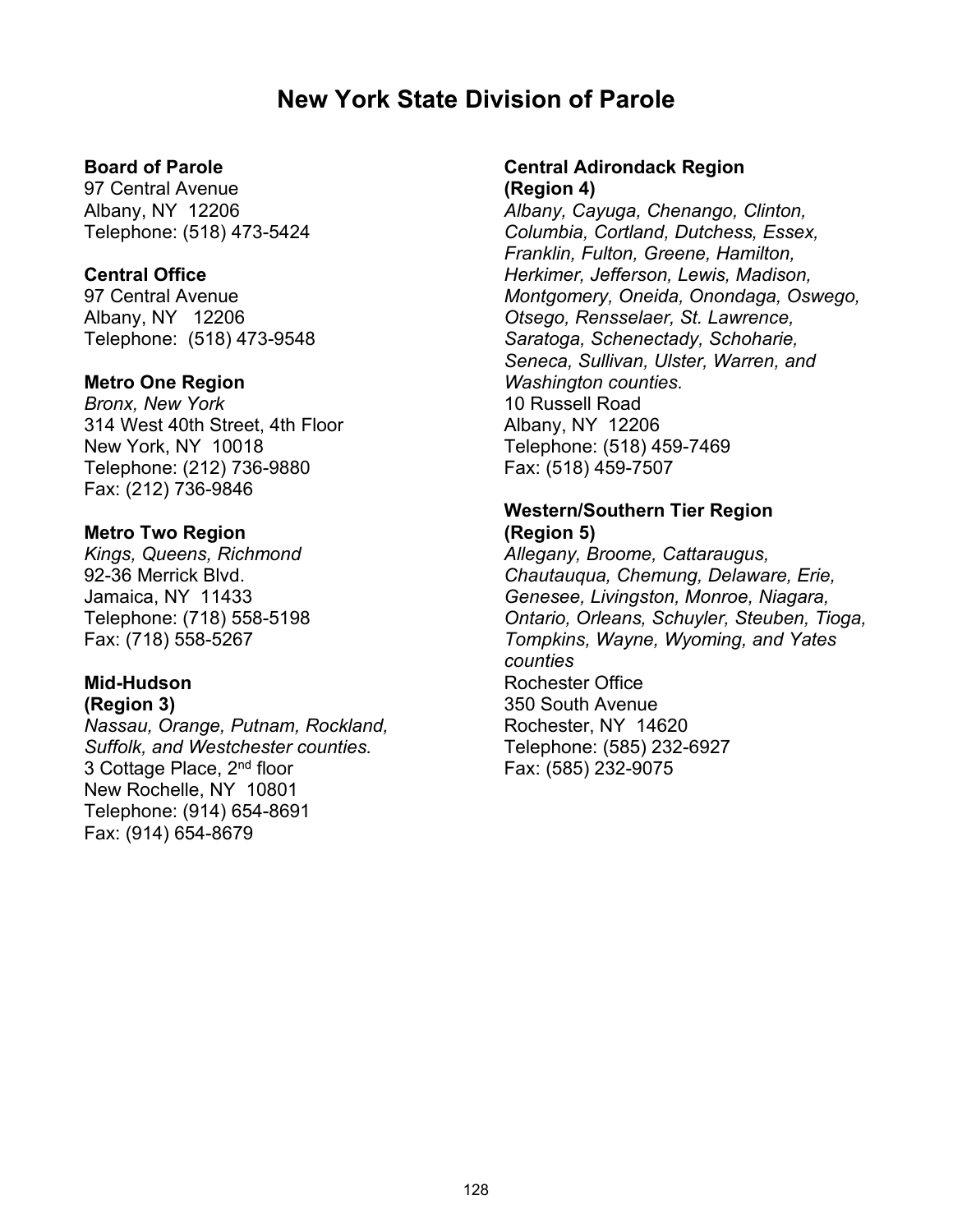# **State Criminal Justice Agencies**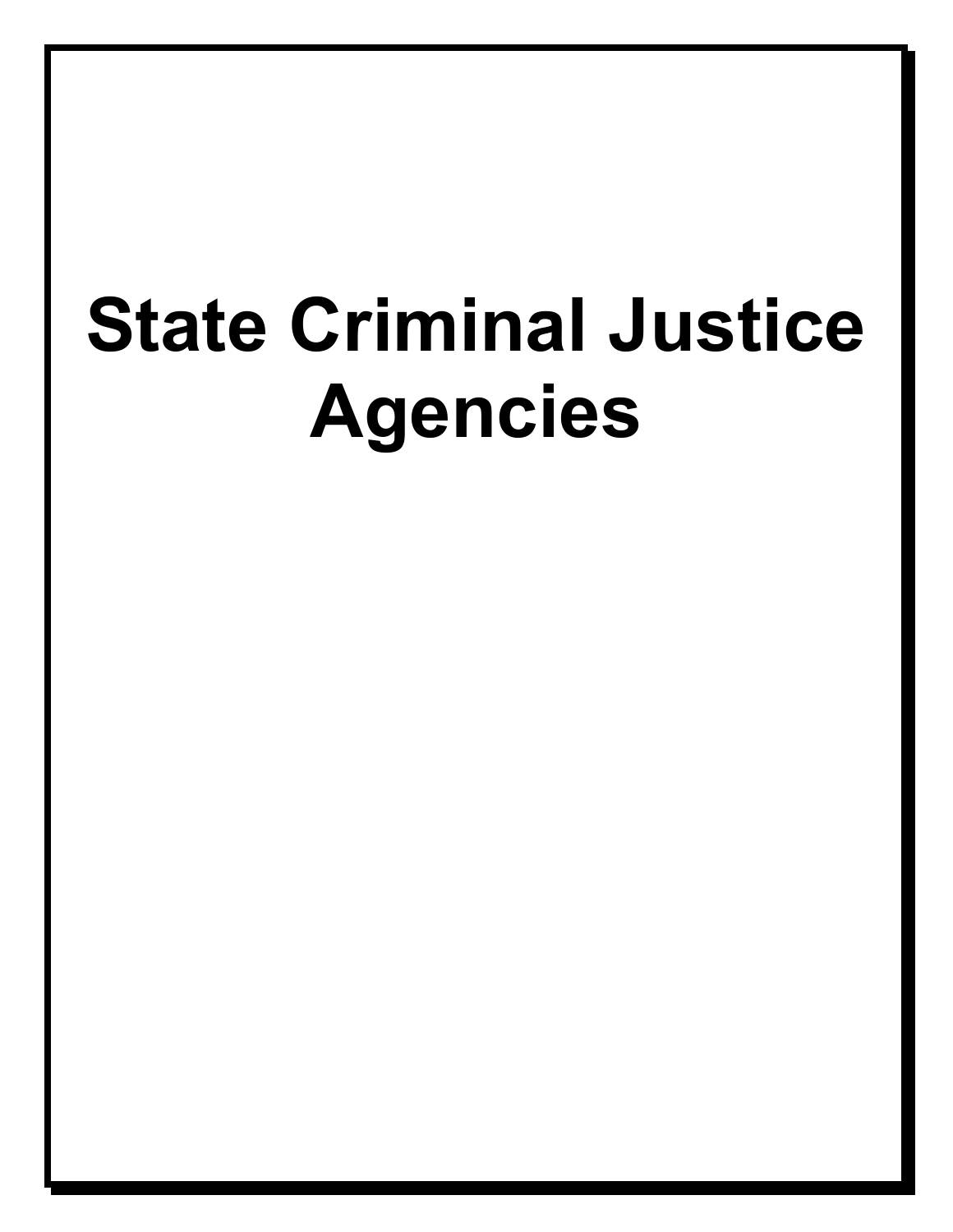# **State Criminal Justice Agencies**

# **NYS Board of Examiners of Sex Offenders**

Alfred E. Smith Building, 2<sup>nd</sup> Floor 80 South Swan Street Albany, NY 12210 Telephone: (518) 457-4185

#### **NYS Commission of Correction**

Alfred E. Smith Building,  $12<sup>th</sup>$  Floor 80 South Swan Street Albany, NY 12210 Telephone: (518) 485-2346

#### **NYS Department of Corrections Community Supervision**

W.A. Harriman Campus, Building #2 Albany, NY 12226-2050 Telephone: (518) 457-8126

#### **NYS Department of Financial Services**

Insurance Frauds Bureau 25 Beaver Street, Rm 542 New York, NY 10004 Telephone: (212) 480-6074

#### **NYS Department of Motor Vehicles**

Division of Field Investigation 6 Empire State Plaza, Rm 431 Albany, NY 12228 Telephone: (518 474-8805

#### **NYS Department of Taxation & Finance**

Office of Tax Enforcement W.A. Harriman Campus, Building #9 Rm 217 Albany, NY 12227 Telephone: (518) 457-7358

#### **NYS Division of Criminal Justice Services**

Alfred E. Smith Building 80 South Swan Street Albany, NY 12210 Telephone: (518) 457-5837

#### **NYS Office of Victim Services**

Alfred E. Smith Building, 2<sup>nd</sup> Floor 80 South Swan Street Albany, NY 12210 Telephone: (518) 485-5719

#### **NYS Department of Law**

State Capitol, Room 220 Albany, NY 12224 Telephone: (518) 474-7330

#### **NYS Justice Center for the Protection of People with Special Needs**

161 Delaware Avenue Delmar, New York 12054-1310 Telephone: (518) 549-0200

#### **NYS Office for the Prevention of Domestic Violence**

Alfred E. Smith Building 80 South Swan Street, 11<sup>th</sup> Floor Albany, NY 12210 Telephone: (518) 457-5800

#### **NYS Office of the Inspector General**

Empire State Plaza Agency Building  $#2$ , 16<sup>th</sup> Floor Albany, NY 12223 Telephone: (518) 474-1010

#### **NYS Office of Children & Family Services**

52 Washington Street South Building, Suite 303 Rensselaer, NY 12144 Telephone: (518) 473-8437

#### **NYS Office of the Gaming Inspector General**

Church Street Station P.O. Box 1748 New York, NY 10008-1748 Telephone: (844) 373-0841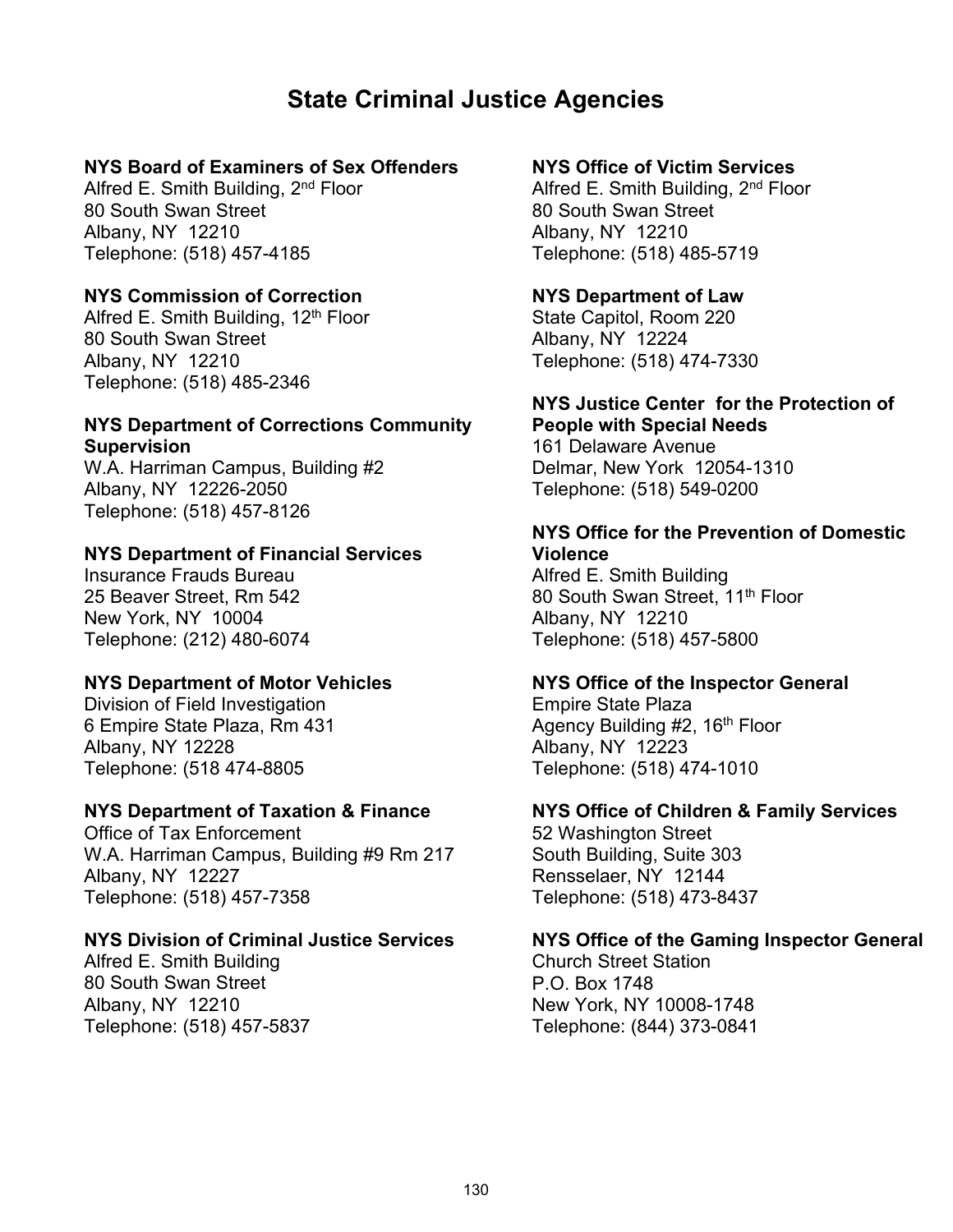# **New York City: State and City Agencies**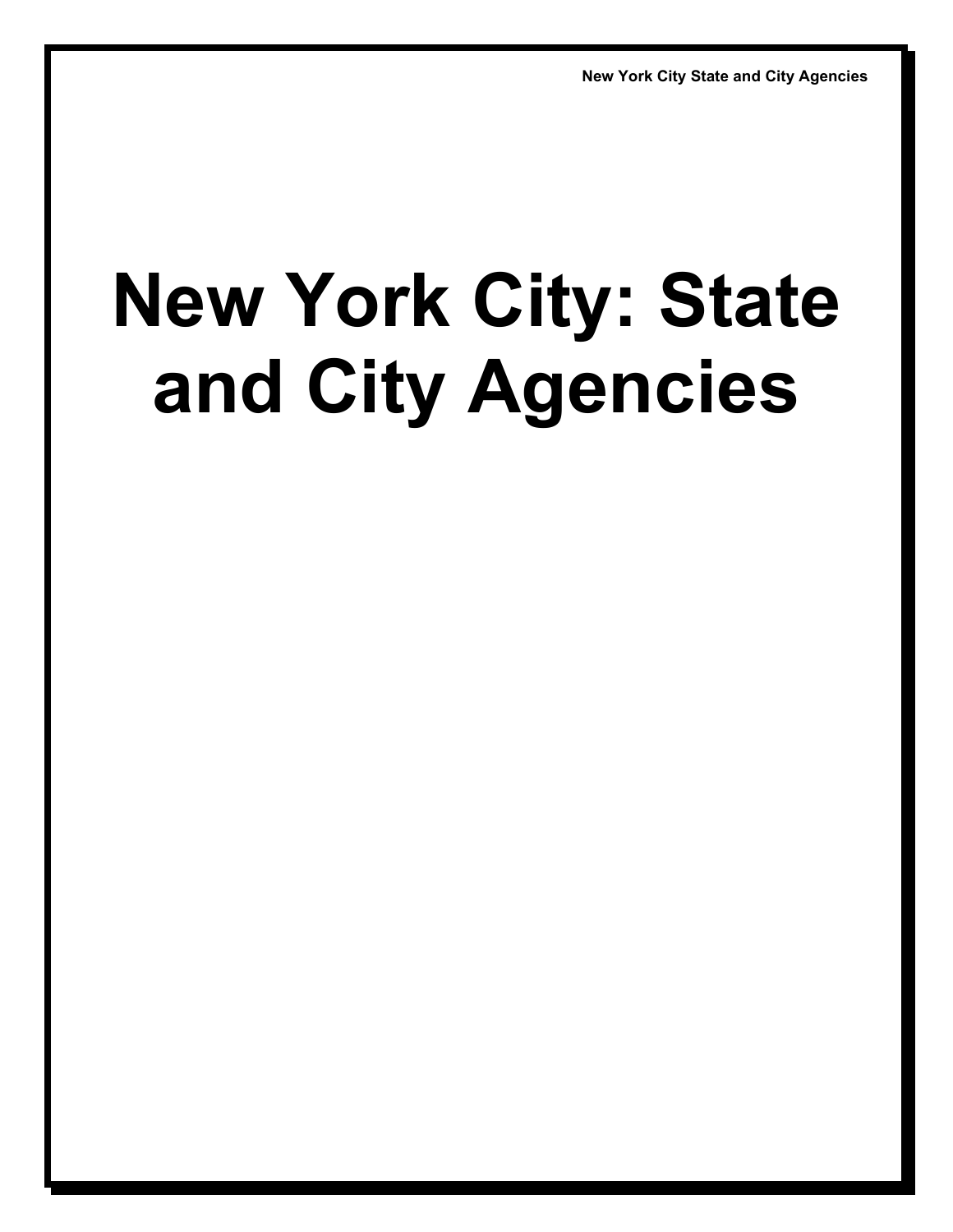# **Law Enforcement**

# **NY State Agencies**

### **NYSP Troop NYC**

Wards Island New York, NY 10035 Telephone: (917) 492-7100

# **NYS Park Police** (**NYC Headquarters)**

Riverbank State Park 679 Riverside Drive New York, NY 10031 Telephone: (212) 694-3620

#### **NYS Department of Environmental Conservation Police Region 2**

One Hunters Point Plaza 4740 21st Street Long Island City, NY 11101-5407 Telephone: (718) 482-4885

#### **NYS Division of Parole -Metro One Region**

(Bronx, New York) 314 West 40th Street, 4th Floor New York, NY 10018 Telephone: (212) 736-9880

#### **NYS Division of Parole Metro Two Region**

(Kings, Queens, Richmond) 92-36 Merrick Boulevard Jamaica, NY 11432 Telephone: (718) 558-5198

# **NYS DMV Metro Region 1 Auto Theft Office**

1 River Street Elmsford, NY 10523 Telephone: (914) 345-9032

#### **NYS DMV Metro Region 2 Auto Theft Office**

 $212-19.99$ <sup>th</sup> Avenue Queens Village, NY 11429 Telephone: (718) 468-0690

#### **NYS DMV DFI Field Office**

30-56 Whitestone Expressway College Point, NY 11356 Telephone: (718) 539-8657

# **Other Law Enforcement Agencies**

#### **New York City Office of the Criminal Justice Coordinator**

1 Centre Street, Room 1012N New York, NY 10007 Telephone: (212) 788-6810 Fax: (212) 788-6815

# **New York City Police Department**

Room 1400 One Police Plaza New York, NY 10038 Telephone: (646) 610-5410 Fax: (646) 610-5865

#### **Seagate Police Department**

(Kings County) 3700 Surf Avenue Brooklyn, NY 11224 Telephone: (718) 449-4400 Fax: (718) 449-8330

# **Amtrak Police Department**

Penn Station 234 West 31st Street Box 27 New York, NY 10001 Telephone: (212) 630-7107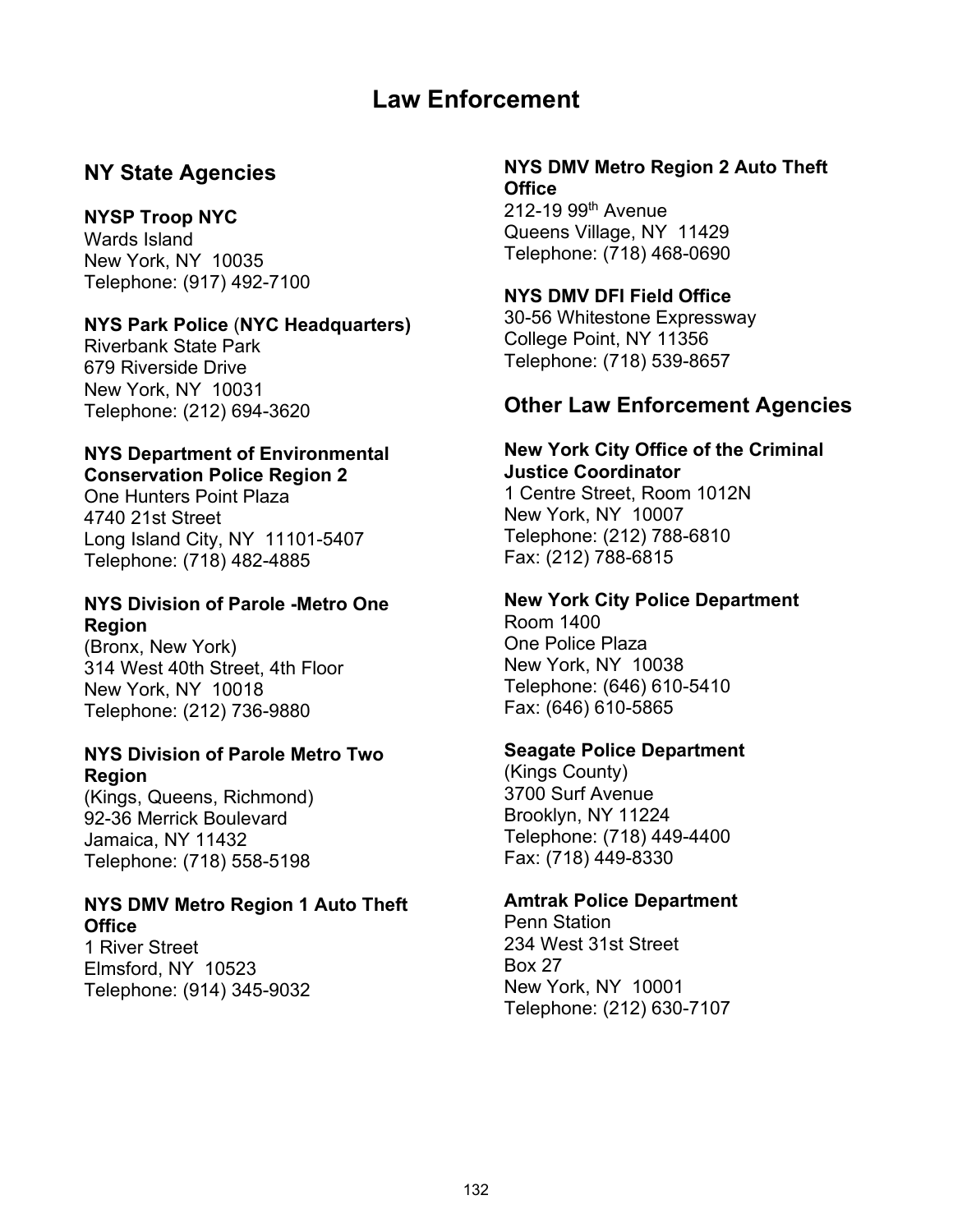#### **Metropolitan Transportation Authority Police Department**

345 Madison Avenue New York, NY 10017 Telephone: (212) 878-1084

#### **Metropolitan Transportation Authority Police Department - District 9**

331 Bay Street Staten Island, NY 10301 Telephone: (718) 876-8270

# **Business Integrity Commission of New York**

100 Church Street, 20<sup>th</sup> Floor New York, NY 10007 Telephone: (212) 676-2200

# **NYC Bureau of Fire Investigation**

FDNY Headquarters 9 MetroTech Center Brooklyn, NY 11201 Telephone: (718) 722-3600

#### **NYC Department of Citywide Administrative Services Police**

1 Centre Street New York, NY 10007 Telephone: (212) 386-1657

#### **NYC Department of Environmental Protection Police**

2 Walker Road Valhalla, NY 10595 Telephone: (914) 593-7550

# **NYC Department of Investigation**

80 Maiden Lane New York, NY 10038 Telephone: (212) 825-5913

#### **Port Authority of New York and New Jersey**

Port Authority Technical Center 241 Erie Street, Room 302 Jersey City, NJ 07310 Telephone: (201) 239-3693

### **Port Authority of New York and New Jersey**

Office of Inspector General 5 Marine View Plaza, Suite 502 Hoboken, NJ 07030 Telephone: 973-565-4330

**Waterfront Commission of New York**  39 Broadway, 4th Floor New York, NY 10006 Telephone: (212) 742-9280

# **NYC STOP DWI Program**

NYC Department of Transportation 59 Maiden Lane, 35<sup>th</sup> Floor New York, NY 10038 Telephone: (212) 839-2199

# **NYC Sheriff's Office: Bronx**

3030 3rd Avenue, 2nd Floor Bronx, NY 10455 Telephone: (718) 993-3882

# **NYC Sheriff's Office: Kings**

208 Joralemon Street, Room 909 Brooklyn, NY 11201 Telephone: (718) 802-3543

# **NYC Sheriff's Office: New York**

31 Chambers Street, 6th floor Surrogate's **Court** New York, NY 10007 Telephone: (212) 788-8731 Fax: (212) 766-9666

# **NYC Sheriff's Office: Queens**

144-06 94th Avenue Jamaica, NY 11435 Telephone: (718) 298-7500 Fax: (718) 298-7470

# **NYC Sheriff's Office: Richmond**

350 Saint Marks Place, Suite 409 Staten Island, NY 10301 Telephone: (718) 815-8407 Fax: (718) 815-8416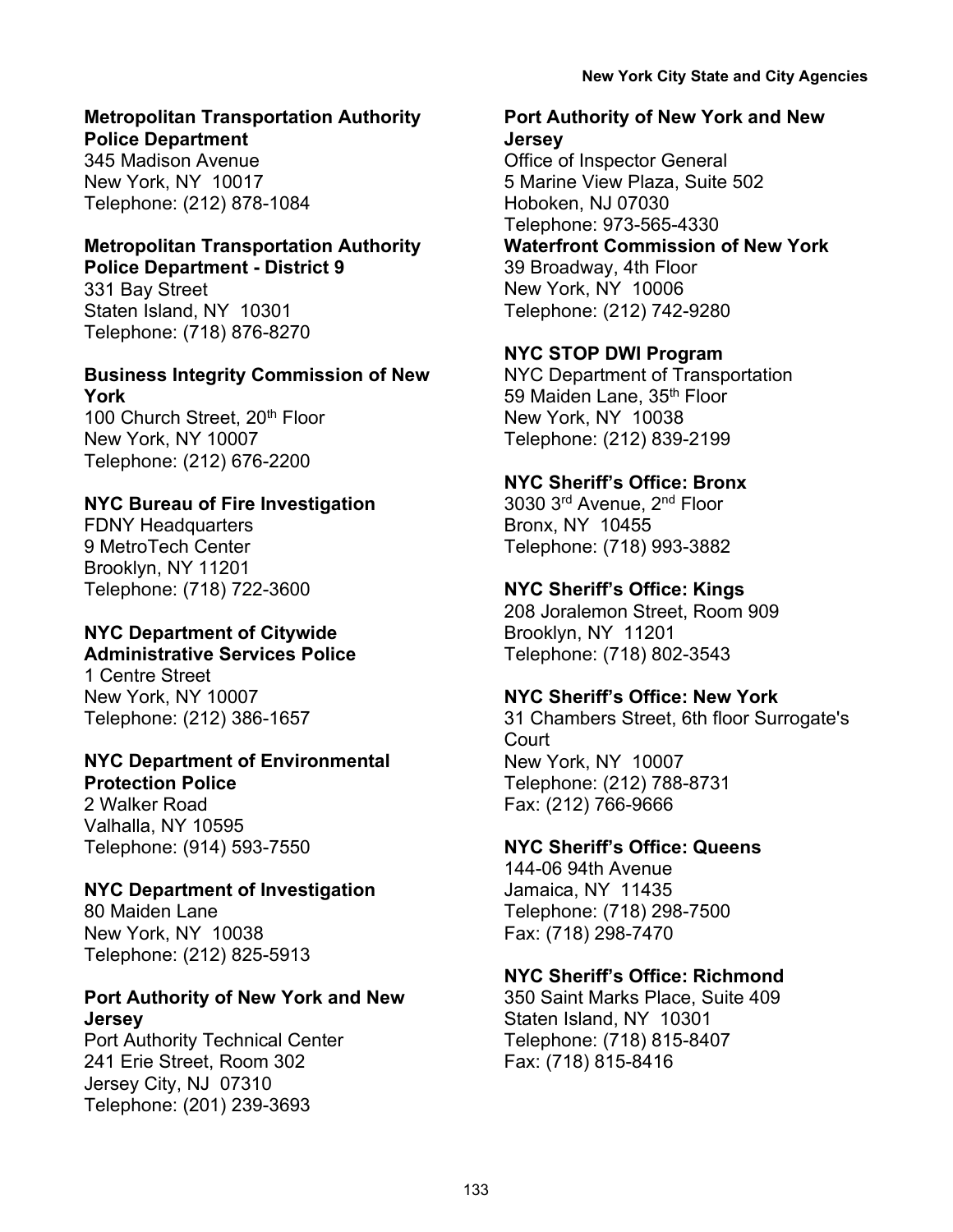# **Prosecution and Defense Agencies**

# **Special Prosecutors**

#### **Medicaid Fraud Control Unit**

120 Broadway, 13th Floor New York, NY 10271-0007 Telephone: (212) 417-5258 Fax: (212) 417-4284

#### **Special Narcotics Prosecutor**

6th Floor, Room 628A 80 Centre Street New York, NY 10013 Telephone: (212) 815-0400 Fax: (212) 815-0144

# **District Attorneys**

#### **Bronx County**

Bronx County District Attorney 198 East 161st Street Bronx, NY 10451 Telephone: (718) 590-2000 Fax: (718) 590-2198

#### **Kings County**

Renaissance Plaza 350 Jay Street 19th Floor Brooklyn, NY 11201-2908 Telephone: (718) 250-2002 Fax: (718) 250-2210

#### **New York County**

New York County District Attorney One Hogan Place, Room 854 New York, NY 10013 Telephone: (212) 335-9000 Fax: (212) 385-9789

#### **Queens County**

125-01 Queens Boulevard Kew Gardens, NY 11415 Telephone: (718) 286-6000 x0 Fax: (718) 286-6350

#### **Richmond County**

130 Stuyvesant Place 7th Floor Staten Island, NY 10301 Telephone: (718) 556-7055 Fax: (718) 556-7054

# **Public Defense Services**

#### **Appellate Advocates**

2 Rector Street, 10th Floor New York, NY 10006 Telephone: (212) 693-0085 Fax: (212) 693-0878

#### **Assigned Counsel Plan**

253 Broadway, Room 200 New York, NY 10007 Telephone: (212) 676-0066 Fax: (212) 676-0089

#### **Assigned Counsel Plan**

First Judicial Department (Bronx and New York Counties) 253 Broadway, Room 200 New York, NY 10007 Telephone: (212) 676-0066 Fax: (212) 676-0089

#### **Assigned Counsel Plan**

Second & Eleventh Judicial Districts (Kings, Queens, and Richmond Counties) 253 Broadway, Room 200 New York, NY 10007 Telephone: (212) 676-0066 Fax: (212) 676-0089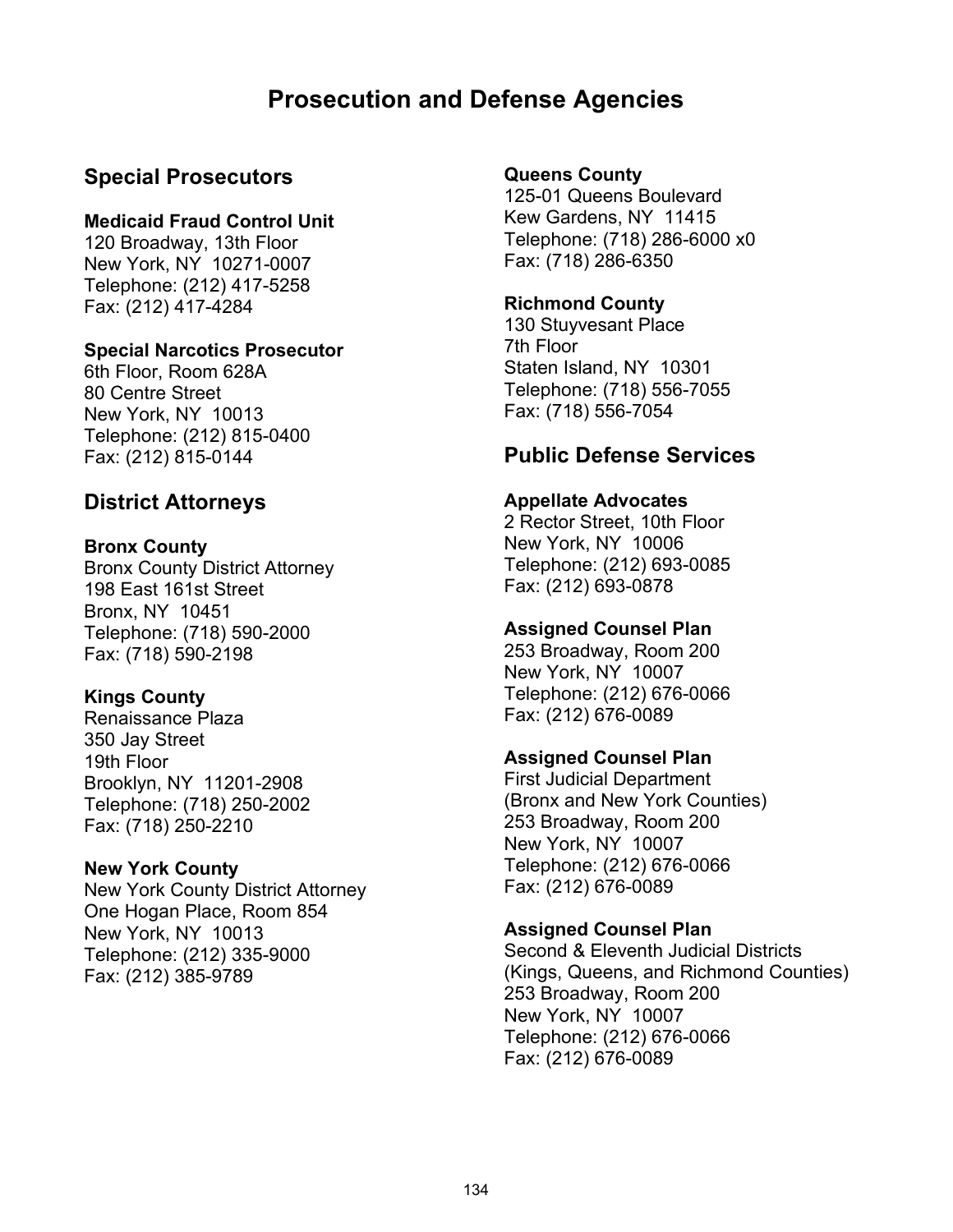#### **Bronx Defenders**

360 East 161st Street Bronx, NY 10451 Telephone: (718) 838-7878 Fax: (718) 665-0100

#### **Brooklyn Defender Services**

177 Livingston Street, 5th Floor Brooklyn, NY 11201 Telephone: (718) 254-0700 Fax: (718) 254-0897

#### **Center for Appellate Litigation**

74 Trinity Place, 11th Floor New York, NY 10006 Telephone: (212) 577-2523 Fax: (212) 577-2535

#### **Legal Aid Society Capital Defense Unit**

199 Water Street New York, NY 10038 Telephone: (212) 577-3300 Fax: (212) 509-9805

#### **Legal Aid Society (Headquarters)**

199 Water Street New York, NY 10038 Telephone: (212) 577-3300 Fax: (212) 809-1574

# **Legal Aid Society (Bronx County)**

1020 Grand Concourse Bronx, NY 10451 Telephone: (718) 579-3000 Fax: (718) 588-2611

#### **Legal Aid Society (Kings County) Criminal Defense Division**

111 Livingston Street Brooklyn, NY 11201 Telephone: (718) 237-2000 Fax: (718) 522--0761

#### **Legal Aid Society (New York County) Criminal Defense Division**

49 Thomas Street New York, NY 10013 Telephone: (212) 298-5000 Fax: (212) 298-5252

# **Legal Aid Society (Queens County)**

**Criminal Defense Division** 120-46 Queens Boulevard Kew Gardens, NY 11415 Telephone: (718) 286-2000 Fax: (718) 286-2020

# **Legal Aid Society**: **Criminal Appeals Bureau**

199 Water Street New York, NY 10038 Telephone: (212) 577-3300 Fax: (212) 577-3523

#### **Neighborhood Defender Service**

317 Lenox Avenue, 10th Floor New York, NY 10027 Telephone: (212) 876-5500 Fax: (212) 876-5586

#### **New York County Defender Services**

225 Broadway, Suite 1100 New York, NY 10007 Telephone: (212) 803-5100 Fax: (212) 571-6035

#### **Office of the Appellate Defender**

11 Park Place, Suite 1601 New York, NY 10007 Telephone: (212) 402-4100 Fax: (212) 402-4199

#### **Queens Law Association P.C.**

118-21 Queens Boulevard Forest Hills, NY 11375 Telephone: (718) 261-3047 Fax: (718) 261-0798

#### **Staten Island Legal Defense Services**

60 Bay Street, Suite 802 Staten Island, NY 10301 Telephone: (718) 354-3200 Fax: (718) 354-3210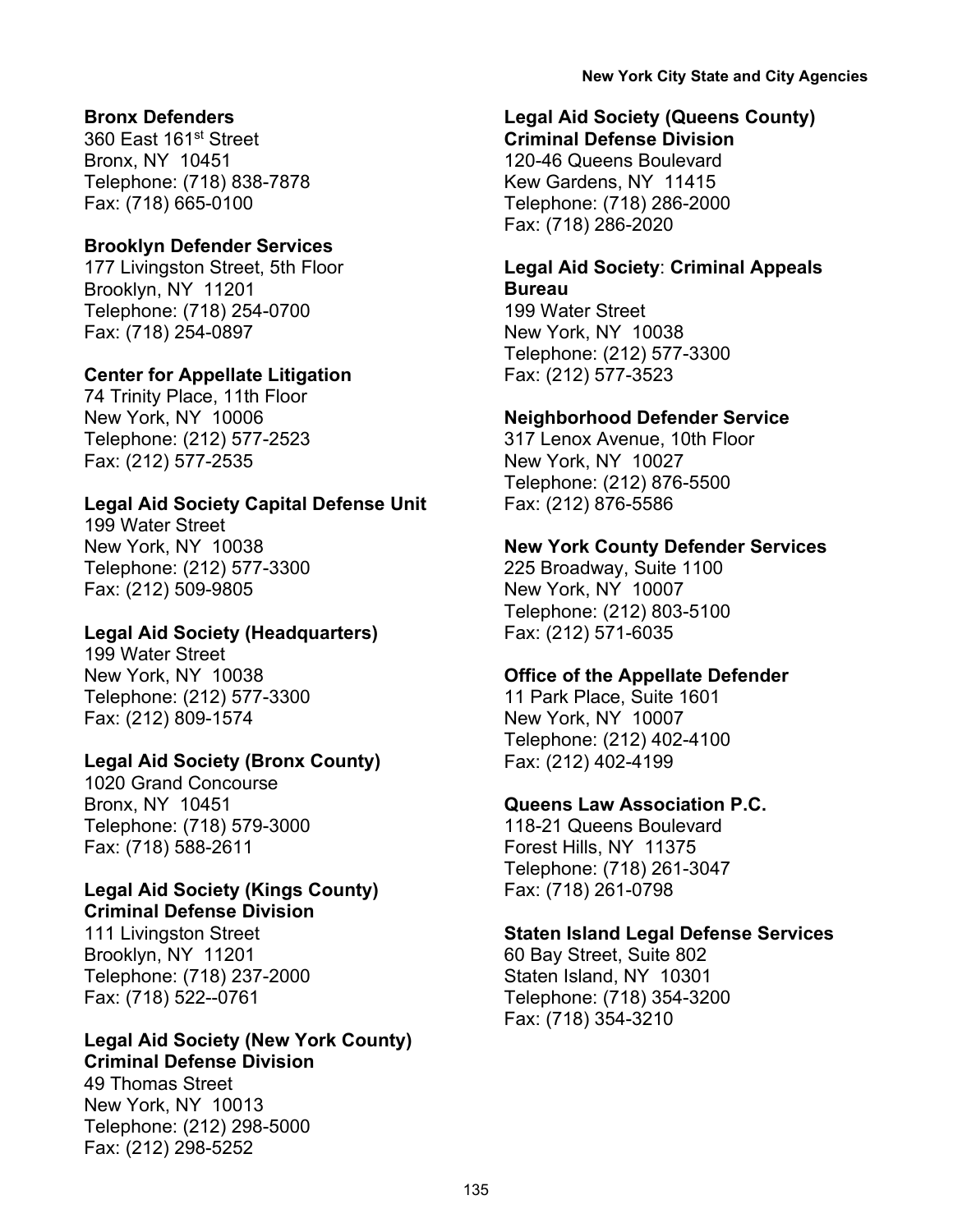# **Courts**

# **Supreme Courts**

### **Bronx County Supreme Court**

265 East 161<sup>st</sup> Street Bronx, NY 10451 Telephone: (718) 618-3100 Fax: (718) 618-3598

# **Kings County Supreme Court**

320 Jay Street Brooklyn, NY 11201 Telephone: (646) 386-4500

# **New York County Supreme Court**

Criminal Term 100 Centre Street New York, NY 10013 Telephone: (646) 386-4000 Fax: (212) 374-0667

# **Queens County Supreme Court**

125-01 Queens Blvd. Kew Gardens, NY 11415 Telephone: (718) 298-1000 Fax: (718) 520-2494

# **Richmond County Supreme Court**

Criminal Term 18 Richmond Terrace, Room 110 Staten Island, NY 10301 Telephone: (718) 390-5201 Fax: (718) 390-5435

# **NYC Criminal Courts**

**Bronx County Criminal Court** 215 East 161st Street Bronx, NY 10451 Telephone: (718) 618-2460 Fax: (718) 537-5164

# **Kings County Criminal Court**

120 Schermerhorn Street Brooklyn, NY 11201 Telephone: (347) 404-9400 Fax: (718) 643-5234

# **New York County Criminal Court**

100 Centre Street New York, NY 10013 Telephone: (646) 386-4500 Fax: (212) 374-5293

# **Queens County Criminal Court**

125-01 Queens Boulevard Kew Gardens, NY 11415 Telephone: (212) 374-5580 Fax: (718) 520-4712

# **Richmond County Criminal Court**

67 Targee Street Staten Island, NY 10304 Telephone: (718) 374-5880 Fax: (718) 390-8405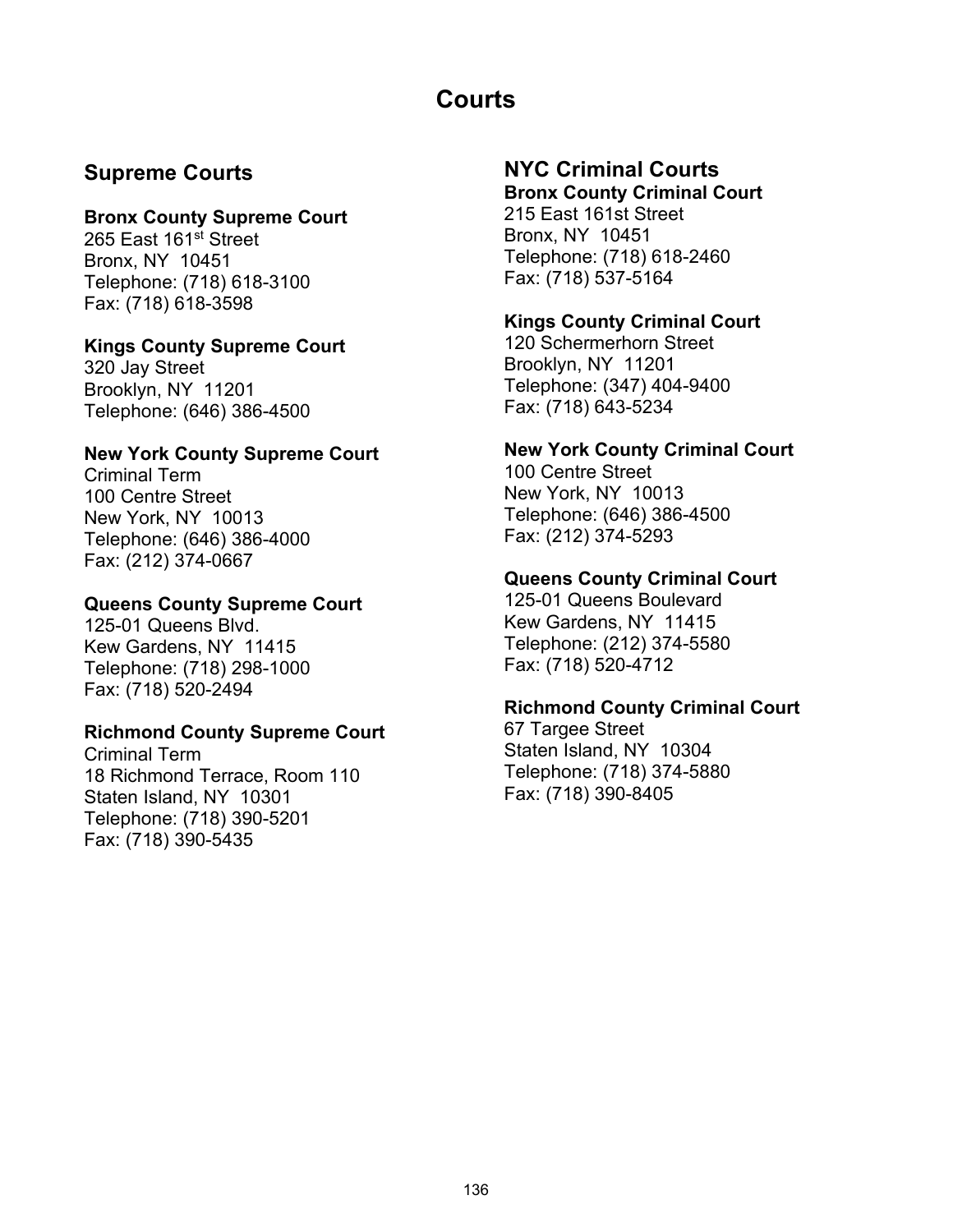# **Family Courts**

# **Bronx County Family Court**

900 Sheridan Avenue Bronx, NY 10451 Telephone: (718) 618-2098 Fax: (718) 590-2681

# **Kings County Family Court**

330 Jay Street Brooklyn, NY 11201 Telephone: (347) 401-9600 Fax: (347) 401-9609

# **New York County Family Court**

60 Lafayette Street New York, NY 10013 Telephone: (646) 386-5206 Fax: (212) 374-4567

# **Queens County Family Court**

151-20 Jamaica Avenue Jamaica, NY 11432 Telephone: (718) 298-0197 Fax: (718) 297-2826

#### **Richmond County Family Court**

100 Richmond Terrace Staten Island, NY 10301 Telephone: (718 675-8800 Fax: (718) 390-5247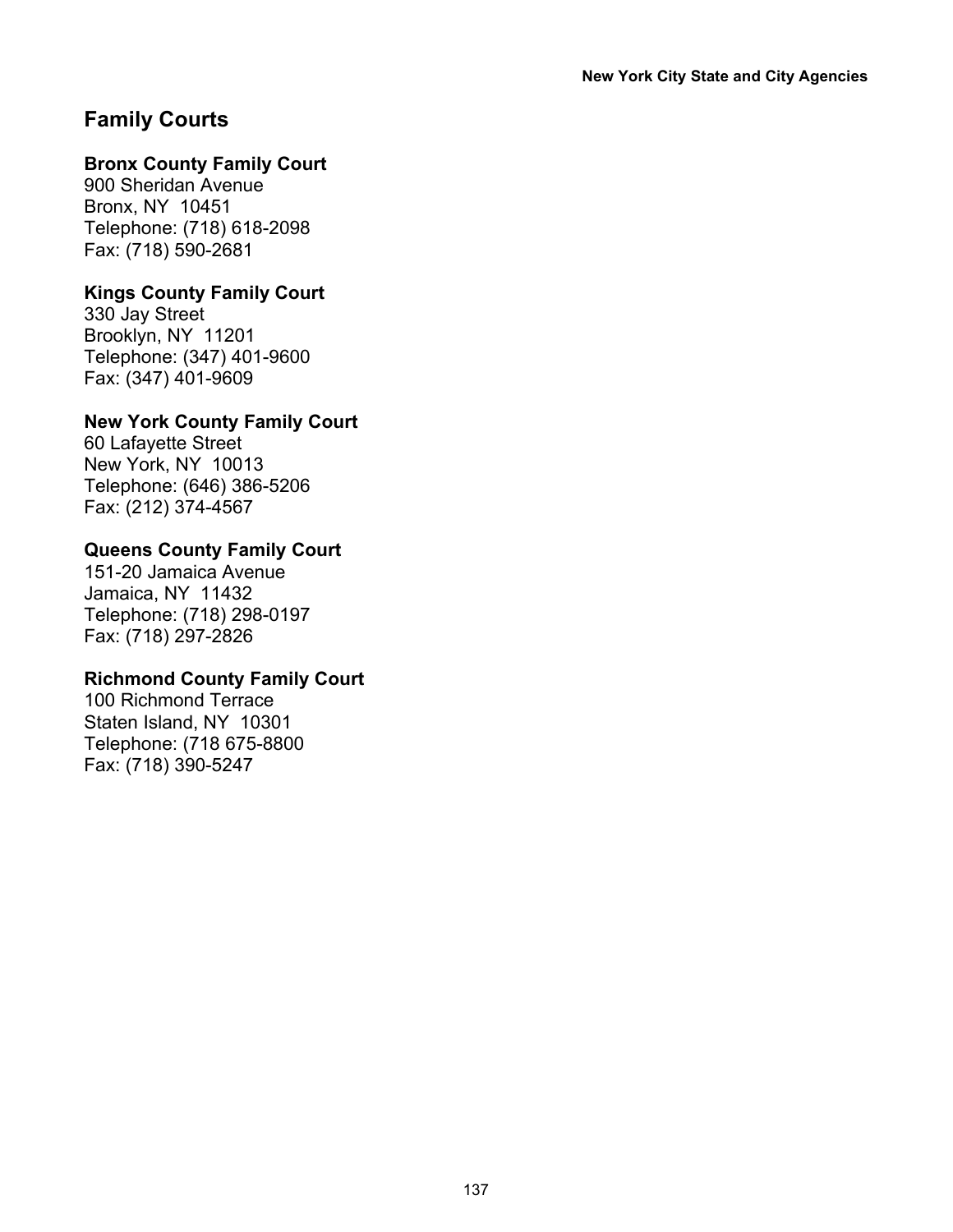# **Probation**

#### **New York City Probation Department**

33 Beaver Street, Room 2310 New York, NY 10004-2306 Telephone: (212) 361-8977 Fax: (212) 361-8969

#### **Bronx Adult Services**

New York City Department of Probation 198 East 161st Street, Room 13 Bronx, NY 10451 Telephone: (718) 537-5197 Fax: (718) 537-5399

#### **Family Court/Alternative to Detention**

New York City Department of Probation 33 Beaver Street, 22nd Floor-Room 2205 New York, NY 10004 Telephone: (212) 232-0470 Fax: (212) 232-0499

#### **General Counsel**

New York City Department of Probation 33 Beaver Street, 21st Floor New York, NY 10004 Telephone: (212) 232-0700 Fax: (212) 232-0718

#### **Kings Adult Services**

New York City Department of Probation 210 Joralemon Street, Room 1186 Brooklyn, NY 11201 Telephone: (718) 802-4321 Fax: (718) 802-4108

#### **Manhattan Adult Services**

New York City Department of Probation 100 Centre Street, Room 1031B New York, NY 10013 Telephone: (212) 442-9562 Fax: (212) 442-9561

#### **Queens Adult Services**

New York City Department of Probation 125-01 Queens Boulevard, Mezzanine Kew Gardens, NY 11415 Telephone: (718) 286-3045 Fax: (718) 286-3063

#### **Staten Island Adult Services**

New York City Department of Probation 340 Bay Street, Room 134 Staten Island, NY 10301 Telephone: (718) 876-7459 Fax: (718) 876-8799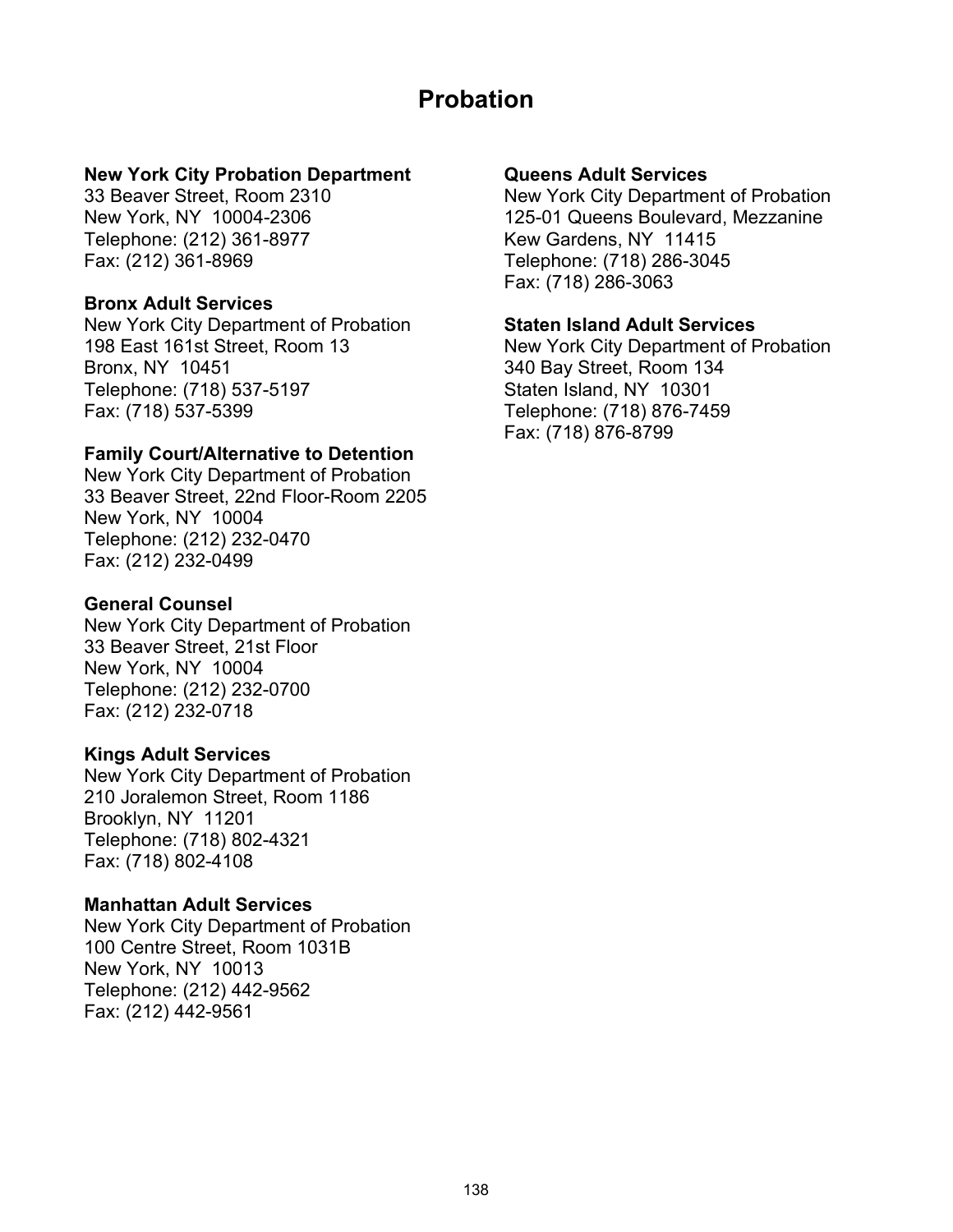# **New York City State and City Agencies Youth Bureau and Juvenile Facilities**

# **City Youth Bureaus**

#### **New York City Department of Youth and Community Development**

156 William Street, 6th Floor New York, NY 10038-2609 Telephone: (212) 442-5900 Fax: (212) 442-5998

# **NYS Office of Children and Family Services Facilities**

#### **Ella McQueen Reception Center**

41 Howard Avenue Brooklyn, NY 11221-4015 Telephone: (718) 574-2900 Fax: (718) 574-2945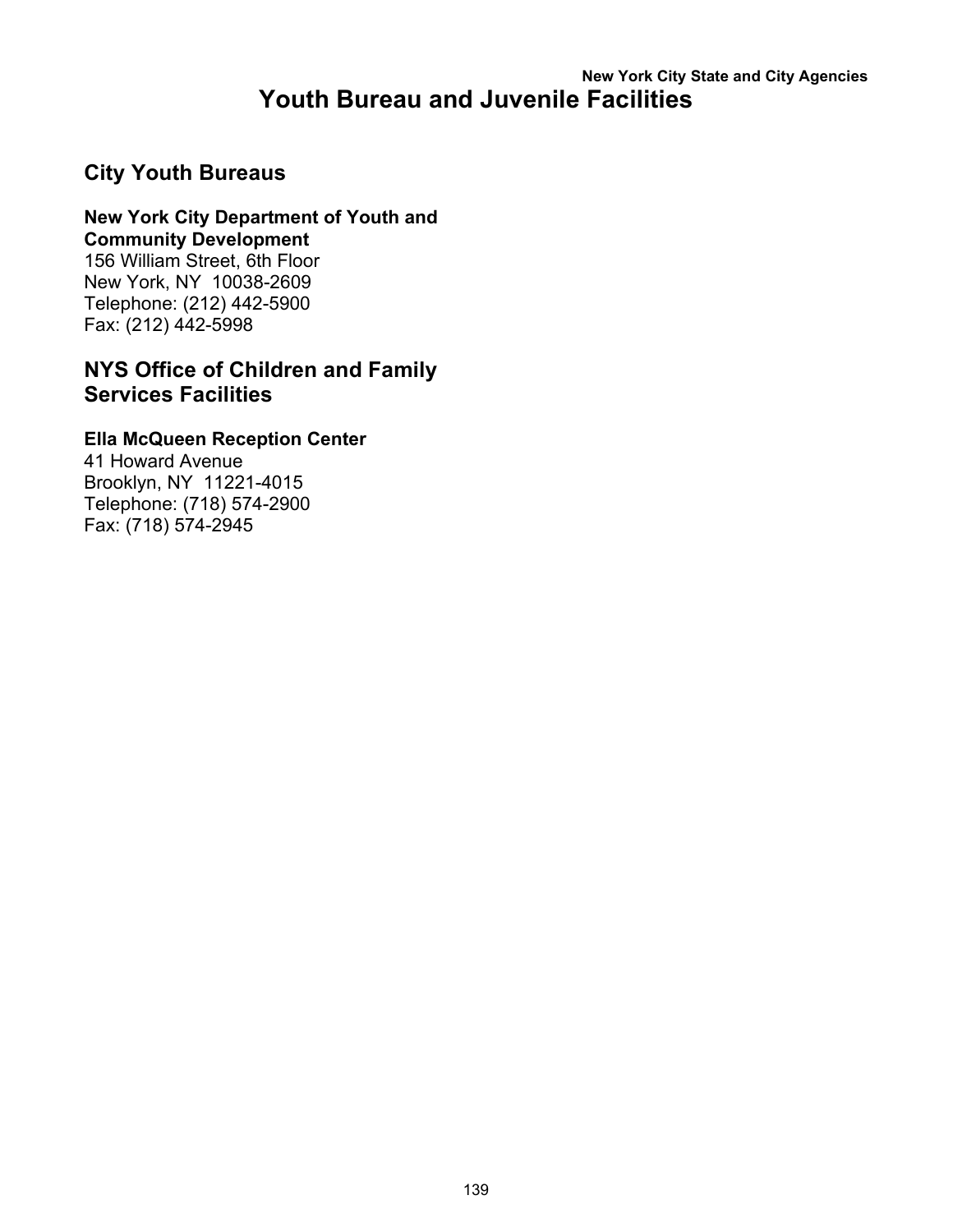# **Corrections**

# **NYS Correctional Facilities**

#### **Edgecombe Correctional Facility**

611 Edgecombe Avenue New York, NY 10032-4398 Telephone: (212) 923-2575

# **Lincoln Correctional Facility**

31-33 West 110th Street New York, NY 10026-4398 Telephone: (212) 860-9400 Fax: (212) 860-9400 x2099

# **Queensboro Correctional Facility**

47-04 Van Dam Street Long Island City, NY 11101-3081 Telephone: (718) 361-8920

# **Jails**

#### **New York City Department of Correction**

6th Floor 60 Hudson Street New York, NY 10013 Telephone: (212) 266-1212 Fax: (212) 266-1219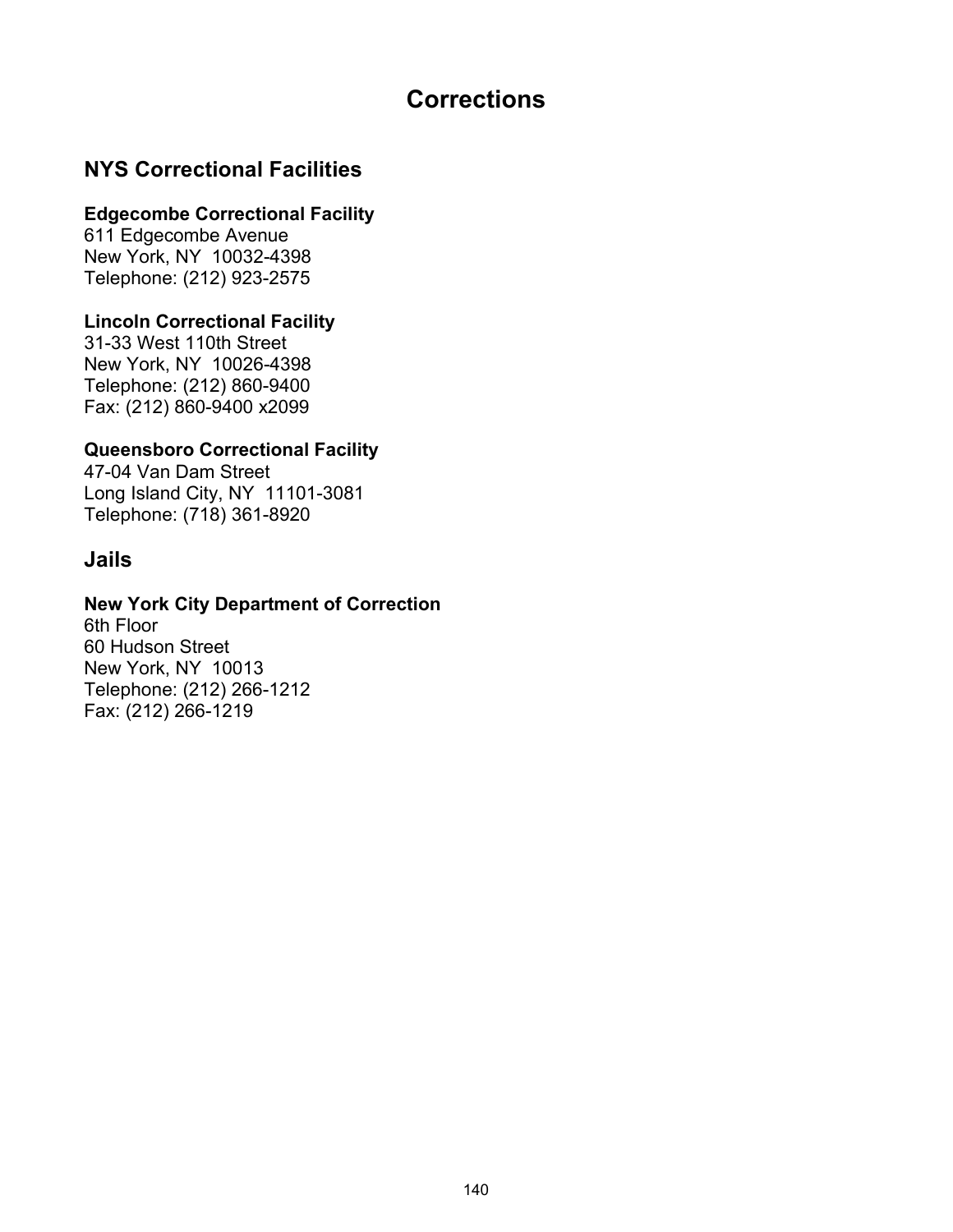# **Federal Criminal Justice Agencies**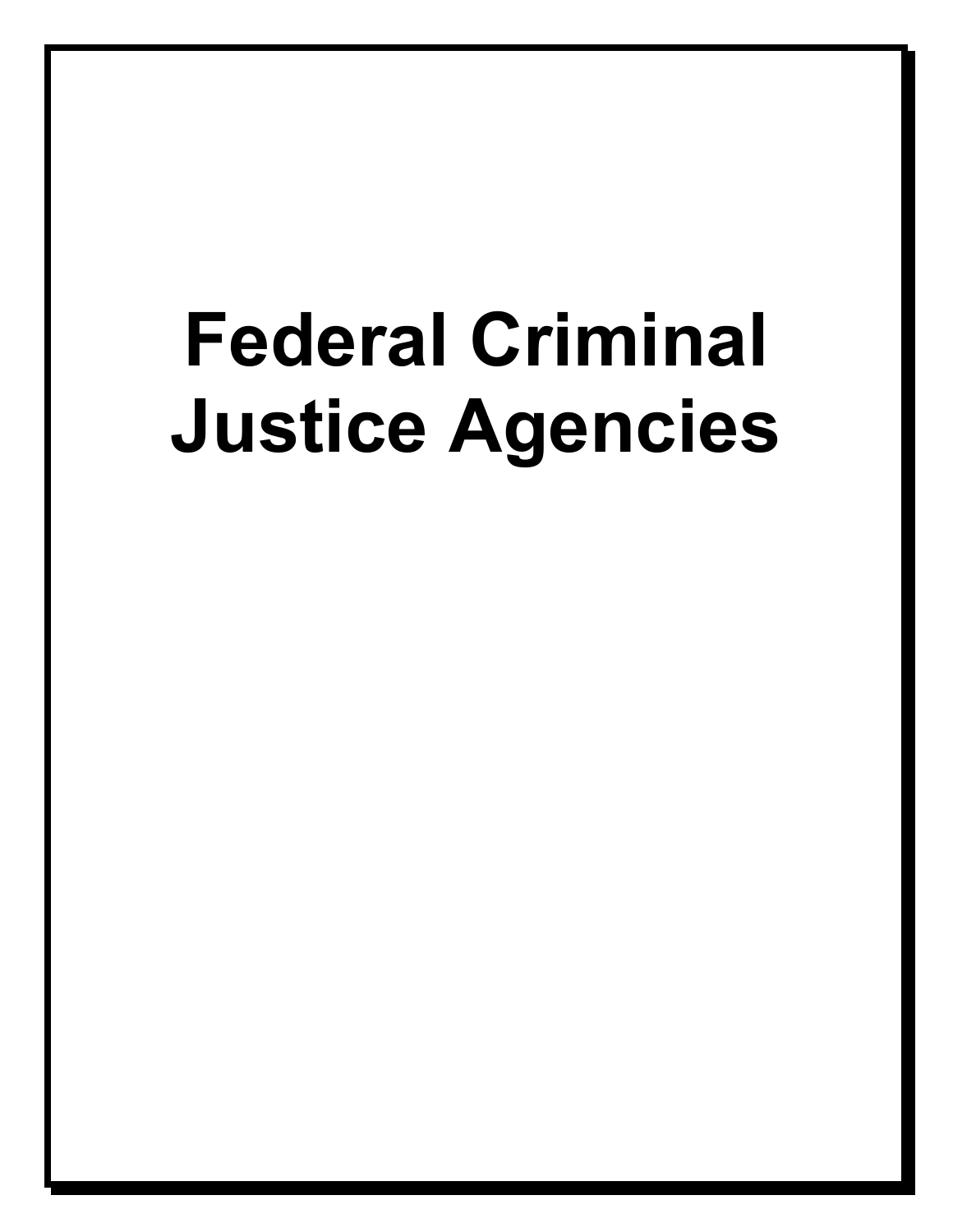# **Federal Criminal Justice Agencies**

# **Federal Bureau of Investigation**

#### **Washington, DC**

Federal Bureau of Investigation J. Edgar Hoover Building 935 Pennsylvania Avenue, NW Washington, D.C. 20535-0001 Telephone: (202) 324-3000

#### **New York City**

Federal Bureau of Investigation 26 Federal Plaza New York, NY 10278-0004 Telephone: (212) 384-1000

#### **Albany**

Clifford Holly, Special Agent-in-Charge Federal Bureau of Investigation 200 McCarty Avenue Albany, NY 12209 Telephone: (518) 465-7551

# **U.S. Attorneys**

#### **Eastern District of New York**

U.S. District Court 271 Cadman Plaza Brooklyn, NY 11201 Telephone: (718) 254-7000 Fax: (718) 254-6300

#### **Northern District of New York**

U.S. District Court 100 South Clinton Street P.O. Box 7198 Syracuse, NY 13261-7198 Telephone: (315) 448-0672 Fax: (315) 448-0689

### **Southern District of New York**

U.S. District Court One St. Andrew's Plaza New York, NY 10007 Telephone: (212) 637-2200 Fax: (212) 637-2611

#### **Western District of New York**

U.S. District Court The Federal Centre 138 Delaware Avenue Buffalo, NY 14202 Telephone: (716) 843-5700 Fax: (716) 551-3052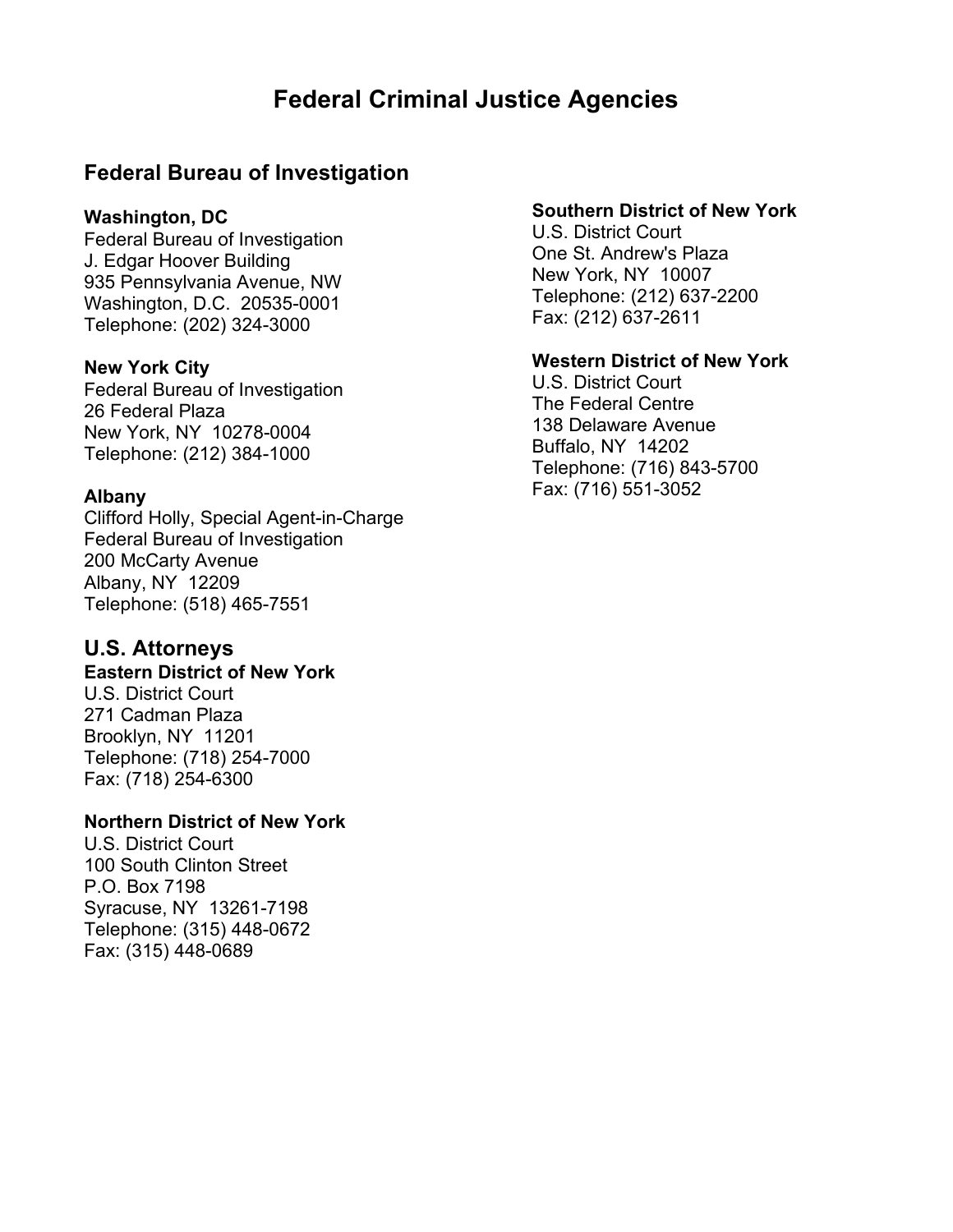# **U.S. Department of Homeland Security**

Washington, DC 20528 Telephone: (202) 282-8000

## **U.S. Customs and Border Protection**

## **Washington, DC**

Customs and Border Protection 1300 Pennsylvania Avenue NW Washington, DC 20229 Telephone: (877) 227-5511

## **New York City**

Customs and Border Protection 1 Penn Plaza, Suite 11-00 New York, NY 10119 Telephone: (646) 733-3100

## **Buffalo**

Customs and Border Protection 4455 Genesee Street Buffalo, NY 14225 Telephone: (716) 626-0400

## **U.S. Border Patrol Stations**

# **U.S. Border Patrol Buffalo Sector Headquarters**

201 Lang Boulevard Grand Island, NY 14072 Telephone: (716) 774-7200

## **Buffalo Border Patrol Station**

600 Colvin Woods Parkway Tonawanda, NY 14150 Telephone: (716) 862-7000 Fax: (716) 838-4534

## **Erie PA Border Patrol Station (Chautauqua County Area)**

1 Holland Street Erie, PA 16507 Telephone: (814) 459-3085 Fax: (814) 459-3089

## **Niagara Falls Border Patrol Station**

1708 Lafayette Avenue Niagara Falls, NY 14305 Telephone: (716) 285-6444 Fax: (716) 285-6460

## **Rochester Border Patrol Station**

171 Pattonwood Drive Rochester, NY 14617 Telephone: (585) 266-2802 Fax: (585) 266-5772

## **Oswego Border Patrol Station**

19 East Schuyler Street Oswego, NY 13126 Telephone: (315) 342-7017 Fax: (315) 342-7639

## **Wellesley Island Border Patrol Station**

45864 Landon Road Wellesley Island, NY 13640 Telephone: (315) 482-7556 Fax: (315) 482-5740

## **U.S. Citizenship and Immigration Services**

## **Washington, D.C. Headquarters**

Citizenship and Immigration Services 20 Massachusetts Avenue NW Washington, DC 20529 Telephone: (800) 375-5283

## **New York City Field Office**

Citizenship and Immigration Services Jacob Javits Federal Building 26 Federal Plaza New York, NY 10278 Telephone: (800) 375-5283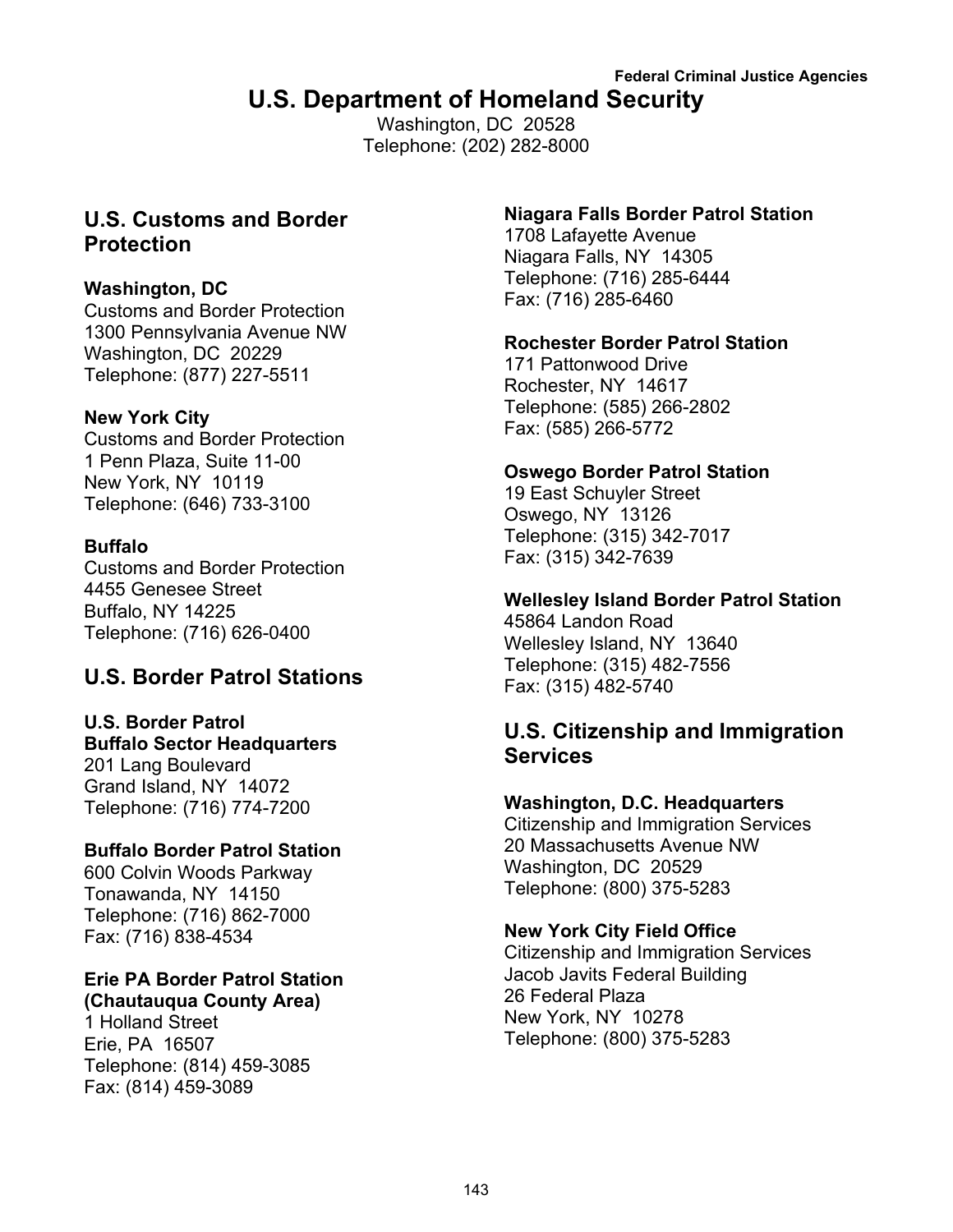## **Buffalo Field Office**

Citizenship and Immigration Services Buffalo District Office, Federal Center 130 Delaware Avenue Buffalo, NY 14202 Telephone: (716) 843-7900

## **U.S. Immigration and Customs Enforcement**

## **Washington, DC Headquarters**

Immigration and Customs Enforcement 500 12th Street SW Washington, DC 20536

## **New York Field Office**

Enforcement and Removal Operations 26 Federal Plaza, 11<sup>th</sup> Floor New York, NY 10278 Telephone: (212) 264-5085

#### **New York City Field Office**

Homeland Security Investigations 601 West 26<sup>th</sup> Street, 7<sup>th</sup> Floor New York, NY 10001 Telephone: (646) 230-3200

## **Buffalo Field Office**

Homeland Security Investigations 130 Delaware Avenue. 3rd Floor Buffalo, NY 14202-2404 Telephone: (716) 843-7500

## **U.S. Secret Service**

#### **Washington, DC Headquarters**

Secret Service 245 Murray Lane, Building T-5 Washington, DC 20223 Telephone: (202) 406-5700

#### **New York City Field Office**

Secret Service 335 Adams Street 32nd Floor Brooklyn, NY 11201 Telephone: (718) 840-1000

#### **Albany Field Office**

Secret Service 39 North Pearl Street 2nd Floor Albany, NY 12207 Telephone: (518) 436-9600

## **Buffalo Field Office**

Secret Service 610 Main Street, Suite 300 Buffalo NY, 14202 Telephone: (716) 551-4401

#### **Melville Field Office**

Secret Service 145 Pinelawn Road, Suite 200N Melville, NY 11747 Telephone: (631) 293-4028

## **Syracuse Field Office**

Secret Service P.O. Box 7006 100 South Clinton Street, Room 1371 Syracuse, NY 13261 Telephone: (315) 448-0304

#### **White Plains Field Office**

Secret Service 140 Grand Street, Suite 300 White Plains, NY 10601 Telephone: (914) 682-6300

## **U.S. Bureau of Alcohol, Tobacco, Firearms and Explosives**

#### **Washington, DC Headquarters**

Alcohol, Tobacco, Firearms and Explosives 99 New York Avenue Northeast 5 South 100 Washington, DC 20226 Telephone: (202) 648-8700 Fax: (202) 648-9622

#### **Albany Field Office**

Alcohol, Tobacco, Firearms and Explosives Leo W. O'Brien Federal Building Albany, NY 12205 Telephone: (518) 431-4188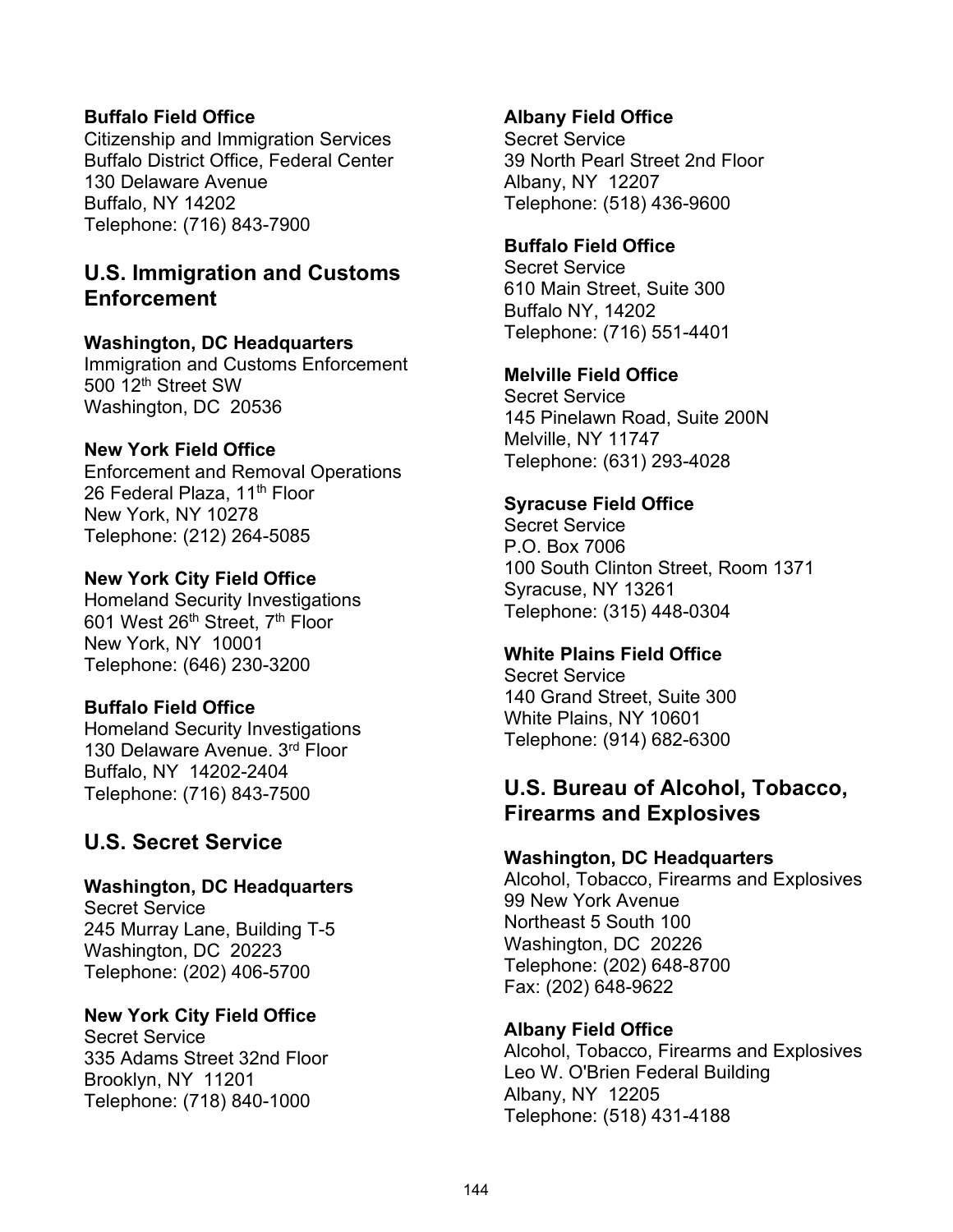## **Buffalo Field Office**

598 Main Street, Ste 201 Buffalo, NY 14202 (716)853-5070 Fax: (716)853-5071

## **U.S. Drug Enforcement Administration**

## **Washington, Headquarters**

Drug Enforcement Administration DEA Headquarters 700 Army Navy Drive Arlington, VA 22202 Telephone: (202) 305-8500

## **New York City Division Office**

Drug Enforcement Administration 99 10<sup>th</sup> Avenue New York, NY 10011 Telephone: (212) 337-3900

## **Albany District Office**

Drug Enforcement Administration 10 Hastings Drive Latham, NY 12110 Telephone: (518) 782-2000

#### **Buffalo Resident Office**

585 Washington Street, Suite 500 Buffalo, NY 14203 Telephone: (716) 846-6000

#### **Long Island District Office**

400 Federal Plaza, Suite 400 Central Islip, NY 11722 Telephone: (631) 420-4500

#### **Plattsburgh Resident Office**

59 Dunning Way Plattsburgh, NY 12901 Telephone: (518) 561-4917

#### **Rochester Resident Office**

100 State Street, Room 4000 PO Box 14210 Rochester, NY 14614 Telephone: (585) 263-3180

#### **Syracuse Resident Office**

500 Plum Street Syracuse, NY 13204 Telephone: (315) 426-5300

## **Westchester Resident Office**

140 Grand Street, Suite 2207 White Plains, NY 10601 Telephone: (914) 682-6256

## **U.S. Marshals Service**

## **Eastern District of New York**

Marshals Service U.S. Court House 225 Cadman Plaza East Room G20 Brooklyn, NY 11201 Telephone: (718) 260-0400

#### **Northern District of New York**

Marshals Service P.O. Box 7260, Federal Station 100 South Clinton Street Syracuse, NY 13261 Telephone: (315) 473-7601

#### **Southern District of New York**

Marshals Service 500 Pearl Street Suite 400 New York, NY 10007 Telephone: (212) 331-7100

#### **Western District of New York**

Marshals Service U.S. Court House 68 Court Street, Room 129 Buffalo, NY 14202 Telephone: (716) 551-4851

## **U.S. Parks**

#### **National Park Service**

Fire Island National Seashore 120 Laurel Street Patchogue, NY 11772 Telephone: (631) (687-4757)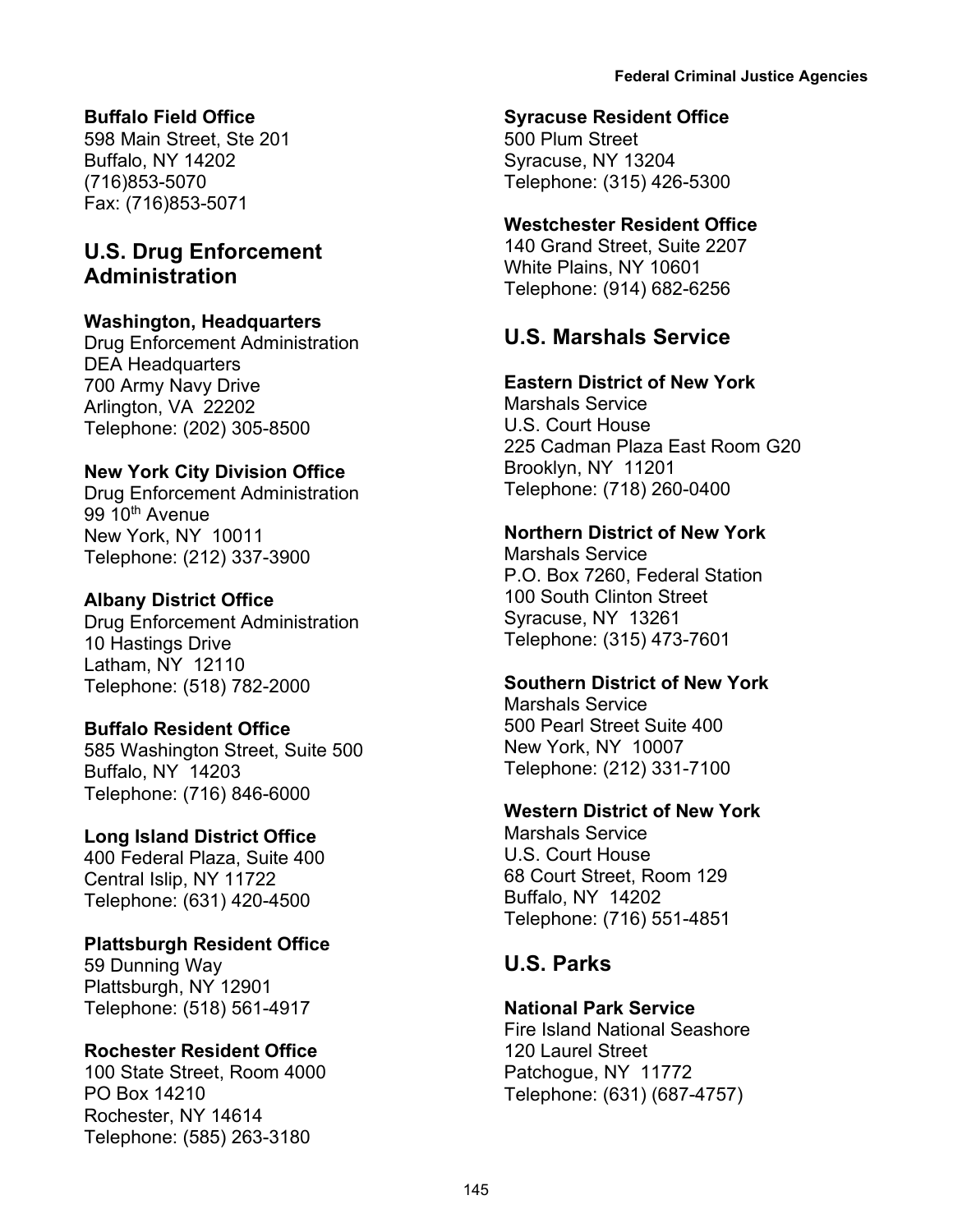## **U.S. Park Police**

210 New York Avenue Staten Island, NY 10305 Telephone: (718) 354-4586

## **U.S. Postal Inspection Service**

## **National Headquarters**

U.S. Postal Inspection Service 475 L'Enfant Plaza SW Room 3100 Washington, DC 20260-2100 Telephone: (202) 268-2952

## **Bronx Office**

PO Box 722 Bronx, NY 10469-0701 Telephone: (718) 405-6911 Fax: (718) 652-0397

## **Brooklyn Office**

1050 Forbell St. Room 2037 Brooklyn, NY 11256-9901 Telephone: (718) 348-3714 Fax: (718) 227-1322

## **Church Street Office (Manhattan)**

PO Box 191 New York, NY 10008-0191 Telephone: (718) 330-5260

## **Hicksville Office**

PO Box 160 Hicksville, NY 11802 Telephone: (516) 932-3234

## **JFK Airport Office (Jamaica)**

JFK Expy & Cargo Rd., Building 14 PO Box 300967 Jamaica, NY 11430-0967 Telephone: (718) 553-9168

## **Morgan Station Office (Manhattan)**

90 Church Street New York, NY 10199- 9991 Telephone: (212) 330-3391

## **Flushing Office (Queens)**

142-02 20th Avenue, Room 3101 Flushing, NY 11351-9406 Telephone: (718) 321-5619

## **Westchester Office (White Plains)**

PO Box 70 White Plains, NY 10610-0070 Telephone: (914) 697-4172

## **Western Nassau (Garden City)**

830 Stewart Ave, Room 128 Garden City, NY 11599-9999 Telephone: (516) 228-7662

## **U.S. Probation Service**

## **Eastern District of New York**

U.S. Probation Service U.S District Court 147 Pierrepont Street Brooklyn, NY 11201 Telephone: (347) 534-3400

## **Northern District of New York**

U.S. Probation Office James T. Foley - Federal Courthouse 445 Broadway, Room 347 Albany, NY 12207-2924 Telephone: (518) 257-1700

## **Southern District of New York**

U.S. Probation Service Daniel Patrick Moynihan U.S. Courthouse 500 Pearl Street New York, NY 10007-1312 Telephone: (212) 805-0040

## **Western District of New York**

U.S. Service 234 U.S. Courthouse 68 Court Street Buffalo, NY 14202 Telephone: (716) 551-4241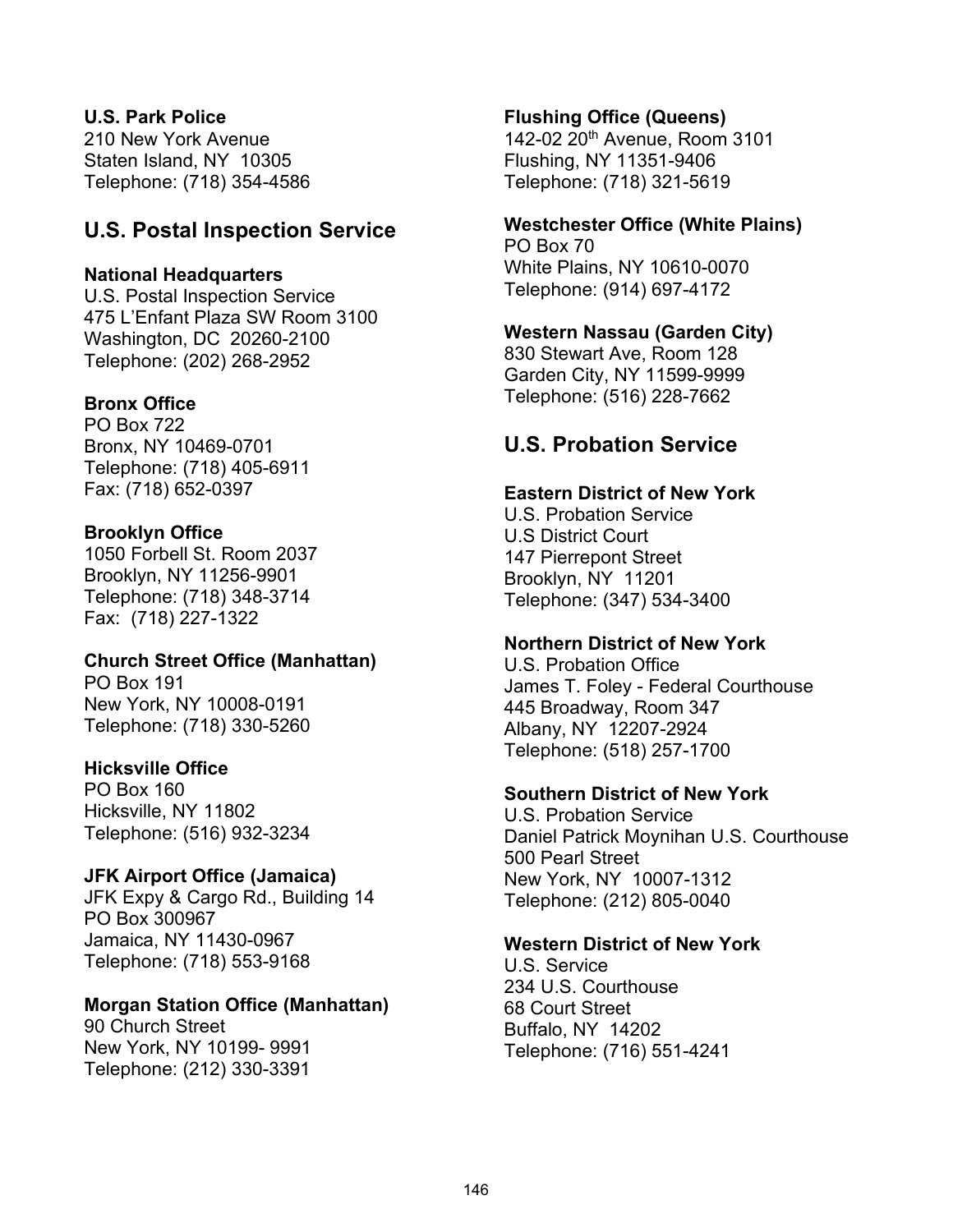## **U.S. Bureau of Prisons**

#### **Community Corrections Office of New York**

New York Community Corrections Office P.O. Box 329014 100 29th Street Brooklyn, NY 11232 Telephone: (718) 840-4219 Fax: (718) 840-4207

## **Federal Correctional Institution**

FCI Otisville P.O. Box 600 10 Two Mile Drive Otisville, NY 10963 Phone: (845) 386-6700 Fax: (845) 386-6737

## **Federal Correctional Institution**

FCI Ray Brook P.O. Box 300 128 Ray Brook Road Ray Brook, NY 12977 Telephone: (518) 897-4000 Fax: (518) 897-4216

## **Metropolitan Correctional Center**

MCC New York 150 Park Row New York, NY 10007 Telephone: (646) 836-6300 Fax: (646) 836-7751

## **Metropolitan Detention Center**

MDC Brooklyn P.O. Box 329001 80 29th Street Brooklyn, NY 11232 Phone: (718) 840-4200 Fax: (718) 840-5001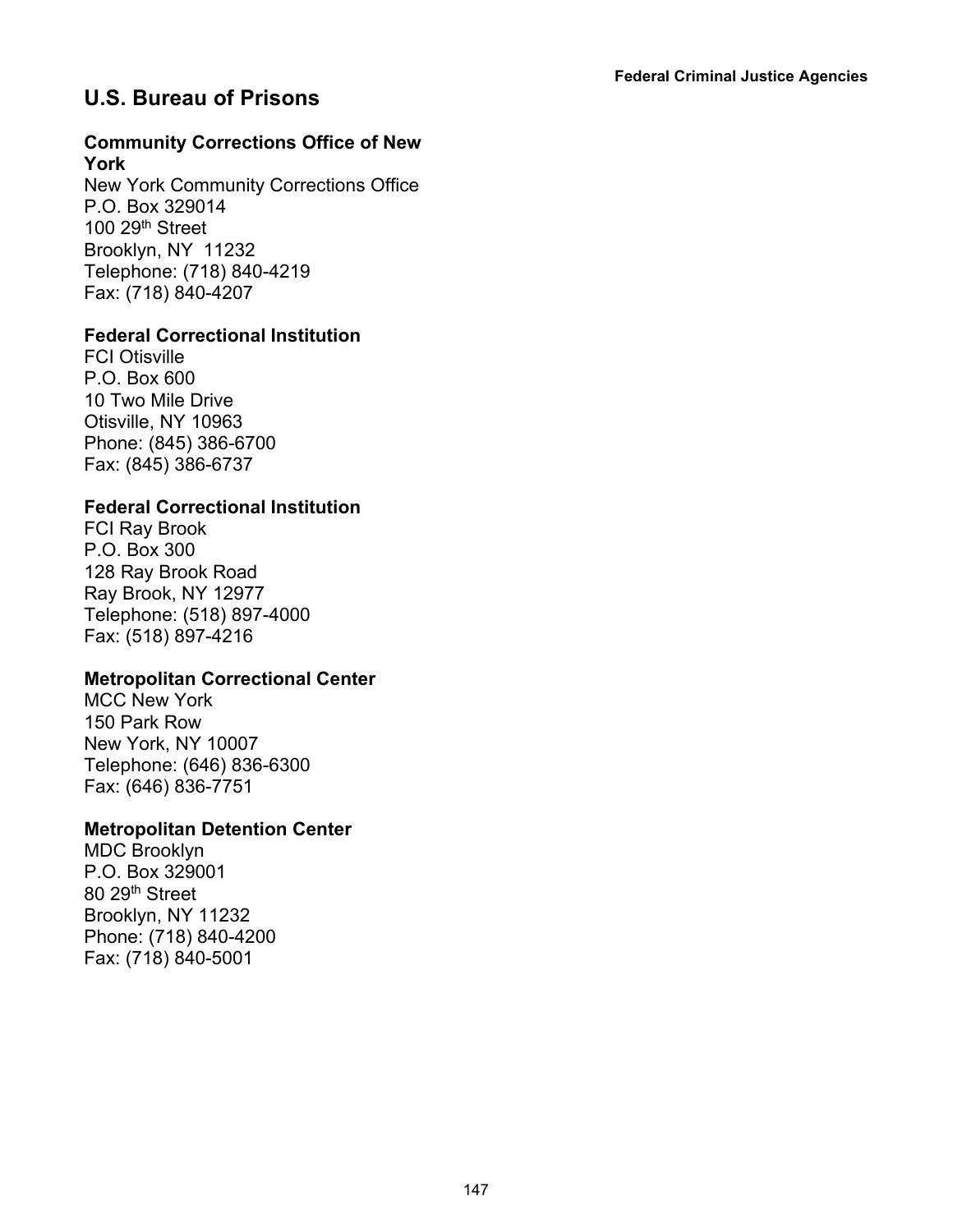## **U.S. Department of Veterans Affairs Police**

U.S. Department of Veterans Affairs Washington, DC 20420 Telephone: (202) 273-5771

## **Albany Division**

U.S. Department of Veterans Affairs Police Albany VA Medical Center 113 Holland Avenue Albany, NY 12208 Telephone: (518) 626-5680 Fax: (518) 626-5684

## **Batavia Division**

U.S. Department of Veterans Affairs Police 222 Richmond Avenue Batavia, NY 14020 Telephone: (585) 297-1055 Fax: (585) 344-3305

## **Bath Division**

U.S. Department of Veterans Affairs Police 76 Veterans Avenue Bath, NY 14810 Telephone: (607) 664-4768 Fax: (607) 664-4769

## **Bronx Division**

U.S. Department of Veterans Affairs Police Bronx VA Medical Center 130 West Kingsbridge Road Bronx, NY 10468 Telephone: (718) 584-9000 Fax: (718) 741-4269

## **Brooklyn Division**

U.S. Department of Veterans Affairs Police Brooklyn Campus of the VA New York Harbor Healthcare System 800 Poly Place Brooklyn, NY 11209 Telephone: (718) 630-3549 Fax: (718) 630-3603

## **Buffalo Division**

U.S. Department of Veterans Affairs Police 3495 Bailey Avenue Buffalo, NY 14215 Telephone: (716) 862-8747 Fax: (716) 862-8533

## **Canandaigua Division**

U.S. Department of Veterans Affairs Police 400 Fort Hill Avenue Canandaigua, NY 14424 Telephone: (585) 393-7403 Fax: (585) 393-8328

## **Castle Point Division**

U.S. Department of Veterans Affairs Police Castle Point Campus of the VA Hudson Valley Health Care System 8 Administration Circle Wappinger's Falls, NY 12590 Telephone: (845) 831-2000 ext.5211 Fax: (845) 838-5239

## **Manhattan Division**

U.S. Department of Veterans Affairs Police New York Campus of the VA New York Harbor Healthcare System 423 East 23rd Street New York, NY 10010 Telephone: (212) 951-3442 Fax: (212) 951-6846

#### **Montrose Division**

U.S. Department of Veterans Affairs Police Montrose Campus of the VA Hudson Valley Health Care System 2094 Albany Post Road Montrose, NY 10548 Telephone: (914) 737-4400 ext.2509 Fax: (914) 737-4296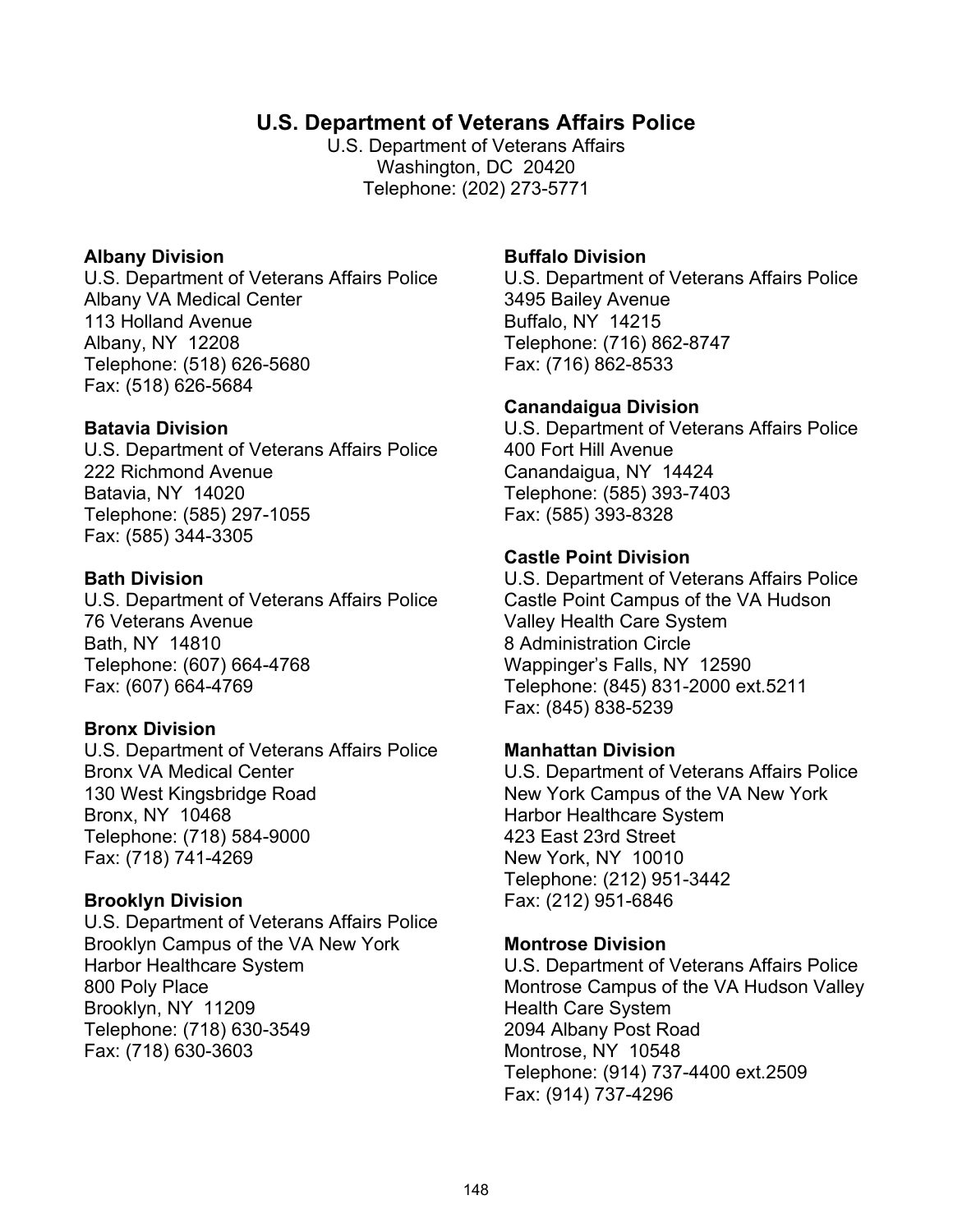## **Northport Division**

U.S. Department of Veterans Affairs Police VA Medical Center Northport 79 Middleville Road Northport, NY 11768 Telephone: (631) 261-4400 ext.7186 Fax: (631) 266-6013

## **Syracuse Division**

U.S. Department of Veterans Affairs Police Syracuse VAMC 800 Irving Avenue Syracuse, NY 13210 Telephone: (315) 425-4400 Fax: (315) 425-4375

## **U.S. Department of Agriculture**

# **Office of Inspector General**

**New York City Sub-Office** U.S. Department of Agriculture 26 Federal Plaza Room 1409 New York, NY 10278 Telephone: (212) 264-8400

## **Office of Inspector General Northeast Regional Office**

U.S. Department of Agriculture 5601 Sunnyside Avenue Suite 2-2230 Beltsville, MD 20705-5300 Telephone: (301) 504-2000 Fax: (212) 264-8416

## **U.S. Department of State Diplomatic Security**

2201 C Street NW Washington, D.C. 20520 Telephone: (202) 647-6290

## **New York Field Office**

1 Executive Drive, 5<sup>th</sup> Floor Fort Lee, NJ 07024 Telephone: (201) 346-8100

## **Regional Security Office**

**US Mission to the United Nations** 140 East 45<sup>th</sup> Street, 5<sup>th</sup> Floor New York, NY 10017 Telephone: (212) 415-4158

## **Manhattan Satellite Office**

201 Varick Street, Suite 669A New York, NY 10014 Telephone: (212) 206-5720

## **Queens Satellite Office**

JFK International Airport Halmar Building 75, Room 214A Jamaica, NY 11430 Telephone: (718) 553-1504

## **U.S. Department of Treasury**

Internal Revenue Service – Criminal **Investigation** New York Field Office 290 Broadway 4<sup>th</sup> Floor New York, NY 10007 Telephone: (212) 436-1761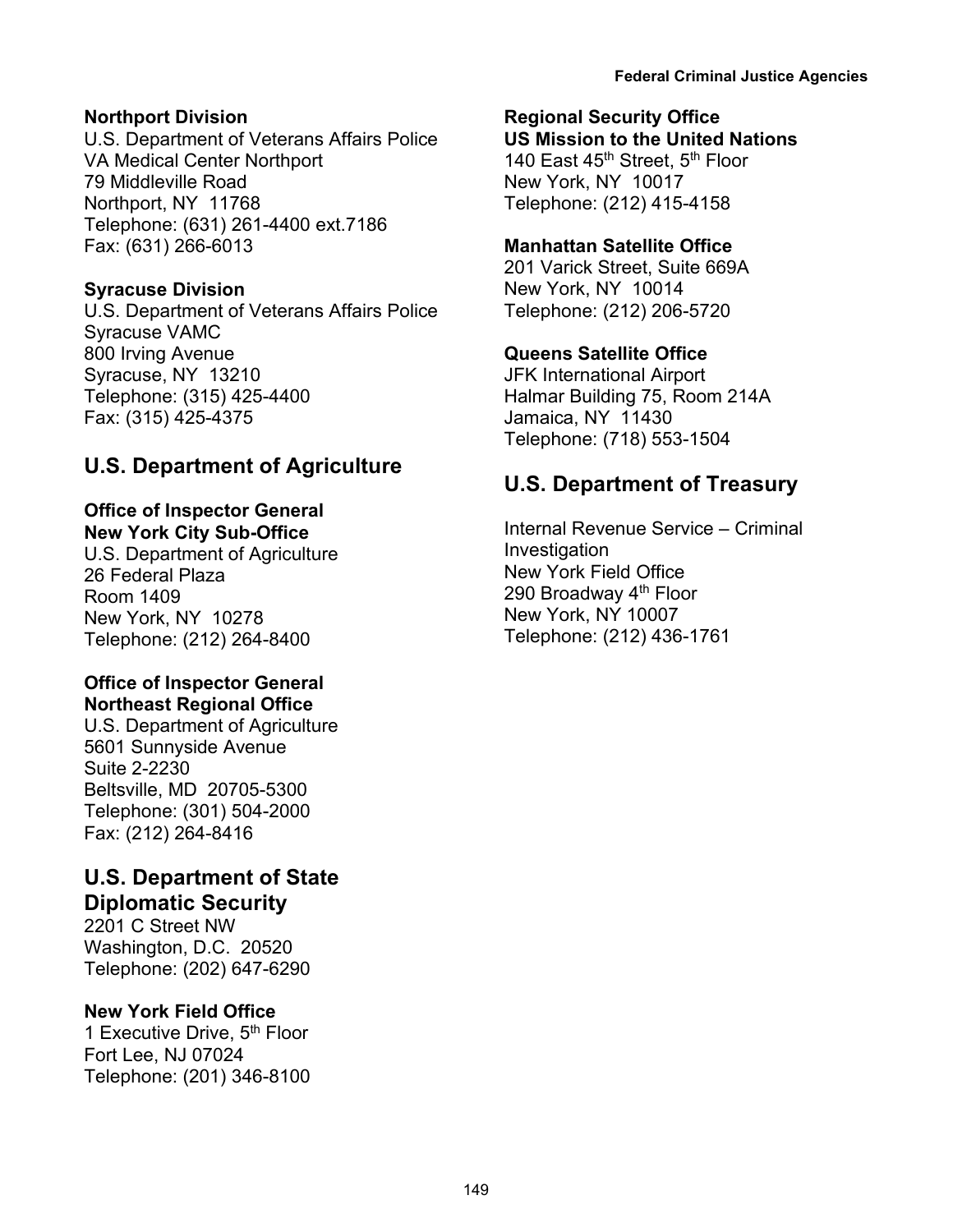# **Professional Associations**

150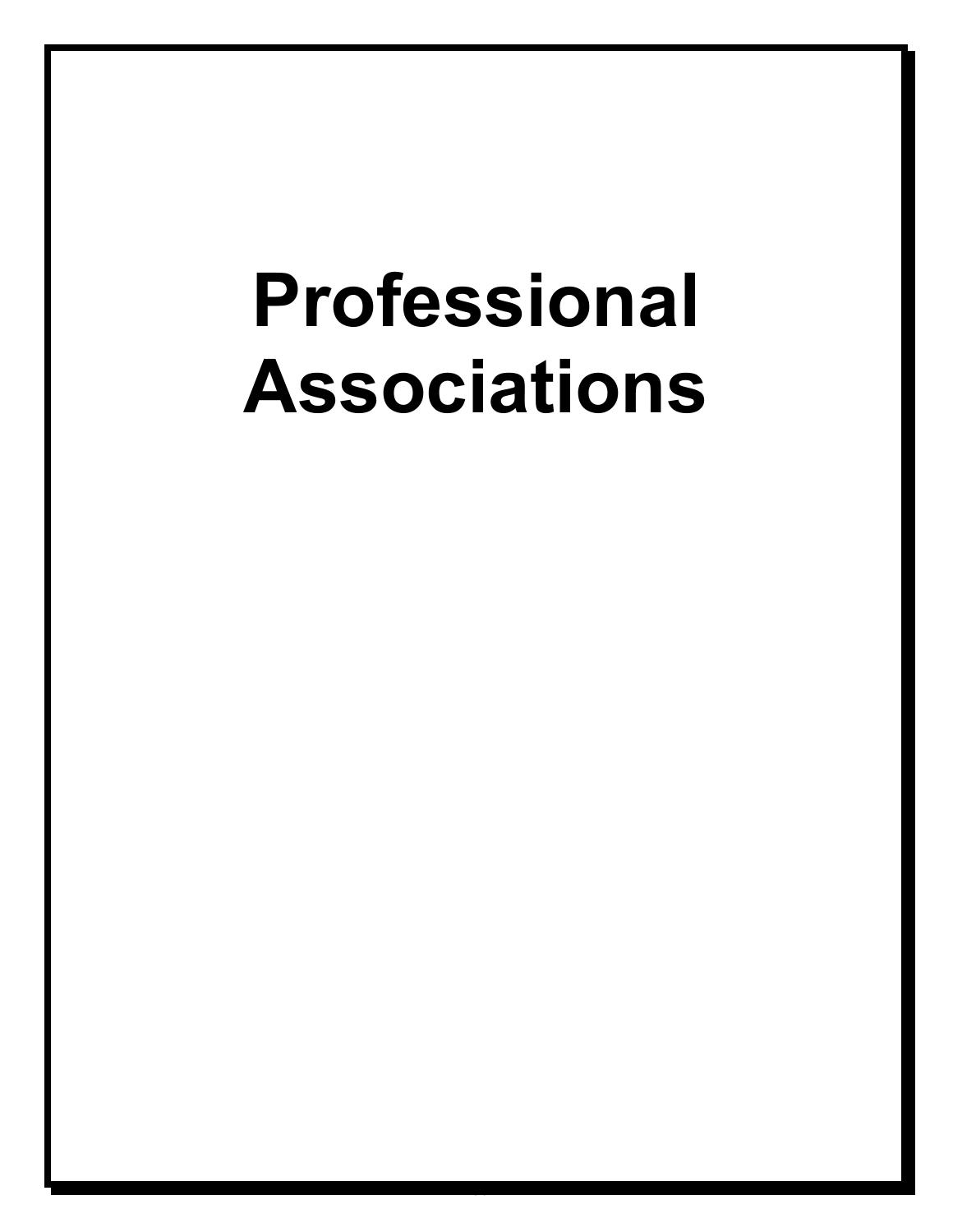# **Professional Associations**

# **Law Enforcement Training Directors**

**Association of New York State (LETDANYS)** Albany County Sheriff's Office Albany County Courthouse

Albany, NY 12207 Telephone: (518) 487-5022

## **New York State Association of Chiefs of Police, Inc.**

2697 Hamburg Street Schenectady, NY 12303 Telephone: (518) 355-3371

## **New York State STOP-DWI Coordinator's Association**

54 State Street Albany, NY 12207 Telephone: (518) 689-1420

## **New York State Sheriffs' Association Institute**

27 Elk Street Albany, NY 12207-1002 Telephone: (518) 434-9091

## **Association of Legal Aid Attorneys**

(UAW 2325) (AFL-CIO) 568 Broadway, Room 702A New York, NY 10012 Telephone: (212) 343-0708

## **New York Prosecutors Training Institute**

107 Columbia Street Albany, NY 12210 Telephone: (518) 432-1100

## **New York State Defenders Association, Inc.**

194 Washington Avenue, Suite 500 Albany, NY 12210-2314 Telephone: (518) 465-3524

#### **New York State District Attorney's Association** Saratoga County District Attorney Municipal Center

25 West High Street Ballston Spa, NY 12020 Telephone: (518) 885-6612

## **New York State Council of Probation Administrators, Inc.**

Westchester County Probation Department 112 East Post Road, 3rd Floor White Plains, NY 10601-5113 Telephone: (914) 995-3502

## **New York State Probation Officers Association**

40 Gleneida Avenue Carmel, NY 10512 Telephone: (845) 225-0304

#### **New York State Association of Youth Bureaus**

7 New York Avenue Smithtown, NY 11787 Telephone: (631) 360-7595

## **State of New York Police Juvenile Officers Association**

1971 Western Avenue Albany, NY 12203 Telephone: (716) 373-1011

## **New York State Association of Correctional Facility Administrators**

Greene Correctional Facility County Route 9 P.O. Box 8 Coxsackie, NY 12051-0008 Telephone: (518) 731-2741